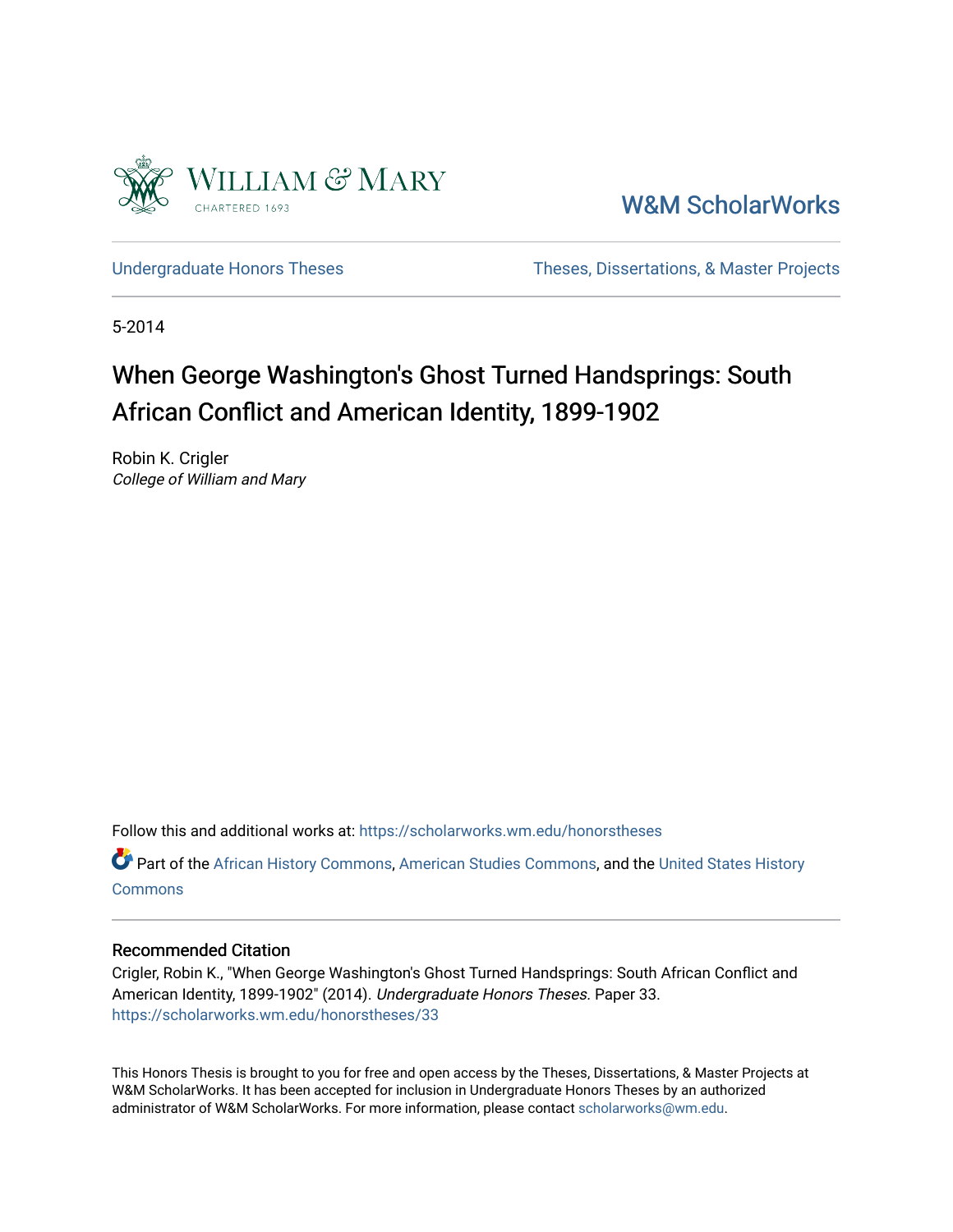## **Introduction**

"This Nation's heart, say what men may Who butcher Peace and barter Truth, Beats true as on its natal day, Beats true as in its battle-youth, Beats true to Freedom, true to Truth, Whatever Tories dare to say. Of all who fought with Washington One Arnold was and only one. Christ chose but twelve, yet one poor soul Sold God for silver. Ever thus Some taint, and even so with Us: But Freedom thrills the whole."

 —Joaquin Miller, "To Ye Fighting Lords of London Town," from *Chants for the Boer*  $(1900).<sup>1</sup>$ 

 From 1899 to 1902, the world's foremost superpower—under the pretext of defending "liberty"—engaged two white supremacist republics in the interior of Africa in a bitter and destructive struggle for dominance.<sup>2</sup> For almost three years—years that also witnessed horrific wars in the Philippines and China, the death of Queen Victoria, the assassination of an American president and the dawning of a new century—the world was riveted to the conflict. Its scale far surpassed that of other colonial wars: by June 1902 almost half a million British troops were stationed in southern Africa, striving with

<sup>-</sup><sup>1</sup> Joaquin Miller, *Chants for the Boer* (San Francisco, Calif.: Whitaker & Ray, 1900): 11.

 $2$ <sup>2</sup> This thesis is the culmination of two years of research and discussion, and would not have been possible without the good offices, advice, and kindness of a multitude of people and institutions. Special thanks are due to the research librarians at the Library of Congress, the Library of Virginia, the Massachusetts Historical Society, the National Archives and Records Administration at Adelphi, Maryland, the New Jersey Historical Society, the New York Public Library, the Albert and Shirley Small Special Collections Library at the University of Virginia, the Sterling Memorial Library at Yale University, the Earl Gregg Swem Library at the College of William and Mary, and the Virginia Historical Society, who were so willing to advise and enlighten such a novice to archival research as myself. Thanks also to the Roy R. Charles Center, the Renick and Tyler families, and the Lyon G. Tyler Department of History at the College of William and Mary for their generous financial support of my project. I am indebted to Professors George Greenia, Cindy Hahamovitch. Kay Jenkins, and Robert Vinson for providing invaluable inspiration to spur me along on this great journey. My heart is full of gratitude for the support and camaraderie of fellow honors students, especially Kelsey Schneider and Catharine Strycharz, as well as the Rev. John Maxwell Kerr and the men and women of the Canterbury Association at the College of William and Mary, who have continually reminded me of how truly fortunate I am.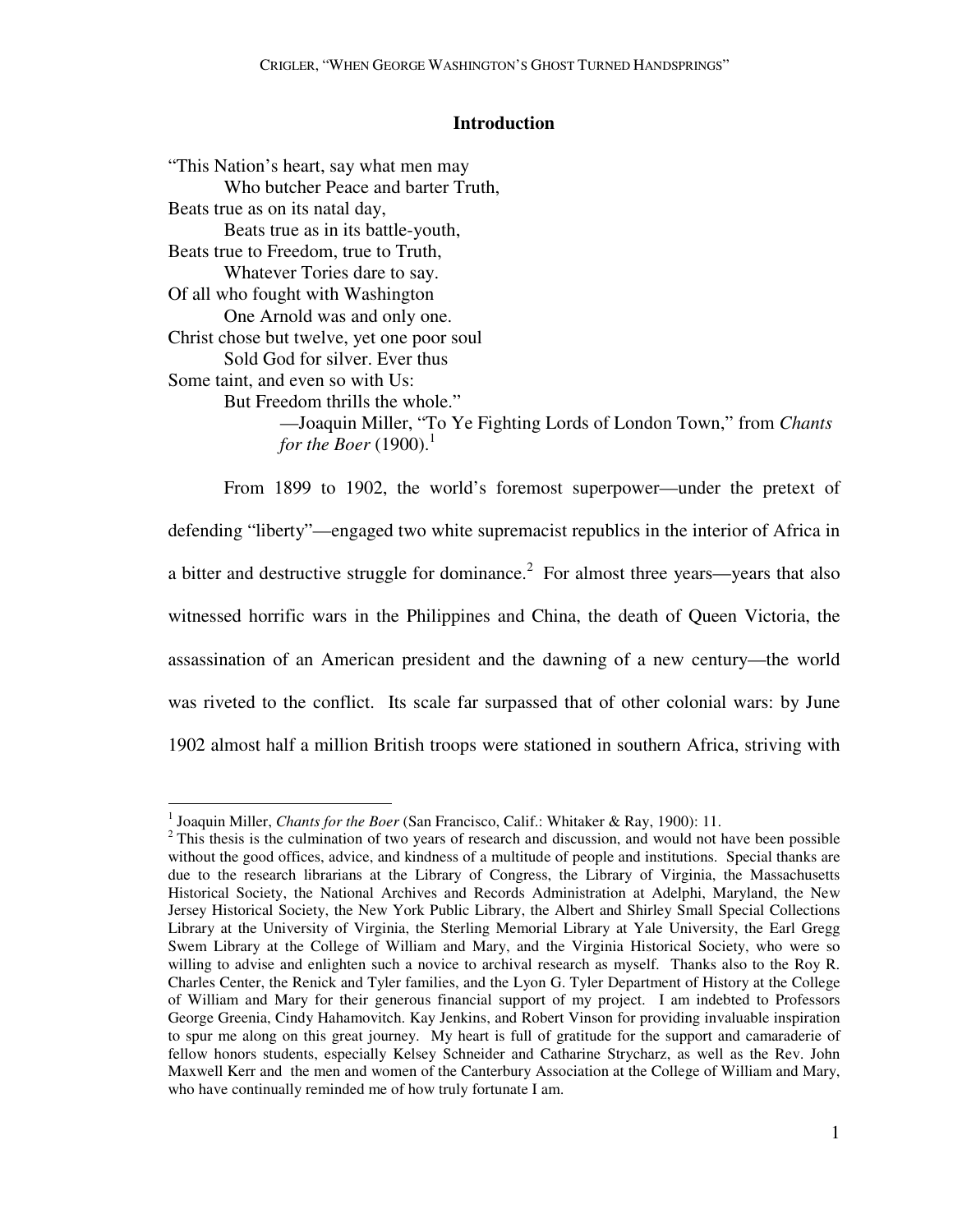limited success to suppress a Republikeinse fighting force probably no larger than sixty thousand at its height.<sup>3</sup> Thirty thousand farms were burned, and three and a half million sheep were slaughtered in the interest of quashing the Republikeinse insurgency.<sup>4</sup> Twenty-eight thousand white Republikeinse died in the infamous British concentration camps, the vast majority of whom were children—yet this is probably at least matched by the number of black and colored South Africans thought to have died in camps alone (the war's full death toll being surely much greater).<sup>5</sup> To regard it flippantly as "the last of the gentlemen's wars" or even "the last enjoyable war" (to quote Winston Churchill) would be a callous error.<sup>6</sup> The stakes were high all around. For the Dutch-speaking white citizens of the Transvaal and Orange Free State, it was a fight for political survival against a geopolitical behemoth bent on exploiting their mineral wealth and curtailing their independence. For Britain the war was an unpleasant performance under the watchful gaze of a mostly hostile world: could the great empire live up to its rhetoric? Did it deserve its superpower reputation? For the disfranchised, coerced and persecuted black and colored Africans who made up the majority of southern Africa's population without whose labor a massive land war could never have occurred—the stakes were also high. Surely the union of southern Africa under British administration would mean a more enlightened approach to questions of race, land ownership, and political participation—at least that was the hope. The reality, as in so many other things South African, was far more complicated.

 3 R.W. Johnson, *South Africa: The First Man, The Last Nation* (London, U.K.: Phoenix, 2006):102.

<sup>4</sup> Byron Farwell, *The Great Boer War* (London, U.K.: Allen Lane, 1977): 353.

<sup>5</sup> Johnson, *South Africa*, 103; 105.

<sup>6</sup> Bill Nasson, *The South African War, 1899-1902* (New York, N.Y.: Oxford University Press, 1999): vii; Donal Lowry, "'The Boers Were the Beginning of the End?' The Wider Impact of the South African War," in *The South African War Reappraised*, ed. Donal Lowry (New York, N.Y.: Manchester University Press, 2000): 229; the second quote is attributed to Churchill by J. Colville.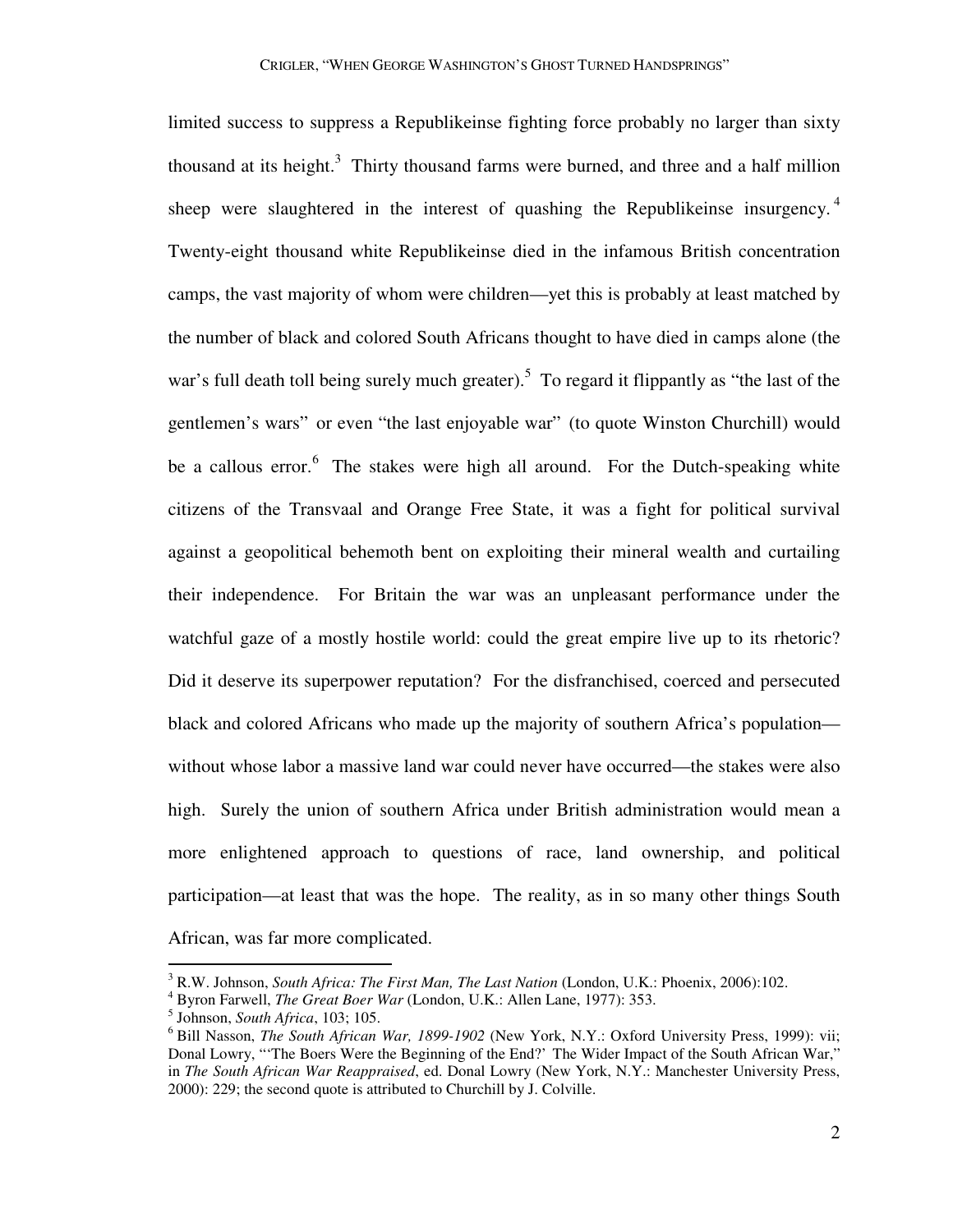Americans, despite their distance from the front and a busy domestic news cycle, were by no means oblivious to the protean brawl raging thousands of miles away. In December 1901, even as the conflict descended to its gridlocked nadir, John E. Milholland (father of the prominent suffrage activist Inez Milholland) could write matterof-factly that "in all human affairs I know nothing so important as this War in South Africa; so far reaching in its effects upon our advancing civilization"<sup>7</sup> As of December 1899, Vice President Theodore Roosevelt was "absorbed in interest in the Boer War," while two years later at Harvard University, his distant cousin Franklin Delano Roosevelt entered the fray as an organizer for the Boer Relief Fund—just one of a dizzying profusion of pro-Boer and anti-war organizations formed in the United States while the war raged on.<sup>8</sup> Today however, the war has all but disappeared from American collective memory, and is unfamiliar even to serious students of American history. As Byron Farwell observed in the preface to his 1977 narrative history *The Great Boer War*, "Americans remember the war but none of its details, and they have completely forgotten their own interest and involvement in it."<sup>9</sup> If Farwell's assessment was accurate in 1977, his words ring even truer today, when the South African War (if mentioned at all), is treated in collegiate history courses as little more than a remote colonial conflict— "Britain's Vietnam"; perhaps even "Britain's first War on Terror," but little more.<sup>10</sup>

<sup>&</sup>lt;sup>7</sup> John E. Milholland to W. Bourke Cockran, Dec.  $31<sup>st</sup>$ , 1900, box 1, folder 10, William Bourke Cockran Papers (MssColl 582), The New York Public Library, New York, N.Y.

<sup>&</sup>lt;sup>8</sup> Roosevelt to Cecil Spring Rice, December 20<sup>th</sup>, 1899; quoted in Farwell, *The Great Boer War*, 145; "Boer Relief Fund," *The Harvard Crimson*, March 17<sup>th</sup>, 1902, accessed September 30<sup>th</sup>, 2013, <http://www.thecrimson.com/article/1902/3/17/boer-relief-fund-pseveral-members-of/>.

<sup>9</sup> Farwell, *The Great Boer War*, xiii.

<sup>&</sup>lt;sup>10</sup> See Johnson, *South Africa*, 104-105, for an example of the Britain's Vietnam trope appearing within a concise description of the conflict. See also Farwell, *The Great Boer War*, xii.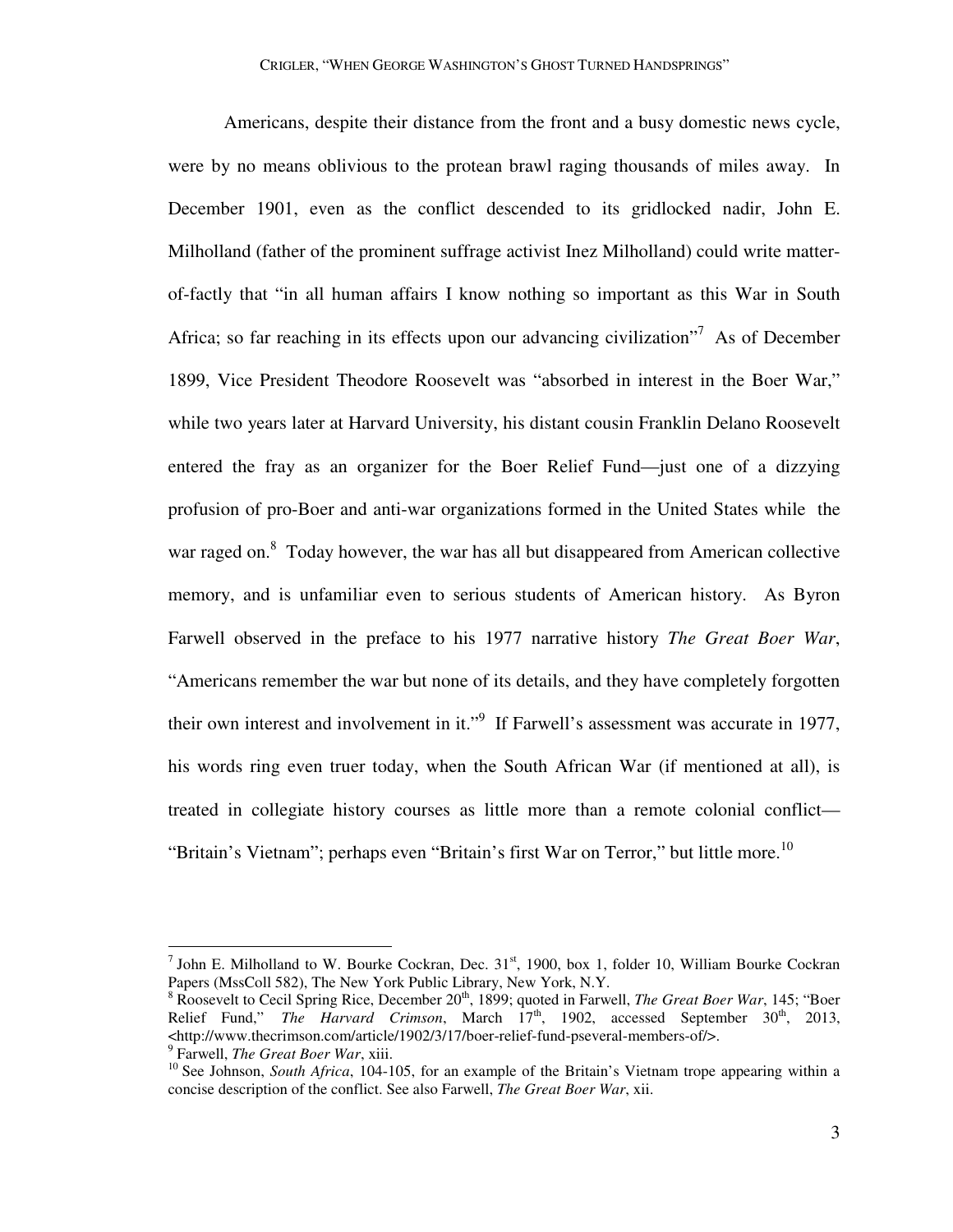This state of affairs is regrettable, not only because ignorance of the impact of the South African War on the United States (and vice versa) constitutes such a significant lacuna in historians' understanding of the era, but also because it exemplifies the estrangement of American experiences from those of Britain's other "white colonies" not only South Africa, but also Australia, Canada, and New Zealand. To continue ignoring America's role in the South African War is to thwart a meaningful and productive investigation into the story of the British-ruled settlement colony.

 That latter term—"settlement colony"—frequently used in colonial studies to distinguish colonies that promoted white settlement as opposed to indirect exploitation, is rarely applied to the United States as an independent country. Most students of American history, however, will acknowledge that the distinction between pre- and post-1776 America is not so absolute. Most historians of American slavery, racism, diplomacy, immigration and commerce would agree that the independent America of the earlier federal period was not built from scratch; rather, it was heavily informed and influenced by colonial structures and ideas.<sup>11</sup> It is clear, then, that for colonial studies such an artificial and (for American scholars) self-centered understanding of the United States ought to be cast aside. Thus when Walter LaFeber speaks of Cuban, Hawaiian and Philippine annexation in *The New Empire* as "a natural culmination" of events, he refers

<sup>&</sup>lt;sup>11</sup> The question of racism's genesis in America—the so-called "origins debate"—has spawned a voluminous literature since the mid twentieth century, much of which has been focused on the Virginia Tidewater4 in the seventeenth and eighteenth centuries. See, for example Winthrop Jordan, *White Over Black: American Attitudes Towards the Negro, 1550-1812* (Chapel Hill, N.C.: University of North Carolina Press, 1968); Edmund S. Morgan, *American Slavery, American Freedom: The Ordeal of Colonial Virginia*  (New York, N.Y.: W.W. Norton, 1975); Kathleen M. Brown, *Good Wives, Nasty Wenches, and Anxious Patriarchs: Gender, Race, and Power in Colonial Virginia* (Chapel Hill, N.C.: University of North Carolina Press, 1996).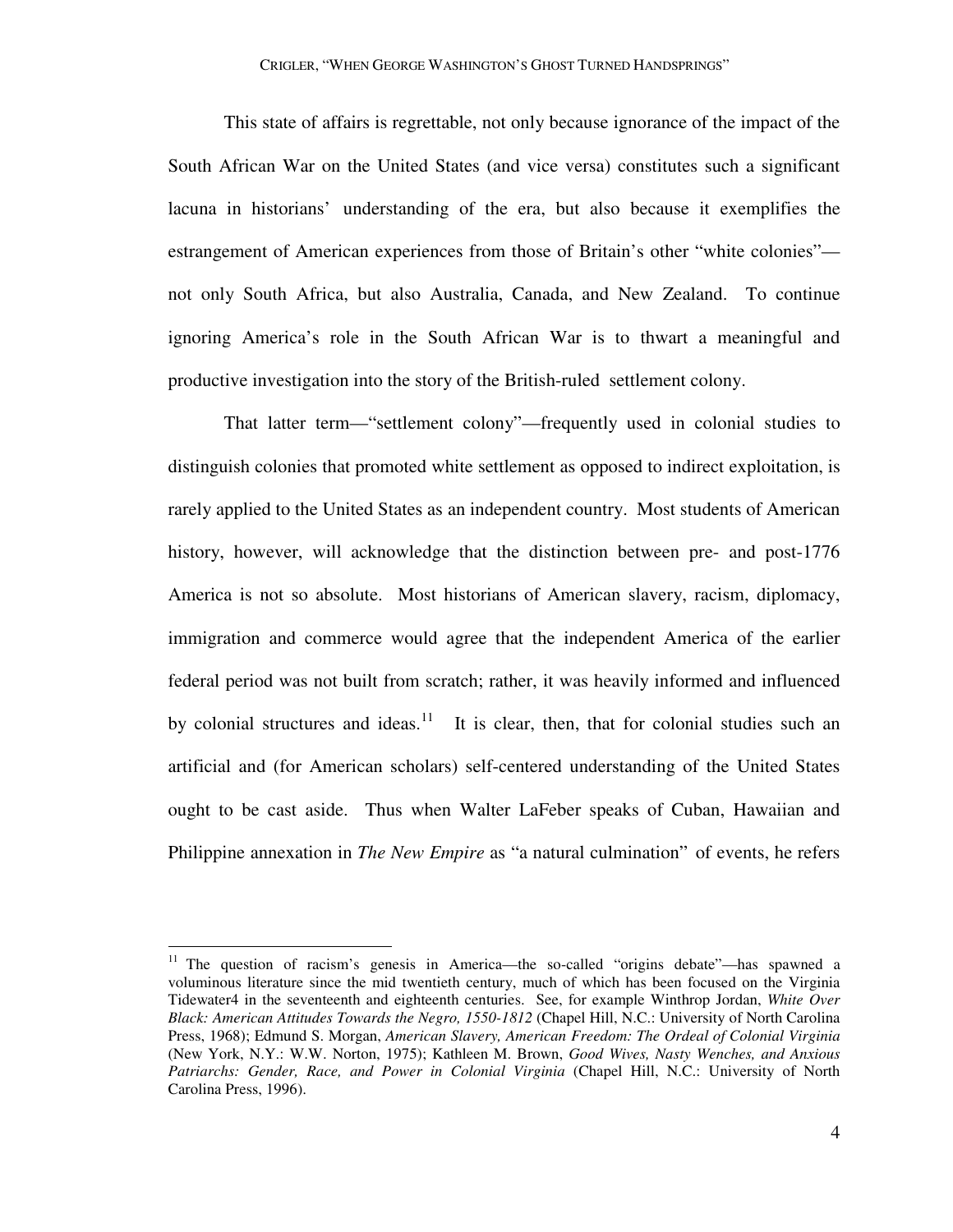to an American expansionist impulse that was just as "colonial" as it was "imperial."<sup>12</sup> It has been a few decades since writers like John Cell and George Frederickson first began charting the parallels between the American and South African racial milieux, but their admirable work is only a starting point.<sup>13</sup> In addition to a comparative mode of analysis, bringing America into the settlement colony fold, a connective dimension is necessary an acknowledgement that, despite their collective amnesia, Americans of diverse backgrounds were consistently in dialogue with their overseas counterparts, working by turns collaboratively and contentiously through the challenges of living in an Anglo-Saxon "daughter state."

 This paper is rooted, then, in the premise that the facts of America's political genesis (as a confederation of former settlement colonies on a foreign continent) suggest both real and imagined similarities with South African history, similarities that quite naturally precipitated dialogue when the time came. For both emerging nations cultural, social, and linguistic heterogeneity was an ineluctable fact. The Cape Colony, established in 1652 by the Dutch East India Company, grew by 1910 to encompass an enormous variety of Khoisan-, Bantu-, Dutch/Afrikaans-, and English-speaking populations (not to mention the impact of twentieth century African, Indian, and Chinese immigration). Likewise the United States, though politically linked with the 1607 establishment of Jamestown, united (in law if not in spirit) the populations of former

<sup>&</sup>lt;sup>12</sup> Walter LaFeber, *The New Empire: An Interpretation of American Expansion, 1860-1898* (Ithaca, N.Y.: Cornell University Press, 1963): vii.

<sup>&</sup>lt;sup>13</sup> See John W. Cell, *The Highest Stage of White Supremacy: The Origins of Segregation in South Africa and the American South* (Cambridge, U.K.: Cambridge University Press, 1982); George M. Frederickson, *Black Liberation: A Comparative History of Black Ideologies in the United States and South Africa* (New York, N.Y.: Oxford University Press, 1995); Ibid., *White Supremacy: A Comparative Study in American and South African History* (New York, N.Y.: Oxford University Press, 1981). In its own way W.A. de Klerk's curious volume *The Puritans in Africa: A Story of Afrikanerdom* (New York, N.Y.: Pelican, 1976) can even fit into this category.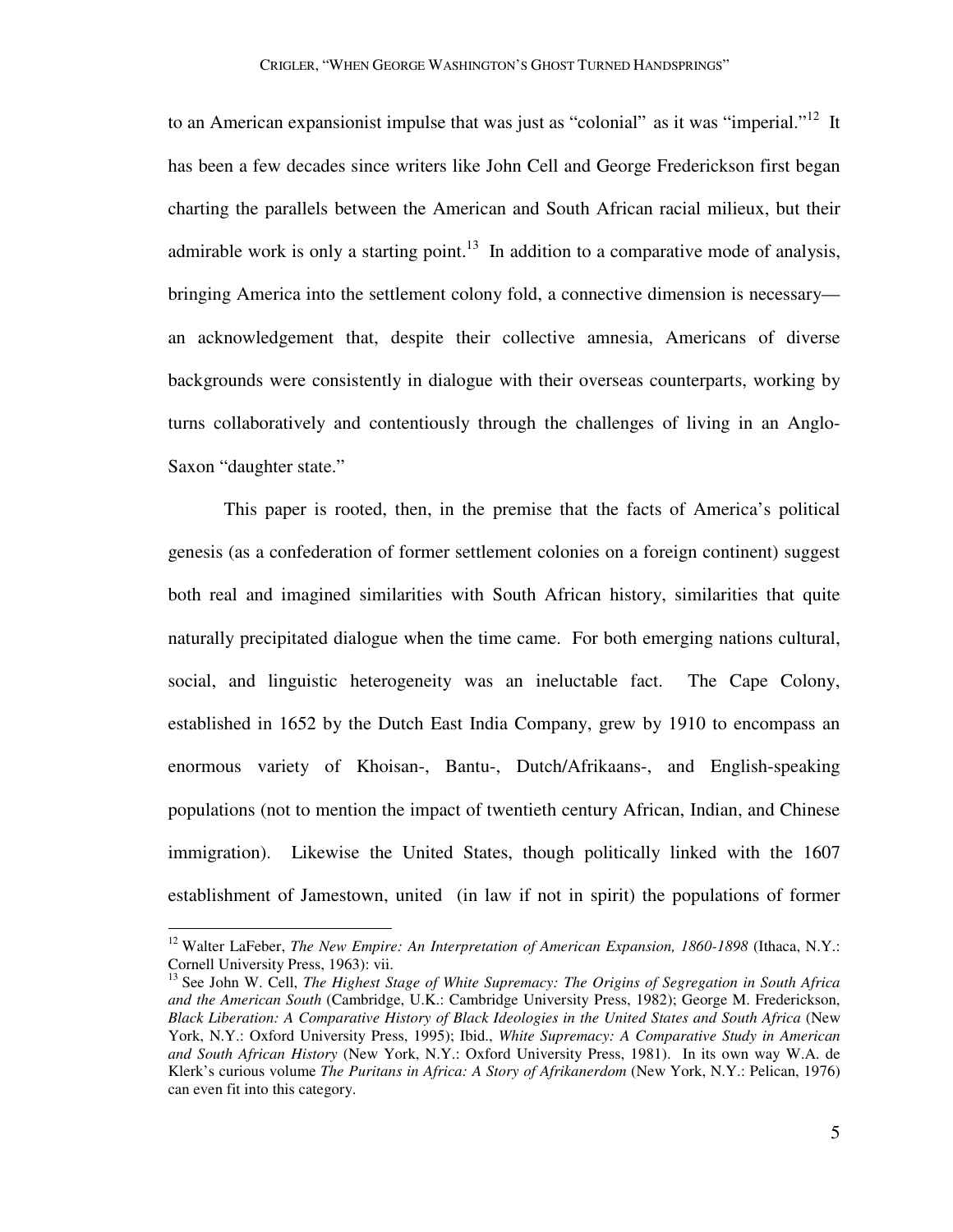French, Spanish, Dutch, Swedish, Russian, Mexican, and indigenous polities (again, before one even considers the impact of subsequent immigration). Both South Africa and the U.S. carry a burdensome legacy of slavery and official sociopolitical oppression. Both territories experienced colonial struggles with the British metropole, and in both countries a self-conscious frontier ethos emerged, uniting white supremacist thought, elements of Protestant Christianity, and a history of violence against native peoples.

 An equally crucial premise, apprehended by many of the American protagonists of this story, is the fact that the United States of 1895-1905 was quite different from the United States of 1776. To argue that America had "fundamentally" or "essentially" changed at some particular point during the nineteenth century is to paint with too broad a brush, yet the impact of over a century of independence (not to mention the great shock of the American Civil War), meant that the axioms of American self-identity by 1895 had become somewhat fragile as the economic and geopolitical stature of the U.S. continued to increase. By 1895, America could be mythically constituted any number of ways: as the pious and egalitarian nation of the Pilgrim Fathers, the ethno-racial nation of the Anglo-Saxons, the bi-racial union of Lincoln's second inaugural address, the agrarian democracy of Jefferson, the capitalist powerhouse of Cornelius Vanderbilt, or any combination thereof. As American prestige and influence waxed and commentators like the British newspaper editor W.T. Stead began to speak of "the Americanization of the world," Americans sought and discovered powerful yet increasingly contradictory referents through which to explain their past, present and future.<sup>14</sup>

<sup>14</sup> See W.T. Stead, *The Americanization of the World: The Trend of the Twentieth Century* (New York, N.Y.: Horace Markley, 1901); Fred A. McKenzie, *The American Invaders: Their Plans, Tactics, and*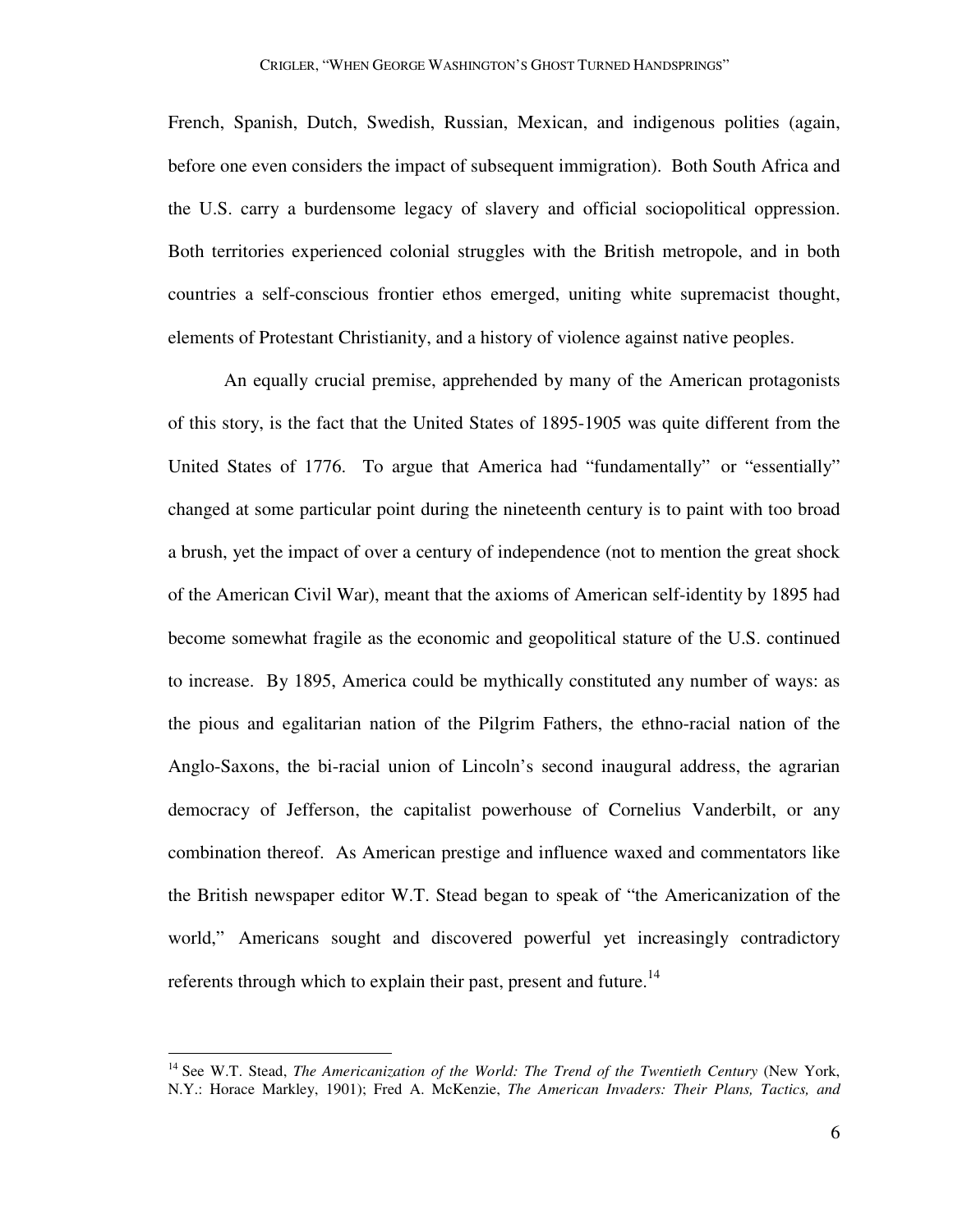The territory that would become South Africa in the wake of the 1899-1902 war had also experienced momentous nineteenth century change. By 1899 it had been revolutionized, most directly by a quick succession of mineral booms in which American businessmen and mining engineers played a key role. Long derided as a faraway backwater, by 1899 it seemed that southern Africa's moment had finally come, as immigration, industrial capital, and the trappings of urbanity poured into newly-throbbing mining camps and cities, a story that might just as well have been set in California, Montana, or the Arizona Territory. All comparisons aside however, by the time war broke out between Republikeinse commandoes in the Transvaal and British forces, many Americans were quite ambivalent about which side to support. Notwithstanding the war's possible parallels with the American Revolutionary War, even figures as rugged and brash as Vice President Theodore Roosevelt (the scion of a wealthy Dutch-American family, no less) approached the crisis with an uneasy circumspection. Though the U.S. government loudly (and disingenuously) proclaimed its equanimity throughout the war, for many Americans the trouble in southern Africa made for a restless and confused neutrality.

 Perhaps one reason for the distressing absence of the South African War from American historical thought is the rank inadequacy of the tiny core of specialist texts which constitute the historiographical bedrock of this subject.<sup>15</sup> All is not right when the

———

*Progress* (New York, N.Y.: Street & Smith, 1901) for examples of the more alarmist of the contemporary literature regarding America's rise.

<sup>&</sup>lt;sup>15</sup> A key reason for writing this study is the diffuse nature of historical information on this subject. Dedicated texts such as the ones described in this section tend to focus inordinately on diplomatic history, yet a text as colossal as George C. Herring's 1,035 page history of American foreign relations contains only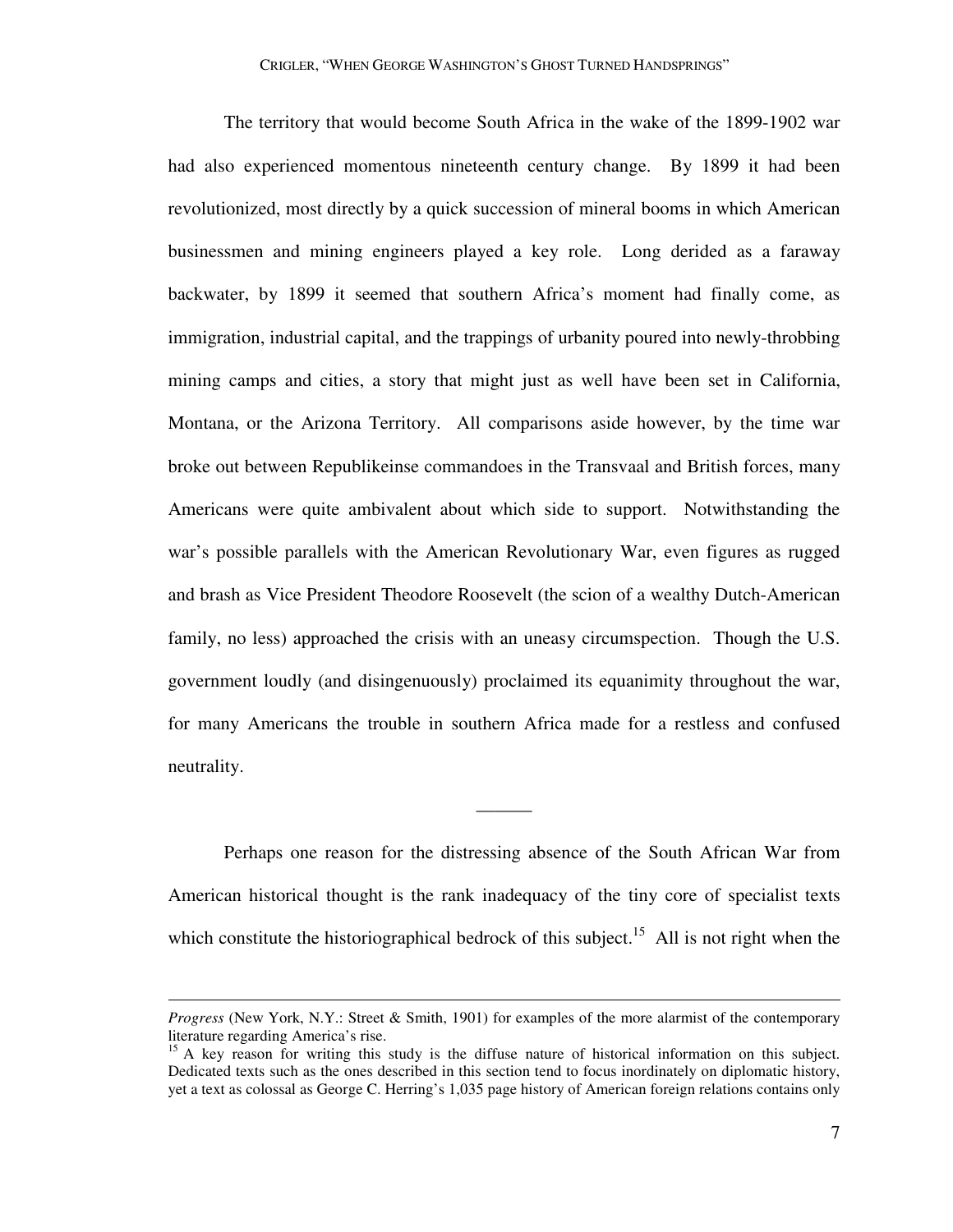premier text in a particular sub-field is seventy-five years old. John H. Ferguson's *American Diplomacy and the Boer War* was published in 1939, and one searches in vain for an English language text to supplant it. It represents the first attempt at a comprehensive study of American policy during the war, and why, specifically, there seemed to exist such a disconnect between public opinion (divided, but broadly pro-Republikeinse), and the pro-British sympathies of the Republican administration, notwithstanding official State Department policy. While Ferguson understands the American government's conduct during the war to be legally proper and ultimately for the best, he does not mince words when he observes that "the American government acted throughout the war as if in friendly alliance with England, and by doing so did much to prevent intervention by European powers, thus assuring the annihilation of the Boer republics."<sup>16</sup> While most strongly concerned with the official angle on the subject, *American Diplomacy and the Boer War* includes a useful chapter on the pro-Republikeinse propaganda effort, noting how the use of propaganda during the war (to great effect in Europe, if not quite the United States) foreshadowed the essential role it would play in subsequent twentieth century wars—as well as the difficulty pro-Republikeinse elements faced in spurring the United States towards useful action on their

-

one reference to the South African war, with no treatment of American opinion on the subject (official or otherwise). See George C. Herring, *From Colony to Superpower: U.S. Foreign Relations Since 1776* (New York, N.Y.: Oxford University Press, 2008): 308. America merits only a few trifling sentences in Bill Nasson's history of the South African War, yet buried within Tyler Dennett's 1933 biography of Secretary of State John Hay one finds provocative words. "It is common to date the emergence of the United States as a world power from the Spanish-American War" Dennett observes, "but actually it was during the period of the Boer War, from October, 1899, to June, 1902, that the American government made its position recognized and secure." The task, then, is not so much to demonstrate the importance of the South African War for American history, but to draw the conclusions of past scholars our of their hiding places, apply them to a less ghettoized understanding of U.S. history, and modify them accordingly. See Nasson, *The South African War*, 164-165; Tyler Dennett, *John Hay: From Poetry to Politics* (New York, N.Y.: Dodd, Mead, & Company, 1933): 240.

<sup>&</sup>lt;sup>16</sup> John H. Ferguson, *American Diplomacy and the Boer War* (Philadelphia, Penn.: University of Pennsylvania Press, 1939): ix.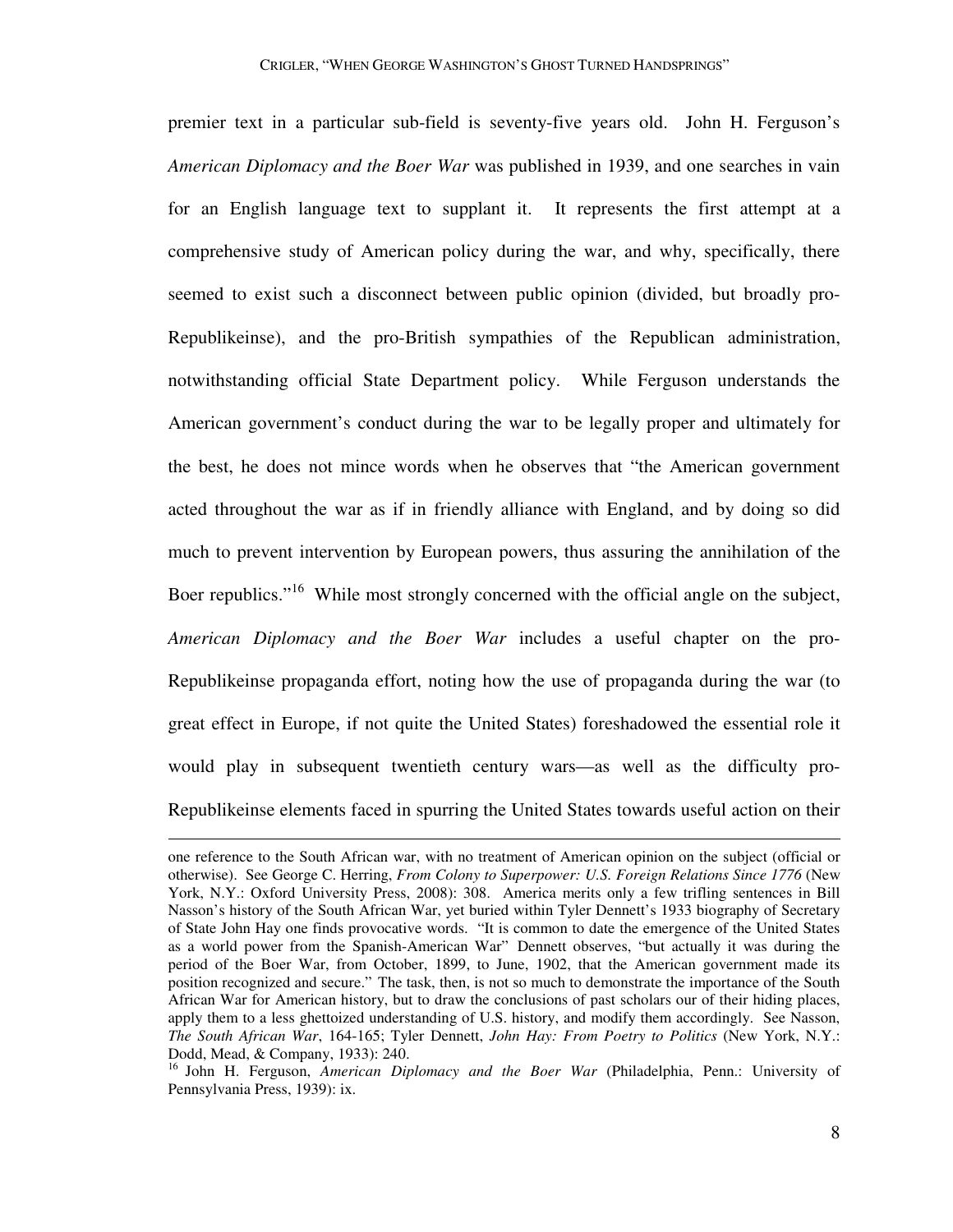behalf. Written only a few decades after the war, it is quite understandably a bit dated. Ferguson's greatest shortcoming, however, is his exclusive focus on American archival sources for his analysis, missing many useful South African archives, including the correspondence of the important American-born Orange Free State consul and activist Charles D. Pierce. It yields "a well-organized, coherent narrative account," to quote William Tilchin, yet at the same time it is "legalistic and time-bound, and its interpretations lack insight and imagination."<sup>17</sup> It makes a fine introduction, but cries out for something better.

 In 1978 the diplomatic historian Thomas Noer responded to Ferguson with a fresh perspective (if idiosyncratic execution) in *Briton, Boer and Yankee: The United States and South Africa, 1870-1914*; "a curious little book," according to Shula Marks, "which in

places betrays and unforgivable ignorance of the basic facts of South African history and geography."<sup>18</sup> While still locating the war within the broader process of Anglo-American

rapprochement following the Spanish-American War, its main innovation concerns of the magnitude of American influence in southern Africa in the years leading up to war—in both the mining sector and trade generally.<sup>19</sup> Without neglecting the British angle, Noer attempts the admirable work of turning a spotlight on South Africa itself: not always successfully, but often usefully. Wading into an increasingly loud debate then raging in American society over how to approach apartheid South Africa, Noer applies the same

<sup>&</sup>lt;sup>17</sup> William N. Tilchin, "The United States and the Boer War," in *The International Impact of the Boer War*, Keith Wilson, ed. (New York, N.Y.: Palgrave, 2001): 121.

<sup>18</sup> Shula Marks, "Scrambling for South Africa," *The Journal of African History* 23.1 (1982): 109.

<sup>&</sup>lt;sup>19</sup> In this he responds to Myra S. Goldstein's earlier call for historians to better "recognize the importance of the relations of the United States with the countries of Africa." Noer's book in many ways picks up where Goldstein's dissertation leaves off. See Myra S. Goldstein, "The Genesis of Modern American Relations with South Africa, 1895-1914 (Ph.D. diss., State University of New York at Buffalo, 1972): 5.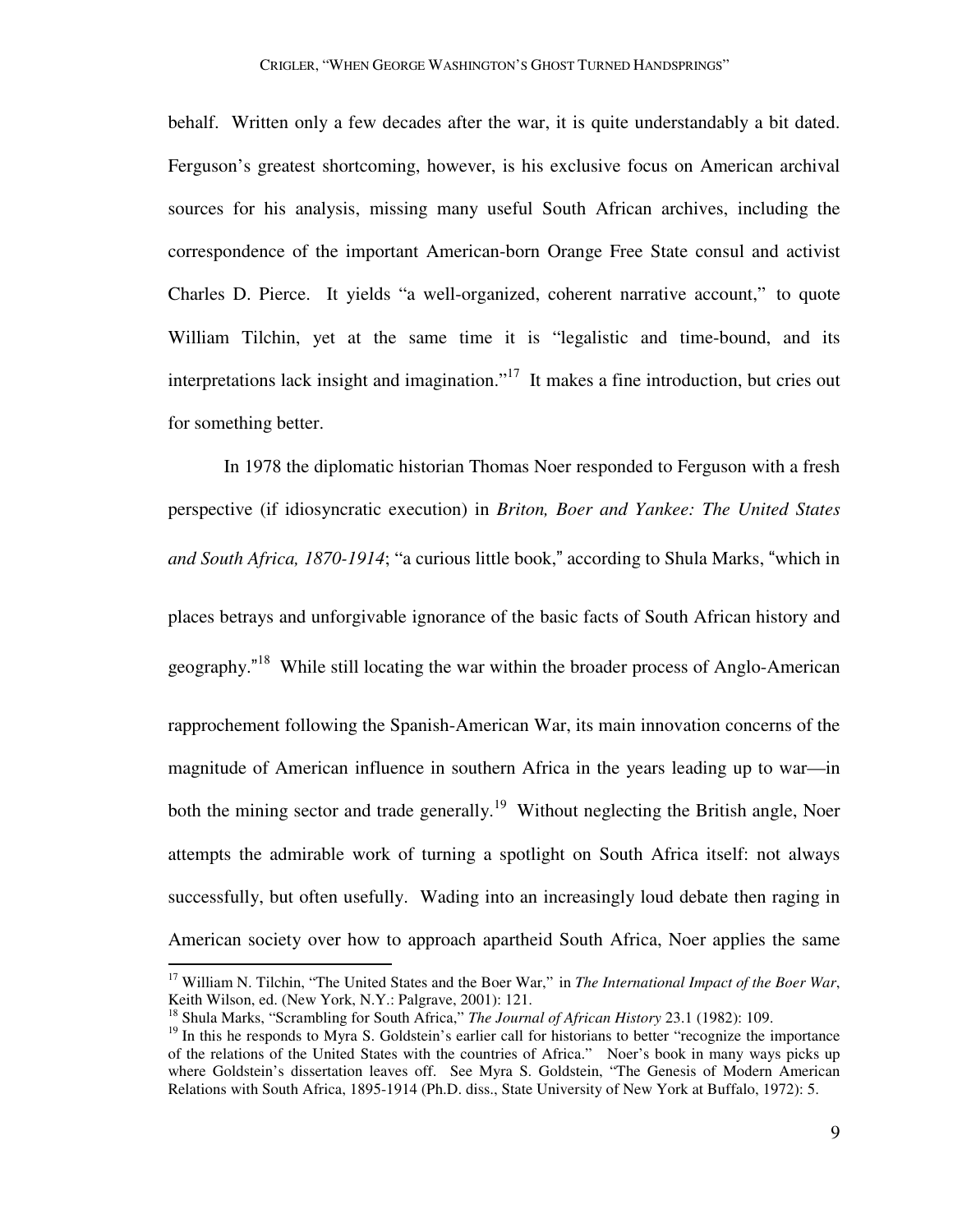dilemma to the late nineteenth century: "Which group in South Africa is most favorable to American goals and what methods should be used to support that faction? $1^{20}$  In Noer's view, the U.S. government's Anglophilic approach to the region was was a foregone conclusion, anticipated as early as the 1870's in Commodore Robert Shufeldt's naval reports, which derided the Dutch-speaking Transvaalers and Free Staters as "surly in their immense farms—never learning and never forgetting anything" and predicted the rise of a British-led South African nation "possessing all of the characteristics and qualities of Anglo-Saxon nationalities"—primed for economic expansion and American capitalist enterprise (Shufeldt's son, incidentally, would attain prominence as a white supremacist writer, author of such august titles as 1907's *The Negro: A Menace to American Civilization*).<sup>21</sup> By supporting Britain in the war, Noer argues, American elites hoped to gain access to a postwar South African bonanza. Yet the promised payout never came. Pre-war American inroads alarmed the British, Noer observes, and American became victims of their own success as the new colonial administration enacted protectionist laws. As soon as 1903, when American exports to southern Africa reached an all-time high at over thirty million dollars, American trade began to plummet, as "a bitter conflict [ensued] between the two English-speaking powers for control of the South African market."<sup>22</sup> Not until after World War I would U.S. exports again achieve such success. While instructive and illuminating, Noer's attempt to frame the period in terms of Americo-South African rather than Anglo-American relations in the end rather overstates

-

<sup>20</sup> Thomas J. Noer, *Briton, Boer and Yankee: The United States and South Africa, 1870-1914* (Kent, Oh.: The Kent State University Press, 1978): ix.

<sup>21</sup> Robert W. Shufeldt (Jr.), *The Negro: A Menace to American Civilization* (Boston, Mass.: The Gorham Press, 1907); Noer, *Briton, Boer and Yankee*, 13.

<sup>22</sup> Ibid., 92-93.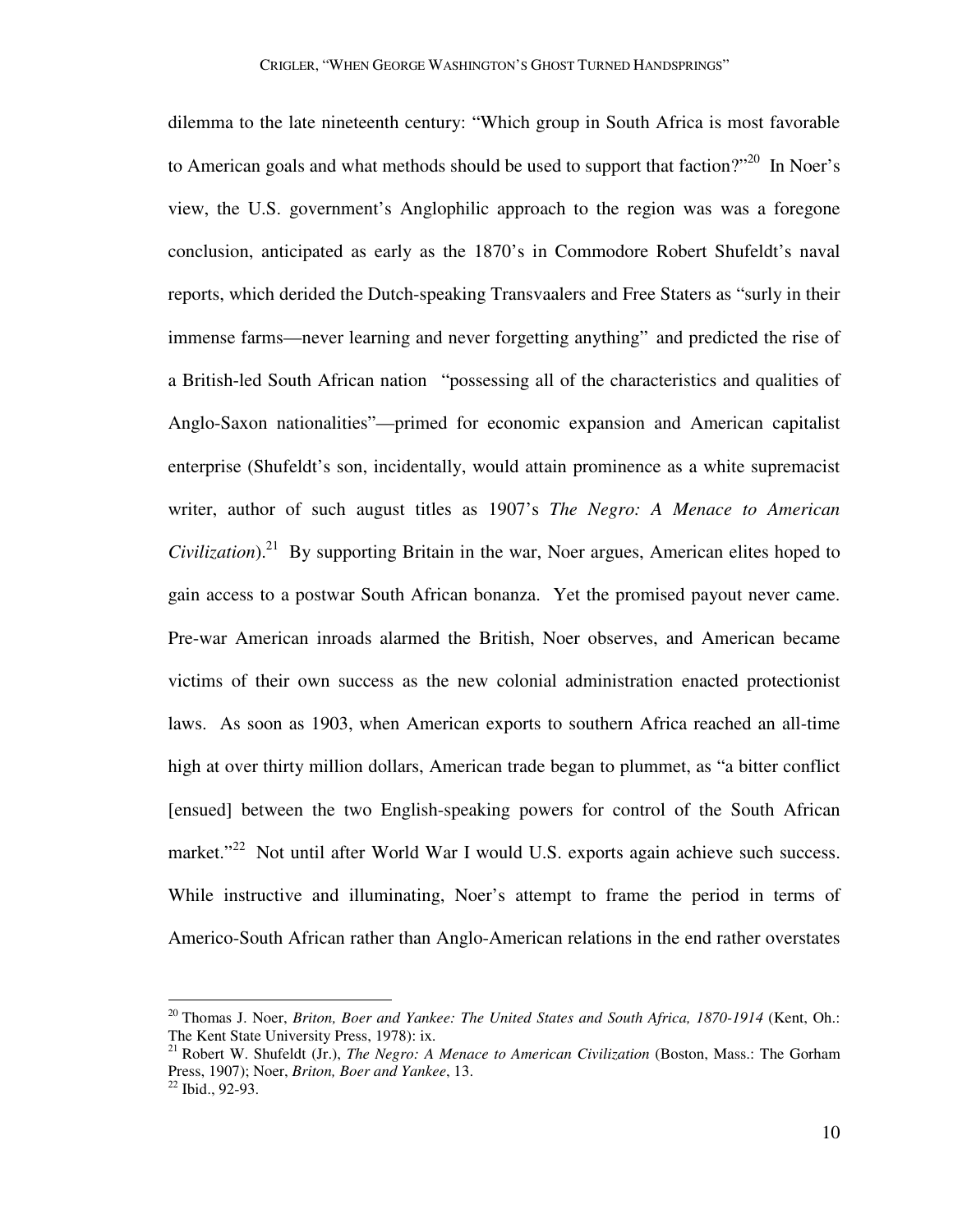the importance of South African trade. It is true that many American insiders saw southern Africa as an emerging market, but the prospect of future trade was simply not a significant factor within broader American discourses (notwithstanding the great importance of trade and commerce as an abstract social value, as this paper will show). Capitalism was frequently put on trial in the course of the war, but almost always amid a broad debate over civilization and values—not public policy.

 Published in 1994, Richard Mulanax's *The Boer War in American Politics and Diplomacy*, marked a return to the Fergusonian scheme for writing about the war in American life. Pushing back hard against Noer for arguing that "American interests were driven by interests internal to South Africa," he re-oriented the topic around Anglo-American rapprochement<sup>23</sup> Ultimately however, Mulanax contributes little to challenge Ferguson's general thesis of American diplomatic success, though he accuses others of neglecting "the degree of difficulty faced by American statesmen in achieving that policy<sup>"24</sup> Despite Mulanax's use of a much wider range of archival material, one is inclined to join Tilchin in concluding that Ferguson wrote the better book. "The inadequacies of *The Boer War in American Politics and Diplomacy* are so large in quantity and so fundamental in nature," from poor organization and typesetting to outright historical errors, "that the book's value is ultimately very limited."<sup>25</sup> If Mulanax

<sup>23</sup> Richard B. Mulanax, *The Boer War in American Politics and Diplomacy* (Lanham, Md.: University Press of America, 1994): 5.

 $^{24}$  Ibid., 6.

 $^{25}$  Tilchin, "The United States and the Boer War," 121.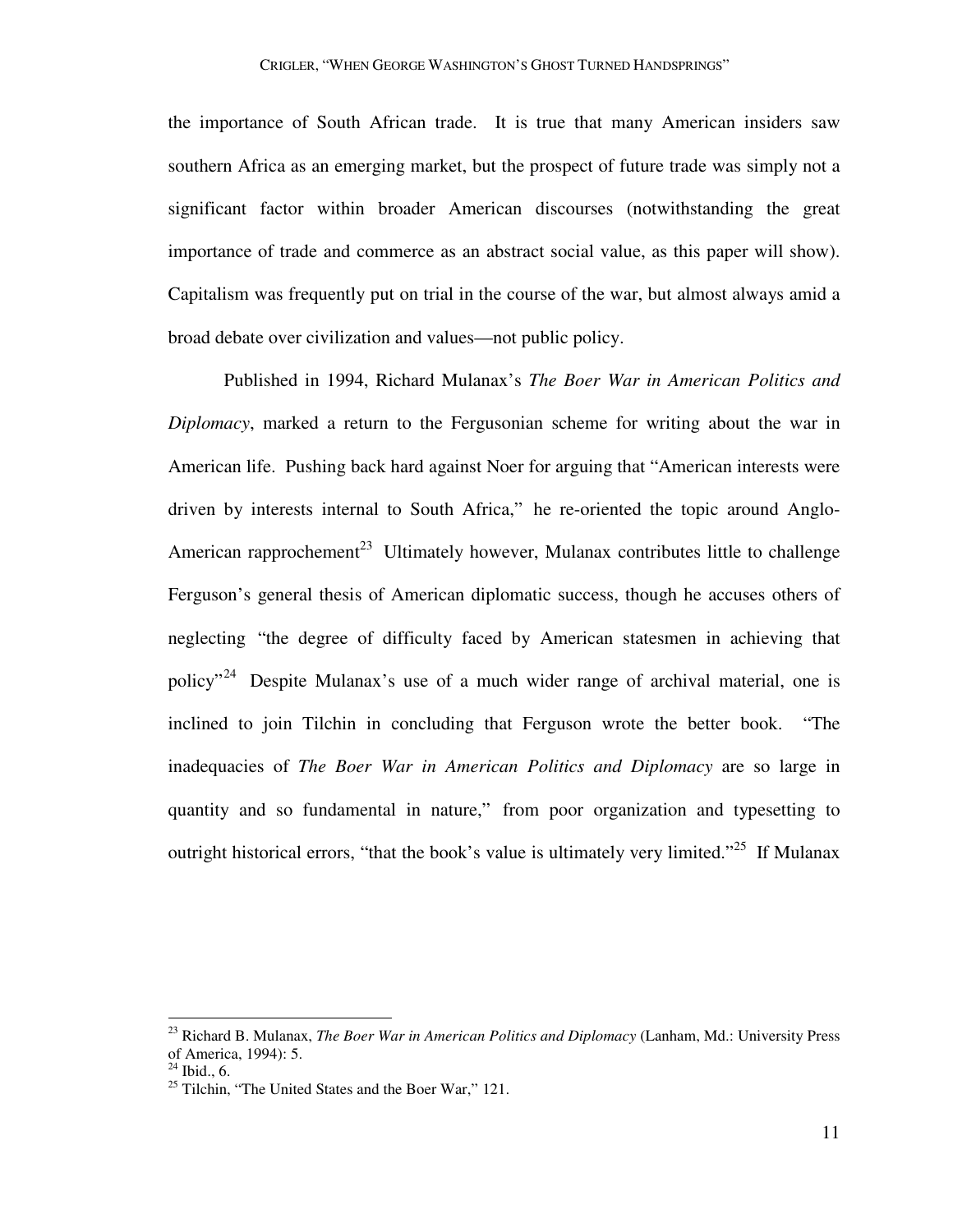and Louis Changuion (discussed below) really cooperated as closely as the latter claims,

it is remarkable that works of such disparate quality could have resulted.<sup>26</sup>

 Mulanax's chapters on American politics and public opinion are most relevant to this study, yet despite exhaustive research into manuscripts and the journalism of the period, his conclusions are as prosaic as Ferguson's, identifying a clear tension in American self image, but doing little to explore or drive home its possible significance. Alluding to the shifts in American identity evident in archival sources, Mulanax comes closest to the mark when he observes that

 The craftier moralists demanded policies that, if carried out, risked war, but they did so with the assurance that such policies would never prevail. Thus they assumed a position of moral righteousness without taking any risks, or so they thought. The World of 1899 was a much different place than the World of 1897, and policies that were riskless for the United States early in the decade could wreak havoc by the end of the decade. America had emerged onto the world stage, like it or not. $27$ 

Thus while Mulanax's research is potentially compelling, his arguments ultimately trace back to colorless and parochial discussions of American foreign policy, a tendency that the literature badly needs to transcend in order to capture the true American significance of the war.

 Perhaps the best attempt to do this is also the most recent: Louis Changuion's 2001 *Uncle Sam, Oom Paul, en John Bull: Amerika en die Anglo-Boereoorlog*. Tragically available solely in Afrikaans, it combines the rigor of Mulanax's source material with a broader approach to the events themselves, integrating public opinion, official U.S. actions, and Republikeinse propaganda efforts in a lavishly illustrated

<sup>26</sup> Louis Changuion, *Uncle Sam, Oom Paul, en John Bull: Amerika en die Anglo-Boereoorlog*, *1899-1902* (Pretoria, South Africa: Protea, 2001): iv.

<sup>27</sup> Mulanax, *The Boer War in American Politics and Diplomacy*, 108.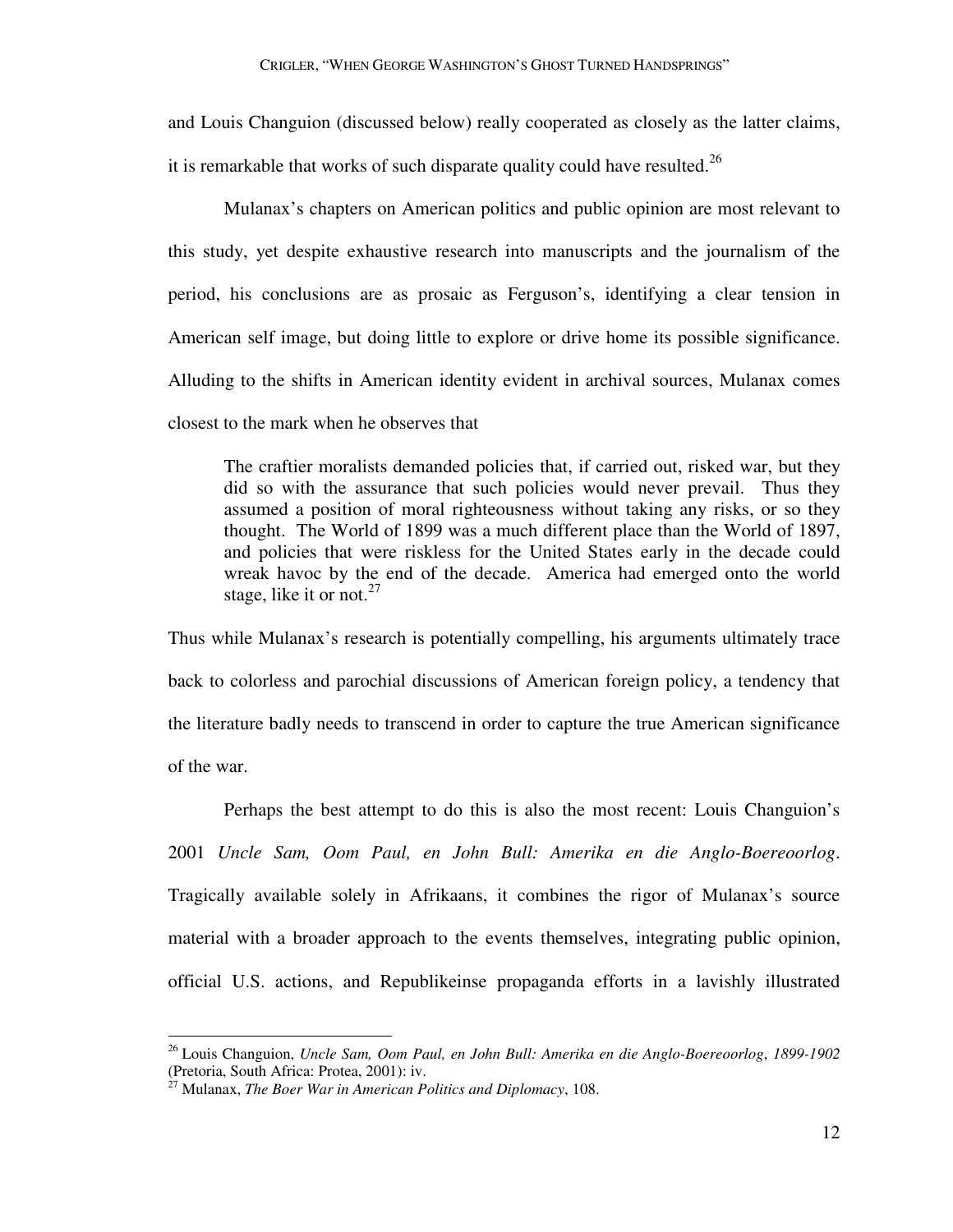volume that goes further than any other text in bringing the period to life. Approaching the topic from a self-consciously South African perspective, Changuion quotes C. F. J. Muller in arguing that "a thorough and informative South African history cannot base itself solely on South African sources." "I soon realized," explains Changuion,

 that there was much more to say about American involvement, and that other aspects of the subject justified deeper studies that might occupy several volumes. It struck and interested me most that the U.S.A. was able to terminate the war if it wished. To some extent the same situation existed in the years 1970 to 1989 when South Africa was dependent on the U.S.A.'s friendship and support in order to confront an enemy (in this case communism). $^{28}$ 

Once again the specter of apartheid-era South Africa is invoked to create continuity between distant and recent pasts. Yet, however one appraises Changuion's comparison, English-only researchers should be advised that his study is an important contribution to the field, ignored at one's own peril.

Naturally, of course, it has its own shortcomings as well. While its faithful focus on the failure of the American pro-Republikeinse movement and its South African organizers to bring about favorable changes in American policy is refreshing and productive, that failure deserves further investigation and requires a deeper understanding of the late nineteenth century American landscape than Changuion provides. African-American perspectives, addressed to some degree in Noer but ignored in other works, are also glaringly absent; though published in 2001; the preoccupations of the book bespeak

<sup>28</sup> Changuion, *Uncle Sam, Oom Paul, en John Bull,* iii. All translations from Afrikaans are my own, taken from a near-complete translation I made over several weeks in the summer of 2013. Though my knowledge of Afrikaans is limited, with the help of a good dictionary—Jan Kromhout's *Afrikaans-English/ English-Afrikaans Practical Dictionary* (New York, N.Y.: Hippocrene, 2000)—I feel I can stand by the veracity of my translations. It is worth noting that in contrast to Mulanax's aggressively spartan volume, Changuion's text is illustrated on almost every page, printed on glossy paper, and much larger than its American counterpart (Changuion's introduction discusses consulting Mulanax in the course of writing *Uncle Sam, Oom Paul, en John Bull*; see note 21). The superficial differences testify powerfully to differences in the way the South African War is remembered today in the United States and South Africa.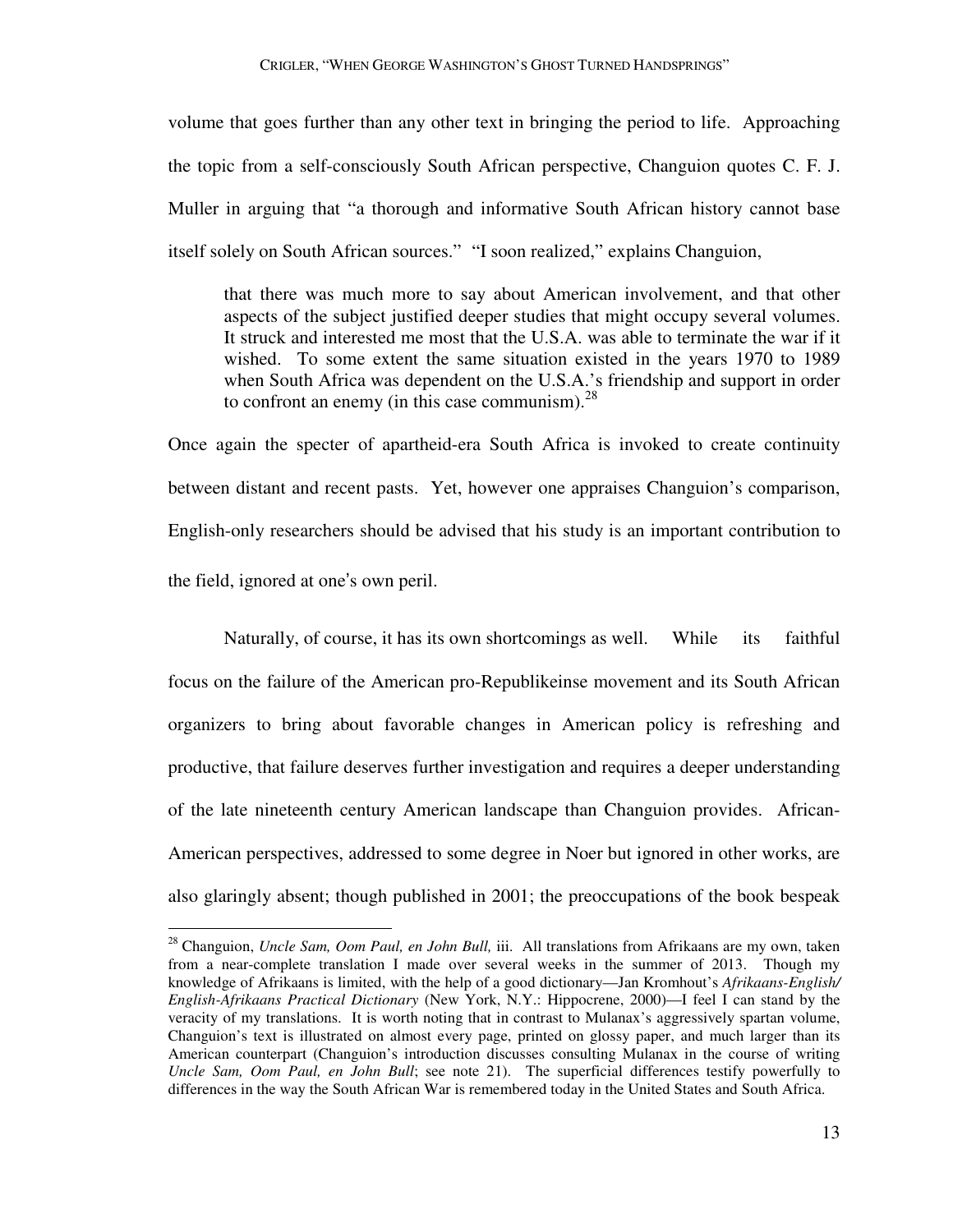a clear Eurocentric bias as problematic in the American sphere as on the South African side of things. To speak of "American opinion," moreover, is necessarily misleading: one should rather speak of "American opinions" or, better yet, "Americans' opinions"—a phrase that better captures the diversity of the United States at the turn of the twentieth century. Just as the efforts of authors like William B. Gatewood Jr. and Bill Nasson have strove admirably to problematize the notion of the South African War as a white man's war, the time has come to desegregate a system that shunts American "black opinion," into a separate discourse.<sup>29</sup> To investigate "Americans' opinions" must mean both those of both black and white, acknowledging their disparate outlooks, but ghettoizing neither as a special case. $30$ 

 It is impossible to approach South African history without encountering words that are steeped in controversy and patterns of oppression. It is, therefore, crucially important to be deliberate about one's word choice, and furthermore to be open about that deliberative process. In many cases it would appear that the terminological minefield of South African history has left no ideal choices at scholars' disposal, the 1899-1902 war itself serving as a case in point. In recent scholarship the term "South African War" has risen to prominence over such other names as the Second Boer War, the Second Anglo-

———

<sup>29</sup> Perhaps the most important work of this nature is Bill Nasson, *Abraham Esau's War: A Black South African War in the Cape, 1899-1902* (Cambridge, U.K.: Cambridge University Press, 1991).

 $30$  There are a handful of works that do, in fact, deal with African American views of the South African War, though they are seldom found cited in the dedicated, diplomatically-focused histories. The most useful works are Willard B. Gatewood Jr., "Black Americans and the Boer War, 1899-1902," *South Atlantic Quarterly* 75.2 (1976), 227-244; Sylvia M. Jacobs, *The African Nexus: Black American Perspectives on the European Partitioning of Africa, 1880-1920* (Westport, Conn.: Greenwood Press, 1981): 135-168; Clement Tsehloane Keto, "Black Americans and South Africa, 1890-1910," *Current Bibliography on African Affairs* 5 (1972), 383-406; ibid., "Black American Involvement in South Africa's Race Issue," *Issue: A Journal of Opinion* 3.1 (1973), 6-11.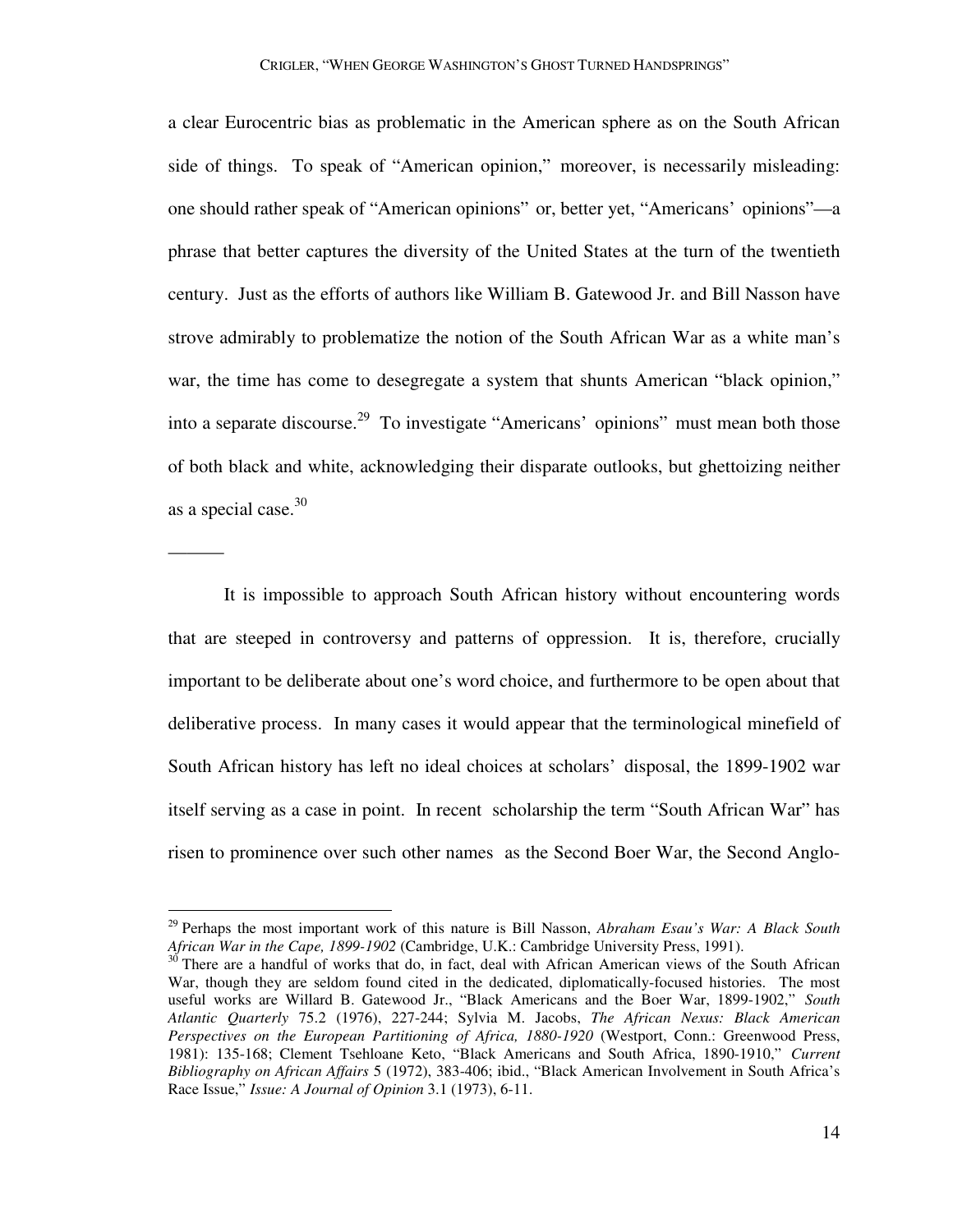Boer War, *die Tweede Vryheidsoorlog* (Second War of Freedom; an Afrikaner nationalist label), or, most simply, the Boer War (the "First Anglo-Boer War" of 1880-1881 would be rechristened the Transvaal War under such a scheme). To be sure, the shift towards "the South African War" has been a positive development insofar as it excises the troublesome word "Boer" from the title and better reflects the widespread and too often neglected participation of black, colored (mixed-race), and Indian southern Africans in the war.<sup>31</sup> While "the South African War" is not without its own faults as a descriptor (most egregiously its Anglocentricity, as if it were the only war ever fought in a "South Africa" that legally did not even exist until 1910), it is the name that will be used in this investigation outside of quoted sources.

 This paper's use of "Republikeinse" to denote the Orange Free State and South African Republic in preference to "Boer republics" bears particular explaining. Unusual as it may seem, it seeks to remedy a formidable terminological dilemma. The word "Boer," whose plain meaning as "farmer" is retained in modern Dutch and Afrikaans, was originally used in English to refer pejoratively to the Dutch-speaking settlers who left the Cape Colony in the Great Trek of the mid-nineteenth century. By the 1890's however, the word had been appropriated by the descendants of the *Trekboere* and was the term most generally used to refer to white citizens of the Free State and the S.A.R. "Afrikaner" or—more commonly—"Afrikander" was in the 1890's and 1900's a newer term whose precise meaning had yet to really emerge; in any case it would be imprudent

<sup>31</sup> See "South African War," in Christopher Saunders and Nicholas Southey, *Historical Dictionary of South*  Africa, 2<sup>nd</sup> ed. (Lanham, Md.: Scarecrow Press, 2000): 238-239. For more on black, coloured, and Indian participation in the war, see Hulme T. Siwundhla, "White Ideologies and Non-European Participation in the Anglo-Boer War, 1899-1902," *Journal of Black Studies* 15.2 (1984), 223-234; Christopher Saunders, "African Attitudes to Britain and the Empire Before and After the South African War" in Lowry, *The South African War Reappraised*, 140-149; Balasubramanyam Chandramohan, "'Hamlet with the Prince of Denmark Left Out'? The South African War, Empire, and India" in ibid., 150-168.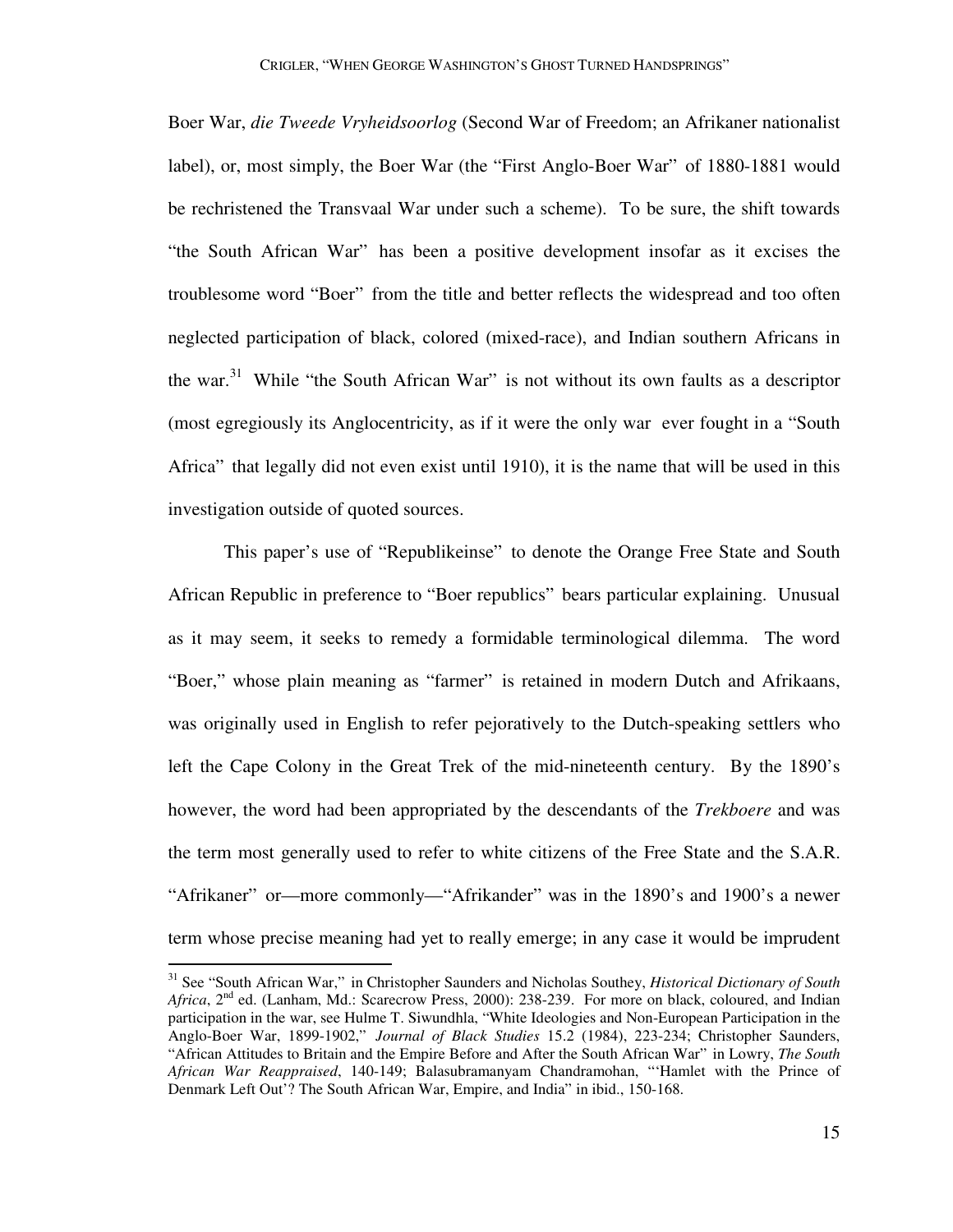to refer to a conflict between Britons and "Afrikaners" since thousands of the latter lived in the British-ruled Cape Colony throughout the war and were generally loyal to the Empire.<sup>32</sup> By the end of apartheid in the last decade of the twentieth century the war "Boer" again became problematic; rather like the word "redneck" in American English, what is still worn as a mark of pride for some conservative Afrikaners for others is a slur evoking the very worst of South Africa's racist past<sup>33</sup> "Republican" would be an alternative ill-suited this paper due to its frequent references to the American Republican Party. Therefore Republikeinse, an Afrikaans adjective with the same meaning, is put forward instead to distinguish white citizens of the Orange Free State and South African Republic as a historical group. When the word "Boer" is found outside quoted sources, most noticeably in Chapter II, it refers to the result of essentialist discourses on the Republikeinse people—a construct fashioned from the accounts of writers and eyewitnesses pitched towards a captivated American public intent on making sense of the situation in southern Africa. Indeed, the peculiar gulf between the actual Republikeinse cause and the various American constructs of "the Boer" stands at the heart of this investigation.

 $32$  For more on the sentiments of the "Cape Dutch," see Farwell, The Great Boer War, 155-156 or Mordechai Tamarkin, "The Cape Afrikaners and the British Empire from the Jameson Raid to the South African War" in Lowry, *The South African War Reappraised*, 121-139.

<sup>33</sup> See "Afrikaners," "Boers," and "Trekboers," in Saunders and Southey, *Historical Dictionary of South Africa*, 11; 39; 261. The complex connotations of the word in the twenty-first century are perhaps best exemplified by the recent controversy surrounding (now former) African National Congress Youth League President Julius Malema's hate speech trial for singing the popular anti-apartheid song "Dubula iBhunu" ("Shoot the Boer") at party events (Melissa du Preez, "A.N.C., Malema, Afriforum Settle on 'Shoot the Boer' Controversy," *Mail & Guardian*, October 31<sup>st</sup>, 2012, accessed October  $4^{\text{th}}$ , 2013,<http://mg.co.za/article/2012-10-31-00-shoot-the-boer-debate-put-to-rest>.). At the same time, President Jacob Zuma proudly commented in 2011 on his willingness to speak to South Africans who identified as "Boere" (Pieter du Toit and Lizel Steenkamp, "Afrikaners Must Find Their Own Nkandla—<br>Zuma," News24, February  $17^{\text{th}}$ , 2011, accessed October  $4^{\text{th}}$ , 2013, Zuma," *News24*, February  $17<sup>th</sup>$ , 2011, accessed October  $4<sup>th</sup>$ , 2013,  $\lt$ http://www.news24.com/SouthAfrica/Politics/Afrikaners-must-find-their-own-Nkandla-Zuma-20110216>.).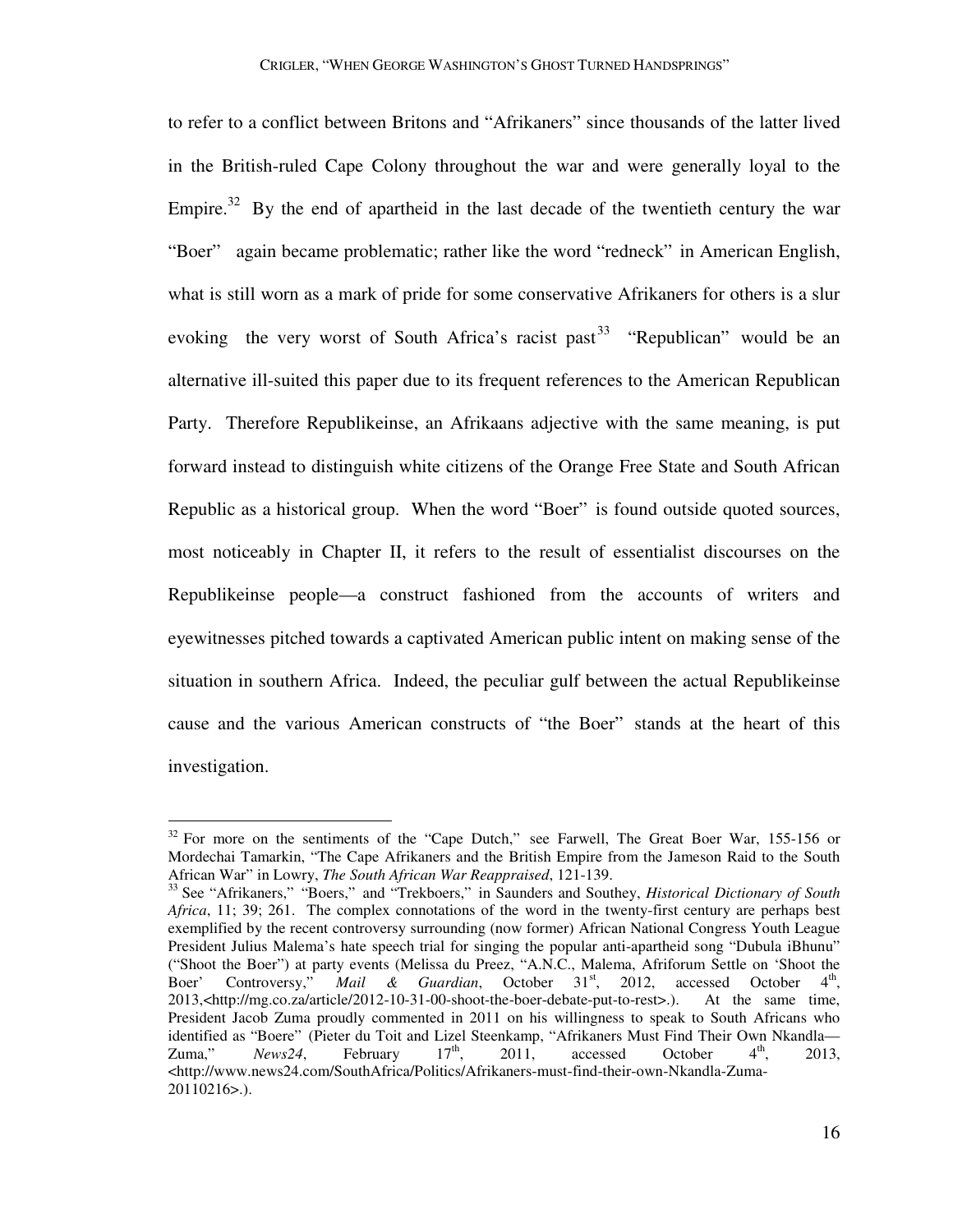———

This paper is divided into four parts.<sup>34</sup> The first chapter, "Manifesting Destinies," concisely presents relevant historical information on the United States and southern Africa to 1896, setting the stage for the Jameson Raid and John Hays Hammond trail that for many Americans would mark the first time southern Africa had ever entered into their consciousness. Crucially though, the chapter also treats the pre-history of South African-American relations—a surprisingly complex story stretching all the way back to the 1799 appointment of John Elmslie as U.S. Consul at Cape Town (and, before even that, to colonial era trade).<sup>35</sup> Two things will be hopefully be seen clearly as a result: first, that the story of southern African-American relations prior to the twentieth century is not simply that of Anglo-American relations on a smaller scale, and second, that even though southern Africa would remain obscure to most Americans until the late 1890's, the pre-Jameson Raid interests and impressions certain Americans had of southern Africa exerted a considerable impact on the subsequent relationship between the two.

 Secure in these broad foundations, "Uncivilized Whiteness" zeroes in on the years leading up to and immediately following the Jameson Raid, delving further into American impressions of southern Africa and how those impressions began to shape themselves into narratives that would hold throughout the war years. By focusing on the perspectives of people like John Hays Hammond, Ella Graham Agnew, Orpheus McAdoo, and Poultney Bigelow (among others), this chapter explores the connective

<sup>&</sup>lt;sup>34</sup> This scheme of organization is conceived in conscious contrast with the accounts of Ferguson and others. Some writers, like Noer and Changuion, have maintained a strict chronological approach to the subject, with Changuion going so far as to use months to establish a periodization. Ferguson and Mulanax compose their texts around broader themes, but this approach is limited by their preoccupation with diplomatic history and domestic politics—an inadequate model for the current investigation for reasons already described.

<sup>35</sup> Noer, *Briton, Boer and Yankee*, 5.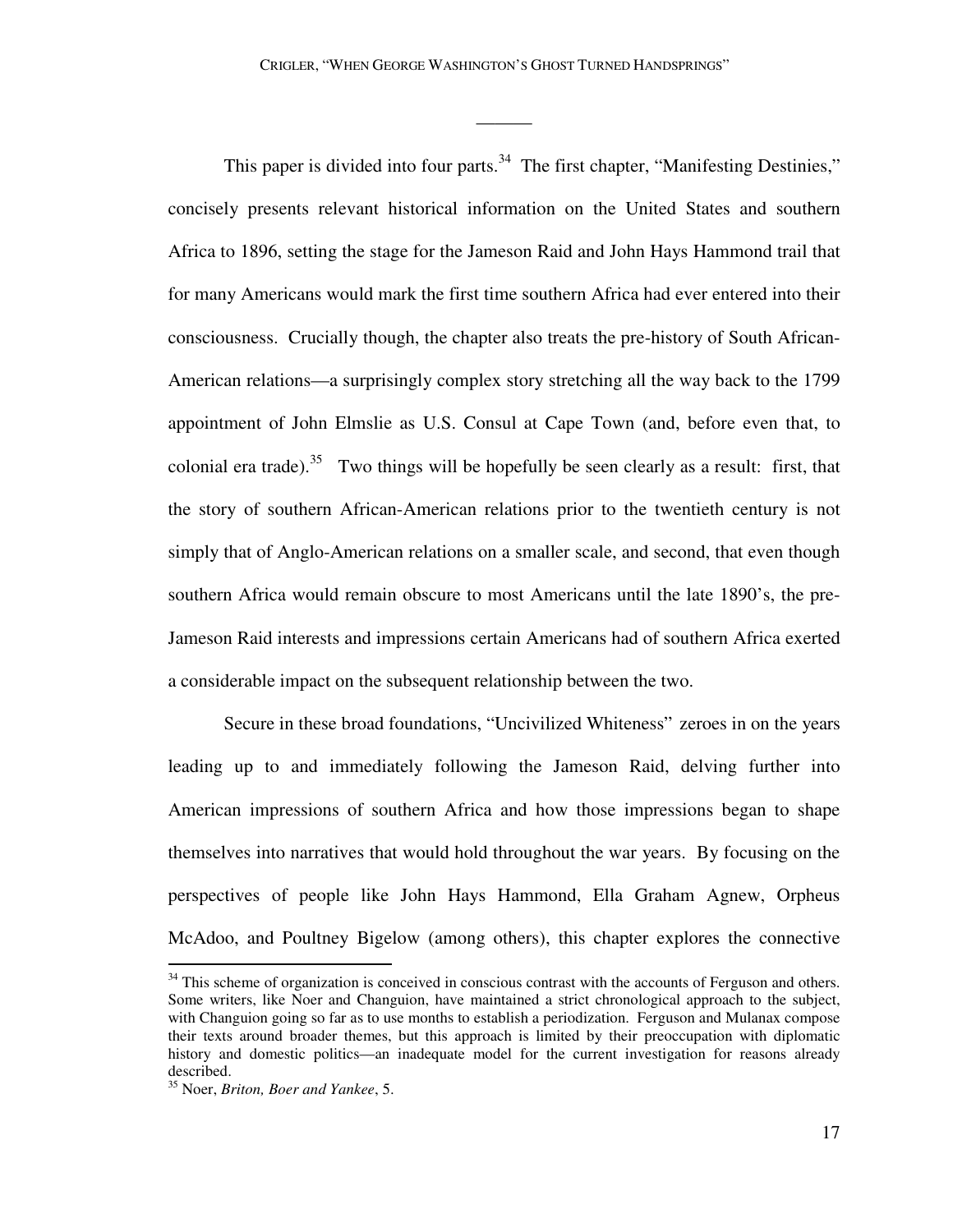aspect of southern African-American relations, providing insight into how the different sides of American got their genesis. It also begins to tackle the trickiest question American observers had to confront: who were the "Boers"? Even a cursory glimpse at American writing from this period—in published sources, newspaper accounts, and personal correspondence—reveals that there were any number of different answers. For some, the Boer was an uncivilized barbarian: barely white, certainly not Anglo-Saxon, and inviting comparisons to similarly degenerate Ethiopians, American Indians, and Latin Americans. For many others, the Boer was an "ultra-white" embodiment of the American ancestral *genius*: a liberty-loving, privilege-hating figure whose fight against the British Empire became a fight for the very soul of Western humanity against malign and globally ascendant forces of capitalism and imperialism. To cast opposition to British policy in South Africa as a rebellion against "the modern" is too simplistic, failing to account for the ways in which definitions of empire and expansion, imperialism and international law, whiteness and civilization were all being debated in the 1890's and 1900's United States—which was, after all deeply involved its own colonial war in the Philippines.

 Chapter III, "Vicksburg, Valley Forge, and Vaal Krantz," builds upon this analysis to focus on American responses to the outbreak of the South African War in 1899—both pro-British and pro-Republikeinse—occupying itself specifically with the important role of historical metaphor in the debate. The South African War sparked a tremendous amount of interest in the United States, manifested in personal letters, pamphlets, books, editorials, volumes of poetry, art exhibitions and other means. Permeating this voluminous discourse was a constant tendency (no matter what the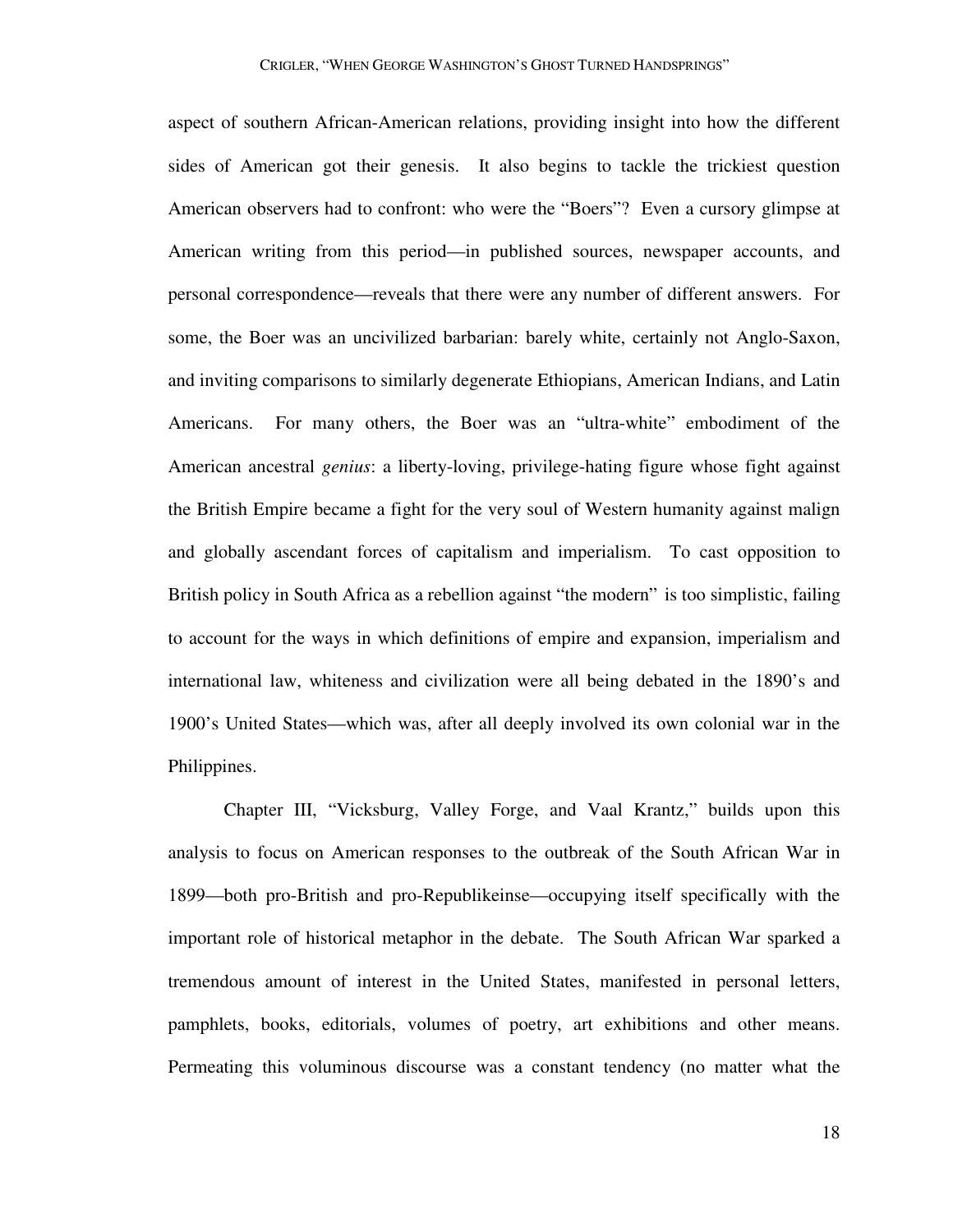position being advocated), to reframe the conflict through the introduction of referents from the American past. For American opinion makers, the answer to the conflict in southern Africa lay hidden within their own history. For writers like Charles Francis Adams, Jr., the Civil War was the natural analogue; for the pro-Republikeinse historian Sydney Fisher, it was the American Revolution. But while debate raged over the finer points of historical metaphor, the conclusion became ineluctable that for Americans, the South African War was about American self-identity. For the majority of American writers, the reaction elicited was not aggressive zeal for overseas activism, but internal activism, soul-searching, and domestic political talking points. This, the chapter argues, was the crucial reason underlying the success of the administration's softly pro-British policies.

 The last chapter, "Pro-Boers At Bay," ends this study by examining the American pro-Republikeinse movement and tracing how the fundamentally self-centered tenor of American debate on the South African War spelt its doom despite considerable pro-Republikeinse sympathy in the United States, and the perceived uniqueness of America's position. American pro-"Boer" or pro-Republikeinse organizing represented only one face of an international anti-South African War movement (active, most notably, in Great Britain itself). What distinguished the U.S.'s corner of the movement was the widelyshared conviction that Americans were uniquely able to effect change in British policies—a hope continually frustrated by activists' utter failure to actually do so. For despite continual challenges from pro-Boer elements, the Republican administrations of Presidents McKinley and Roosevelt were free to maintain a gently pro-British posture for the duration of the war, with no real repercussions. Why, despite such a large pro-Boer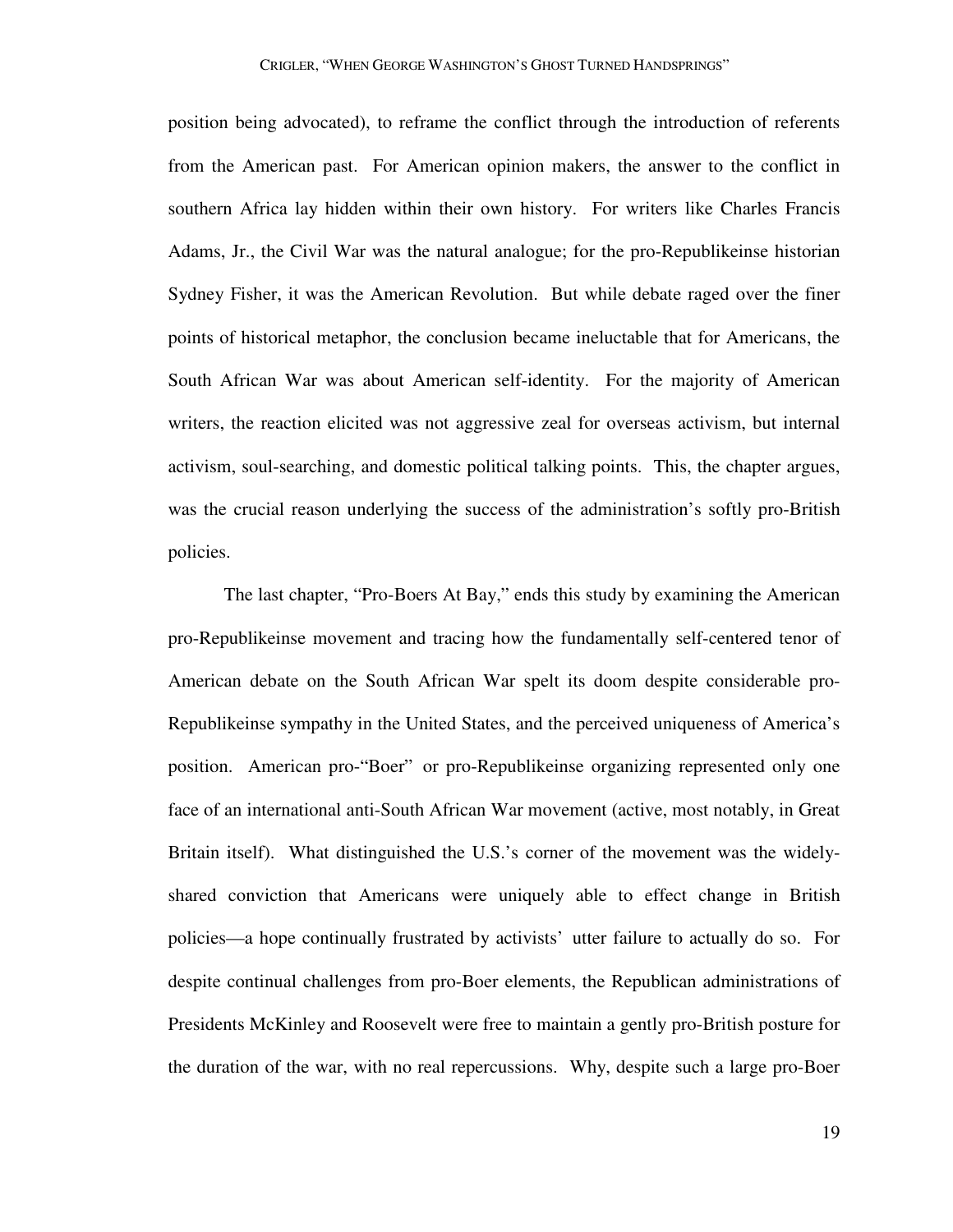element in the United States, was the movement so ineffective? Writers from Ferguson to Changuion have done a fine job decrying the movement's disorganization and lack of focus, but at least two more factors are relevant. The first is the monopolization of firsthand knowledge of southern Africa in the hands of an elite clique of American writers and South African visitors, whose goals were not always in congruent with the activist movement at the grass roots. The second was a direct result of self-focused American rhetoric—Americans saw *too much* of themselves in the southern African situation and used its example chiefly as a guide to domestic policy and self-identity rather than as a call to arms. Through the instrumental use of the war to shape debate over imperialism in America's present, Americans took ownership of the war in a way that fueled their interest and consideration but did not inspire their intervention. While the State Department may have been aware of America's increasing indispensability on the world stage, more Americans were concerned about the changing nature of the United States itself. After outlining tentative conclusions regarding the effect of the South African War on American identity, a brief epilogue on South African-American relations will conclude the paper.

 By analyzing the ways Americans rendered faraway events intelligible by means of analogy and the construction of historical metaphors, this paper seeks to defend the assertion that the full significance of the southern African crises of 1895-1905 to the U.S. can be appreciated not only in their impact on American diplomatic history but rather the remarkable place they held, however fleetingly, in the American mind. The war

———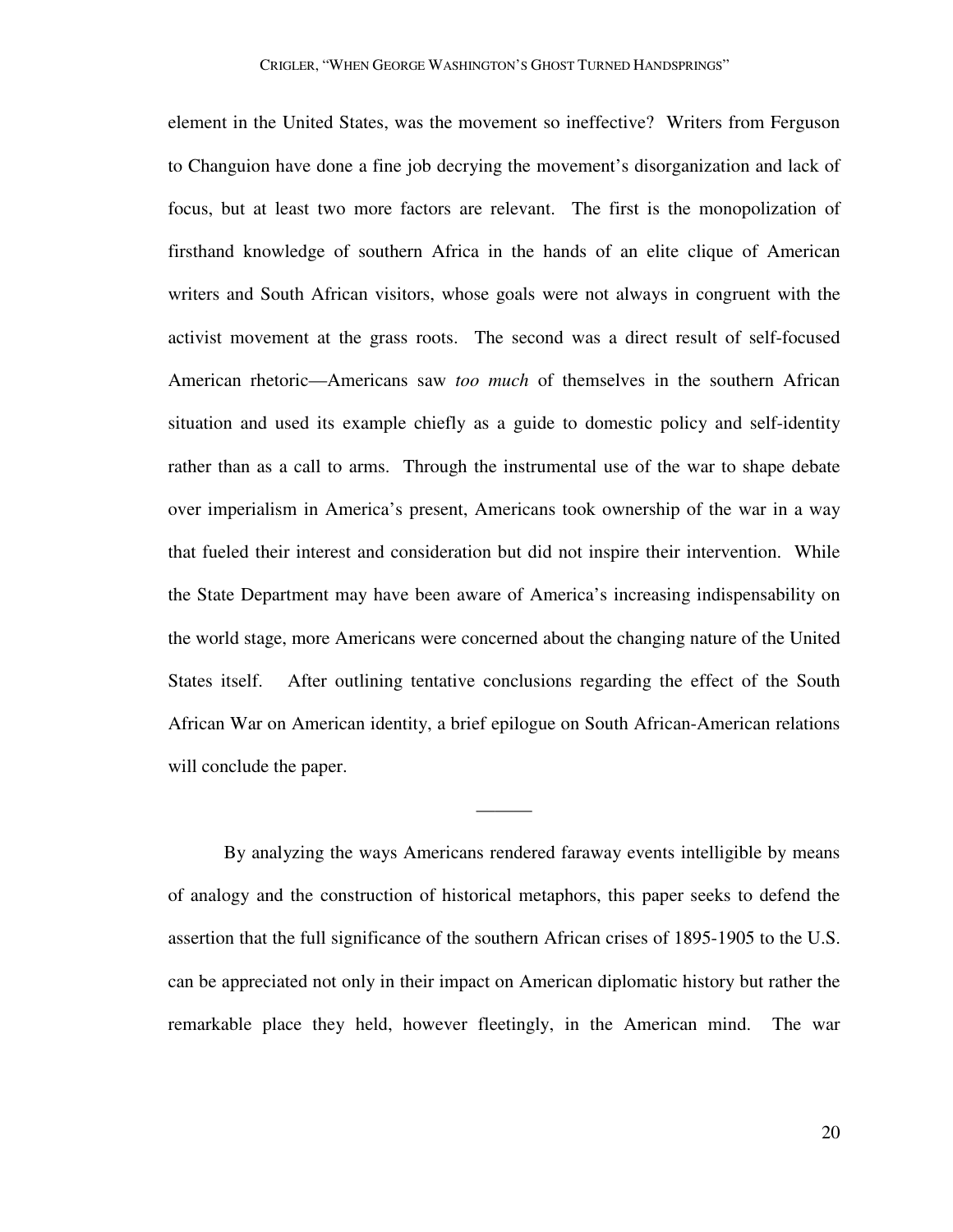disappeared quickly from memory in the United States not because of apathy but because American interest in the war was always fundamentally self-centered.

 In the words of R.W. Johnson, South Africa "has always seemed like a vast social science experiment, a theatre in which the rest of the world finds echoes of its own struggles."<sup>36</sup> The following is a detailed examination of one such case. For the most part, Americans were interested in the South African War not because they were concerned about the world, but because they were concerned about themselves. The pro-Republikeinse movement was a failure because it inspired more brooding than action thereby establishing a pattern for other internationally-focused activist movements. Its leaders, diverse and energetic as they were, could not transcend this challenge.

 As Oscar Wilde observed eight years before the South African War in his preface to *The Picture of Dorian Gray*, "the highest as the lowest form of criticism is a form of autobiography." Whether criticizing a novel or criticizing a war, his words are worth considering. $37$ 

<sup>36</sup> Johnson, *South Africa*, vii.

<sup>37</sup> Oscar Wilde, "The Picture of Dorian Gray (1891)," in *The Complete Works of Oscar Wilde*, v. 3, ed. Joseph Bristow (New York, N.Y.: Oxford University Press, 2005): 167.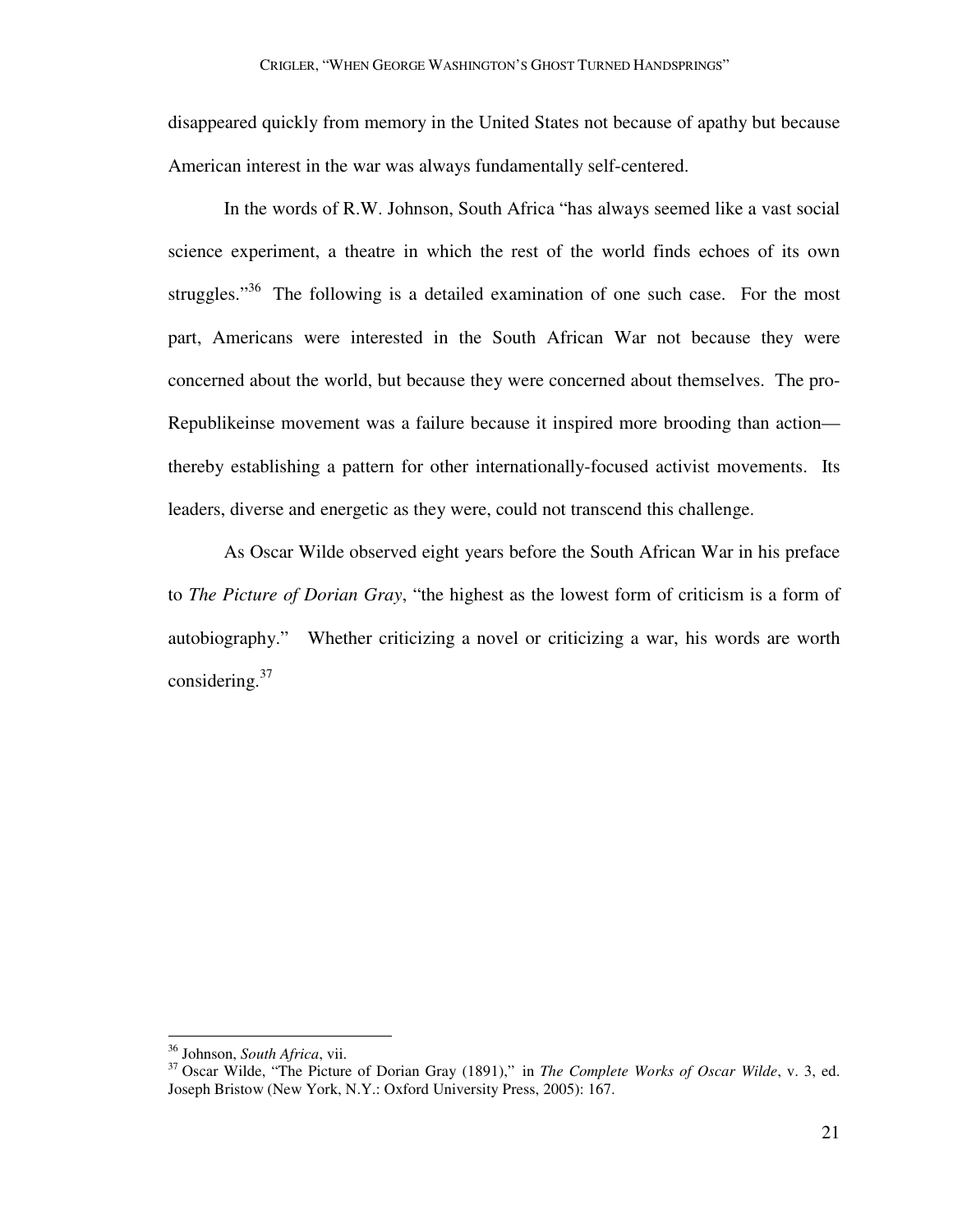## **Chapter I: Manifesting Destinies Southern Africa and the United States to 1896**

"On my describing the beauties of the countries through which we had passed, and at the same time expressing an astonishment at their being unoccupied by christian settlers, I was informed, that so desirable an event could never take place, as long as the Dutch remained in possession of the Cape."

 —Captain Benjamin Stout, from *Narrative of the Loss of the Ship* Hercules  $(1798)^{38}$ 

"Flowers without scent,

Birds without song,

Rivers without water,

Women without beauty,

Men without honor."

 —Proverb used by Julian Ralph to describe South Africa, from *An American With Lord Roberts* (1901).<sup>39</sup>

In 1796, Captain Benjamin Stout, an American employed shipping rice for the

British East India Company, was shipwrecked off the South African coast some distance

from Cape Town, among a "Caffree tribe." Having made his way to London by 1798,

Stout published the story of the wreck and his subsequent journey across southern Africa

in a volume that would enjoy several printings and eventually be republished in  $1820^{40}$ 

Praising the country through which he passed as "a second Eden," Stout was impressed

by the friendliness of the native people—rumors of their savagery being to Stout "a

<sup>-</sup><sup>38</sup> Benjamin Stout, *Narrative of the Loss of the Ship Hercules Commanded by Captain Benjamin Stout on the Coast of Caffraria the 16th of June, 1796; also, a Circumstantial Detail of His Travels Through the Southern Deserts of Africa and the Colonies to the Cape of Good Hope with an Introductory Address to the Rt. Honourable John Adams, President of the Continental Congress of America* (London, Great Britain: J. Johnson, 1798): xvi-xvii.

<sup>39</sup> Julian Ralph, *An American With Lord Roberts* (New York, N.Y.: Frederick Stokes Co., 1901): 294. The proverb, in some form or another, was frequently used by Americans describing South Africa during the war and even appears in the 1850 inaugural volume of Charles Dickens's journal *Household Words* introducing an article entitled "'Cape' Sketches" (page 165).

<sup>&</sup>lt;sup>40</sup> David Johnson, "African Land for the American Empire: John Adams, Benjamin Stout, and Robert Semple," in ibid., *Imagining the Cape Colony: History, Literature and the South African Nation* (Edinburgh, U.K.: Edinburgh University Press, 2005): 91. See also Eric Rosenthal, *Stars and Stripes in Africa: Being a History of American Achievements in Africa by Explorers, Missionaries, Pirates, Adventurers, Hunters, Miners, Merchants, Scientists, Soldiers, Showmen, Engineers, and Others, with Some Account of Africans Who Have Played a Part in American Affairs*, 2<sup>nd</sup> ed. (Cape Town, South Africa: Nasionale Boekhandel, 1968): 33-48.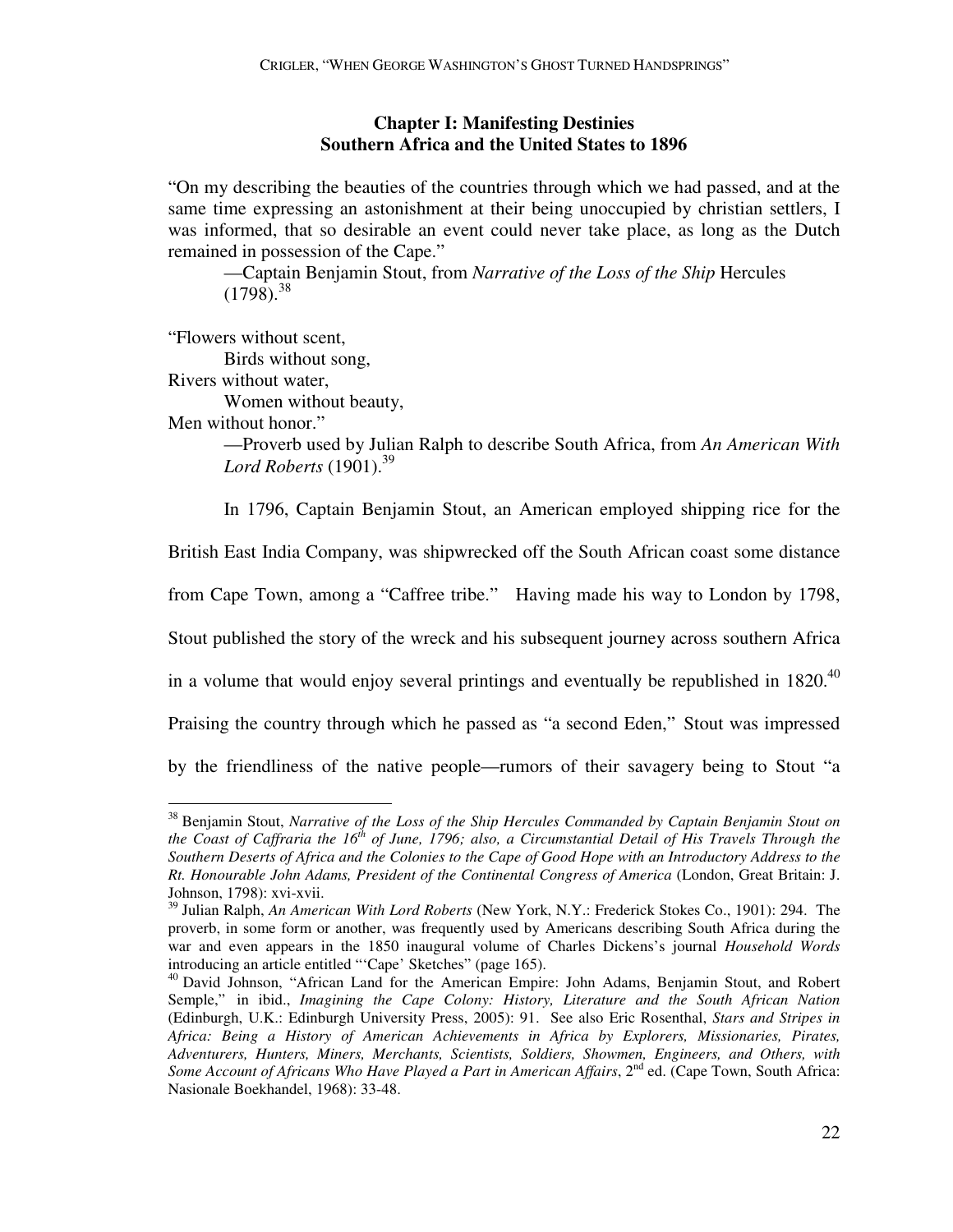calumny so undeserved, so atrocious…I cannot suffer to pass without calumny or contradiction."<sup>41</sup> At the same time, he was deeply distressed by the lack of agricultural development in what he believed to be a fertile and potentially lucrative land. The 1798 edition of his narrative even includes a passionate appeal to President John Adams in favor of establishing an American colony the region, in order to spread the ideals of the American Revolution and check the predations of Dutch settlers—"enlightened savages" who "hunt the unfortunate settlers as they do the lion or the panther."<sup>42</sup>

 Captain Stout had little success convincing Americans to move forward with his proposal, but David Johnson notes that appeals like Stout's were very much in keeping with the missionary spirit of the strident post-Revolutionary era. The United States, having shaken off the British yoke and shocked the world, was keen to spread its values abroad. "A mighty empire takes its birth/ And Heaven asserts the claim," declared the poet-diplomat David Humphreys in his bold 1787 poem "The Genius of America," part of an extensive body of late eighteenth century literature emphasizing America's greatness and its divinely-ordered destiny.<sup>43</sup> But if Americans were finally ready to spread their ideas around the world, they could look forward only to following the already well-trod paths of United States commerce. Captain Stout was likely one of the first Americans in the interior of "Caffraria," but he was no novelty in Cape Town itself, where by 1806 American trade was second only to British trade in value and importance,

-

<sup>41</sup> Stout, *Narrative of the Loss of the Ship* Hercules, 61; 46.

 $42$  Ibid., ii; v.

<sup>43</sup> David Humphreys, "The Genius of America—A Song" in ibid., *The Miscellaneous Works of David Humphreys: Late Minister Plenipotentiary of the United States of America to the Court of Madrid* (New York, N.Y.: T. and J. Swords, 1804): 225-226.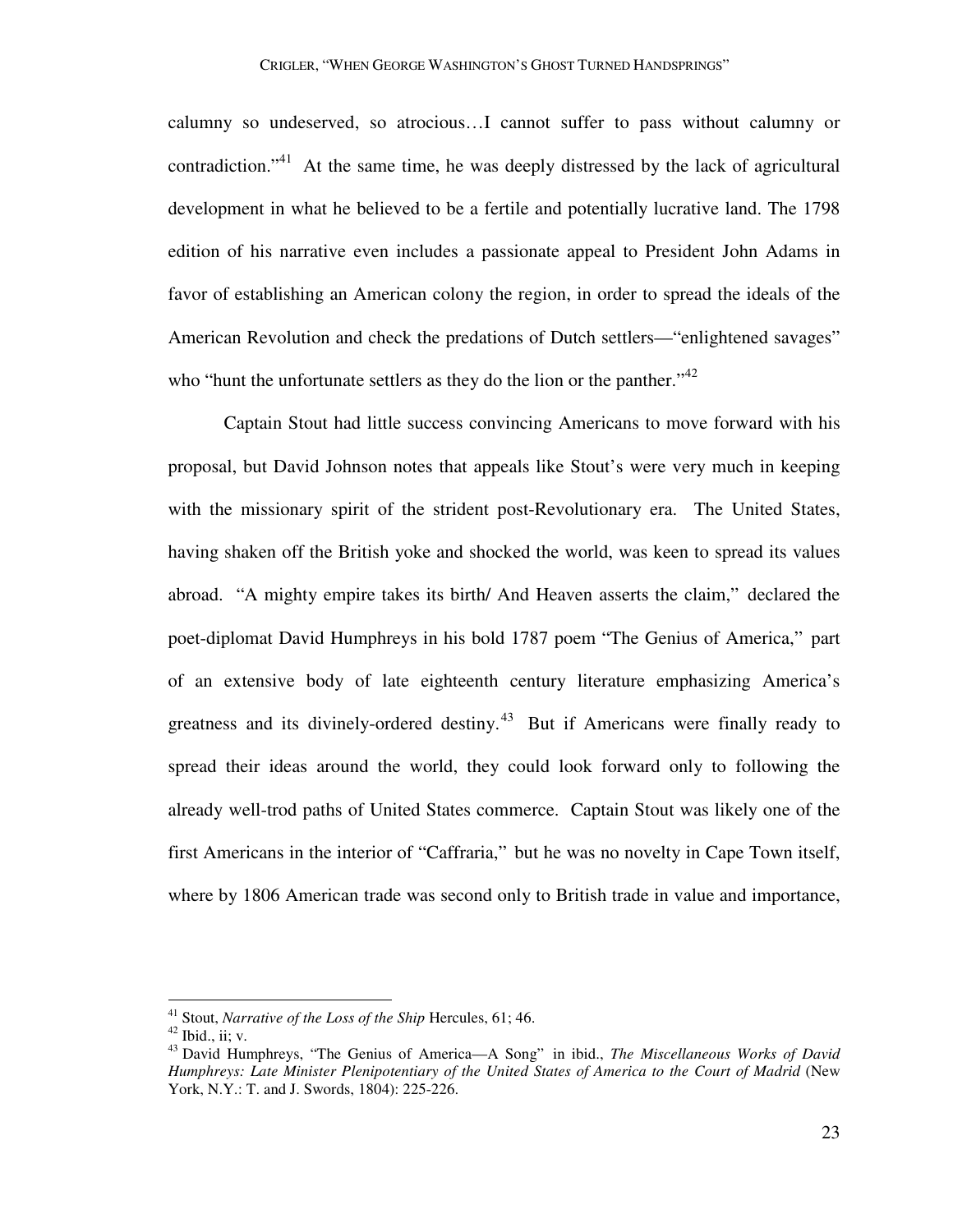with American ships comprising over a quarter of all arrivals at Cape Town harbor.<sup>44</sup> As a natural result of such lively commerce, reports of the Cape periodically made it into American newspapers, such as the 1787 account of "an American Gentleman" whose experiences with Dutch womenfolk accorded so well to his tastes that "I almost fancied myself in a circle of Bostonians, whose elegance of person, dress, and movements will ever please."<sup>45</sup> Accounts of South African life written by the European travelers Peter Kolbe and the Abbé Raynal were read and circulated, and the disruptions to American commerce at the Cape caused by the Napoleonic Wars were also covered in the coastal papers. In late July 1804 (with Cape Town in the hands of Napoleon's short-lived Batavian Republic) the *United States' Gazette* proudly reported the availability of that most prized of Cape luxuries: "far famed Constantia wine….formerly nearly wholly engrossed by the Dutch government, who distributed it in presents to the crowned heads and potentates of Europe."<sup>46</sup> The spread of republicanism to Europe and its colonies has thus reaped its inevitable and virtuous results: increased trade and welcome democratization. According to the rhetoric, at least, America at the dawn of the nineteenth century was out to reshape the world. The Dutch-*cum*-British Cape Colony constituted a distinct, if minor, arena in that effort.

 Ultimately, however, American commercial interests in southern Africa were no match for global politics, and when the 1807 Embargo Act curtailed America's (legal) trade with foreign ports, the services of Consul Elmslie became unnecessary. After eight years of service, he was recalled—not, as Noer argues, due to the irrelevance of his

-

<sup>&</sup>lt;sup>44</sup> Johnson, "African Land," 112.

<sup>45</sup> "Sketches of the Cape of Good Hope," *The Massachusetts Magazine*, June 1789 (the letter reproduced is dated November  $24^{\text{th}}$ , 1787).

<sup>&</sup>lt;sup>46</sup> "Charleston, July 14<sup>th</sup>," *United States' Gazette*, July 31<sup>st</sup>, 1804.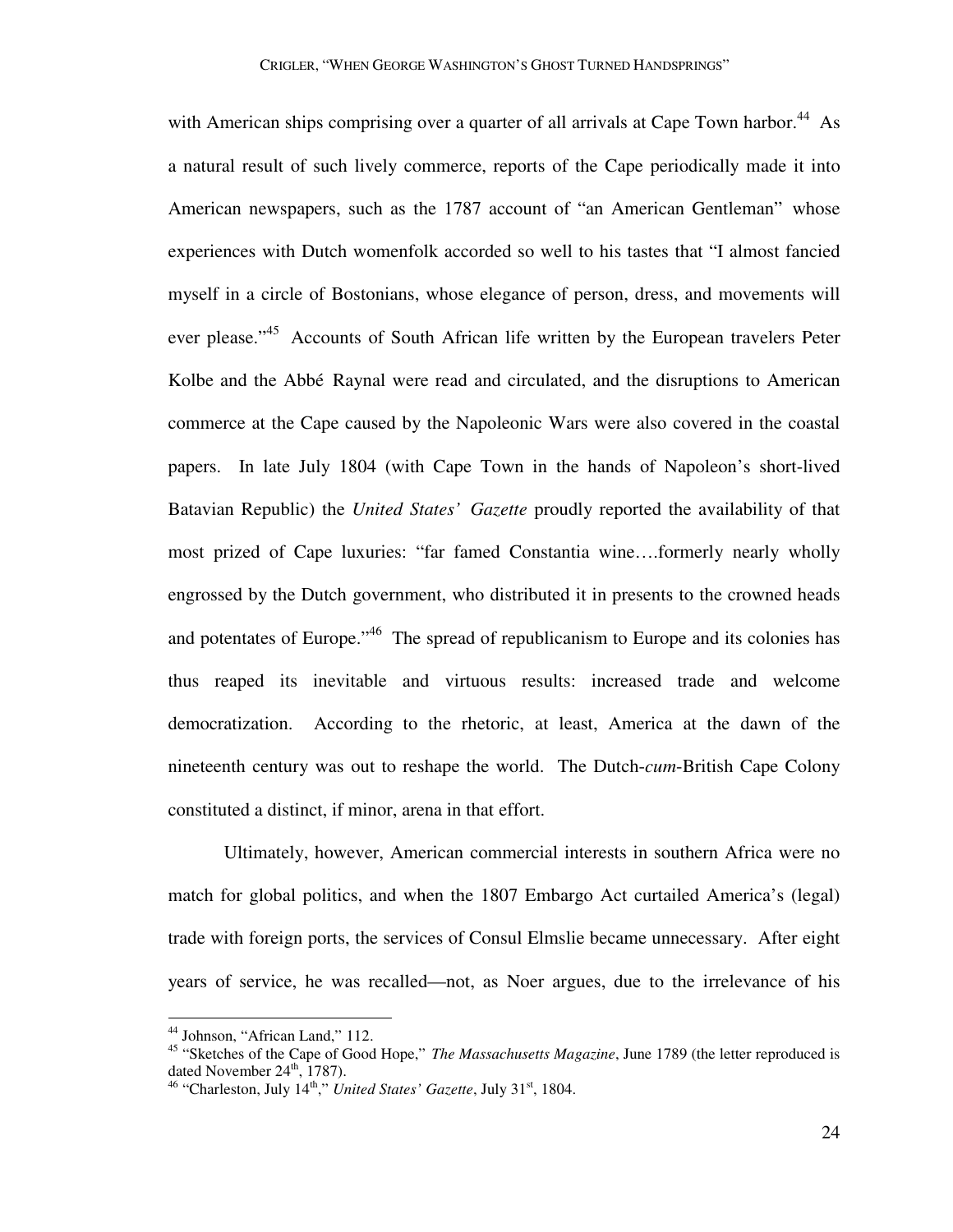posting, but as part of a larger trend of souring relations with Great Britain: one that would culminate, eventually, in the War of  $1812<sup>47</sup>$  Yet still, the fact remains that though the Embargo Act was only in effect for fifteen months, until 1834 the United States would have no formal representation at the Cape of Good Hope. Noer treats this twentyseven year hiatus as further proof of the Cape's irrelevance, but actually it is likely that other forces were at work. According to David Johnson, as early as 1796 British writers like Captain Robert Percival and the loyalist American Robert Semple were expressing concern over American influence at Cape Town, and mouth-watering reports like Stout's likely aggravated this anxiety.<sup>48</sup> A Washington, D.C. newspaper printed a letter from Cape Town in 1806 decrying the indignity of British ship inspections there and accusing the customs officials of saying that "THE AMERICANS WERE ALL A SET OF WORTHLESS DAMNED RASCALS."<sup>49</sup> Deepening anger at British treatment of American shipping thus confronted British disdain for America's commercial intrusion into new imperial territory. There was more to the recall of John Elmslie and the end of the Cape Town consulate than meets the eye.

 Nevertheless, after the Napoleonic Wars, it is true that the average American commanded only a dim awareness of southern Africa. Aside from scattered missionary

<sup>47</sup> Richard W. Hull, *American Enterprise in South Africa: Historical Patterns of Engagement and Disengagement* (New York, N.Y.: New York University Press): 12-13; Noer, *Briton, Boer and Yankee*, 5. <sup>48</sup> Johnson, "African Land for the American Empire," 114.

<sup>49</sup> "Extract of a Letter from an American Gentleman at the Cape of Good Hope," *The National Intelligencer*  and Washington Advertiser, May 26<sup>th</sup>, 1806. It should be noted that a report of just two days later reports the accreditation of Elmslie, "who had remained in Capetown, unaccredited for several years by the Dutch," and commends the British governor, Sir David Baird, for whom "the most prompt attention, and gentlemanlike deportment, have always marked his conduct" towards American shipping ("From the Cape of Good Hope," *New-York Commercial Advertiser*, May 28<sup>th</sup>, 1806). Two years later, frustration resumed with the closing of the Cape to neutral shipping (*The Scioto Gazette* [Chillicothe, Ohio], June 20<sup>th</sup>, 1808). These reports, inconsistent as they are, nevertheless fly in the face of the notion of a sedate Cape irrelevant to American commerce.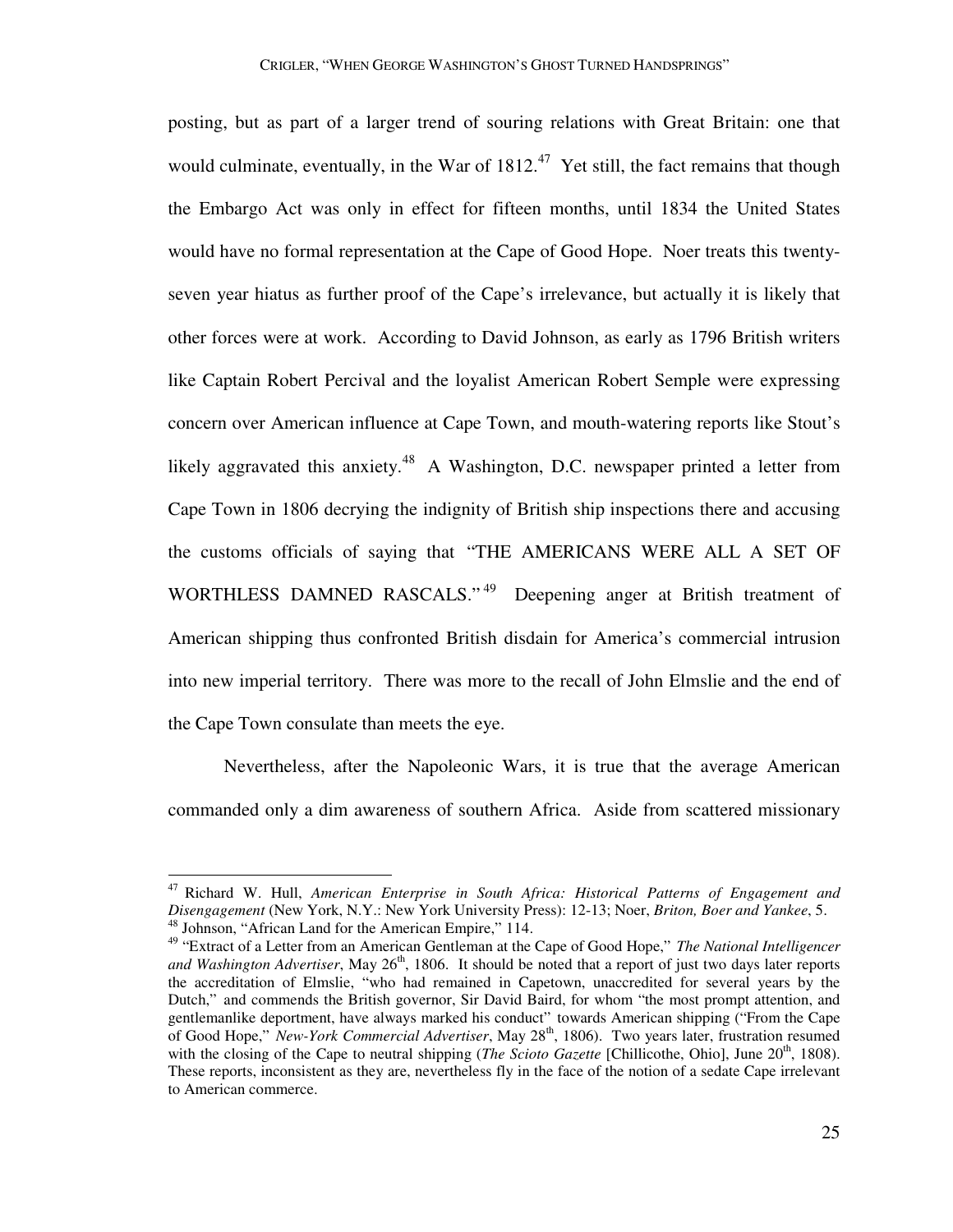efforts, and some scant reporting on the progress of the British "1820 Settlers," Americans encountered few dispatches from southern Africa. Scarcely more is known about the attitude of southern African people towards America, particularly the Dutchspeaking frontier settlers whose periodic rebellions against European rule (in 1795 at Swellendam and Graaf-Reinet, in 1801 at Graaf-Reinet once again, and in 1815 at Slagtersnek, as well as the non-violent 1778-1787 activism of the "Cape Patriots") have inspired some comparison with American cases.<sup>50</sup> However, by the late 1830's, when Dutch-speaking farmers at the Cape began emigrating *en masse* towards the interior of the continent in a bid to escape colonial rule and liberal British post-abolition social policies, it is clear that some American ideas were at play. Images of austere and religious pioneer ("*voortrekker*") men and women crossing the South African *veld* in covered wagons in due course would cultivate notions of Afrikaner chosen-ness similar to American "manifest destiny," yet even in their own time one perceives some American fingerprints. The Pennsylvania-born Daniel Lindley, originally an American missionary among the Zulu people, felt his mission disrupted by the Voortrekkers' war with the Zulu and came to believe that "nothing effectual can be done among the nations should the Boers be neglected." His travels among the Voortrekkers earned him the honor of being

 $50$  Indeed, Afrikaner nationalist thinkers in the twentieth century often marshaled these early revolts as evidence of a common republican lineage with the United States. See André Du Toit and Hermann Giliomee, *Afrikaner Political Thought*, v.1 (Berkeley, Calif., University of California Press, 1983): 1-49. The movement of the Cape Patriots is by far the most important of the two, since it reflected "much more than a protest against the venality of Company officials….a more general political awareness extending to a reflection on and a confrontation with…colonial society" (ibid., 4). According to Giliomee, the Patriot movement was in direct conversation with the Enlightenment political discourse of which the American Revolution was a key component (Hermann Giliomee, *The Afrikaners: Biography of a People*  (Charlottesville, Va.: University of Virginia Press, 2003): 54-56. The significance of the other rebellions have been downplayed in recent years as mostly Afrikaner Nationalist constructs; see Leonard Thompson, *The Political Mythology of Apartheid* (New Haven, Conn.: Yale University Press, 1986): 105-143 for an example.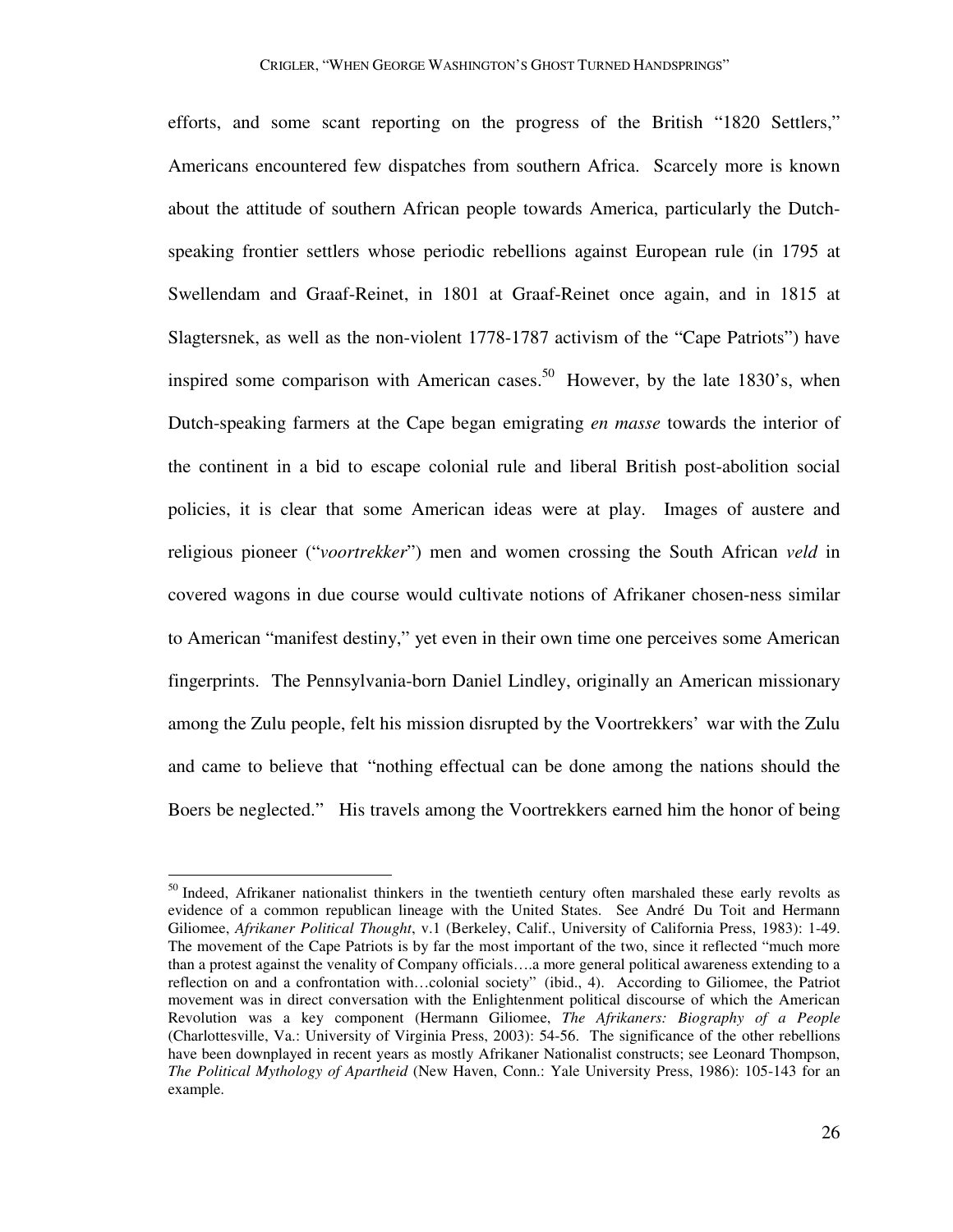remembered as "the official pastor of the Trekkers," and a small town in the modern Free State province of South Africa still bears his name.<sup>51</sup> Certainly the rudiments of republican political thought were also latent in the air. Pieter Uys's Voortrekker band explicitly committed itself as early as August 1837 to establishing a constitutional polity "on the same principles of liberty as the United States of America."<sup>52</sup> How far American principles were actually understood is less certain, but Changuion, for his part, imputes to Lindley a great deal of credit for the legal shape of the eventual emigrant republics alongside Joseph Orpen, an Irish-American, who two decades later would help draft the first Orange Free State constitution.<sup>53</sup> In any case, the apparent similarity of the American and the two eventual Republikeinse constitutions (which, among other things, explicitly prohibited "equality between the colored and white inhabitants, either in Church or State") would become, decades later, a major talking point for pro-Republikeinse organizations and activists in the United States.<sup>54</sup>

 On the southern African veld, the stage was being set for the great conflicts that would mark the latter half of the nineteenth century and provide the crucible in which modern South Africa would be born. On the  $7<sup>th</sup>$  of February 1838, the trekking party of Piet Retief met with disaster as its men were massacred on the orders of the Zulu chief Dingaan (the story goes that they were killed following celebration of a peace treaty that had recently been signed). Following a second massacre at the present-day town of Weenen (Afrikaans for "weeping"), war broke out between the Zulus and the remaining

<sup>51</sup> "South Africa," *Vermont Chronicle* [Windsor, Vermont], September 23rd, 1840; de Klerk, *The Puritans in Africa*, 48.

<sup>52</sup> Excerpted in Du Toit and Giliomee, *Afrikaner Political Thought*, 283-284.

<sup>53</sup> Changuion, *Uncle Sam, Oom Paul, en John Bull*, 4.

<sup>54</sup> The quote is from the 1858 Transvaal constitution, quoted in Noer, *Briton, Boer and Yankee*, 36.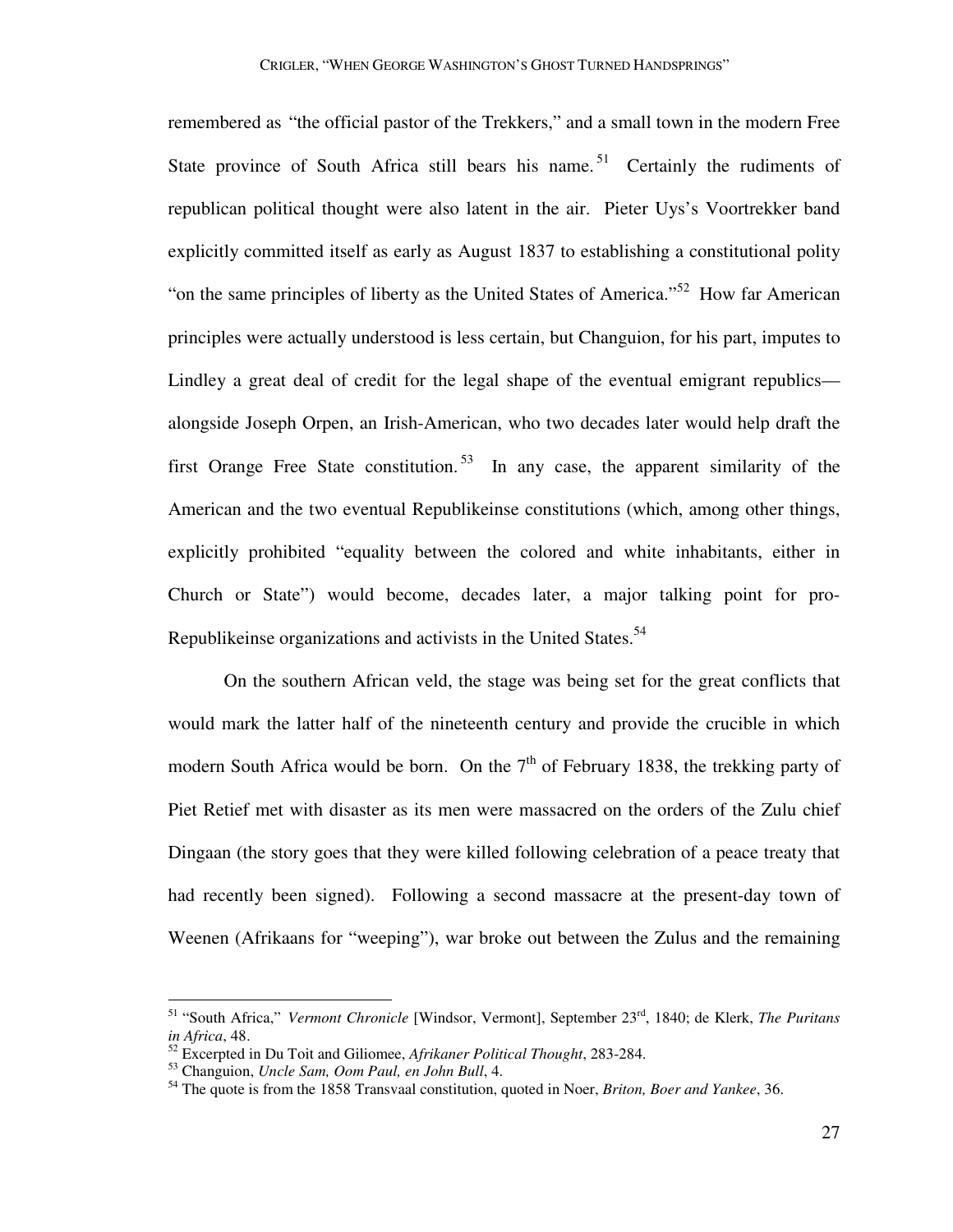trekkers, reaching its climax in the December  $16<sup>th</sup>$ , 1838 Battle of Blood River, in which little more than five hundred trekkers and their servants defeated a Zulu force ten to twelve thousand strong with no loss of life on their own side and three thousand Zulu dead.<sup>55</sup> This event, and the religious mythology surrounding it, would be critical in marshalling Republikeinse identity in the late nineteenth century as well as later Afrikaner nationalism.<sup>56</sup> While the true nature of Voortrekker religiosity has been much debated, there is evidence even at this early date there was a sense, however amorphous, of biblical mission in the emergent Voortrekker consciousness—wandering in the wilderness and cleansing the Canaanite Bantu-speakers from what was sure to become the Trekboer Israel. Daniel Lindley himself—the great trekker mentor—referred to his flock as "an exceedingly illiterate people," "ignorant and wicked….members of the Reformed Church to which they have a bigoted, rather than intelligent, attachment...about as good Christians as the Nestorians."<sup>57</sup>

 After founding and then being compelled to abandon the Republic of Natalia by the British in the early 1840's, the Voortrekkers retreated to the interior plateau, where they struggled to establish stable polities in a settler culture where farmers were isolated and political sympathies were vehemently anti-government. Having never recognized the weak and divided trekkers' renunciation of British citizenship, in 1848 the British government intervened again through Natal, as Governor Harry Smith declared a huge swathe of the southern African interior (including all Voortrekker land and a number of Bantu-speaking polities) to be under British authority. Engaging and defeating a group of

<sup>55</sup> Giliomee, *The Afrikaners*, 165.

<sup>56</sup> For an analysis of this significance see Thompson, *The Political Mythology of Apartheid*, 144-188.

 $<sup>57</sup>$  Letters of 1839 and December 1<sup>st</sup>, 1837, quoted in ibid., 160-161.</sup>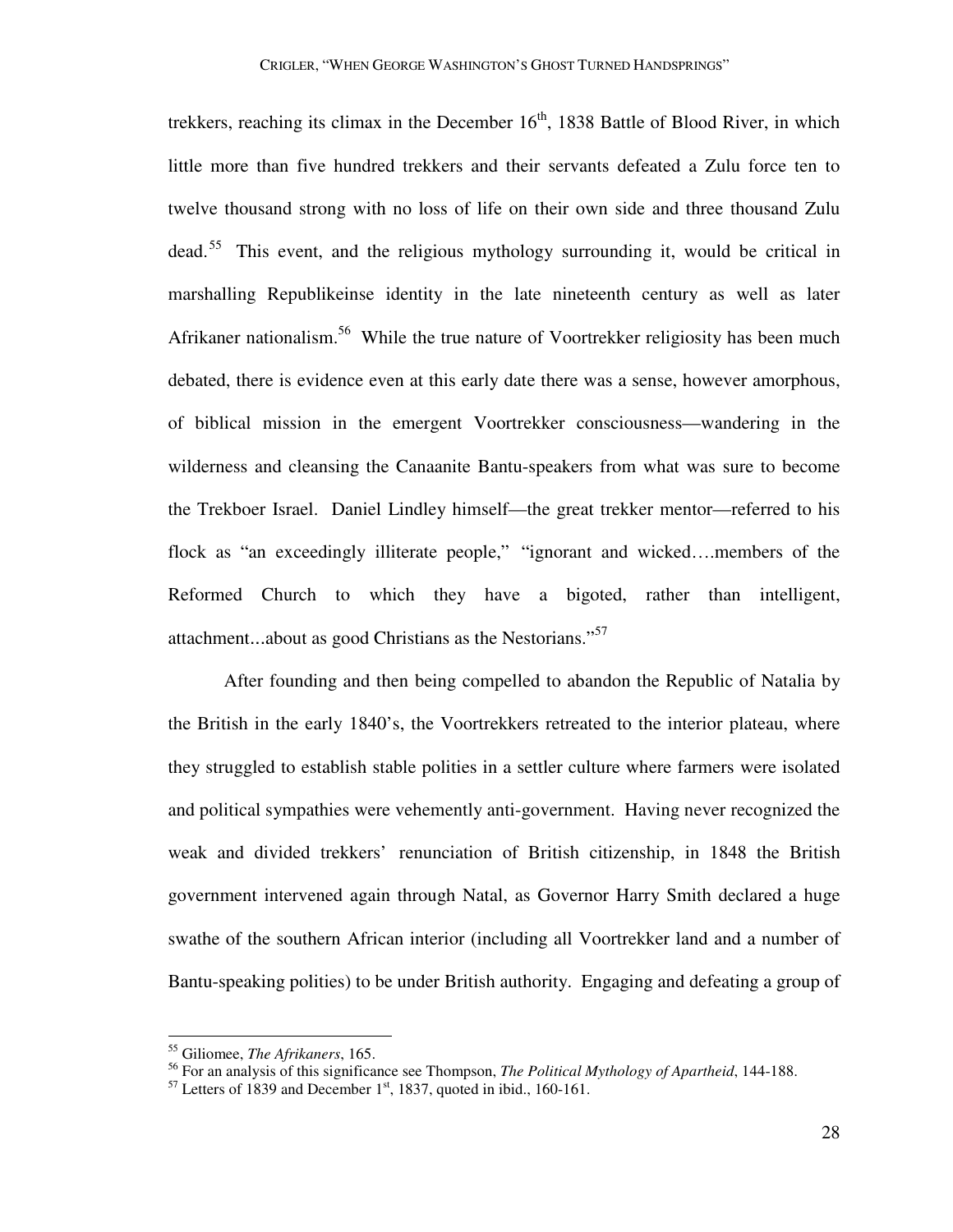trekker commandoes on the Orange River at the battle of Boomplaats, Smith appeared to succeed in snuffing out the fifteen year old dream of Trekboer self government.<sup>58</sup> But victory was pyrrhic, and it soon became clear that the British had bitten off more than they were prepared to govern. In 1852 the Sand River Convention repudiated the British advances of 1848 beyond the Vaal and in 1854 under the Bloemfontein Convention the Orange Free State was established between Orange River and the Vaal as a fully autonomous entity. Five years later, in 1859, the more distant party of trekkers between the Vaal and Limpopo Rivers proclaimed their own state—the Transvaal or South African Republic— under the leadership of the old Great Trek patriarch Andries Pretorius. The challenges of governing such a harsh, vast place were obvious, but it was not for a few decades that its leaders would learn just how difficult it would be.

 Despite the fact that this complex drama was playing out halfway around the world, for American newspapers dispatches from southern Africa were rare in the midnineteenth century and tended towards the exotic; most expressions of sympathy or interest in events there that appeared in American papers were tempered by displays of deep ignorance about the actual nature of the country. Thus the *Emancipator and Free Liberator* of Boston, Massachusetts could endorse the expansion of Port Natal as "destined to be attended with the most important results…[We see] no reason why the greater part of Africa may not undergo the same changes, which have raised America from savage degradation to social happiness and political importance," without grasping

<sup>&</sup>lt;sup>58</sup> This defeat was remembered as particularly bitter as a result of Griqua participation (a mixed-race "tribe") alongside white British troops. In the words of the pro-Republikeinse pamphlet *A Century of Wrong*, this force "chiefly consisting of blacks" constituted "another murder and deed of shame in South Africa's account with England!" See *A Century of Wrong* [*Eene Eeuw van Onrecht*] (precise authorship unclear), issued by F.W. Reitz (London, U.K.: Review of Reviews, 1900).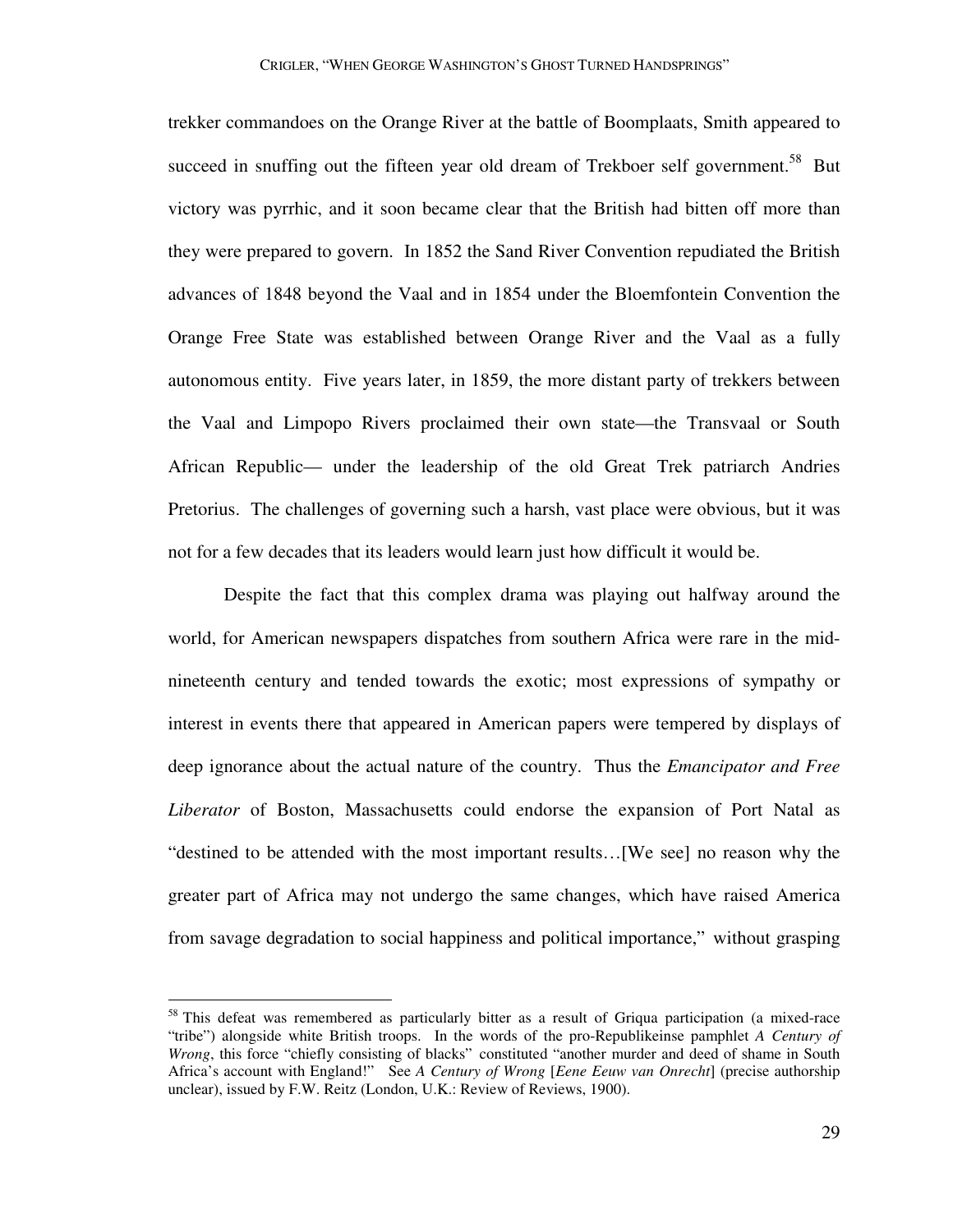the fact that the Voortrekker presence there largely evaporated with the 1842 reassertion of British administration over Natal.<sup>59</sup> Until the 1870's, references to "the Transvaal Republic of Madagascar," were not at all out of place. $60$ 

 Restrained antagonism and great distrust set the general tone of Anglo-Republikeinse relations for the rest of the century, fueling racializing stereotypes of the Dutch-speaking Voortrekker that would persist right up to 1899. Roualeyn Gordon-Cumming, a Scot whose account of years spent game hunting in southern Africa in the late 1840's provided a key early source for both British and Americans curious about that region of the world, described the white Republikeinse citizens ("burghers" in Dutch) as "hospitable to every white stranger," and "rather partial to Scotchmen" though "they detest the sight of an Englishman."<sup>61</sup> Racially, their status as white is obvious, yet at the same time the squalor of the average semi-nomadic farmers' existence presents itself as a complicating factor for Gordon-Cumming. Describing one Hendric Strydom as "a tall, sun-burned, wild-looking creature with light sandy hair and a long, shaggy red beard," the Republikeinse mode of living is characterized as dangerously uncouth.<sup>62</sup> Gordon-Cumming frequently describes burgher houses in unpleasant and lurid terms, in this case the home of a man named Stinkum:

<sup>&</sup>lt;sup>59</sup> "Port Natal," *Emancipator and Free Liberator* [Boston, Massachusetts], September 7<sup>th</sup>, 1843. Though established in 1824 by a party of British adventurers, Port Natal was occupied by the Voortrekkers in late 1839 as part of the short-lived Republic of Natalia. In December 1842, however, the British government announced its intention to annex Natalia; by August 1843, after some isolated military action, this had been done, and the Volksraad (legislature) of Natalia had agreed to relocate across the Drakensberg. The eventual result of this move would be the creation of the Orange Free State and South African Republic. See Giliomee, *The Afrikaners*, 166-169.

<sup>&</sup>lt;sup>60</sup> Daily Placer Times and Transcript [San Francisco, California], February 4<sup>th</sup>, 1853.

<sup>61</sup> Roualeyn Gordon-Cumming Esq., *Five Years of a Hunter's Life in the Far Interior of South Africa with Notices of the Native Tribes, and Anecdotes of the Chase of the Lion, Elephant, Hippopotamus, Giraffe, Rhinoceros, &c.*, v. 1 (New York, N.Y.: Harper and Bros., 1850): 21; 70.  $62$  Ibid., 70.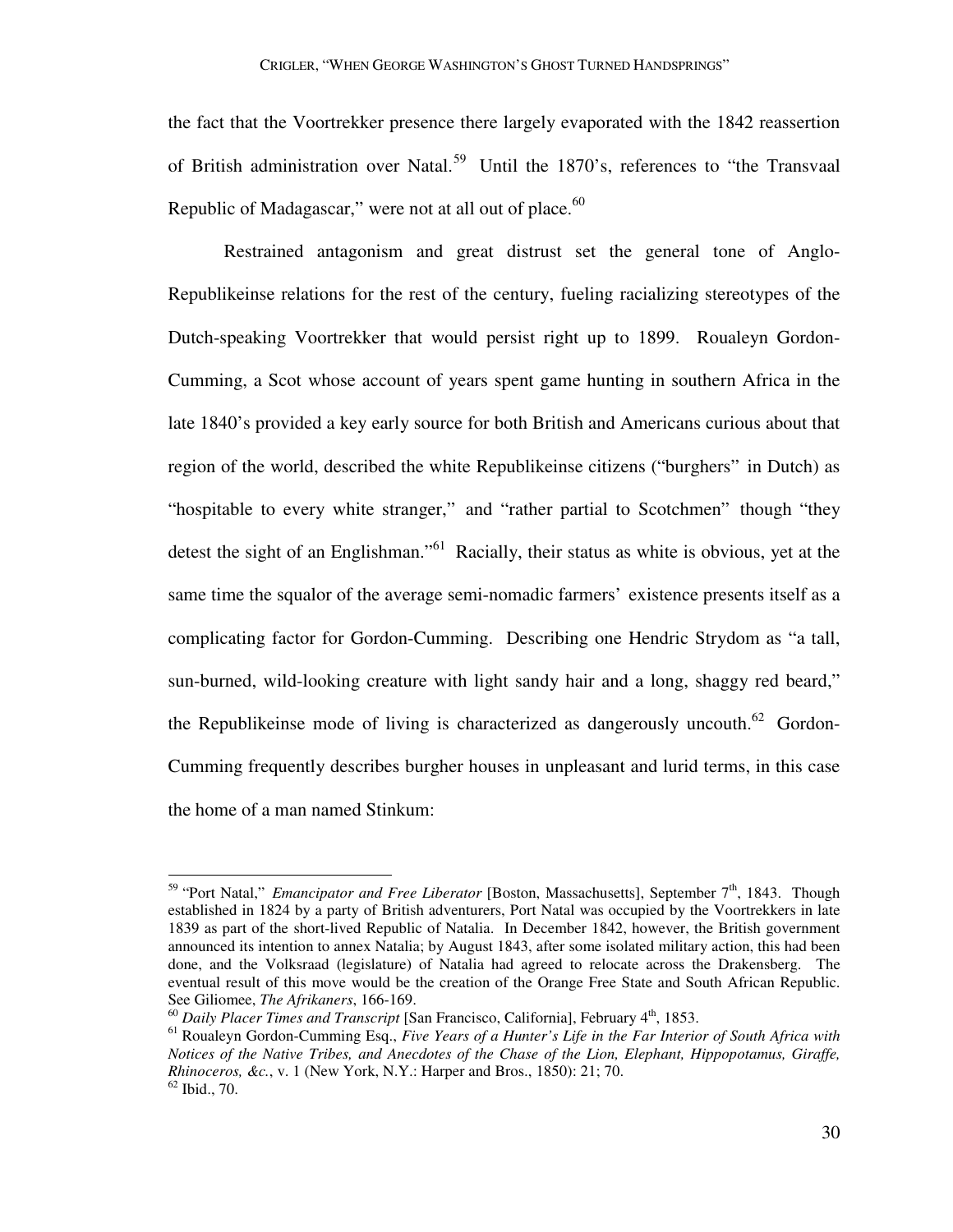It being now summer, flies prevailed in fearful swarms in the abodes of the Boers, attracted thither by the smell of meat and milk. On entering Stinkum's house, I found the walls of his large sitting room actually black with these disgusting insects…When food is served, two or three Hottentots or Bush-girls are always in attendance with fans made of ostrich feathers, which they keep continually waving over the food until the repast is finished. $63$ 

In this way, even as events in southern Africa reached few on the other side of the Atlantic, British notions of "Boer" identity were quietly incubating. As phenotypically white but culturally uncivilized, as arrogantly Christian but theologically ignorant, as frontier pioneers afflicted with all the provincial pettiness of the Old World, the "Boer" as constructed by early accounts and honed through the wars at the end of the century, was full of paradoxes and proved difficult to pin down even as it became clear that the Republikeinse burghers were deeply hostile to British influence over their admittedly precarious society.

 During the 1850's and most of the 1860's, the British government was content to leave the burghers alone as the Transvaal struggled through an abortive civil war and continual armed struggles against Griquas and Bantu-speaking groups on their frontiers. By 1867, however, everything was about to change. That year diamonds were discovered in what became known as the Kimberley region, near the ill-defined western frontiers of the Orange Free State. In the words of R.W. Johnson, "diamonds changed South Africa forever."<sup>64</sup> By 1871 75,000 laborers and businessmen, both black and white, had moved to Kimberley, and the rush was on.<sup>65</sup> Yet ownership of diamond fields was disputed. The territory sitting atop the Kimberley diamonds was claimed by the Cape Colony, both

 $63$  Ibid., 91.

<sup>64</sup> Johnson, *South Africa*, 92.

 $65$  Ibid., 91-92.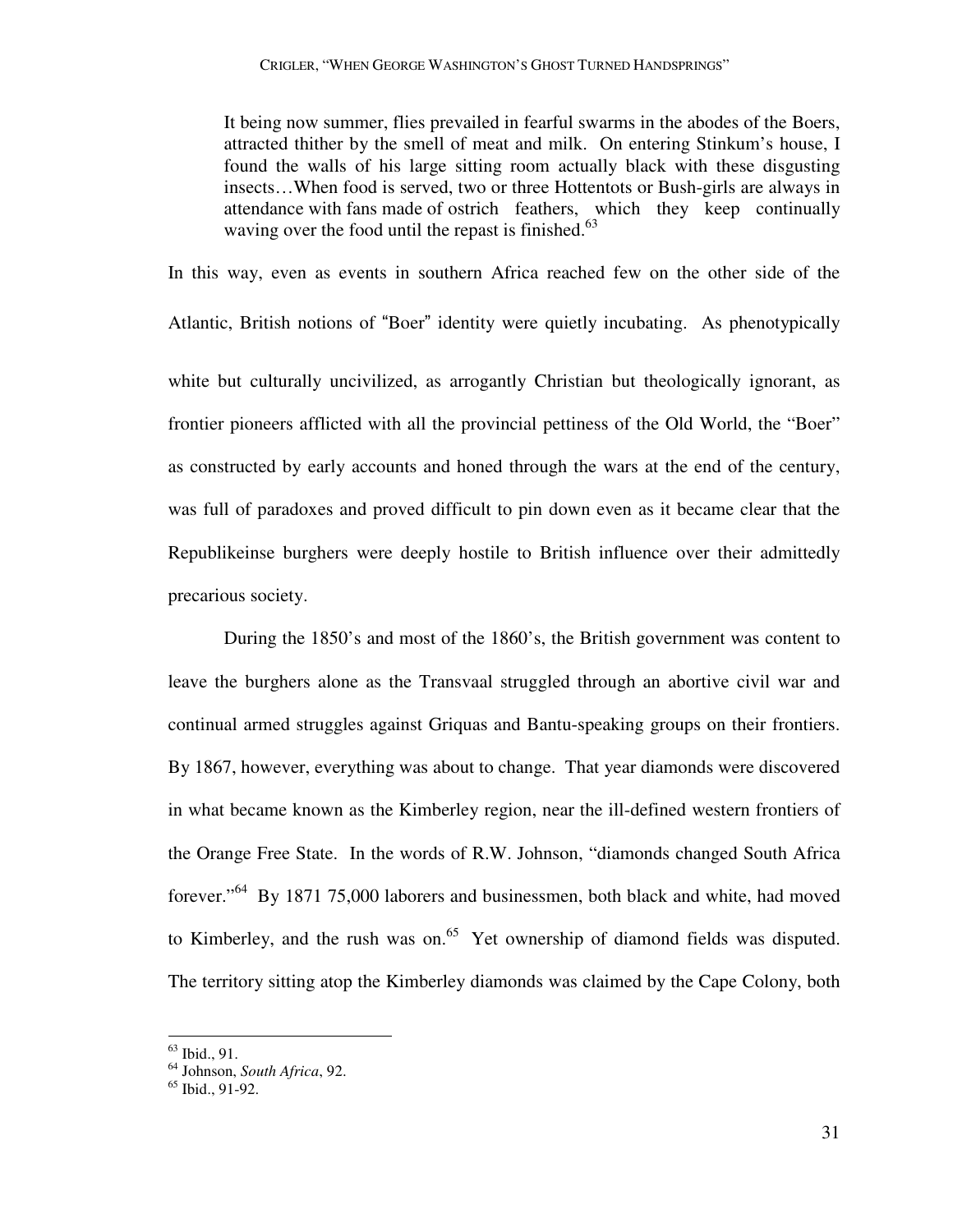Republics, and the Griqua leader Nicolaas Waterboer, and, with the British government acting as arbiter, the land was awarded to Waterboer, a pliant figure who allowed to British to declare a protectorate and exploit the area's mineral resources. A few American newspapers gleefully excerpted sketches of the fields, many of which reflected British caricatures of the Boer as self-conscious, racially suspect and uncivilized, such as this account of "a reception given by 'President Brandt of the Transvaal Republic'" :

 Some of the 'court ladies' present appeared to be almost loaded down with diamonds…shown off to their greatest advantage when contrasted with the dark complexions of some of the distinguished female guests from adjoining States. One lady in particular made a special display of the precious jewels…A person might have walked behind her in a crowd and plucked whole fortunes from her by the handful. $66$ 

 As revolutionary as the discovery of diamonds in southern Africa was, as a dramatic event in the history of the Republikeinse states it pales in comparison to the annexation of the Transvaal Republic in April 1877 by Sir Theophilus Shepstone, a special representative of the Natal Colony. The reasons for Shepstone's annexation were compelling: the South African Republic had always struggled in relation to the wealthier, more cosmopolitan Free State, and was also constantly at war with Zulu and Sotho groups on its borders. Shepstone framed his intervention in Transvaal affairs as a bid first and foremost to save white settlement there from being overrun by Zulu attacks, though the importance of establishing British preeminence in southern African affairs (over both blacks and whites) was doubtless also crucial. The burghers were fatigued by years of civic instability and expressed little real opposition to the move, particularly

-

<sup>&</sup>lt;sup>66</sup> "A Diamond Belle in South Africa," *Boston Daily Journal*, October 11<sup>th</sup>, 1870. It seems unlikely that the "distinguished female guests" mentioned were not considered white, if the reception really was by the president of the Transvaal. There is an "Oriental" ostentation to the proceedings, explicitly invoked earlier in the article ("marvelous tales, quite throwing in the shade those told in 'Arabian Nights'"), that deepens the impression that Boer civilization is being critiqued.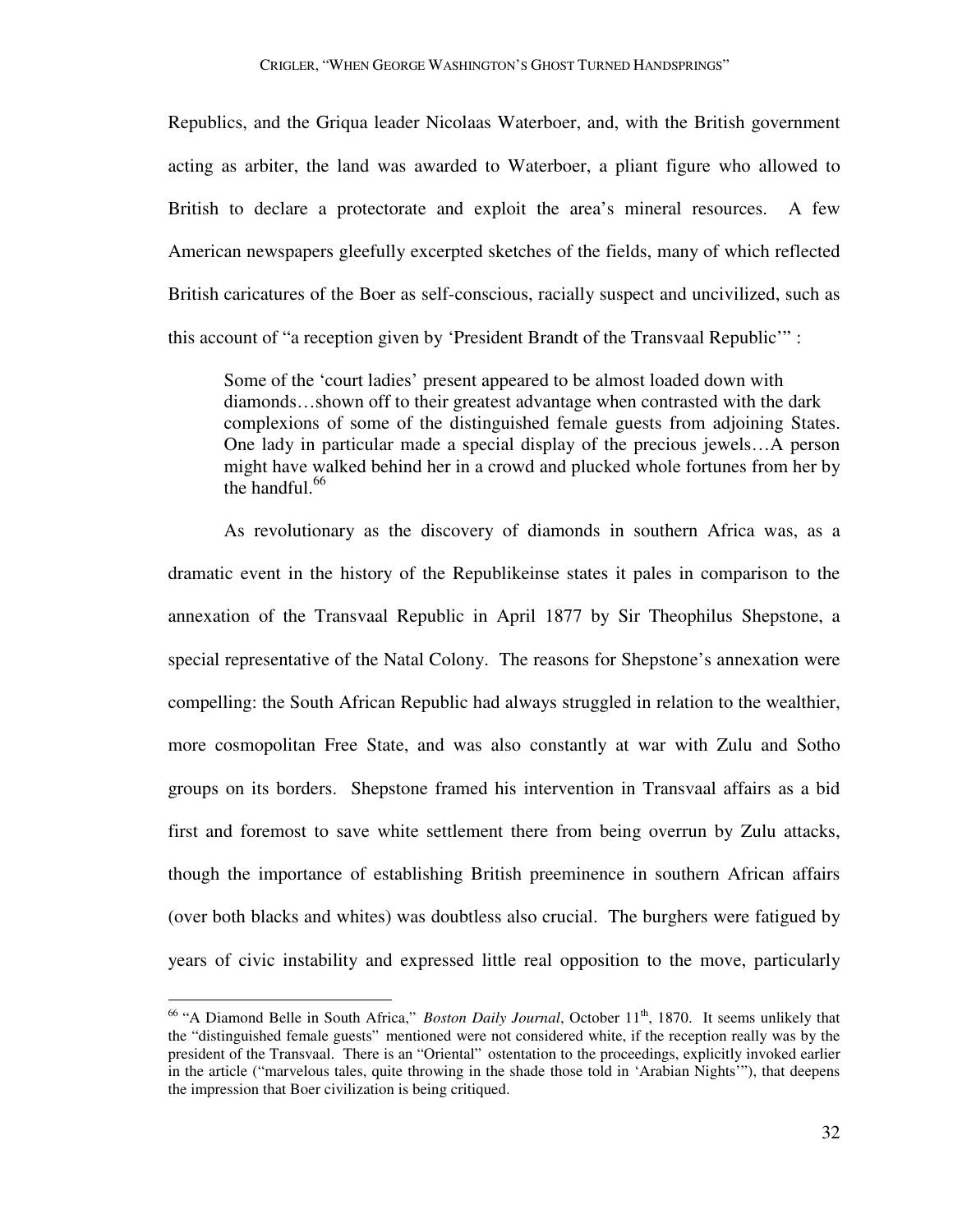because it meant British help in thwarting a Zulu invasion. Reports of *de facto* slavery persisting in the Transvaal buoyed public opinion abroad in support of the move.

 Not everyone, however, was quite satisfied. "SO VERY INNOCENT, YOU KNOW," declared the *New York Herald* with sarcastic relish as it recounted the annexation of the Transvaal,

 by which a few thousand of the miserable and barbarous South Africans are to be taken into the lap of Britannia, untainted by any of those horribly selfish motives which impel the Muscovites to a desire to annex a country which lies adjacent to its own dominions or which opens up for them a pathway to the sea.<sup>67</sup>

The *Herald* was not alone among the American press in expressing unease about British expansion in South Africa, but worries over the march of the British empire were soon eclipsed by the 1879 outbreak of the Anglo-Zulu War, which the annexation had partly sought to deter. At Isandlwana on January  $22<sup>nd</sup>$  the British suffered a stunning defeat at the hands of Cetshwayo's Zulu forces, though by July they were able to break Zulu resistance at the Battle of Ulundi and assert their dominance over Zululand, the fertile coastal area east of the Transvaal Republic and north of Natal.<sup>68</sup>

 Far from establishing peace however, neutralization of the Zulu threat meant that anti-British Transvaalers now felt free to assert their dissatisfaction with re-imposed British rule. On December  $11<sup>th</sup>$ , 1880 at Paardekraal, a meeting of thousands of Transvaal burghers declared the restoration of the South African Republic under a triumvirate composed of S. J. P. (Paul) Kruger, Piet Joubert, and M.W. Pretorius. The famous "covenant" said to have been declared on the eve of Blood River was reaffirmed

<sup>&</sup>lt;sup>67</sup> "So Very Innocent, You Know," *New York Herald*, May 13<sup>th</sup>, 1877.

<sup>&</sup>lt;sup>68</sup> For an analysis of the Battle of Isandlwana in relation to American experiences in the West (specifically Col. George Custer's famous "Last Stand" at Little Bighorn, see James O. Gump, *The Dust Rose Like Smoke: The Subjugation of the Zulu and the Sioux* (Lincoln, Neb.: The University of Nebraska Press, 1994).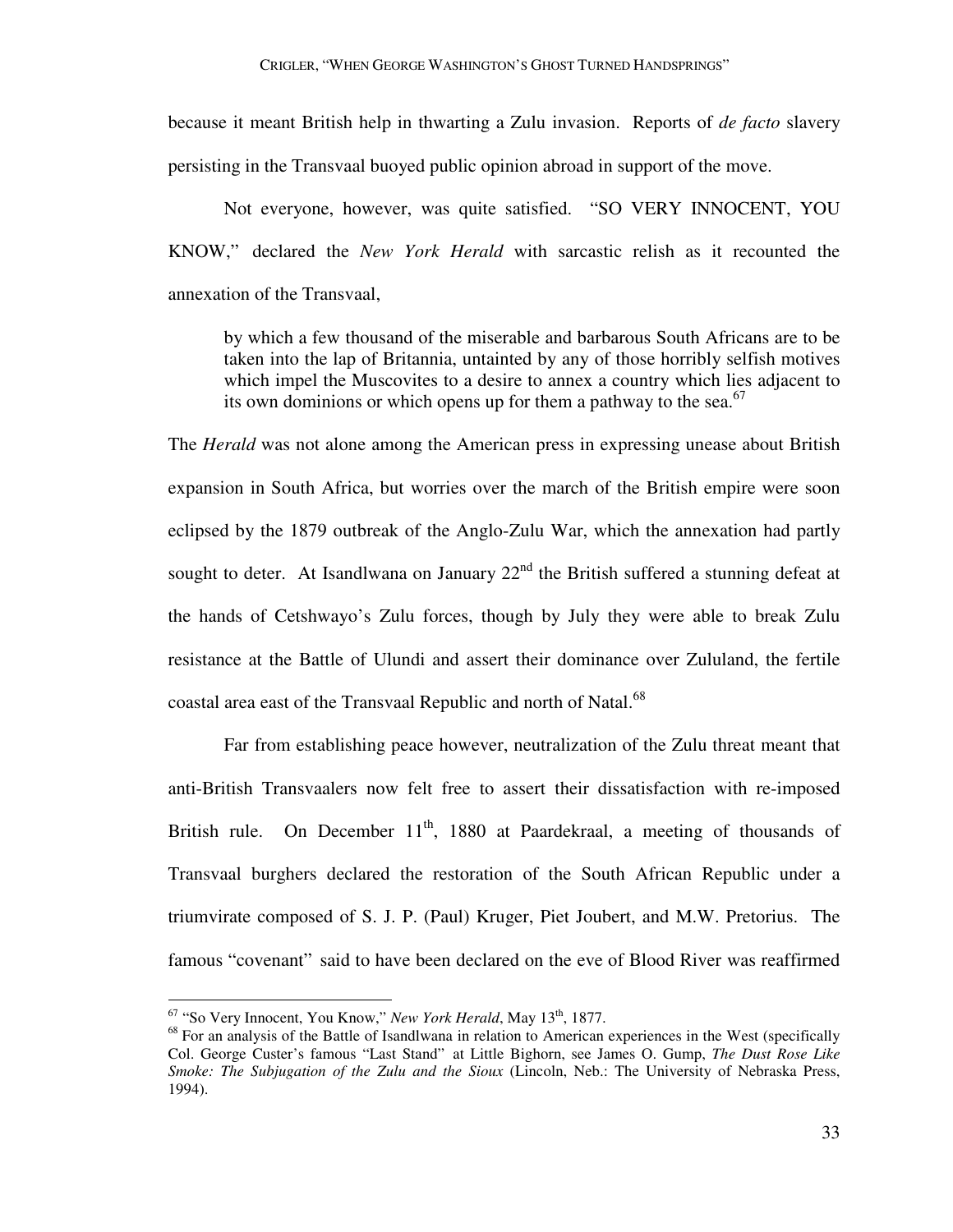in the form of a cairn monument to "a new determination and a new trusting in God," to quote W.A. de Klerk. $69$  War was nigh.

Against great odds, on February  $27<sup>th</sup>$ , 1881, Piet Joubert and the Transvaal rebels shocked the British with a victory at Majuba Hill, a battle that would resound through Afrikaner history for decades to come. The commandoes' success in storming the hill, which the British commander Sir George Colley believed to be impregnable, effectively ended what became known variously as the First Anglo-Boer War, the Transvaal War, or *die Eerste Vryheidsoorlog* (the First War of Freedom). The British were unwilling to fight for land they perceived as worthless anyway, and in August the United Kingdom assented to the Pretoria Convention, establishing "complete self-government, *subject to the suzerainty* of Her Majesty, her heirs and successors" in the Transvaal.<sup>70</sup> The Transvaal was free to elect a president and pass its own laws, with control over all foreign policy matters reserved to the Crown ("suzerainty" was a familiar concept in the administration of Indian princely states).<sup>71</sup> This treaty was superseded in 1884 by the London Convention, which deleted all language of suzerainty but maintained the principle (somewhat weakened) of British oversight in the South African Republic's foreign affairs, explaining that

 The South African Republic will conclude no treaty or engagement with any State or Nation other than the Orange Free State, nor with any native tribe to the eastward or westward of the Republic, until the same has been approved by Her Majesty the Queen.<sup>72</sup>

<sup>69</sup> de Klerk, *The Puritans in Africa*, 65.

<sup>&</sup>lt;sup>70</sup> "The Convention of Pretoria; Convention' for the Settlement of the Transvaal Territory,  $3<sup>rd</sup>$  August 1881," South African History Online, accessed October 16<sup>th</sup>. 2013. 1881," South African History Online, accessed October 16<sup>th</sup>, 2013, <http://www.sahistory.org.za/archive/convention-pretoria-convention-settlement-transvaal-territory-3august-1881>.

<sup>71</sup> Mulanax, *The Boer War in American Politics and Diplomacy*, 22.

<sup>72</sup> "Selected Official Documents of the South African Republic and Great Britain," *Annals of the American Academy of Political and Social Science* 16, Supplement 14 (1900): 8.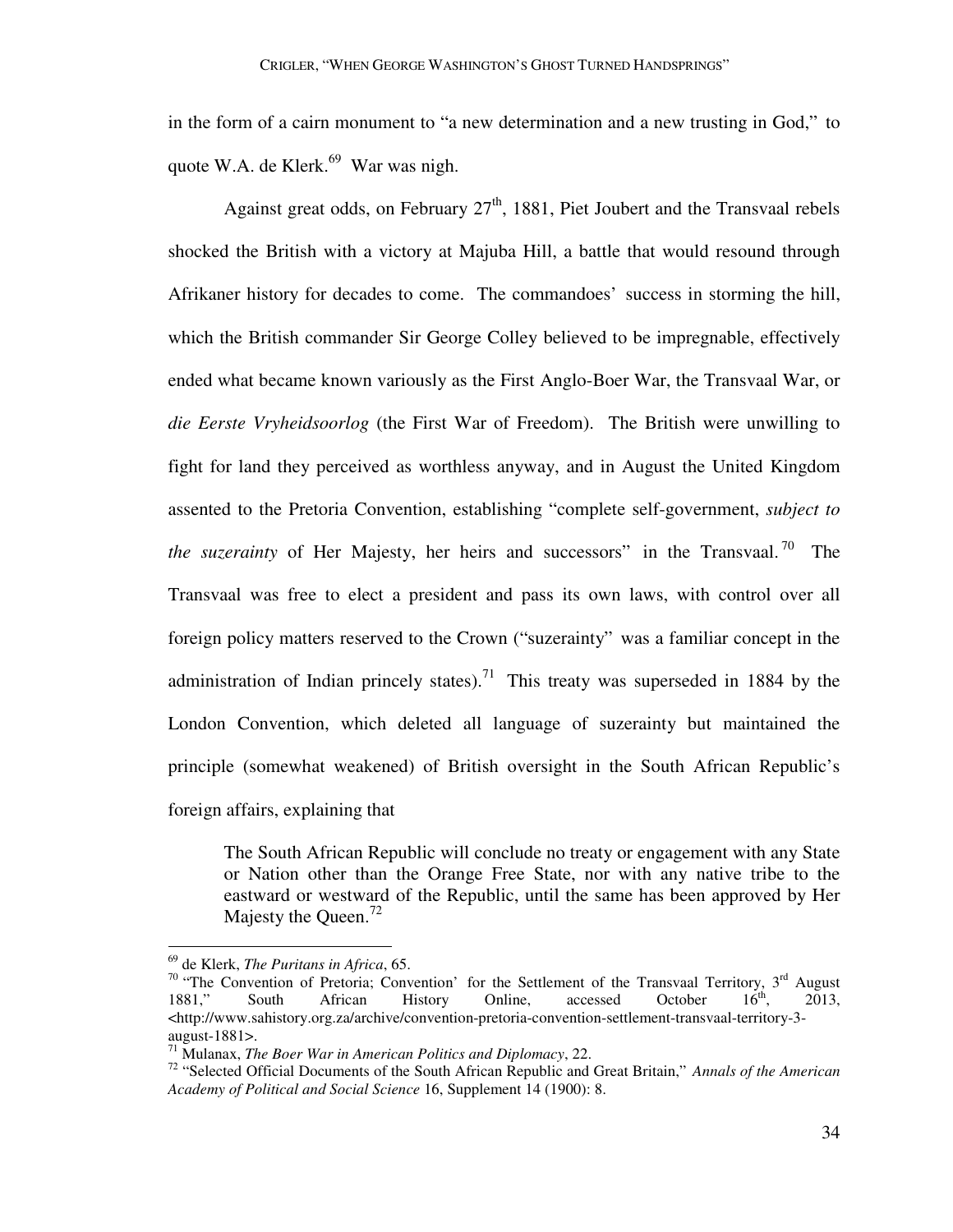The terms of the Conventions were embarrassing to Great Britain, but once again Britain was unwilling to expend resources to impose dominion over a people whose land was seen as largely worthless and whose total suppression would invite the intervention of the German Empire or some other sympathetic force and create an international disturbance. President Paul Kruger (widely known as Oom Paul or Uncle Paul, after a common Afrikaans honorific) was therefore largely free to govern as he wished, notwithstanding the tricky question of whether "suzerainty," absent from the London Convention, had been intentionally removed from the 1884 treaty or was implied by it. The diplomatic fortunes of the governments in Bloemfontein and Pretoria seemed to be at increasing variance. Though by 1871 the Orange Free State had already negotiated a Treaty of Friendship, Commerce and Extradition with the United States, the Transvaal was in no state to conduct international diplomacy on its own in the  $1880's^{73}$  In 1872, an informal Free State consulate was even established, at Philadelphia under J. Henry Riley.<sup>74</sup> America's rejection of a similar treaty with the Transvaal in 1885 signified a early and (for Transvaal burghers) disheartening reluctance to offend British interests in Africa, but overall in the early to mid-1880's affairs were at a lull.<sup>75</sup>

 That lull shattered and everything changed with the discovery of vast gold deposits in the Transvaal in 1886. Giliomee's bold declaration that "never before in world history had a mineral discovery so suddenly and dramatically, and so utterly, transformed an obscure rural backwater," does not seem so hyperbolic in light of the

<sup>73</sup> Mulanax, *The Boer War in American Politics and Diplomacy*, 74.

<sup>74</sup> Changuion, *Uncle Sam, Oom Paul, en John Bull*, 6.

<sup>75</sup> Noer, *Briton, Boer and Yankee*, 17.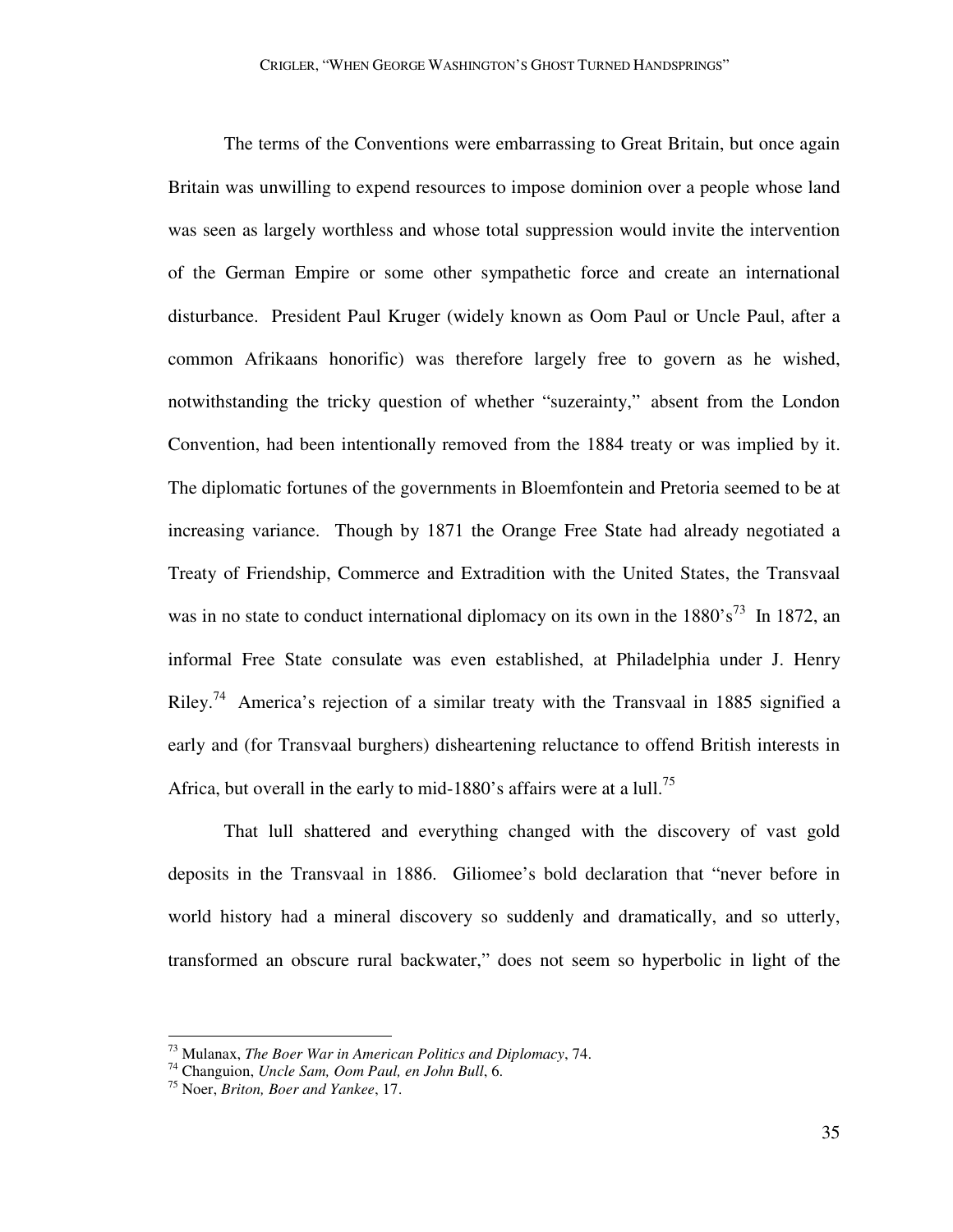bloodshed and suffering that was soon to follow.<sup>76</sup> Just eight years later, the South African Republic (more specifically the goldfields of the Witwatersrand) would be responsible for one fifth of the world's total gold production.<sup>77</sup> Yet in 1900 there are estimated to have been only about three hundred thousand white Republikeinse men, women, and children living in the Transvaal and Orange Free State *combined*. <sup>78</sup> By the 1890's, one hundred thousand people, only a small fraction of whom were Republikeinse burghers, were involved in the Rand gold-mining industry.<sup>79</sup> Fifty thousand whites, only six thousand of whom were Transvaal citizens, found themselves living in Johannesburg (the queen city of the Rand boom) by the eve of the Jameson Raid. $80$ 

 Unsurprisingly, in keeping with what had occurred in Kimberley years earlier, spearheading the development of the Rand goldfields were British capitalists and speculators. Of these savvy businessmen none was more prominent and controversial than Cecil John Rhodes, the son of an English clergyman who arrived in South Africa in 1870 when he was just seventeen years old. "Possessed of an energy so inexhaustible that to the ordinary man he must have seemed almost a demon," he had already accrued a diamond fortune on the Kimberly by 1880, and the next year secured a seat in the Cape Parliament where he allied with the dominant "Cape Dutch" political faction, the Afrikaner Bond, and gained a reputation for friendliness towards Dutch-speaking

<sup>76</sup> Giliomee, *The Afrikaners*, 236.

 $77$  C. Tsehloane Keto, "The Aftermath of the Jameson Raid and American Decision-Making in Foreign Affairs, 1896," *Transactions of the American Philosophical Society* 70:8 (1980), 1-46.

<sup>78</sup> Johnson, *South Africa*, 102.

<sup>79</sup> Giliomee, *The Afrikaners*, 236.

 $80$  Ibid.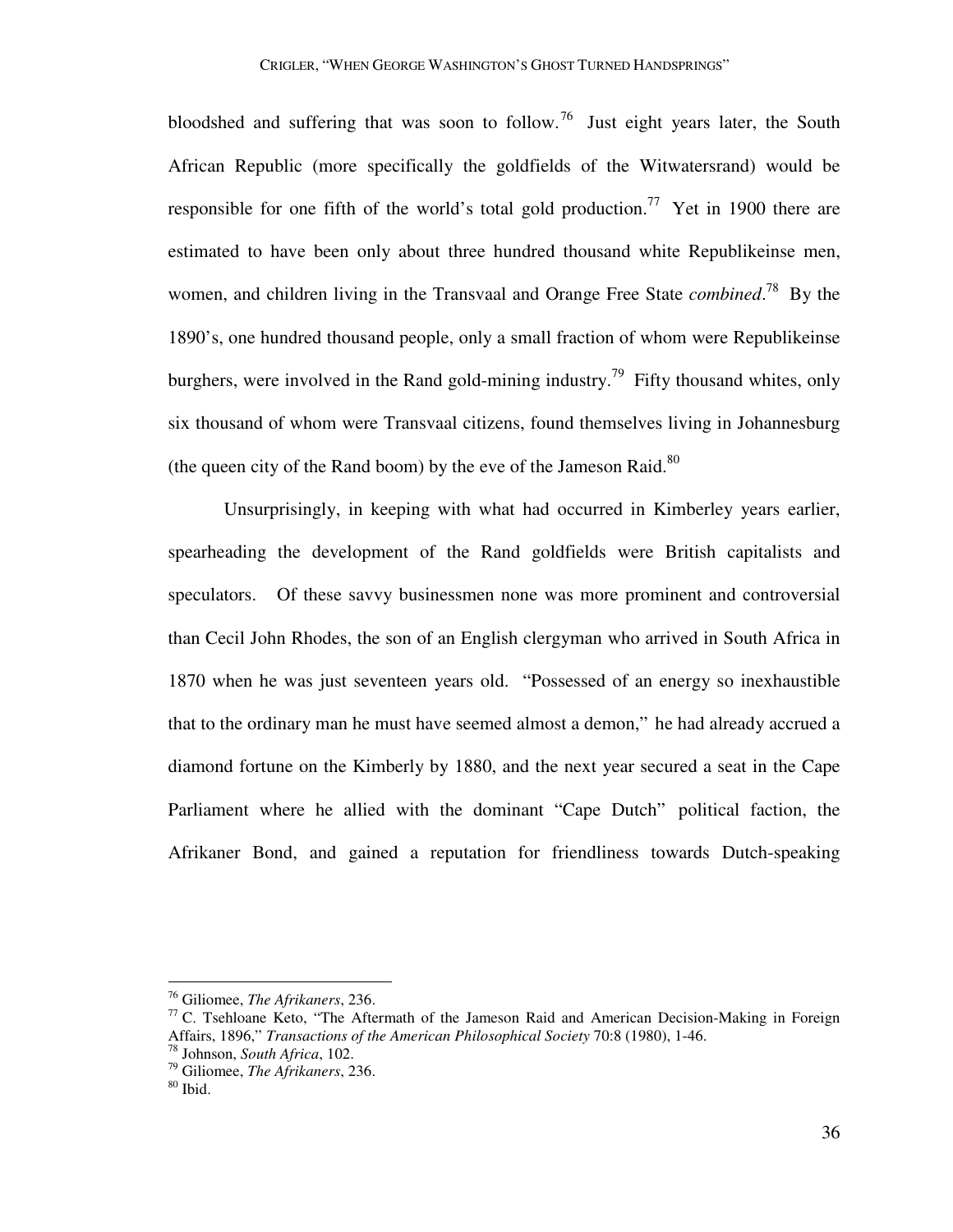whites.<sup>81</sup> Joining forces with the other financial giants of the Cape Colony, like Alfred Beit and Barney Barnato, Rhodes succeeded in consolidating the mining operations in the region and, by 1891, his De Beers Consolidated Diamond Corporation controlled ninety per cent of all diamond production in the colony.<sup>82</sup> After becoming premier of the Cape Colony in 1890, Rhodes became increasingly interested in both the territory and mineral resources of the Transvaal, just as President Kruger's government began desperately enacting measures to preserve burgher power in the midst of what most Republikeinse citizens regarded as an onslaught of *Uitlanders* (foreigners). It was this multivalent struggle of interests: avaricious British enterprise against corrupt Republikeinse government, burgher versus Uitlander, farmer versus miner, Kruger versus Rhodes, that would set the Transvaal on its crash course with the British Empire—manifesting itself first in the infamous 1896 Jameson Raid, an incident through which large numbers of American eyes were for the first time riveted to events playing out at the bottom of Africa, and then finally in the South African War, a conflict whose outcome would directly shape the future of Africa's southern tip for almost a full century after the guns fell silent.

 Trite as it may sound, for the people of the United States the late nineteenth century was a period of momentous transition. One common term associated with the period, Reconstruction, is most closely associated with the American South in the years immediately following the Civil War. Yet post-Civil War "reconstruction," interpreted in

——

<sup>81</sup> John Hays Hammond, *The Autobiography of John Hays Hammond*, v. 1 (New York, N.Y.: Farrar & Rinehart, 1935): 218. For more on the Afrikaner Bond and Rhodes' relationship to it see Tamarkin, "The Cape Afrikaners," in Lowry, *The South African War Reappraised*, 121-139.

<sup>82</sup> Noer, *Briton, Boer and Yankee*, 25-26.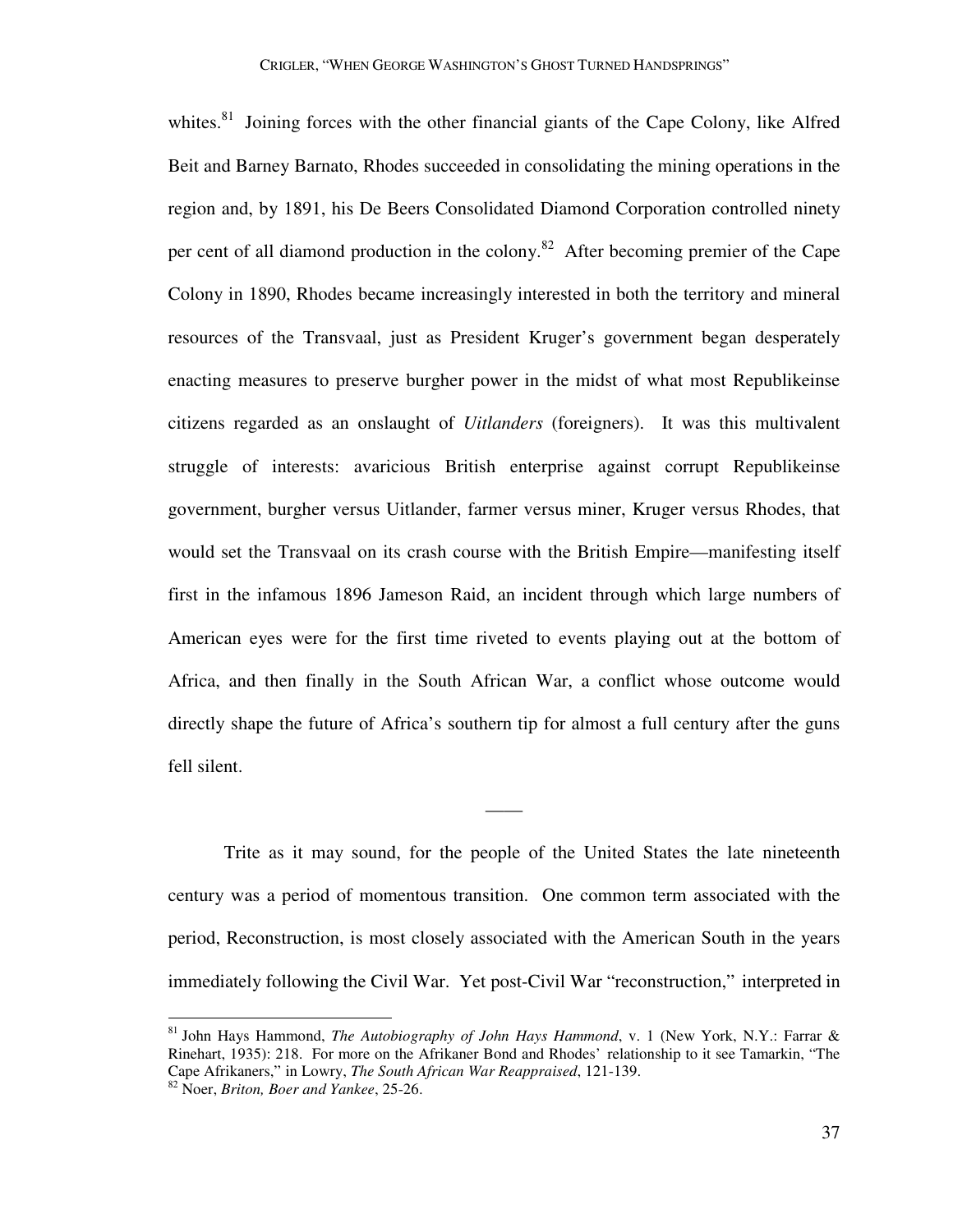a broad sense, was far more than a governmental program foisted on the defeated American South by a particular political faction. In recent years many historians have suggested that Reconstruction is a useful term for invoking the whole momentous process by which America rebuilt itself as both state and nation in the years leading up to "the American century." While 1877 has traditionally been used to mark the end of the Reconstruction era (as the year of the Hayes-Tilden electoral dispute and subsequent compromise), more recent scholarship by authors like Heather Cox Richardson have approached Reconstruction as much longer process affecting the entire country right up to the outbreak of the Spanish-American War in 1898 and beyond. As black Americans adjusted to the harsh realities of second-class citizenship, white Americans in particular sought to transcend their complicated history not only by reasserting their racial privilege but by a redoubled commitment to expansion in multiple spheres: spiritual, economic, diplomatic, and militaristic. As Jackson Lears observes,

 Longings for rebirth had a rich and complex history: rooted in Protestant patterns of conversion, they also resonated with the American mythology of starting over, of reinventing the self. After the Civil War, the entire country was faced with the task of starting over. The idea that the Union has reaffirmed its very being through blood sacrifice promoted a postwar dream of national renewal through righteous war…political leaders in both sections refined the [Civil W]ar as an epic expression of Anglo-Saxon martial virtue.<sup>83</sup>

 The Civil War dealt an enormous blow to white American identity, and far from spreading the conventions and values of Northern free labor to the South as many antislavery Northerners had hoped, in some ways it reinforced differences in the economic systems of the two regions by precipitating to a Northern boom and a severe Southern economic depression. While in the North crop values skyrocketed 103 per cent during

-

<sup>83</sup> Jackson Lears, *Rebirth of a Nation: The Making of Modern America, 1877-1920* (New York, N.Y.: HarperCollins, 2009): 1-2.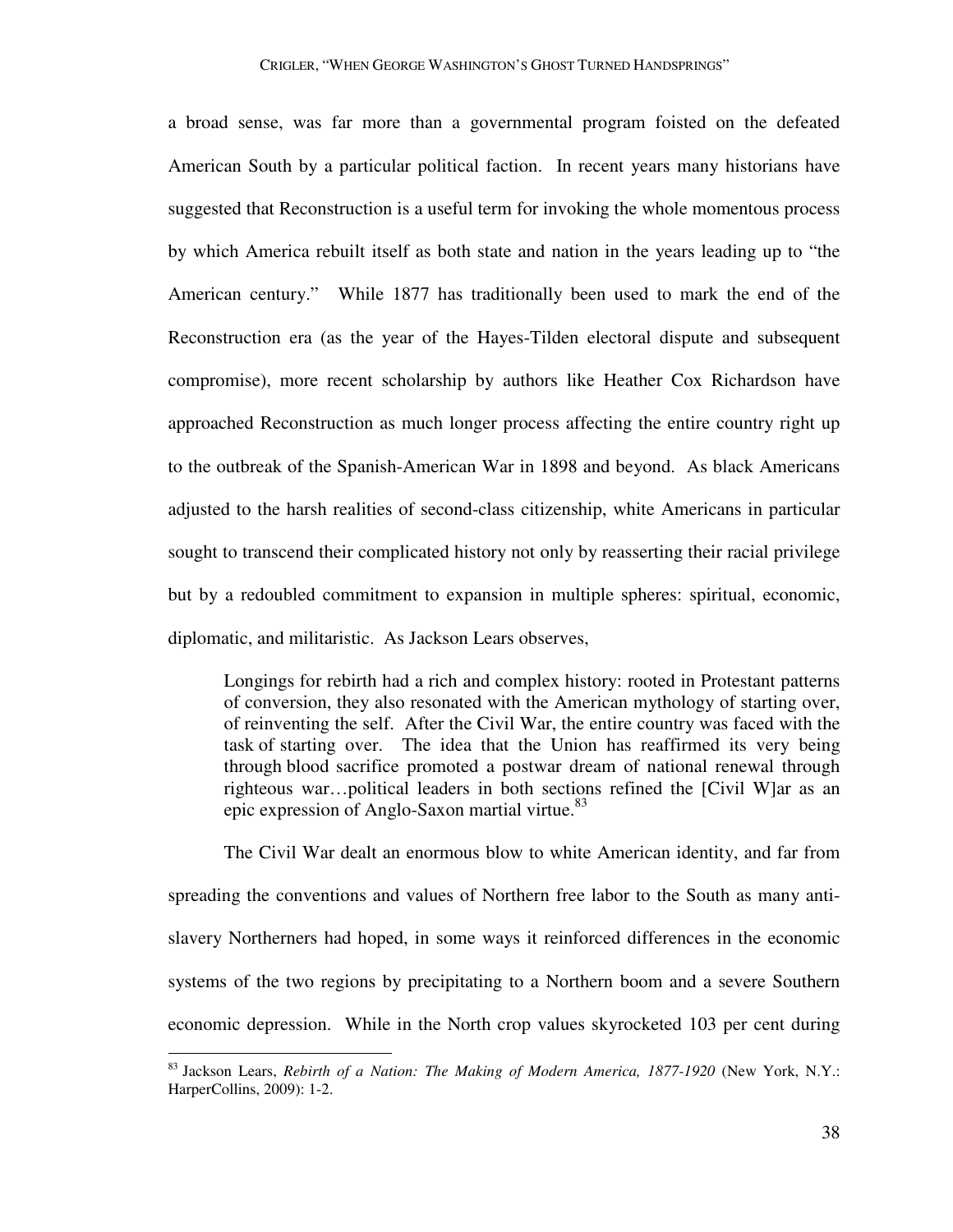the war, by 1865 fully half of the farm equipment in the South had been destroyed. The huge sums Southern farmers and planters had invested in enslaved persons and their domestic trafficking evaporated rapidly. Southern manufacturing, never much to begin with, was utterly crippled. It would not be until 1910 that Southern livestock numbers would again approach 1860 levels.<sup>84</sup> Factoring in threats to antebellum Southern social structures, huge rates of white male mortality, and the authoritarian system of military administration instituted by the Radical Republicans in Congress, the signs did not seem to presage a tidy process of reconciliation.

 For both black and white Americans, urbanization and industrialization roared ahead in the years after the Civil War, disrupting traditional ideas of America as a fundamentally agricultural nation, and threatening traditional notions of what was meant by "American freedom." Wage labor was no longer "a stop on life's journey" for millions of American city dwellers—it was instead the endpoint, an emerging norm.<sup>85</sup> Traditional liberal doctrines emphasizing the importance of land ownership and personal autonomy seemed anachronistic to many elite "native Americans" concerned about the influence of working class labor unions and immigrant-led political machines in Northern and Midwestern cities, movements which to them seemed to prove the ultimate incompatibility of such groups with a traditionally "democratic" society.

 Accounts of civic treachery in the South—carpetbagger Republicans paying freedmen for their votes, while Democrat-sponsored Ku Klux Klan terrorists sought to repress them—are familiar to students of American history, but less widely recognized is

-

<sup>84</sup> Jack Beatty, *Age of Betrayal: The Triumph of Money in America, 1865-1900* (New York, N.Y.:Alfred A. Knopf, 2007): 56-58.

<sup>85</sup> H.W. Brands, *American Colossus: The Triumph of Capitalism in America, 1865-1900* (New York, N.Y.: Anchor, 2010): 96.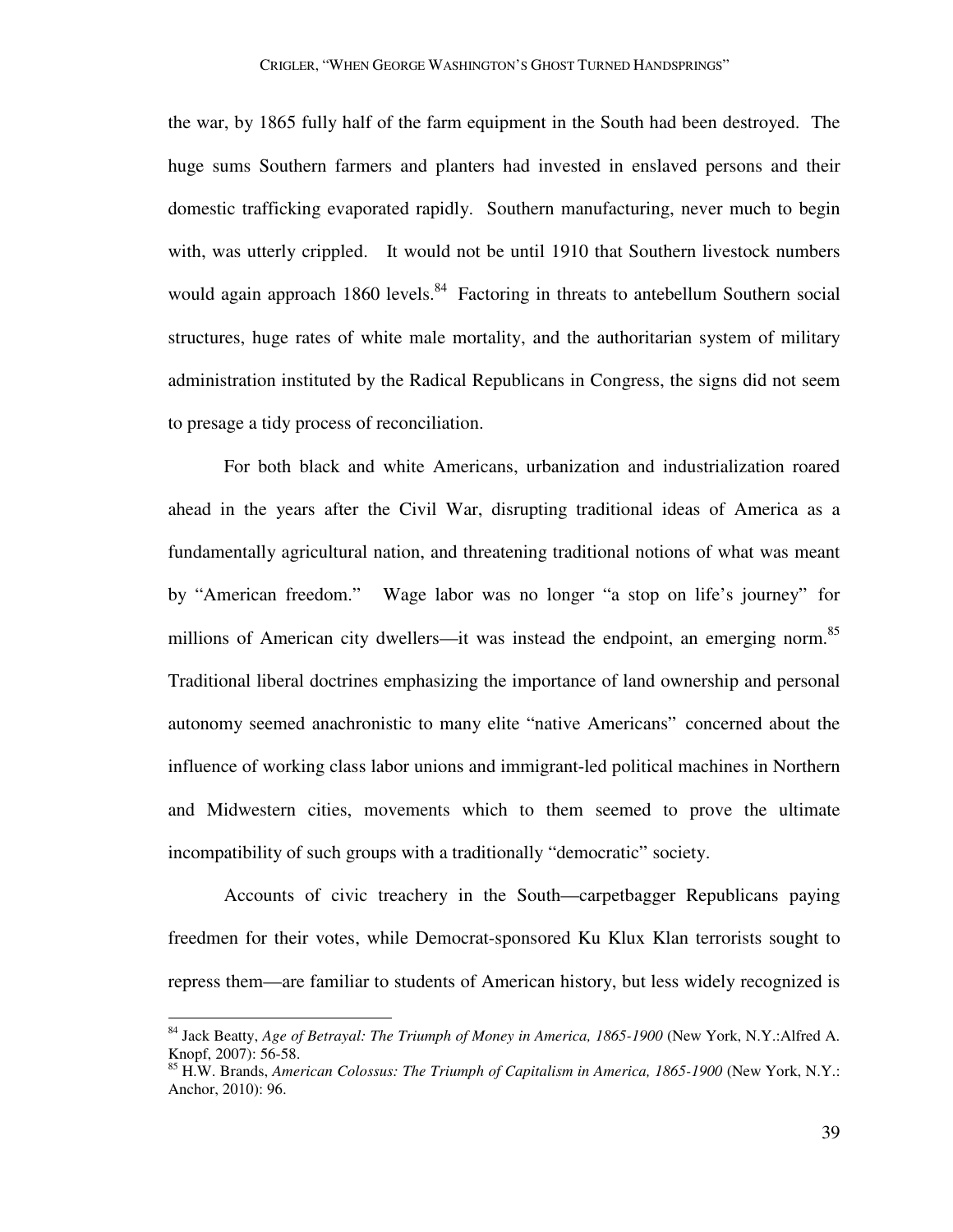the extent of anti-democratic systems practices in the country at the time. Democracy, just as in southern Africa, proved for many to be a sad mirage. Influenced by the emergent doctrines of scientific racism, Anglo-Saxon supremacy and social Darwinism, the political culture of the post-Civil War era reflected the concerns and insecurities of society at large. At the statewide level, redistricting schemes left over from before the Industrial Age ensured that Rhode Island's twenty-eight smallest towns—less than ten per cent of the state's population—elected almost three-quarters of the state senate.<sup>86</sup> In Connecticut, just one state over, the city of New Haven was accorded the same number of state representatives as the tiny village of Union, despite boasting almost eighty-six thousand more residents (Union claimed less than five hundred).<sup>87</sup> Fraud also existed at the local level, and in rural areas: in one rural Ohio county it was discovered that "eighty-five per cent of the electorate had either bought or sold votes between the 1870's and 1910, when a crusading judge and magazine exposés…forced a stop."<sup>88</sup> In addition, the introduction of voting by secret or "Australian" ballot furnished new opportunities for both fraud and voter suppression, making it more difficult and embarrassing for the illiterate to vote and driving down voter turnout rates to the low levels familiar in modern American elections.<sup>89</sup> It is curious, therefore, that in 1896 when white Americans found themselves debating the Jameson Raid and the question of whether Uitlanders in the Transvaal should have the right to vote, their discussions usually avoided the fact that

<sup>86</sup> Beatty, *Age of Betrayal*, 209.

<sup>87</sup> Ibid.

<sup>88</sup> Ibid., 215.

<sup>89</sup> Brands, *American Colossus*, 392; Heather Cox Richardson, *West From Appomattox: The Reconstruction of America After the Civil War* (New Haven, Conn.: Yale University Press, 2007): 257. Citing a variety of different studies, according to Beatty "average turnout in presidential elections in the South fell from 69.4 percent in 1868-80 to 24.7 percent in 1920-48, and in the North from 85.4 percent in 1884-96 to 60.6 percent in 1920-32" (Beatty, *Age of Betrayal*, 383).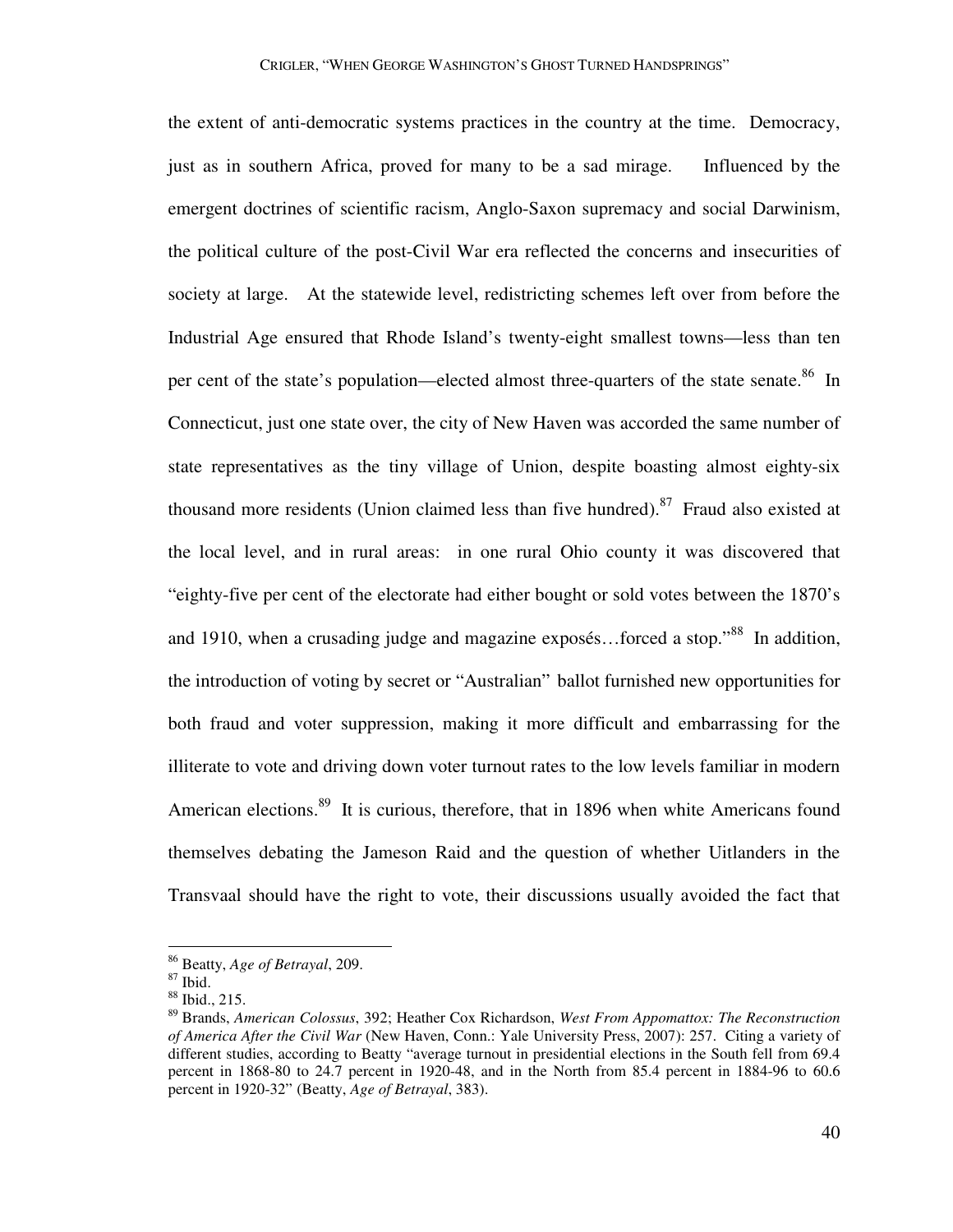suffrage in the United States was itself a threatened institution and a complex issue—and not just in Dixie's ruined plantation counties.

 This sketch of American history in the decades before the southern African crises is by no means comprehensive. Between Appomattox and the Maine incident of 1898 were many important incidents and turbulent periods impossible to treat here comprehensively. This is particularly true as regards the experiences of African-Americans and other marginalized groups, whose various takes on "American-ness" and the elite discourses of the time are nuanced and often difficult to assess.<sup>90</sup> Implicit in the very nature of the reconstructive task was the need to build up narratives to render a complex and muddled past intelligible. In recent decades historical scholarship has discredited many such narratives—the failure of Radical Reconstruction, the effectiveness of the Homestead Act, and the success of the Progressive Movement being among the most significant.<sup>91</sup> Any scholar wading into this period of American history should appreciate its full complexity and approach grand narrative approaches to it with the utmost caution. In many ways, America was putting forward a façade.

 By the 1890's, among many in the "native American" elite (a rhetorical construct neither fully inclusive of nor actually limited to American-born citizens) there was a mounting sense of unease regarding America's future trajectory. Though the U.S. was surely growing, immigrant blood and phenomena like urbanization and the closing of the West seemed to be changing America's basic fabric as a nation formerly removed from

<u>.</u>

<sup>90</sup> For more see Eric Foner, *A Short History of Reconstruction, 1863-1877* (New York, N.Y.: Harper Perennial, 1990); Evelyn Brooks Higginbotham, *Righteous Discontent: The Women's Movement in the Black Baptist Church, 1880-1910* (Cambridge, Mass.: Harvard University Press, 1994); Timothy E. Fulop, "The Future Golden Day of the Race: Millennialism and Black Americans in the Nadir, 1877-1901," *The Harvard Theological Review* 84.1 (1991), 75-99.

<sup>&</sup>lt;sup>91</sup> See the work of Beatty, Brands, Foner, and Lears already cited.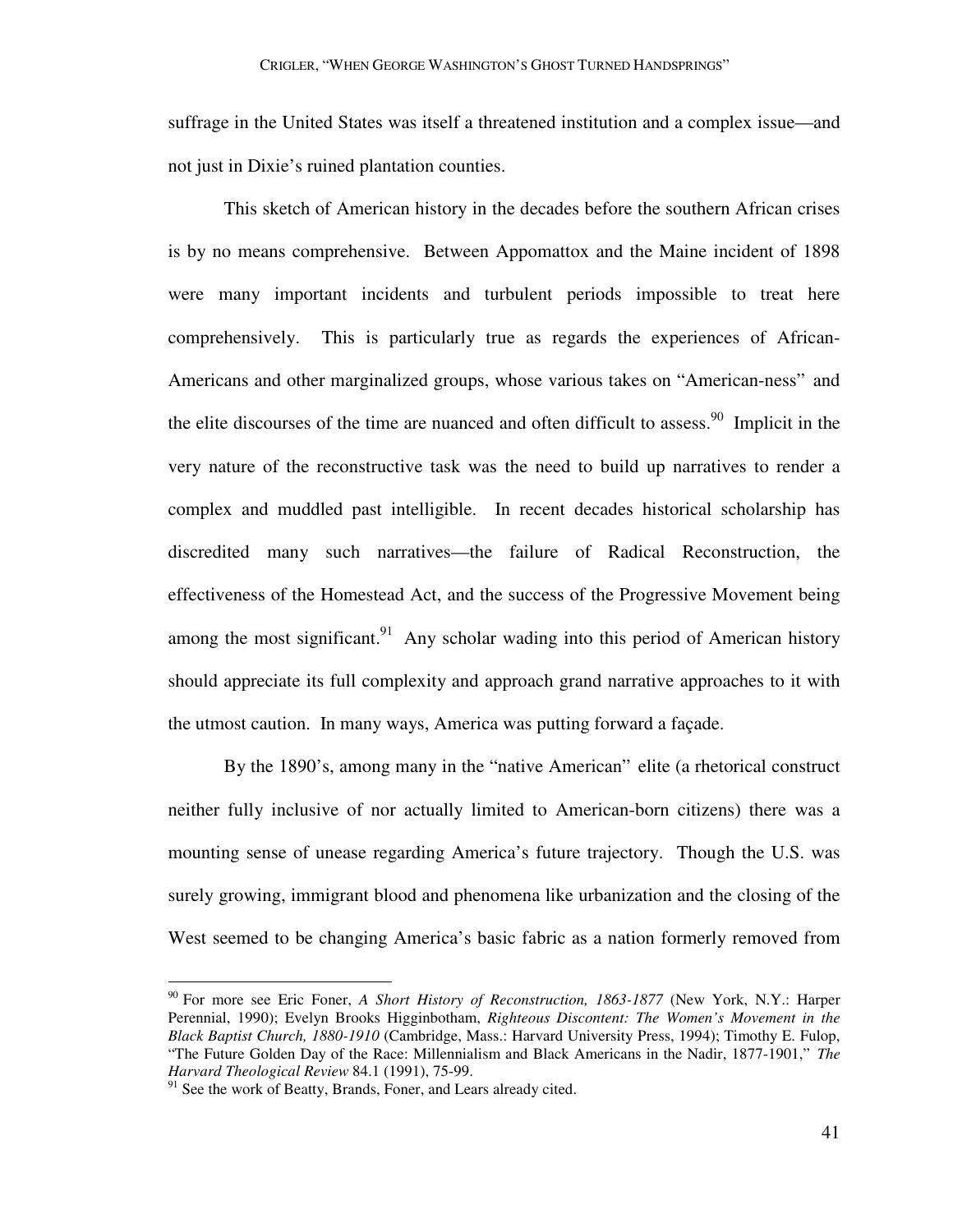the concerns and conflicts of Old Europe. For better or worse, it seemed that the time had come to put away childish things. In the words of Francis Walker (writing in 1892), "No longer can a continent of free virgin lands avert us from the social struggle which the Old World has known so long and so painfully."<sup>92</sup> Some white elites came to be known derisively as "Mugwumps" for their aloof detachment from the two party system and their increasing lack of faith in democracy itself. Decrying the simultaneously rising tides of American materialism, jingoism and populism, the Massachusetts-born editor and Mugwump intellectual Charles Eliot Norton lamented in 1896 that "it is hard to have the whole background of life grow darker as one grows old. I can understand the feeling of a Roman as he saw the Empire breaking down, and civilization dying out."<sup>93</sup> In February 1900 the German-American senator Carl Schurz alluded to the same concerns in an address her delivered at Philadelphia:

 What a democracy, based upon universal suffrage, like ours needs most to insure its stability is an element of conservative poise in itself. This can be furnished only by [faith in institutions]….popular reverence for high ideals and traditions…[and respect for the Constitution]. Take away these conservative and ennobling influences, and the only motive forces left in such a democracy will be greed and passion. I can hardly imagine any kind of government more repellent than a democracy that has ceased to believe in anything.  $94$ 

Literary figures as diverse as Francis Parkman, Mark Twain, and Edward Bellamy

each spent time exploring cures for what they perceived to be failures of late nineteenth

century society, in works that often questioned the foundation of republican government

<sup>92</sup> Francis A. Walker, "Immigration," *Yale Review* 1 (1892), 125-145, quoted in H.W. Brands, *The Reckless Decade: America in the 1890's* (New York, N.Y.: St. Martin's Press, 1995): 24.

<sup>93</sup> Robert Beisner, *Twelve Against Empire: The Anti-Imperialists, 1898-1900* (New York, N.Y.: McGraw-Hill, 1968): 69.

<sup>&</sup>lt;sup>94</sup> Address delivered at the Philadelphia Anti-Imperialistic Conference, quoted in ibid., 29.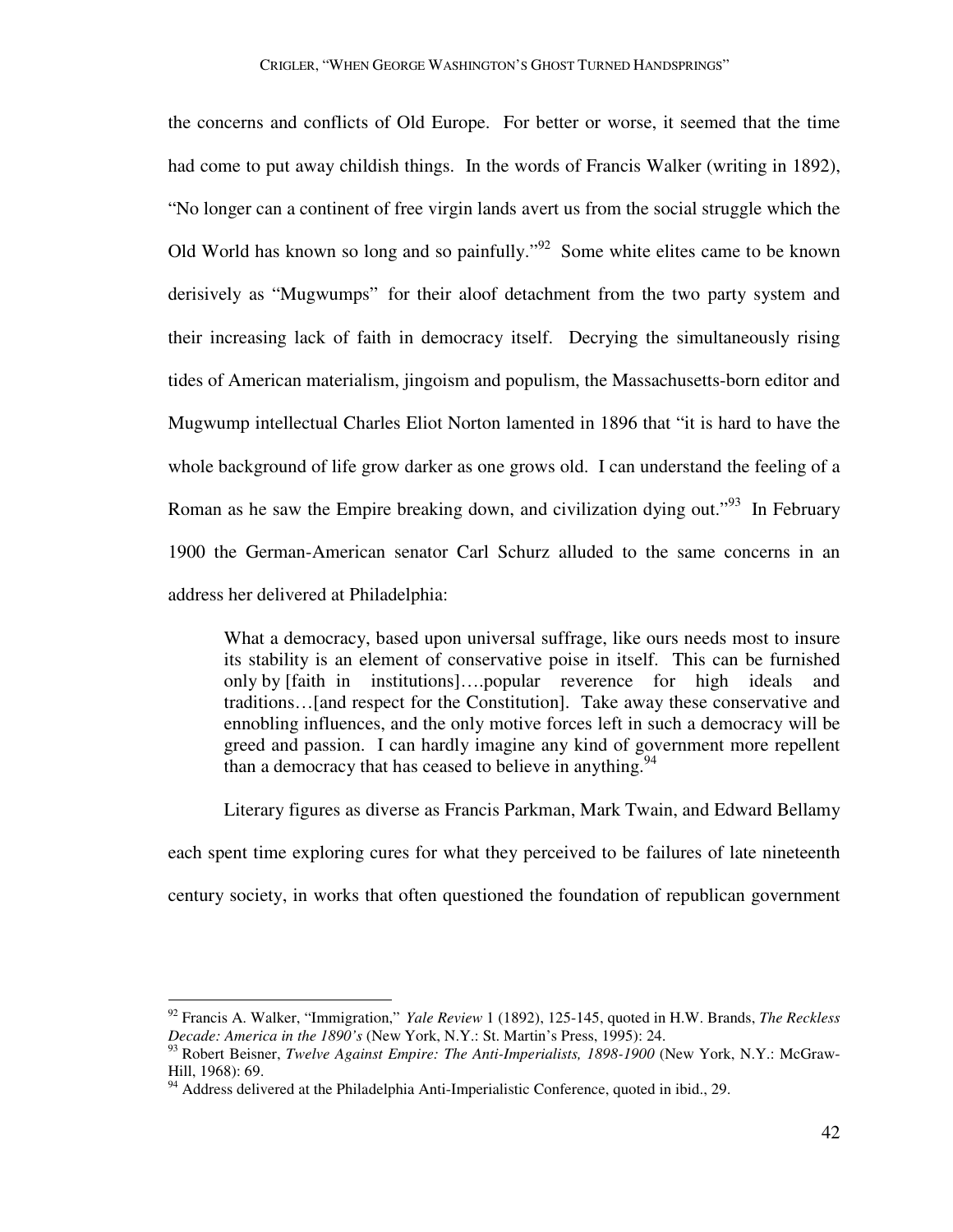itself. <sup>95</sup> Amid this period of soul-searching and as a response to the frenetic contemporary environment of immigration, corruption, exploitation, unrest and avarice, the years leading up to 1900 also incubated what today is known as the Progressive Movement. Indeed, the emerging progressive vanguard would have much to say regarding America's duty towards southern Africa. Before exploring such things however, this chapter must briefly introduce two further phenomena: imperialism and Anglo-Saxonism.

 It is not by accident that previous historiographical work on America and the South African War has focused so heavily on Anglo-American relations: the ties of affinity between the United States and Britain during the period were not merely diplomatic, but cultural, racial, and quite self-conscious. Influenced by social Darwinism and the Spencerian notion of "survival of the fittest," in the late nineteenth century the paternalistic rhetoric of racism in previous decades was superseded by a racialist vitalism that was vehement, narrow, and combative, clustered around the articulation of a mythic "Anglo-Saxon" identity. Writers and commentators repeatedly extolled the virtues of a refined and fictive Anglo-Saxon civilization, while developing at the same time a kind of fetish for "primitive," primal vitality, the necessity of war as an "instrument of natural selection," and racial suffering as "the fiery crucible out of which comes the finer metal" (to appropriate in the words of Karl Pearson, a popular British Anglo-Saxonist).  $96$ Geopolitical life through a vitalist lens was an unceasing struggle between racial-national organisms, and the Anglo-Saxon race—with its history of world leadership in conquest,

<sup>95</sup> Brands, *American Colossus*, 365-378.

<sup>96</sup> Lears, *Rebirth of a Nation*, 34-36; Stuart Anderson, *Race and Rapprochement: Anglo-Saxonism and Anglo-American Relations, 1895-1904* (Madison, N.J.: Fairleigh Dickinson University Press, 1981): 32.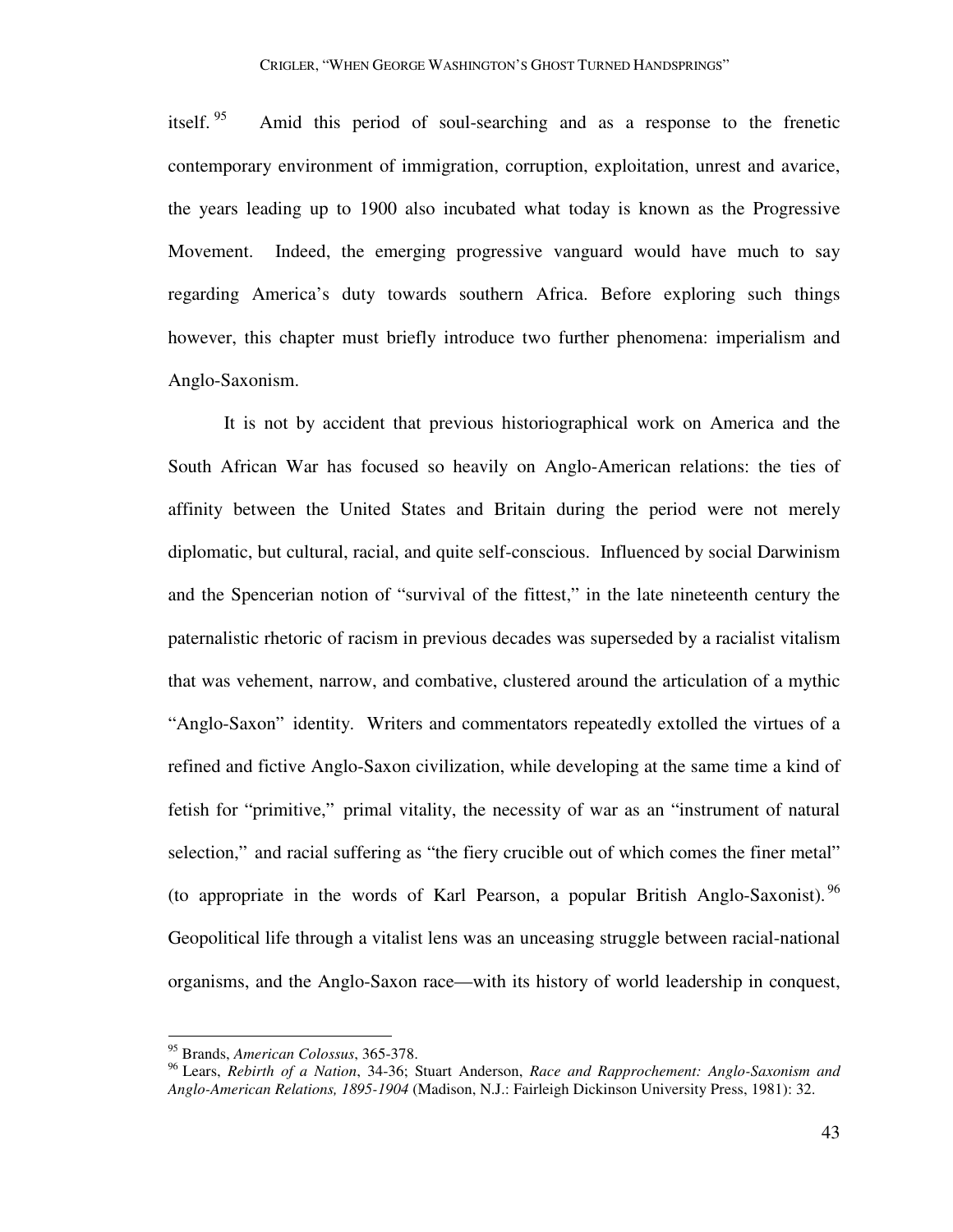commerce, religion, and civic thought—was destined inevitably to increase and expand until, as the historian John Fiske prophesied in 1880, "four-fifths of the human race will trace its pedigree to English forefathers, just as four-fifths of the white people in the United States trace their pedigree today."<sup>97</sup> Despite complicating elements—such as the American Revolution, the War of 1812, unhappiness with Britain's posture during the Civil War, and disputes with Britain over land and borders in both Venezuela, Alaska, and the Pacific—by the 1890's many on both sides of the Atlantic began to see cooperation as an obvious and natural response to an intuitively inferior but increasingly hostile and dangerous European continent.

 According to Frederick Jackson Turner's famous 1893 essay, 1890 marked the closing of the great frontier and "the closing of a great historic movement."<sup>98</sup> American military expansion, however, was only gearing up. Attending the new vitalist and Anglo-Saxonist discourses, the 1890's saw the growth of a new and more positive understanding of what overseas imperialism was and could be for Americans. Though hotly contested and debated every step of the way (opposed most vehemently by Mugwumps and Progressives—for different reasons), America expanded beyond its coastlines. In 1893 American businessmen participated in the overthrow of the Hawaiian monarchy; by 1898 Hawaii had become a territory of the United States. After interventions early in the decade in Nicaragua and Chile, 1898 was also the year the McKinley administration with tacit British support waged its "splendid little war" against Spain, seizing Cuba, Puerto

-

<sup>97</sup> John Fiske, *American Political Ideas Viewed from the Standpoint of Universal History: Three Lectures Delivered at the Royal Institution of Great Britain in May 1880* (Boston, Mass.: Houghton, Mifflin & Co., 1880), quoted in Brands, *The Reckless Decade*, 288.

<sup>98</sup> Frederick Jackson Turner, "The Significance of the Frontier in American History," in ibid., *The Frontier in American History* (New York, N.Y.: Henry Holt & Co., 1921): 1.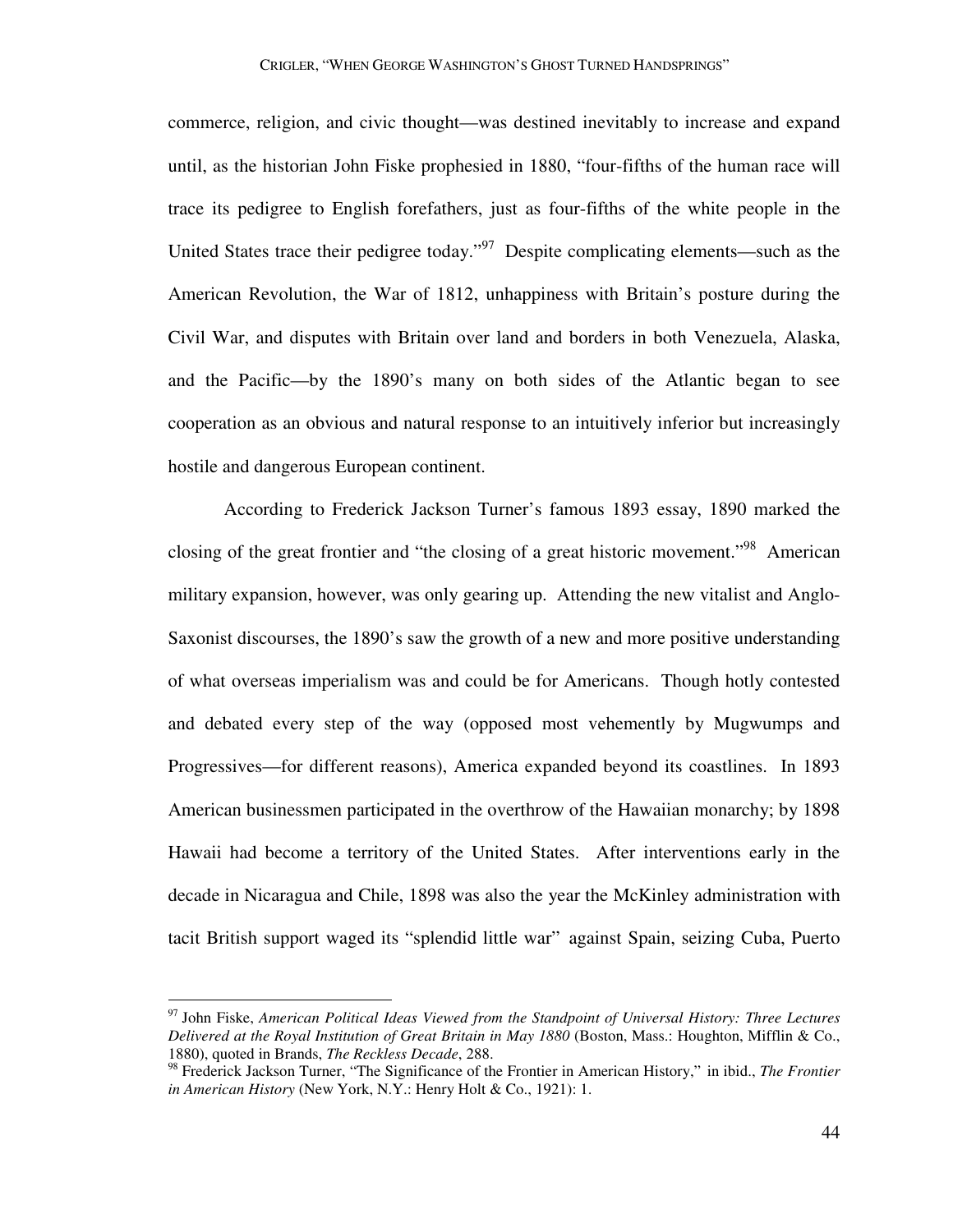Rico, and (at considerably greater cost) the Philippines for what seemed to many to be a new American empire.<sup>99</sup> Following Rudyard Kipling's passionate appeal (published just a few months prior to the outbreak of hostilities in southern Africa), by 1899 America was boldly taking up the white man's burden in ways it never had before—but to what end? It was amid this exhilarating, disorienting atmosphere, marked as much by bravado as by ambivalence that Americans would find their attention riveted to a far-off southern land whose peoples and struggles in many ways seemed suggestive for their own past and present.

<sup>99</sup> For more on American affairs in Latin America during this period see LaFeber, *The New Empire*, 102- 149; 218-229. The significance of British support for the American cause against Spain had enormous resonance for many Americans who later took a pro-British stance in the 1899-1902 war; for more on the U.K.'s specific posture see Mulanax, *The Boer War in American Politics and Diplomacy*, 68-69.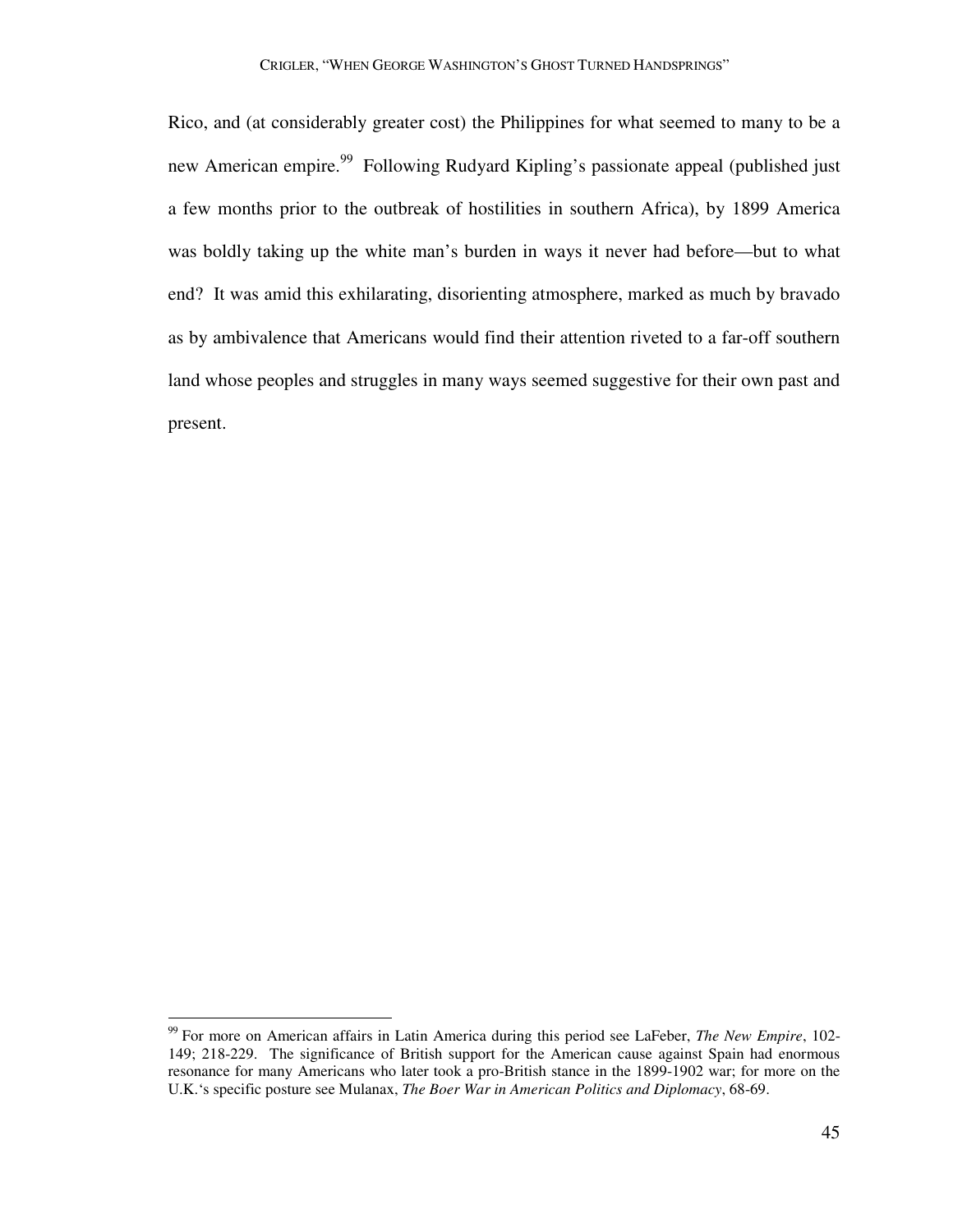## **Chapter II: Uncivilized Whiteness Race, Civilization, and Initial American Discourses on the South African Question**

"Taxation without representation was cause revolution. Twenty thousand burghers established oligarchy denying all rights citizenship to two hundred fifty thousand aliens. Remonstrances and petitions to Volksraad ignored. Reform Committee of many nationalities sought reconstruction government on lines truer democracy…No bloodshed was general sentiment Americans…"

-Consular Agent J.C. Manion to the *New York Journal*, telegram, January 24<sup>th</sup>, 1896, from Johannesburg, South African Republic.<sup>100</sup>

"Then…we were in a continual state of excitement caused by the wars & rumors of war in the Transvaal. We never knew what a day would bring forth…Everything is rather quiet now. The Matabeles are being overcome & everybody is anxiously awaiting the news as to the Reform Prisoners, many of whom have been…released. The sentence of the four leaders has not been decided upon. One of them is a countryman of ours, as you know. He is in very poor health just now but is kept safely in jail."

—Ella Graham Agnew to her sister Mattie, May  $27<sup>th</sup>$ , 1896, from Wellington, Cape Colony.<sup>101</sup>

Born in San Francisco in 1855, just a few years removed from the time when the city was

"no more than a heterogenous collection of huts and canvas shelters," John Hays Hammond was a child of the frontier.<sup>102</sup> His father, Major Richard Pindell Hammond, had been ordered to the fledgling city's artillery garrison in 1849—at the leading edge of the Gold Rush—and his mother Sarah Lea, recently widowed and with a daughter in tow, followed soon after by ship across "the pestilential jungles" of Panama.<sup>103</sup> Though the city of Hammond's childhood had refined itself significantly by his adolescence (helped along the way by frequent fires) it was still very much a rough and tumble mining town. In his memoirs he had many reasons not to draw comparisons with Johannesburg and his

<sup>&</sup>lt;sup>100</sup> J.C. Manion to the *New York Journal*, telegram, January 24<sup>th</sup>, 1896, U.S. Consular Records: Johannesburg, South African Republic, v. 40, National Archives and Records Administration, Adelphi, Md. <sup>101</sup> Ella Graham Agnew to Martha Agnew Hughes, May 27th, 1896, Ella Graham Agnew Papers (Acc. 42285), subseries I.I, folder 2, Library of Virginia, Richmond, Va.

<sup>102</sup> Hammond, *The Autobiography of John Hays Hammond*, v. 1, 4

 $103$  Ibid., 5.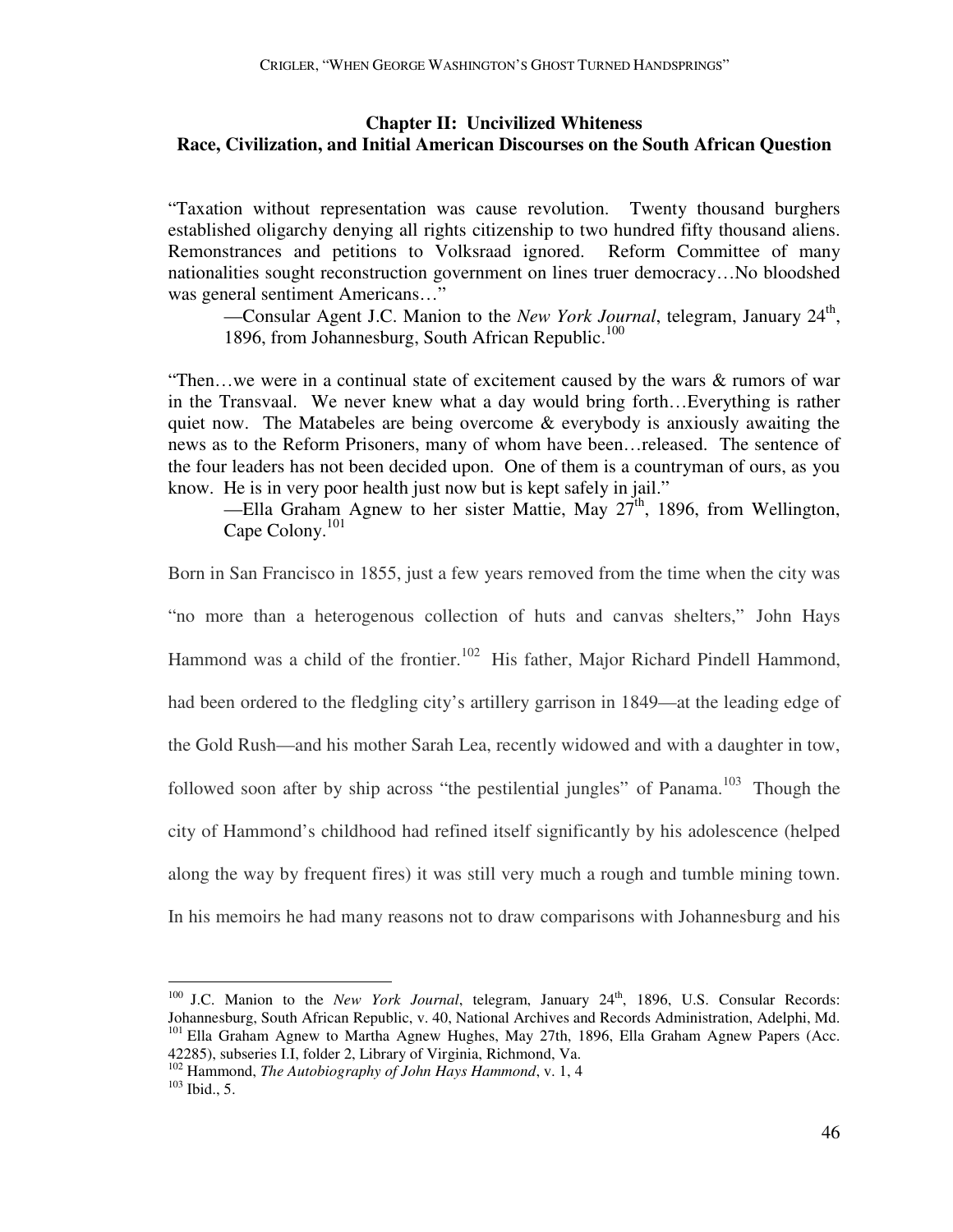experiences in the Witwatersrand mining area; nevertheless San Francisco's bustle, diversity, and youth clearly played a role in shaping Hammond's future sympathies.<sup>104</sup> Immersed in stories of adventurous ancestors—particular those of his uncle, the Texas Ranger Colonel Jack Hays—he and his siblings became obsessed early on with charting new territories. "Explorers' blood was so strong in my brothers and myself," Hammond would later explain, "that there was always a rivalry as to which of us had been in the greatest number of counties in California…The entrance into each new county provided us with a thrill as great as that…[of]…Balboa…when from the heights of Darien he first saw the great Pacific."<sup>105</sup> His interest in mining was first piqued by watching Chinese workers near his home, and was cultivated by his well-to-do parents. He was sent to Yale for an education, and then to the Königliche Sächsische Bergakademie in Freiburg, Germany where he received a first-class education in the principles of mine engineering. It was also in Freiburg that he first met Gardner F. Williams, another ambitious young American destined to make a fortune in the diamond fields of Kimberly.

Hammond went home the American West immediately after graduating to begin his mining career. Shortly after his return, his autobiography recalls a remarkable moment: a childhood sighting of John Sutter in San Francisco, the pioneer on whose land in 1849 the California "mother lode" had originally been discovered. Hammond remembers his feelings of pity for the defeated old man whose intention had always been to farm:

<sup>&</sup>lt;sup>104</sup> Here his own description seems most instructive: "The sidewalks were constantly crowded with human beings of every class and description. Sunday was a gala day, with gambling halls, theatres, and saloons wide open and crowded. Sailors of every nationality rolled arm in arm along the streets, miners lounged in saloon doorways, Chinese in native costume, with pigtails swinging, padded along unobtrusively, darkskinned hacendados wearing broad sombreros clattered in from their great ranchos. Noticeable among the crowd, by virtue of the great diamonds glittering in their cravats and on their conspicuously white hands, were the gamblers. The black felt hat, the Prince Albert coat, and the golden cable looped across the waistcoat was the exaggerated uniform of their trade" (Ibid., 6-7.). <sup>105</sup> Ibid., 27.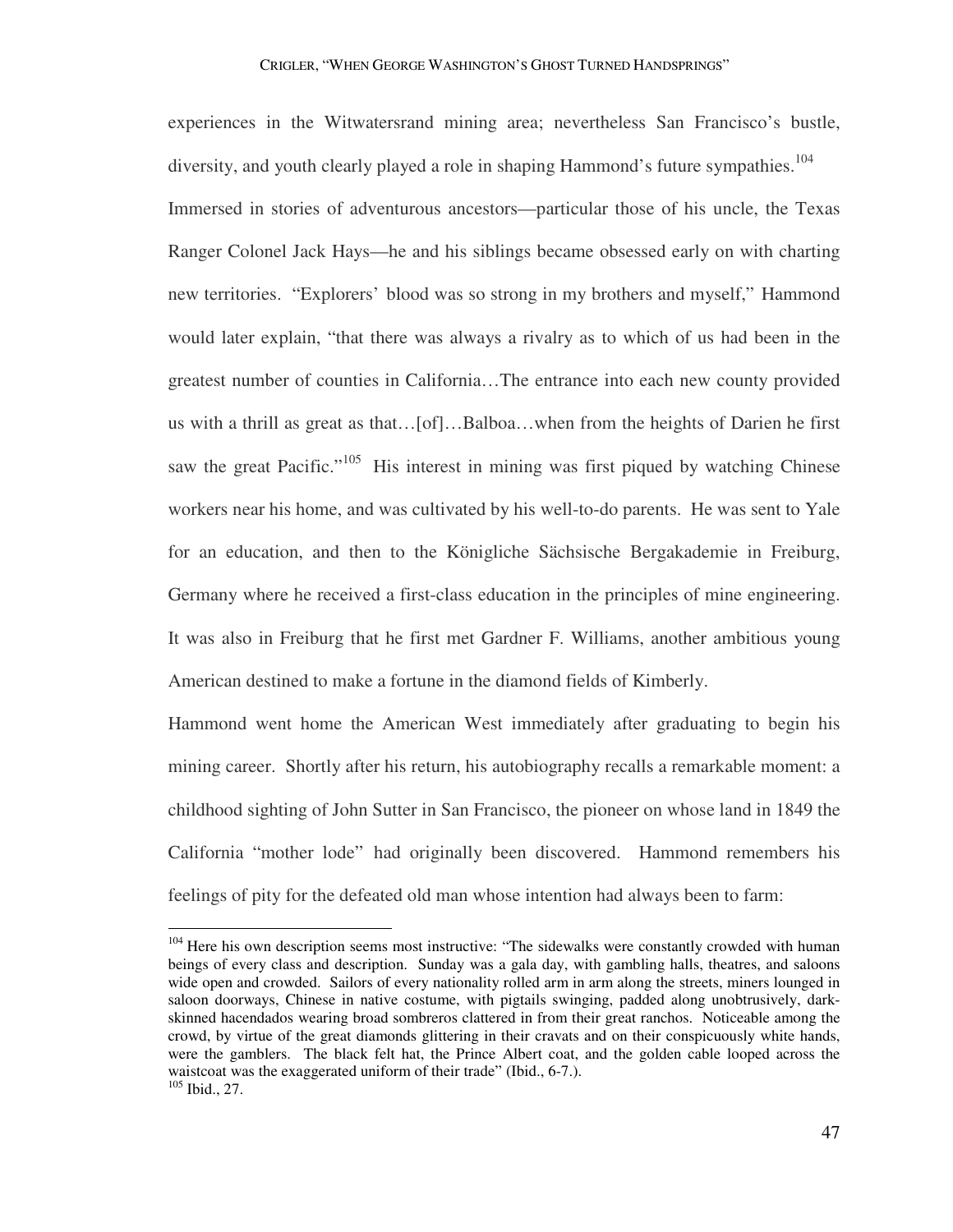He was a broken man, although in Forty-nine he had owned two Mexican grants of land, comprising six hundred thousand acres of fields and vineyards, together with mills, workshops, stock, and fine horses. Though he himself had no interest in the gold, he had been kind and generous in his hospitality to the ruthless goldseekers. They had swept in upon him like swarming locusts laying waste his beautiful estate. He was now without an acre, although the recipient of a pension of three thousand dollars a year from the state. All he wanted, however, was his land; and his land he never recovered.<sup>106</sup>

Despite the pathos of this brief interlude, Hammond's convictions are clear: such was the grim future in store for any hapless agriculturalist—American or African—whose fields happened to lie atop precious minerals. Progress would inevitably claim its victims. However pitiful Sutter's fate, it did nothing to deter Hammond in his quest to become one of the Western hemisphere's most prominent mining engineers. And that is precisely what he did; in Minas Nuevas, Mexico, Colombia, British Honduras, and Idaho inspecting possible mineral fields and working to prevent strikes, he built up a fine reputation. The Randlords took notice. Disillusioned by the election of the Democrat Grover Cleveland to the presidency in 1892, Hammond first traveled to southern Africa at the behest of Barney Barnato, who offered him the chance to oversee his properties on the Rand.<sup>107</sup> Hammond and his family arrived in the South African Republic in the fall of 1893, and found it an agreeable, if expensive assignment. Johannesburg was a curious place, but Hammond was eager to commend its good order and relative civilization. As Hammond's memoirs explain, "the majority of the Uitlanders—as we foreigners were called—were law abiding substantial citizens by temperament, and most of us were accompanied by our families."<sup>108</sup>

 $106$  Ibid., 93-94.

 $107$  Ibid., 199.

<sup>108</sup> Ibid., 207.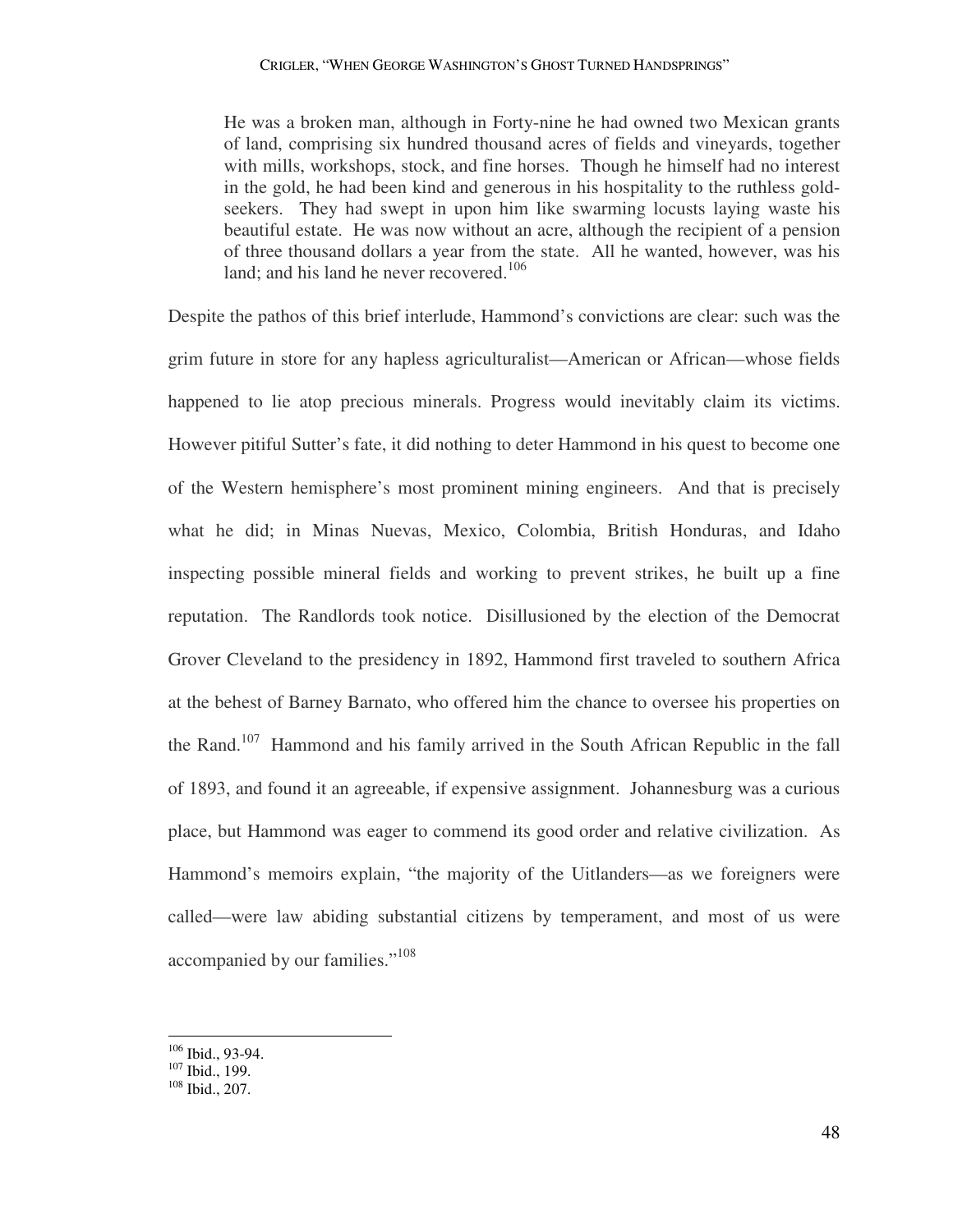It was not long before Hammond made his first contact with Cecil Rhodes at his famous Cape estate, Groote Schuur, and it was not long before he was hired as the chief consulting engineer for the Consolidated Gold Fields of South Africa, reporting directly to the man himself. He became a close friend and associate of Rhodes, and occupied his time in drafting mining regulations for the British South Africa Company (also known as the Chartered Company), Rhodes's enterprise for the exploration and exploitation of the land north of the Transvaal. This was terrifically important to Rhodes, for if colonizing "Rhodesia" was a success (and Rhodes hoped would yield even greater wealth than the Rand) the deepening rivalry between burgher and Uitlander in the South African Republic could be made irrelevant. In the autumn of 1894 Hammond joined Rhodes, Dr. Leander Starr Jameson (of coming infamy), and the soon-to-be famous American scout Frederick Russell Burnham in surveying Rhodesian lands recently opened up as a result of a recent war against the Mashona. Hammond adopted a decidedly pessimistic attitude and warned Rhodes not to harbor any illusions about Rhodesia's potential—hardly what his boss wanted to hear—but was kept on as a trusted associate. In 1895 he devoted most of his time to an innovative and successful deep-level mining initiative. "Little of my time had been devoted to politics," as Hammond later explained it. "I had been listening to the Uitlander grievances—they were the inevitable topic of conversation at every dinner table. I was sympathetic, of course, but not actively interested."<sup>109</sup> Soon, however, all of that would change.

Hammond was by no means an everyman, but his pre-Jameson Raid story exemplifies in many ways the experience of white Americans in South Africa during the 1890's.

<sup>109</sup> Ibid., 307.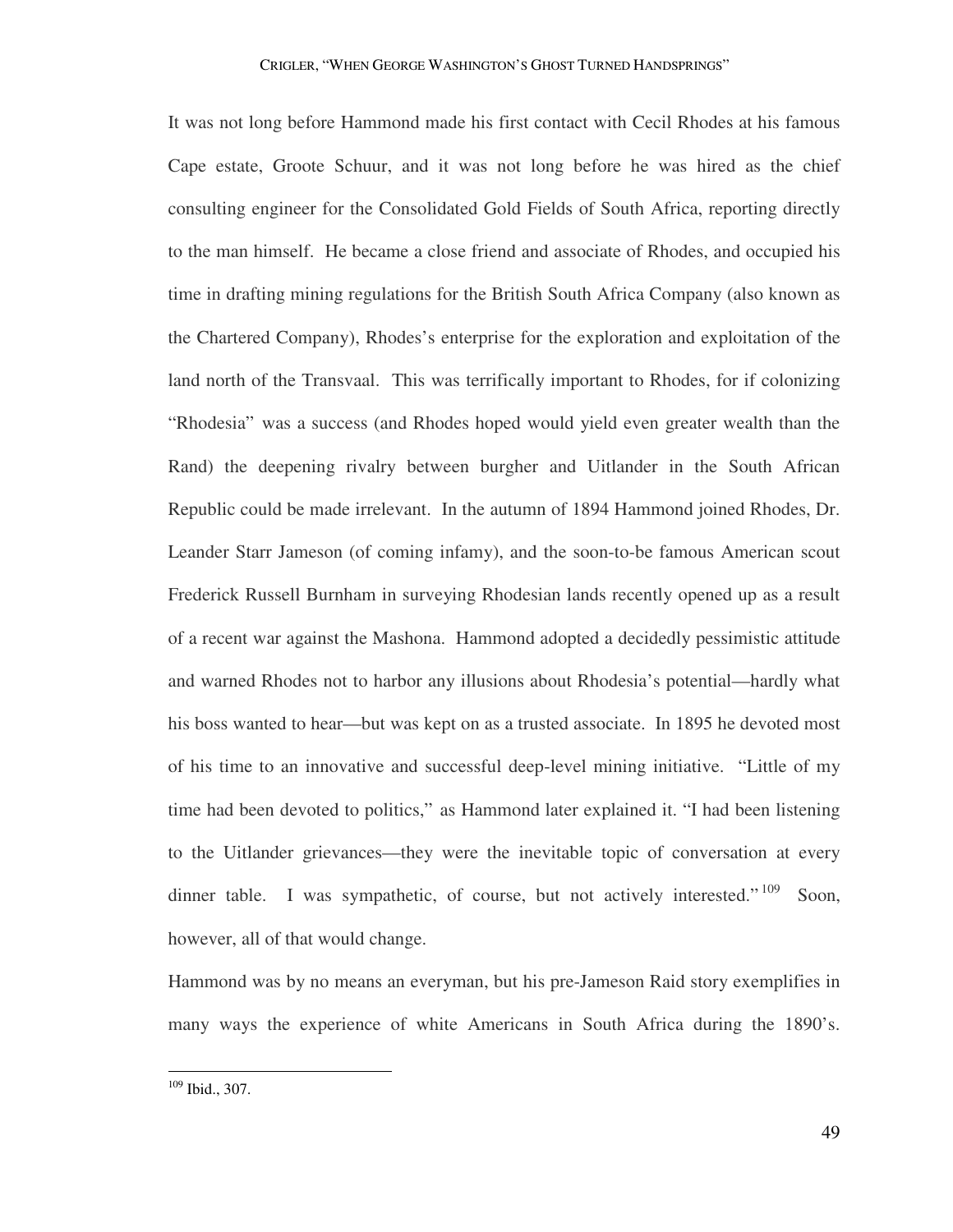Americans had an vastly outsized influence on the British mining enterprise; they were small in number, but greatly sought after for their skills honed in the American West. Indeed, if the old West could no longer be found within the United States, one could argue that it still existed on the Rand. Many of the Americans who became fighters in the South African War—whether for Britain or the Republics—carried like Hammond a particular understanding of the American frontier experience. Keenly aware, of the apparent closing of the American frontier, they understood frontier expansion as a positive (though sometimes cruel) necessity. Growing up alongside remnant communities of Californios, Tejanos, and Native Americans, they romanticized the past but saw United States migration and settlement as inevitable and ultimately for the best. Ultimately, then, for these frontier folk a great deal hinged on the identity of the Republikeinse "Boers," sparking a debate that would rage both in Africa and at home. For if southern Africa was a new frontier, who were the Republikeinse? Were they cowboys, Indians, or something in between? Did British enterprise and cosmopolitanism threaten their rugged, wholesome spirit, or did they offer a badly-needed corrective to their degeneration? As Americans witnessed the Jameson Raid and South African War transpire far away, they encountered and wrestled with this difficult question in a variety of ways, for to many it seemed to represent as much a challenge to the American as the African status quo.

 As early as 1891, American newspapers were picking up isolated tidbits about goings-on in far off southern Africa. Drawing attention to President Kruger's austere Calvinism (he was a working Dutch Reformed pastor in addition to his duties as

——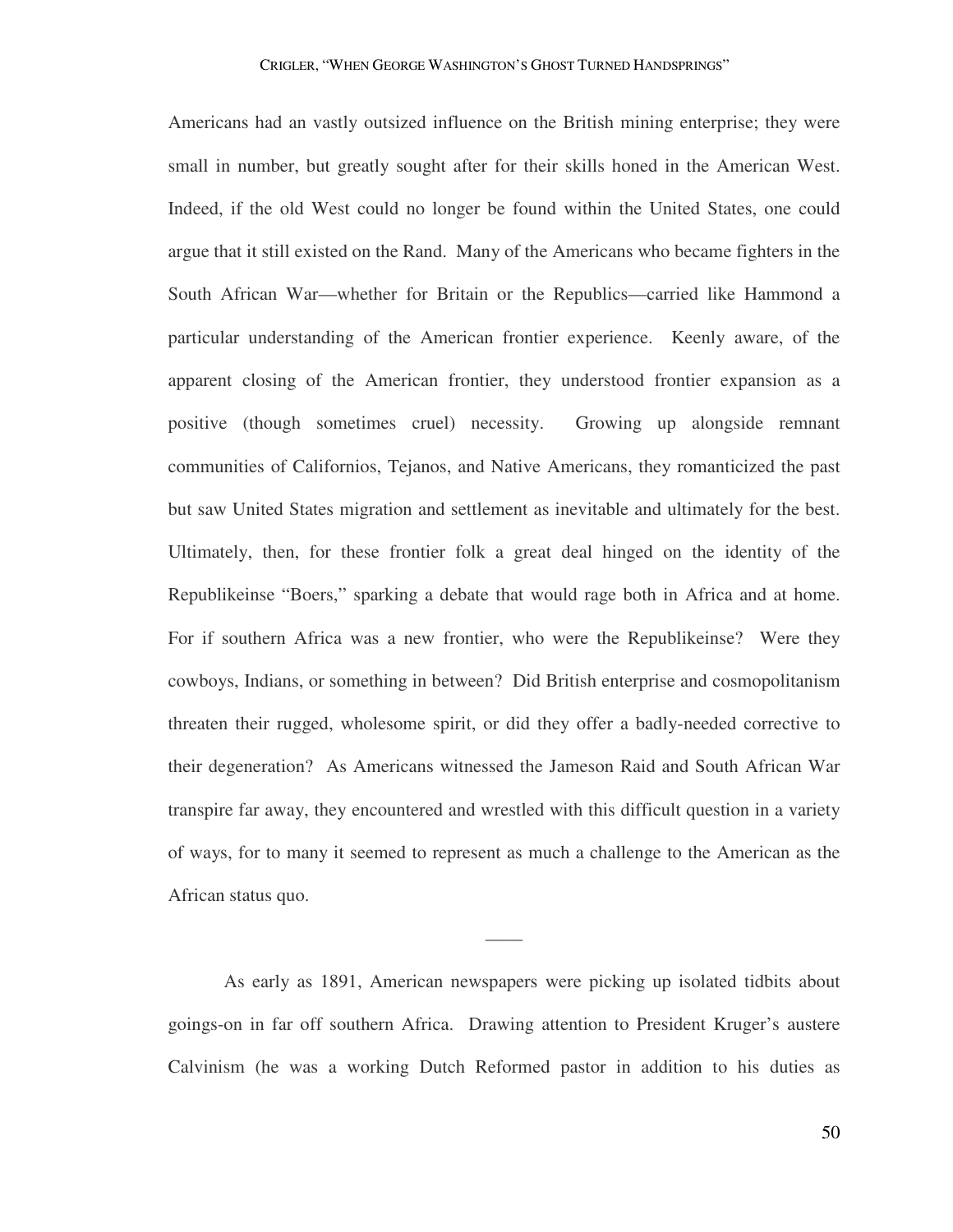Transvaal chief executive), the *Omaha World Herald* printed an item in August lampooning his opposition to dancing as a pagan practice and requesting the organizers of a Johannesburg ball to remove his name from a list of patrons.<sup>110</sup> In April 1895 an African-American newspaper in Cleveland recounted a similar episode in which he compared "one of the most gifted singers of Bloemfontein" to a "she-wolf."<sup>111</sup> Would that tensions between burghers and Uitlanders on the Rand were limited to such frivolities: by the middle of the decade American newspapers were beginning to catch on to the storm clouds darkening the land in that part of the world. In May 1895 the *New York Herald* reported in some depth on the international outcry over Britain's plans to annex Tongaland, effectively stifling any hope that the South African Republic would ever extend to the sea. British methods, according to the *Herald*, were explicitly punitive, and the report quoted a London paper in stating that "if the Boer chose to treat the Uitlander—the immigrant alien—with common fairness we should have no reason to check his seaward aspirations," but, as it is, "a Boer port…would only be an engine for harassing and squeezing the trade of the Uitlander."<sup>112</sup>

 Meanwhile, the United States was becoming increasingly irritated by an ongoing border dispute between Venezuela and British Guiana, a crisis situation that bore a striking resemblance in some ways to that of the Rand. At the time, just across the Caribbean from Cuba, an unstable and indebted Venezuelan government was contending with the British Empire for, among other things, the Yuruari goldfields—"one of the

<sup>&</sup>lt;sup>110</sup> "Boer President on Dancing," *Omaha World Herald*, August 9<sup>th</sup>, 1891.

<sup>&</sup>lt;sup>111</sup> "Men in Public Life," *Cleveland Gazette*, April 13<sup>th</sup>, 1895.

<sup>&</sup>lt;sup>112</sup> "Germany is Opposed; Britain's Latest Acquisition in Africa Does Not Meet with Approval in Berlin," *New York Herald*, May 23rd, 1895.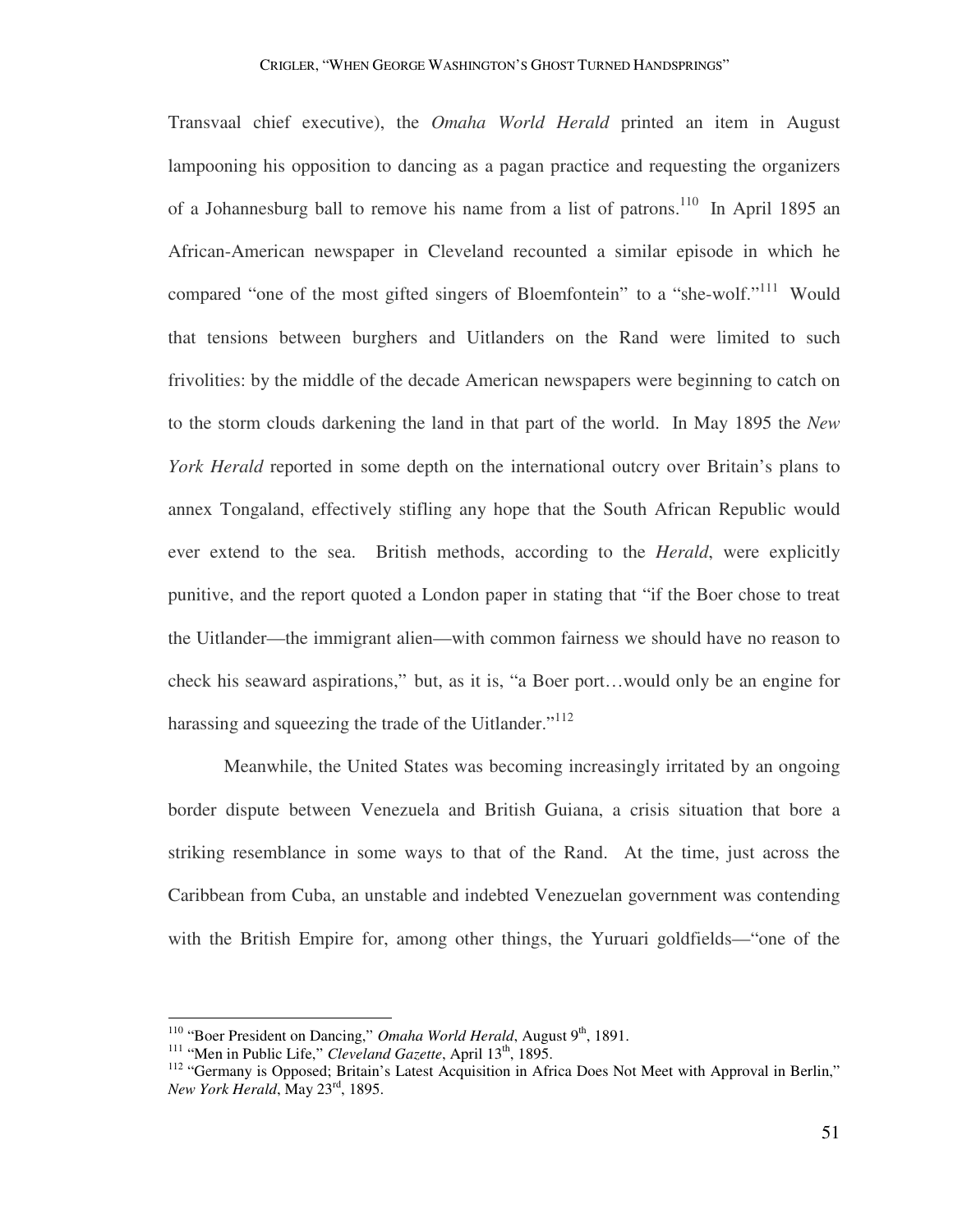wealthiest gold stores on the continent" according to Walter LaFeber.<sup>113</sup> Secretary of State Richard Olney, a vigorous believer in America's expansionist destiny, acted decisively to insure America's continued access to South American markets in the face of unwelcome British intrusion into the hemisphere, a hard line that resulted in President Cleveland's famous message of December  $17<sup>th</sup>$ , 1895 (just a few days before the Jameson Raid's ignominious unfolding). Any illegitimate territory held by the British in Venezuela, according to Cleveland's statement, constituted "willful aggression" upon America's own "rights and interests," implying that the administration would not shrink from war in the cause of defending its expansive interpretation of the Monroe Doctrine.<sup>114</sup> Unwilling to escalate the situation (indeed, mindful of the potential consequences of Americann ill-will for other imperial initiatives), the British submitted to arbitration and eventually about ninety per cent of their claim was upheld.

 In early 1895 a group of disgruntled Uitlanders in on the Rand had organized the Johannesburg Reform Committee, electing John Hays Hammond as its chairman. Notwithstanding the paucity of Americans on the Transvaal at the time (only 1,500 by Noer's estimate; just two per cent of the total white population), their outsized influence on the mines themselves translated over into outsized political stature.<sup>115</sup> It was not the first effort at Uitlander organization to be undertaken in the South African Republic (the working class Transvaal National Union of J.W. Leonard had existed since 1892), but it enjoyed the powerful patronage of Cecil Rhodes and the British Colonial Office, who by

<sup>113</sup> LaFeber, *The New Empire*, 244.

 $114$  Quoted in ibid., 268.

<sup>115</sup> Noer, *Briton, Boer and Yankee*, 44; Keto, "The Aftermath of the Jameson Raid and American Decision-Making in Foreign Affairs, 1896," 15.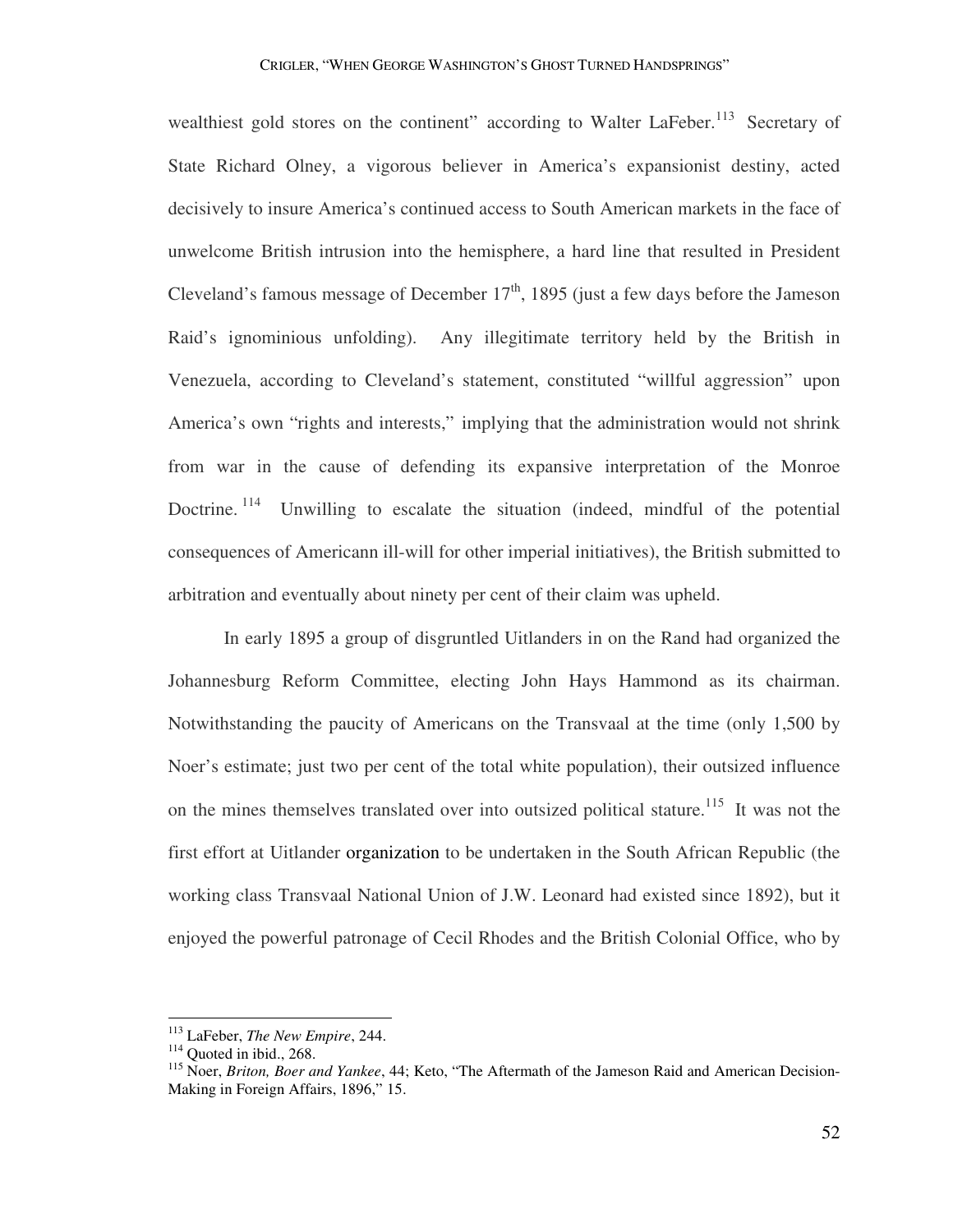the summer had decided on covert military intervention in the Transvaal.<sup>116</sup> Pro-Reform Uitlanders and their burgher allies organized primarily to protest suffrage policies (the Transvaal after 1890 required a full seventeen years of residency for the privilege of voting for the First Volksraad), as well as Dutch-only education laws and attempts to conscript foreign nationals in wars against native peoples. For their leaders the creation of a favorable money-making environment on the Rand was always the ultimate objective in mind—political stability, low taxes, and secure access to unskilled black labour. $117$ 

 Increasingly convinced negotiation with Kruger's government was useless, through the fall of 1895 Hammond, Gardner Williams, and their British patrons oversaw the shipment of arms to the Witwatersrand, providing "insurance" for what they hoped would be a bloodless revolution. After first rising up to occupy their urban stronghold of Johannesburg, the Uitlanders would subsequently request aid from Dr. Jameson, who would already be waiting in the Bechuanaland Protectorate just to the west with a party of troops. The only disagreement among the Reformers was the serious dilemma of whether the Transvaal Republic should be merely reformed or abolished altogether—the tricky question of whether the Union Jack should be raised in Pretoria or not. Hammond and his American fellows, though supportive of the rest of the plan, balked at its occurring under explicitly British auspices. In the words of the American mining

 $116$  Ibid., 10.

<sup>&</sup>lt;sup>117</sup> The South African Republic's Volksraad (parliament) after 1890 created a "Second Volksraad" to oversee municipal affairs in the mining areas where Uitlanders were a majority of the white population. An oath of allegiance and a five year residence period empowered male Uitlanders to vote for that body, while to stand as a candidate one had to be thirty years old and a seven year resident. The more stringent seventeen year requirement applied to the First Volksraad, which was responsible for the whole country (ibid., 9). For more on conscription and the role native wars played in feeding Uitlander discontent, see Tlou John Makhura, "Another Road to the Raid: The Neglected Role of the Boer-Bagananwa War as a Factor in the Coming of the Jameson Raid, 1894-1895," *Journal of Southern African Studies* 21.2 (1995), 257-267.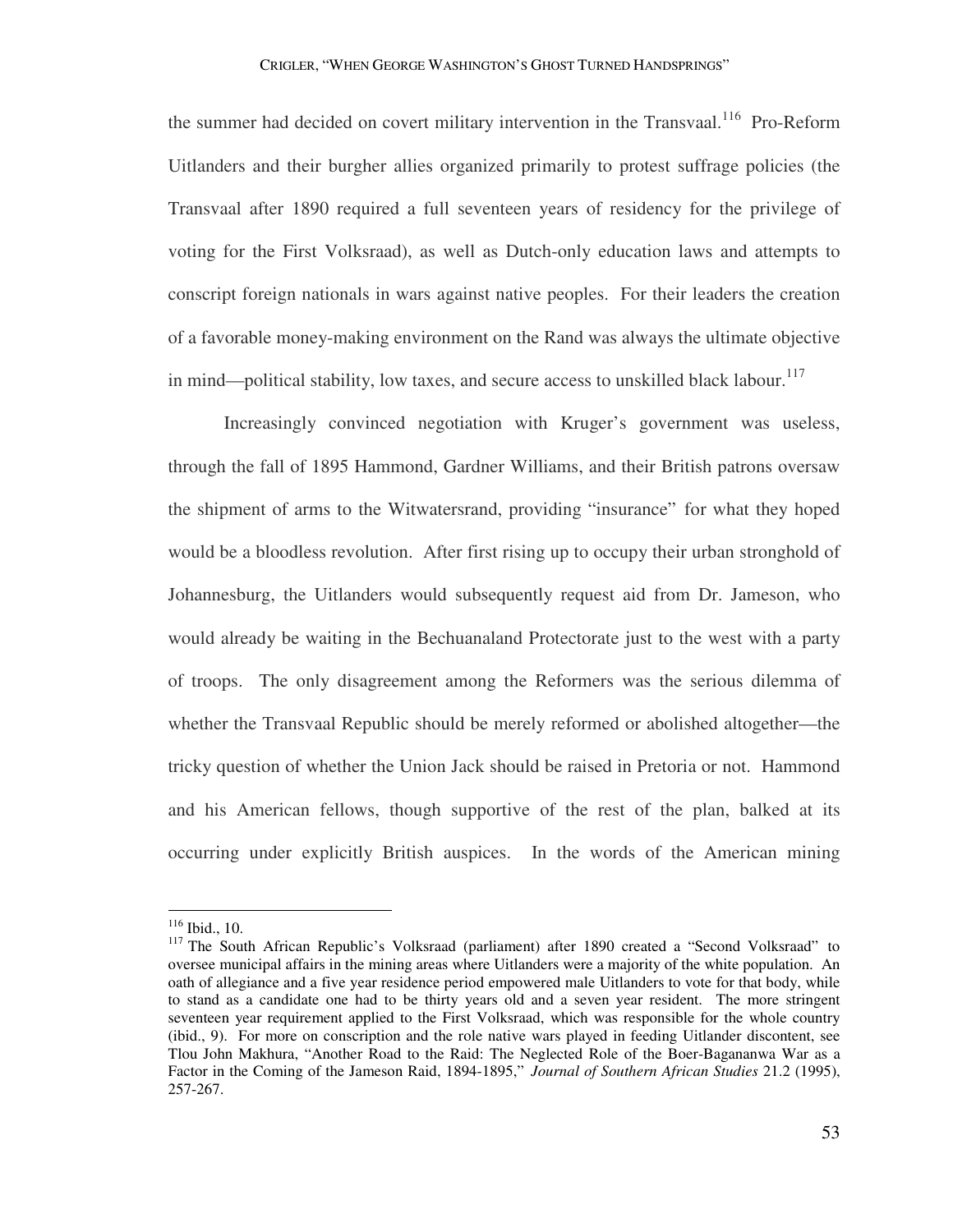engineer Thomas Mein, "if this is a case of England gobbling this country up, I am not in it. Otherwise, I am up to my neck in it."<sup>118</sup> It was only upon receiving disingenuous assurances from Rhodes that the British flag would not be flown that the Americans acquiesced. Rhodes was neither honest nor very pleased with his pledges—he secretly feared America as a potential competitor for influence over southern Africa in the long run—but he did what he felt he had to for the "aid expedition" to be a success.

 The uprising did not go as planned, and ended up an utter disaster. British Colonial Secretary Joseph Chamberlain, keen to avoid offending the United States in the wake of Cleveland's December  $17<sup>th</sup>$  message, instructed Rhodes to call off the whole thing, but his words were unable to reach Jameson in time, who, having cut all the telegraph lines in his area, burst forth from Bechuanaland on December  $29<sup>th</sup>$ . The Reformers in Johannesburg, though quite surprised, dutifully upheld their end of the bargain. "You can rely on me to shoot any man who hoists any flag but the Boer flag," Hammond blustered with *faux* Transvaal patriotism, and on December 31<sup>st</sup> a meeting of Americans at Johannesburg voted 495 to five to support Jameson and organize a "George Washington Corps" to help seize the city.<sup>119</sup> The Transvaal government had risen to the occasion, however, and on January  $2<sup>nd</sup>$  Jameson and his men were apprehended at Doornkop, about twenty miles southwest of Johannesburg. With Jameson's capture, the plot was thwarted, and the whole Uitlander community was in uproar over the future of the Rand; Hammond reports that, in the unsettled atmosphere following Doornkop, the

<sup>&</sup>lt;sup>118</sup> Keto, "The Aftermath of the Jameson Raid and American Decision-Making in Foreign Affairs, 1896," 13.

<sup>119</sup> Ibid., 15; Noer, *Briton, Boer and Yankee*, 49. The deployment of patriotic rhetoric among the America Uitlanders served the argument that they were fighting for a cause worthy of the Founding Fathers. As this study will explore in even greater depth later on in this chapter and in the next chapter, the liberal use of metaphor drawn from various eras of American history connected affairs in southern Africa to the homeland and broad, contested discourses about virtue, justice, and the legacy of the American past.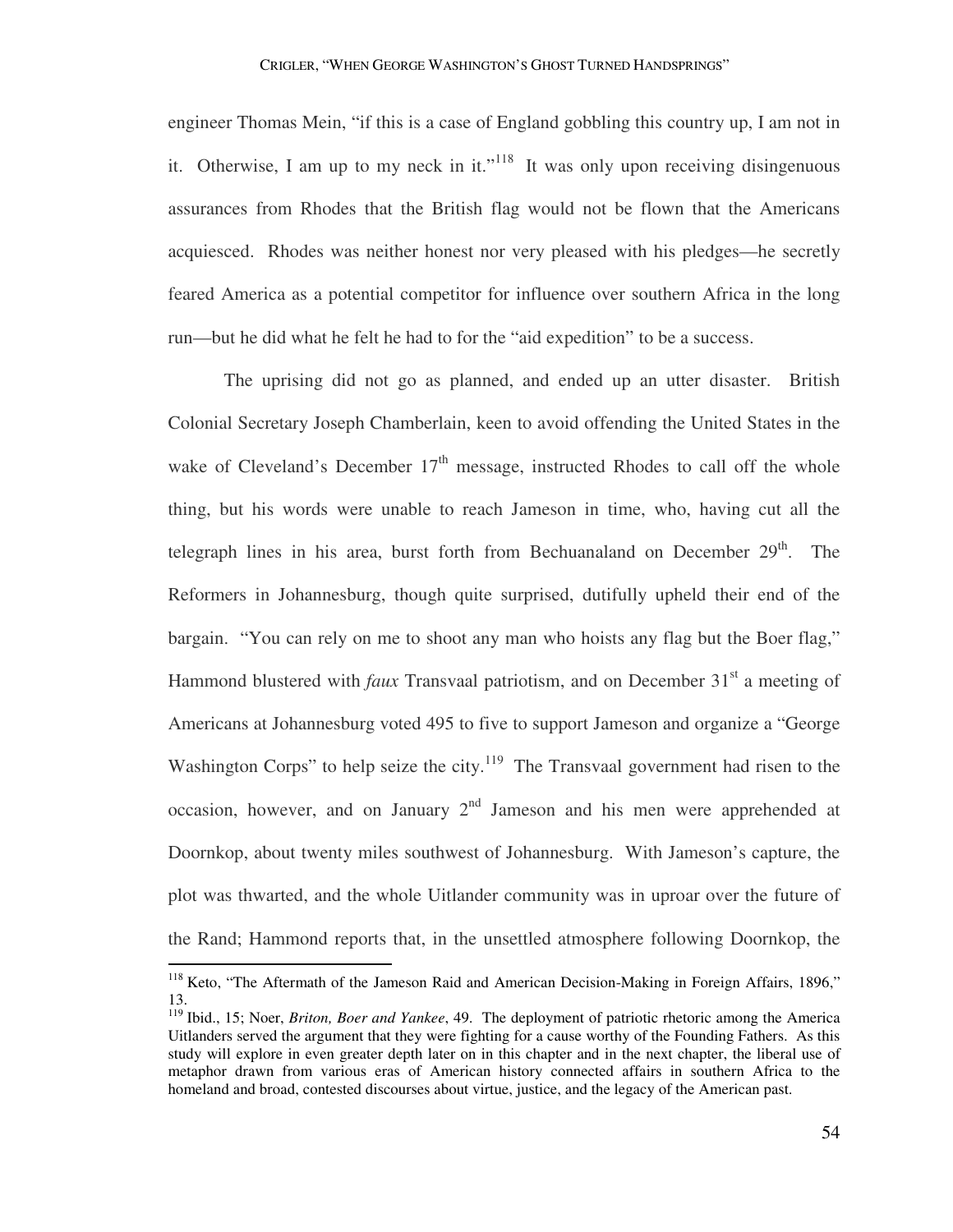condition of the Johannesburg reformers was "a combination of Armageddon and a psychopathic ward." In due course Transvaal soldiers reoccupied the region.<sup>120</sup> On January  $9<sup>th</sup>$ , 1896, Hammond and six other Johannesburg Refomers were arrested as "chief offenders, ringleaders, leaders [and] instigators" of "the rebellion at Johannesburg and suburbs."<sup>121</sup> Information on the Raid and Hammond's arrest burst on to the American scene as quickly as news could travel.

 "No Wonder There's Trouble," *The Minneapolis Journal* trumpeted on December  $30<sup>th</sup>$ , 1895: "colonial Englishmen now realize why Washington and his pals refused to pay taxes to England."<sup>122</sup> Yet despite the attempts of some to frame Hammond's actions and those of his accomplices as indicative of strong Washingtonian values, the preponderance of American newspapers responded negatively to news of Britain's blunder in the South African Republic. Reporting that "the Americans and Germans are siding with the Transvaal government in the controversy over ceding rights to foreigners," on the same day, *The Wheeling Register—*another heartland paper*—*took the opposite tack.<sup>123</sup> "Sweet Revenge!" cried *The Knoxville Journal*, lauding the Transvaal's victory, while the *Daily Inter-Ocean* of Chicago took space to print the words of a Mr. Van Luven of Oakland, California, who claimed to have lived in the Transvaal; a defender of Republikeinse policies with a decidedly progressive slant. In the Cape Colony, Mr. Van Luven explained, "they have little use for Americans."

<sup>120</sup> Hammond, *The Autobiography of John Hays Hammond*, 349.

<sup>121</sup> Ibid., 353.

<sup>122</sup> "No Wonder There's Trouble; A Very Severe Case of Taxation Without Representation," *The Minneapolis Journal*, December 30<sup>th</sup>, 1895

<sup>&</sup>lt;sup>123</sup> "England's Old Grab Game in the Transvaal Apparently Being Resumed," The Wheeling [West Virginia] *Register*, December 30<sup>th</sup>, 1895.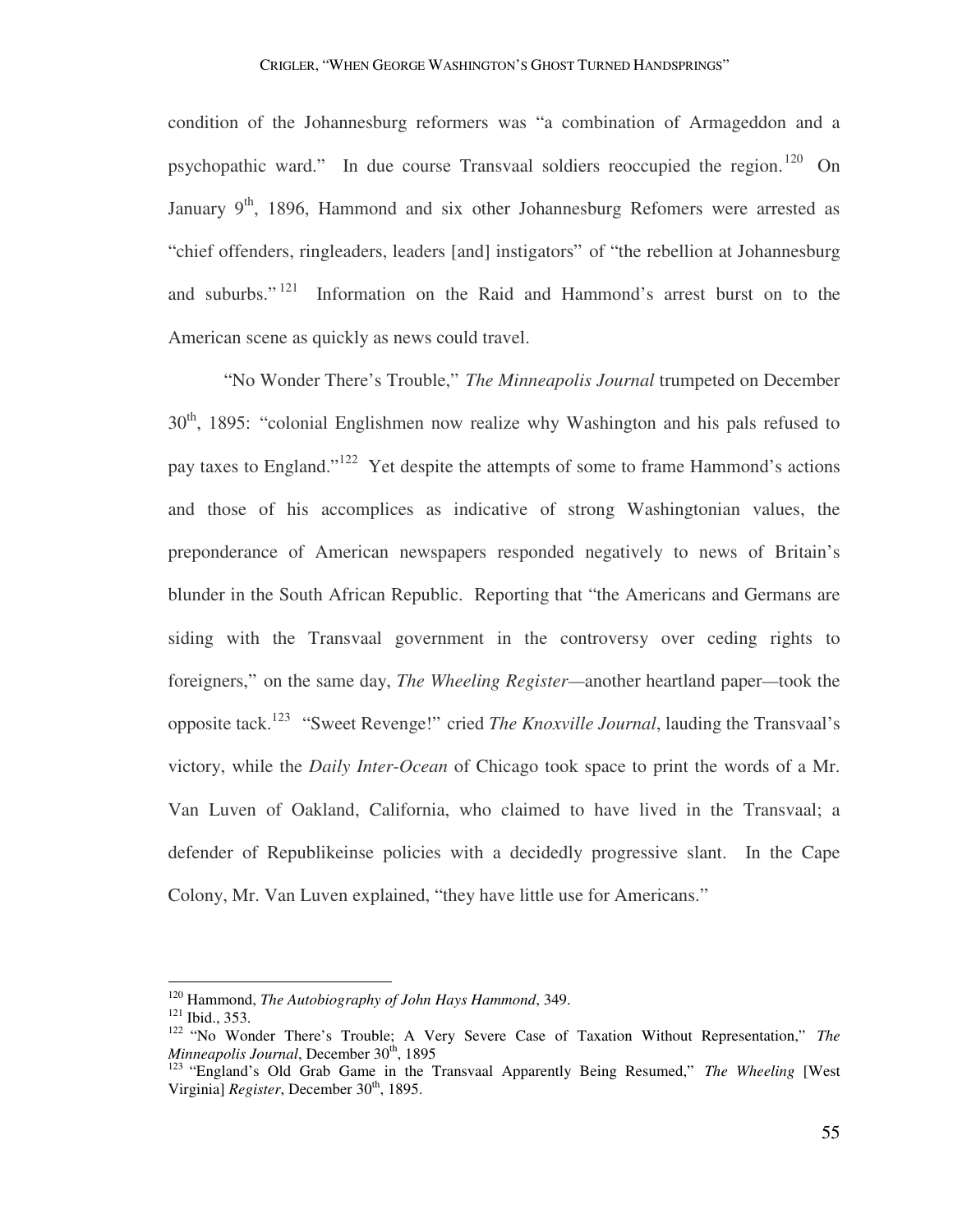In Cape Town if an American applies for work they smilingly tell him that his services are not needed.

It is different in the Transvaal. The Dutch welcome an American and have little use for an Englishman. The little republic has good reason for this hatred, as history shows. The Dutch government protects and looks out for a workingman. In sickness the contractor is forced by the republic to care for the workman, and there is quick punishment meted out to any who attempts to defraud a workman.<sup>124</sup>

Predictably, many papers sought to connect the Raid with the Anglo-Venezuelan crisis. *The Knoxville Journal* wondered whether German's inflammatory "Kruger Telegram," congratulating the Transvaal president for his conduct, suggested an African Monroe Doctrine was in play.<sup>125</sup> A war between Germany and Great Britain would be in many ways just as frightening as a war between Great Britain and the United States.

 C. Tsehloane Keto estimates that two thirds of American newspapers disapproved of the Jameson Raid, but their reasons for doing so varied quite a bit.<sup>126</sup> Most were more concerned with British expansion than they were with South African Republic for its own sake, and appraisals of Uitlander demands were often merely parenthetical to the greater story regarding the far reaching geopolitical implications of the Raid. Hammond was extremely well-connected in Republican circles, but even after news broke of his arrest public opinion remained broadly hostile to Britain.<sup>127</sup> At the time the arrest was first reported, seventy-one per cent of Republican newspapers, forty-four per cent of

<sup>124</sup> "Sweet Revenge! Boers in South Africa May Turn on England," *The Knoxville* [Tennessee] *Journal*, January 1st, 1896; "A Californian in South Africa; He Doesn't Like the Country—It's No Place for a Poor Man," *Daily Inter-Ocean* [Chicago, Illinois], January 3rd, 1896.

<sup>125</sup> "Parallel Case; Monroe Doctrine Applies to South Africa," *The Knoxville* [Tennessee] *Journal*, January 3<sup>rd</sup>, 1896. The Kruger telegram was sent to Pretoria on the 3rd of January by the German Emperor. It commended Kruger's struggle "to maintain the independence" of the Transvaal "from attack from without," and suggested that Germany might have responded to a plea for aid had it been made. See Jean van der Poel, *The Jameson Raid* (New York, N.Y.: Oxford University Press, 1951): 132-137.

<sup>&</sup>lt;sup>126</sup> Keto, "The Aftermath of the Jameson Raid and American Decision Making in Foreign Affairs," 16.

<sup>&</sup>lt;sup>127</sup> Noer notes that Hammond's father was President of the California Assembly and a member of the elite Aztec Club of Mexican War veterans (almost one third of the membership were generals or admirals); see Noer, *Briton, Boer and Yankee*, 22.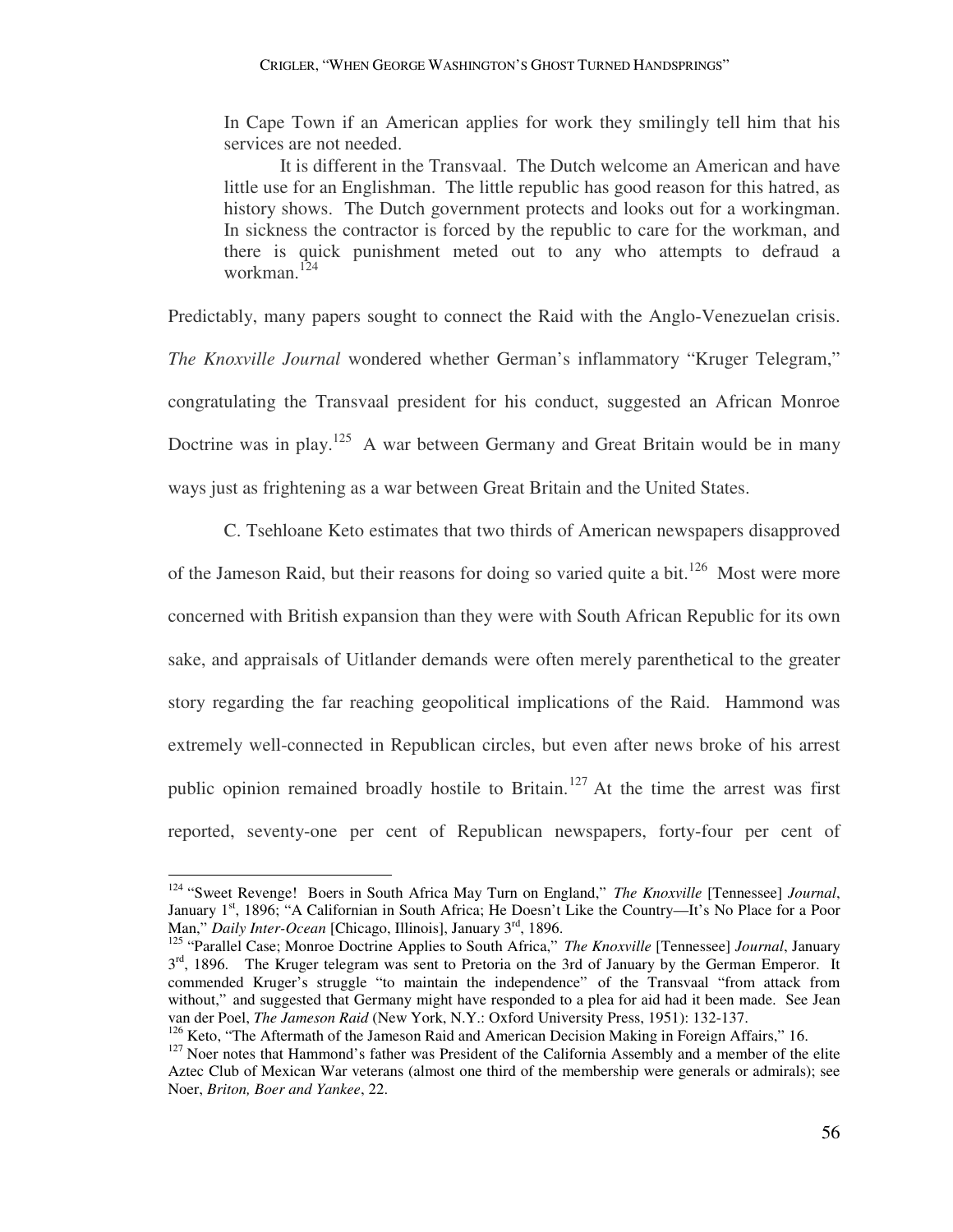Democratic papers, and twenty per cent of independent papers (probably Mugwump dominated) disapproved of the Transvaal's action. Yet in the intervening months, as Hammond's health failed and the Transvaal court handed him a death sentence, pro-British sentiment increased, and—on the testimony of people who claimed to know southern Africa like the Reverend W. Douglas Mackenzie and the Reverend Francis W. Bates—public opinion began to move in a less Anglophobic direction.<sup>128</sup> Over the voices of those who blamed the Americans for the Raid's failure and raged against British perfidy, for others it was clear Hammond had led "an entirely peaceful" revolution, "the only motive for it…[being]… the protection of lives and property of the people of that city."<sup>129</sup> A charm offensive by British diplomatic authorities eager to rebuild American trust coming out of the Venezuela crisis also contributed significantly to a pro-British revival. Indeed, they were quite necessary: Hammond was a prominent American sentenced, perhaps unfairly, to death, and the United States would not have a consul in Pretoria up and running until  $1898$ <sup>130</sup>

 So much for the broad contours of public opinion. Through a more nuanced lens, however, it is clear that American opinion on the Jameson Raid was both unstable and divided. Americans were interested in the crisis, and certainly the Hammond trial, but approached it with a woefully incomplete picture of what southern Africa was actually like, and, most importantly, who the Republikeinse were. The British were a familiar

<sup>&</sup>lt;sup>128</sup> Keto, "The Aftermath of the Jameson Raid and American Decision Making in Foreign Affairs," 18; 19; "Talks of Transvaal; Rev. W. Douglas Mackenzie Gives His View of The Matter," *Daily Inter-Ocean* [Chicago, Illinois], January 12<sup>th</sup>, 1896.

<sup>129</sup> "In No Danger; a Peaceful Revolution in South Africa," *The Evening News* [San José, California], January  $14<sup>th</sup>$ , 1896.

<sup>130</sup> For evidence of this see "Era of Good Feeling; It Is Revived by the British Action in the Transvaal," *The Denver Evening Post*, January 13<sup>th</sup>, 1896, or "England and America: Suggestions Why Amicability of Sentiment Should Prevail," *Morning Oregonian* [Portland, Oregon], January 27<sup>th</sup>, 1896.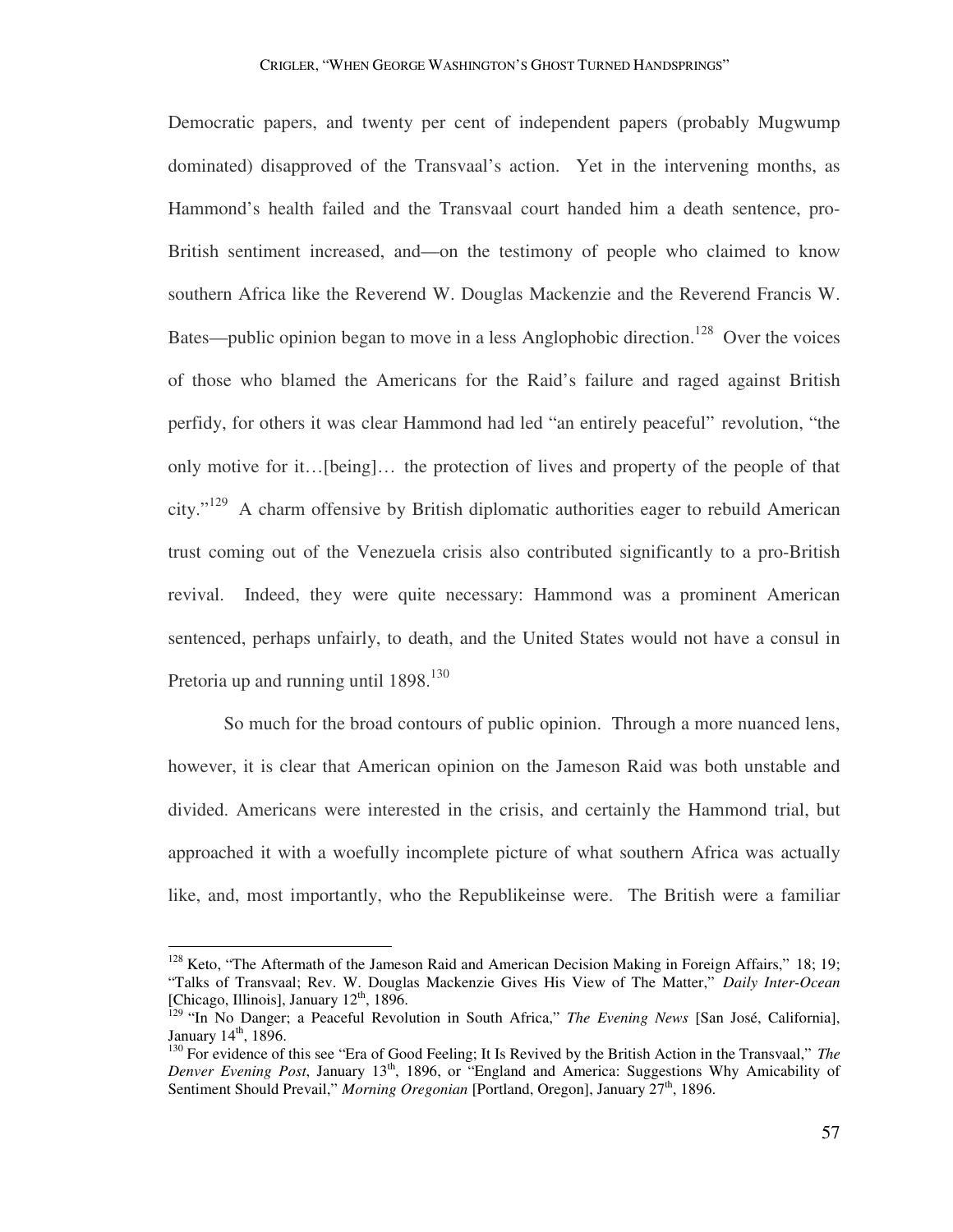quantity, if not always so predictable; the black and mixed-race inhabitants of the country did not figure prominently in the debate. But the "Boers" seemed full of contradictions. White—yet living in Africa, wild—yet austere, savage and yet Christian, strong and yet degenerate, nimble and yet lazy; these are but a few of the paradoxes that in intervening years would feature prominently in newspaper editorials, pamphlets, private letters and everyday conversations. In Theodore Roosevelt's oft-quoted phrase, the Republikeinse were "belated Cromwellians" adrift in the unfamiliar nineteenth century, and yet in the opinion of the *Broad Axe*, a black newspaper from St. Paul, Minnesota, they were true socialists, a *cause célèbre*:

The Transvaal is the nearest approach to a socialist commonwealth that the world, so far as history can tell, has ever seen. There is no such thing as poverty in the Transvaal; or, to be correct, there was no such thing before the Uitlanders came pouring in after gold and the wealth that lay in the mines…They want to see "teeming hives of industry" in the land; in a word the greedy ruffians who entered the Transvaal like lions and tried to leave it like hares essayed to establish the rotten system of civilization that prevails in London, Paris, and New York, in South Africa. $131$ 

 With firsthand knowledge about their customs, sympathies and natures concentrated in the hands of a very few, the Republikeinse burgher in the United States was constructed as an almost mythic other, with attributes as perplexing as they were mutable, onto whose unknown visage one could project any number of debates and historical metaphors. In the candid words of *The Friend*, a Quaker journal, the Transvaal Boers were "the nearest modern approach to the old Hebrew patriarchs[;]…the average Boer is according to his lights, a citizen pioneer, and a rough, God-fearing, honest,

<sup>&</sup>lt;sup>131</sup> Roosevelt to Cecil Spring Rice, December  $20<sup>th</sup>$ , 1899; quoted in Farwell, *The Great Boer War*, 145; "The Boers," *Broad Axe* [St. Paul, Minnesota], January 23<sup>rd</sup>, 1896.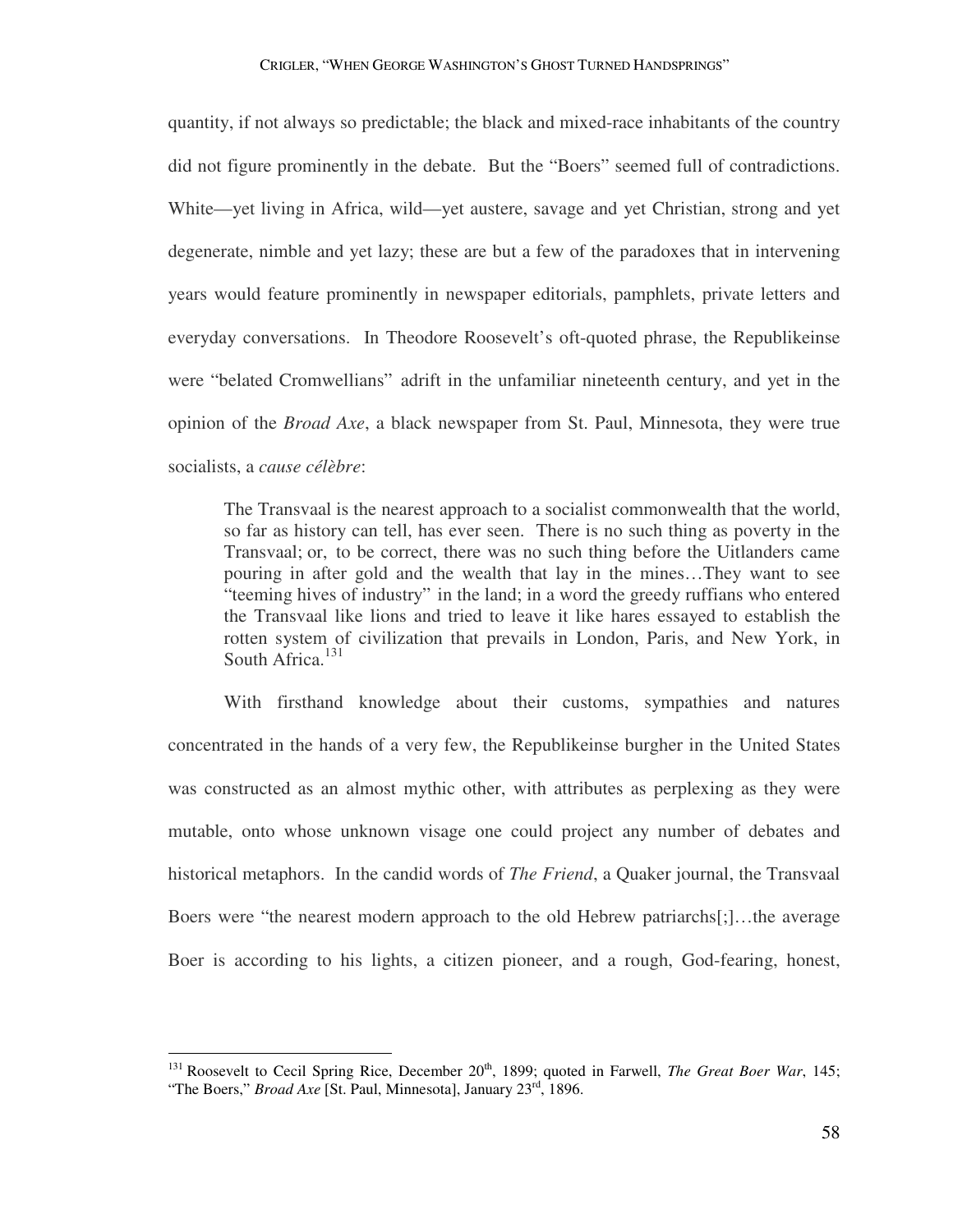homely, uneducated philistine."<sup>132</sup> Indeed, paradoxically, it would be as both Israelite and Philistine that the burghers of the Transvaal and Orange Free State would live out the next several years in the American mind.

——

 The Boer-as-construct was born in America at a time when racial ideas were in a unique state of flux. As C. Vann Woodward argued over half a century ago, it is no accident that America's acceptance of "the white man's burden" coincided with a revolution in race relations—as southern black Americans were legally disfranchised, subordinated, and segregated within society by a rapid volley of new laws and reactionary court decisions in the 1890's.<sup>133</sup> Indeed, "if the stronger and cleverer race is free to impose its will upon 'new-caught, sullen peoples' on the other side of the globe," *The Atlantic Monthly* asked in 1901, "why not in South Carolina or Mississippi?"<sup>134</sup> And why stop with African-Americans? According the U.S. census, in 1890 over 9.2 million people in America were reported to be foreign born; at 14.7 per cent of the population, this was the highest figure since at least 1790. By 1900 the percentage had fallen slightly—to 13.6 per cent—but with so many of the new immigrants coming from unfamiliar and impoverished countries in eastern and southern Europe, "Anglo-Saxon"

<sup>132</sup> "The Boers of South Africa," *The Friend: A Religious and Literary Journal* [Philadelphia, Pennsylvania], December 10<sup>th</sup>, 1892.

<sup>&</sup>lt;sup>133</sup> See C. Vann Woodward, *The Strange Career of Jim Crow*, 3<sup>rd</sup> ed. (New York, N.Y.: Oxford University Press, 1974). Opponents of Woodward's thesis are legion (see Cell, *The Highest Stage of White Supremacy*, 82-170 for an early but useful critical appraisal), but his basic premise that the unique aspects of the Jim Crow legal edifice were erected with astonishing speed in the 1890's still holds. As an example, Woodward reproduces some nauseating statistics over a mere eight years of voter registration in Louisiana—while there were 130,334 black registered voters in that state in 1896; by 1904, after the passage of various disfranchisement statutes, only 1,342 remained on the rolls (Woodward, *The Strange Career of Jim Crow*, 85).

<sup>134</sup> "Reconstruction and Disfranchisement," *The Atlantic Monthly*, October 1901, quoted in Woodward, *The Strange Career of Jim Crow*, 72.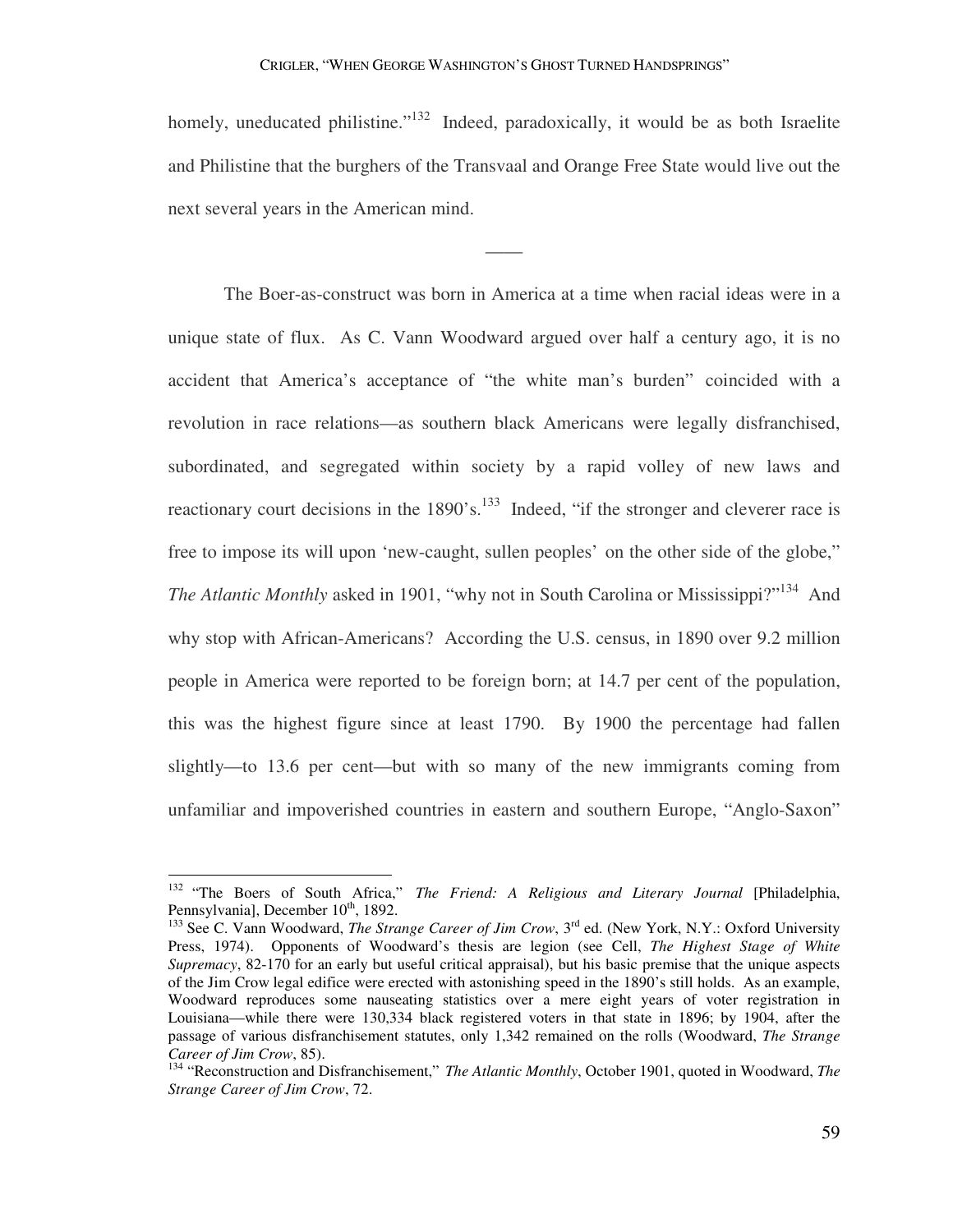pundits saw a cause for deep concern, particularly those living in the crowded cities of the east coast. $135$ 

 The whiteness scholar Matthew Frye Jacobson places the turn of the twentieth century within a paradigm of American racial thought that he refers to as "variegated whiteness," marked native-born Euro-Americans' struggle to categorize immigrant groups in a way that asserted native privilege while maintaining a degree of intellectual coherence.<sup>136</sup> This "regime of racial understanding" that entailed an "increasing fragmentation and hierarchical ordering of distinct white *races* (now in the plural)" was not the obscure province of racial pseudo-scientists. It found wide currency in the discourse of the era and as such is reflected in the debates of the time over the true nature of the crises in southern Africa.<sup>137</sup> The Republikeinse may not have been immigrants at America's gates (though after the war several pro-Republikeinse advocates sought to grant them American land), but the air of novelty and mystery surrounding them invited racialization. While only a few writers openly questioned the whiteness of Republikeinse burghers, the frequency their physical and mental features were described in chiefly racial terms, alongside comparisons to various "uncivilized," "barbaric" groups is a significant part of the South African War in the U.S. Though not as dangerous to the American body politic as Italians and Slavs, they were, many suggested, just as unpleasant, primitive, and probably irredeemable.

<sup>135</sup> Paul Spickard, *Almost All Aliens: Immigration, Race, and Colonialism in American History and Identity*  (New York, N.Y.: Routledge, 2007): 510.

<sup>136</sup> Matthew Frye Jacobson, *Whiteness of a Different Colour: European Immigrants and the Alchemy of Race* (Cambridge, Mass.: Harvard University Press, 1998): 40. <sup>137</sup> Ibid., 14; 41.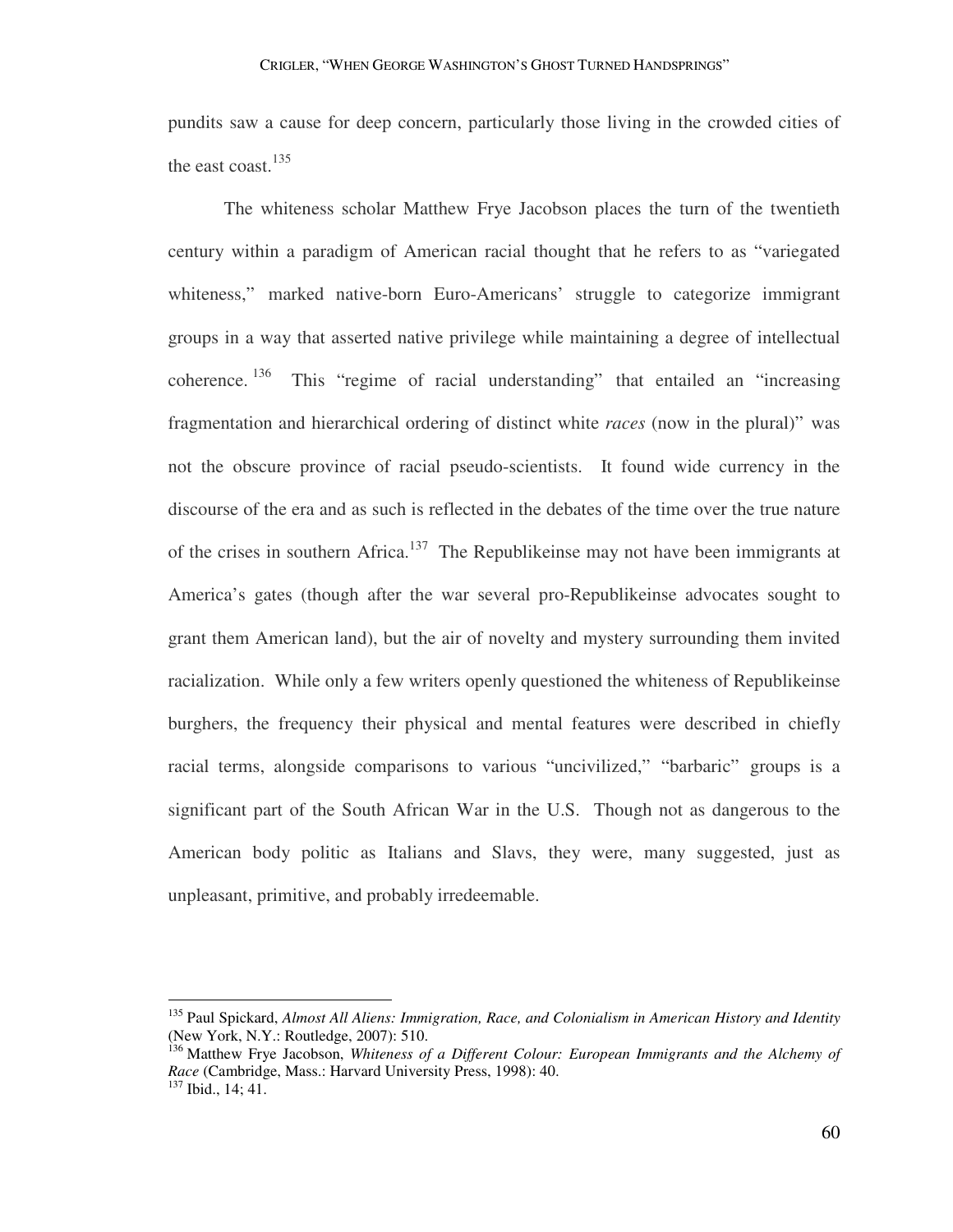Others felt quite strongly otherwise. "The Boers are not niggers," the veteran John Y. Fillmore Blake bluntly put it, "notwithstanding the fact that the whole British press labored hard during the year preceding the war to make the world believe they were niggers, and savage ones, too." <sup>138</sup> On the other side of the rhetorical trenches, pro-Republikeinse activists responded to pro-British writers by striking strong contrasts and painting the Republikeinse as what Julia Spicher Kasdorf has called "ultra-white." Having coined the term to describe portrayals of the Amish in American popular culture, Kasdorf's insight is rooted in the idea that while whiteness positions itself favorably on a continuum with "non-whiteness" or "blackness," it cannot occupy the positive extreme of that continuum, since to do so would threaten the air of normativity to critical to its power. Blackness and whiteness, then, are not exactly polar opposites. Ultra-whiteness is unevenly but naturally and necessarily imagined as the white fantasy that directly opposes the nightmare of blackness; in Spicher's words "both nonwhite and ultra-white aspects must be projected outside to maintain the illusion of neutrality and rationality associated with the normalized 'we' that is whiteness."<sup>139</sup> Like the Amish of the 1950's, the Republikeinse seemed to many to represent a utopian American past, one that was gone in the modern United States, but that still existed, under great threat, in Africa. One might say that for pro-British writers the Republikeinse were like so many unintelligent, uncouth Italians; yet for pro-Republikeinse groups the burghers of Pretoria really were the last of the Romans.

<sup>138</sup> John Y. Fillmore Blake, *A West Pointer with the Boers* (Boston, Mass.: Angel Guardian Press, 1903): 83 <sup>139</sup> Julia Spicher Kasdorf, "'Why We Fear the Amish': Whiter-than-White Figures in Contemporary American Poetry," in *The Amish and the Media*, eds. Diane Zimmerman Umble and David L. Weaver-Zerchler (Baltimore, Md.: The Johns Hopkins University Press, 2008): 69.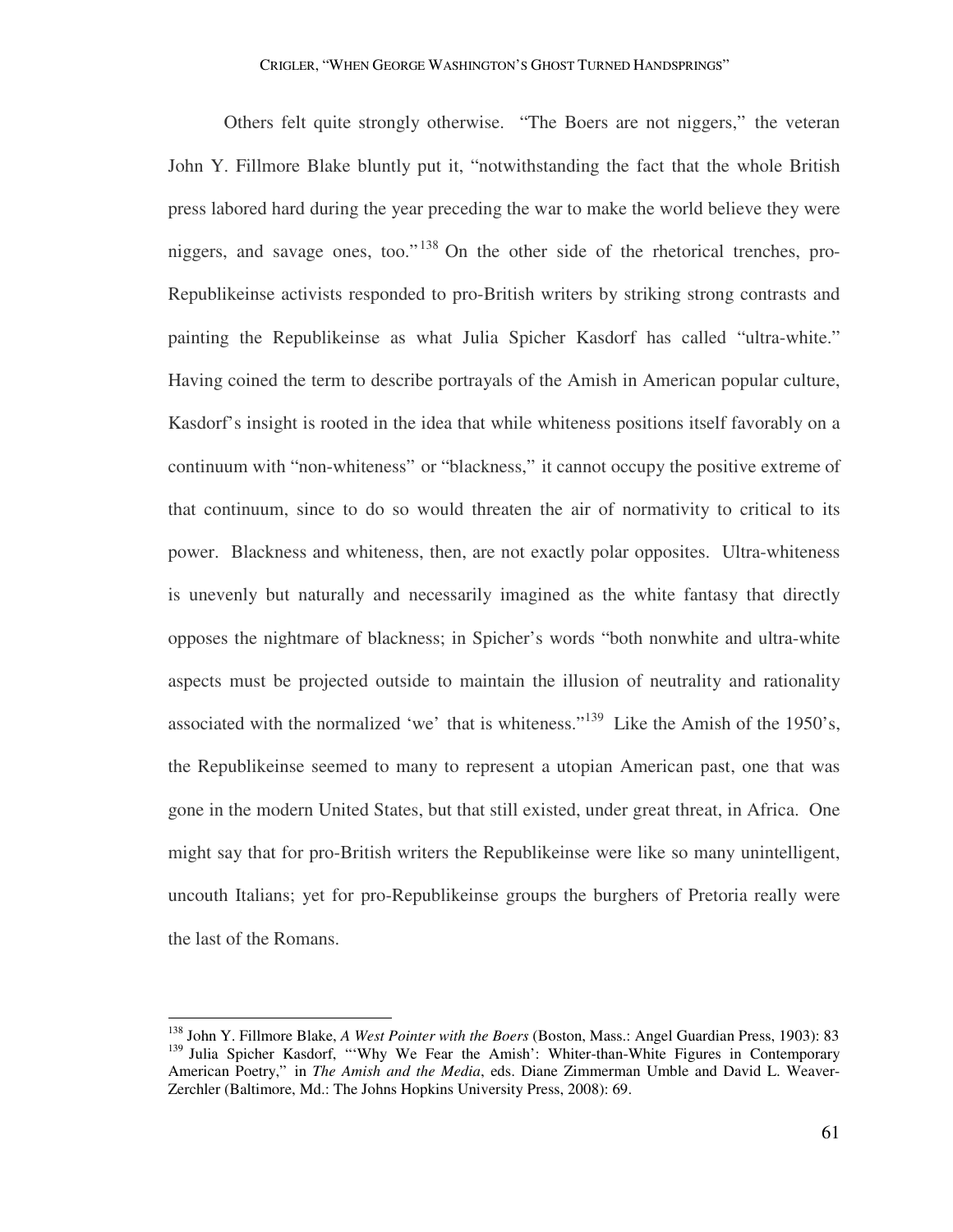Furthermore, since the proper treatment of new immigrants was a major point of Anglo-Republikeinse conflict, the nativist movement towards "restrictionism" involved itself in the debate. American pro-Republikeinse activists criticized advocates for Uitlander rights for their hypocrisy regarding Chinese exclusion, while many pro-Republikeinse advocates, like the pamphleteer Sydney George Fisher, vocally supported ending large-scale immigration.<sup>140</sup> Surely it was one of the basic rights of independent nations to regulate immigration. But were the southern African republics independent? More to the point, should they be? Curious Americans turned to books, pamphlets and periodicals for answers to these questions.

——

Born on March  $18<sup>th</sup>$ , 1871 in the south-central Virginian county of Prince Edward, Ella Graham Agnew always had an adventurous spirit. Coming of age in the decades following the Civil War, Agnew grew up amid "a generation of women without men," to quote Anne Firor Scott.<sup>141</sup> After developing her stenographic skills, in her early twenties Agnew took secretarial jobs that steadily widened her horizons: first in the small southwestern Virginia town of Abingdon, and then at a publishing house in Northport, on Long Island.<sup>142</sup> It was at Northport in 1894 that she happened upon Virginia Pride, the principal of the Huguenot Seminary in Wellington, Cape Colony—a women's high school supported through American missionary funding and "a show place for American

<sup>&</sup>lt;sup>140</sup> As the writer of "The American Revolution and the Boer War," more on Fisher is presented in Chapter III. See D.G. Brinton Thompson, "Sydney George Fisher, Son of the Diarist," *Pennsylvania Magazine of History and Biography* 91.2 (1967): 186-187 for more on his restrictionist tendencies.

<sup>141</sup> Anne Firor Scott, *The Southern Lady: From Pedestal to Politics, 1830-1930* (Chicago, Ill.: University of Chicago Press, 1970): 106.

<sup>142</sup> Ella Graham Agnew, "Ella Graham Agnew," in *Adventures in Teaching: Pioneer Women Educators and Influential Teachers*, eds. Mary M. Councell and Fannie B. Strauss (Richmond, Va.: Virginia Iota State Organization, 1963), 113-126.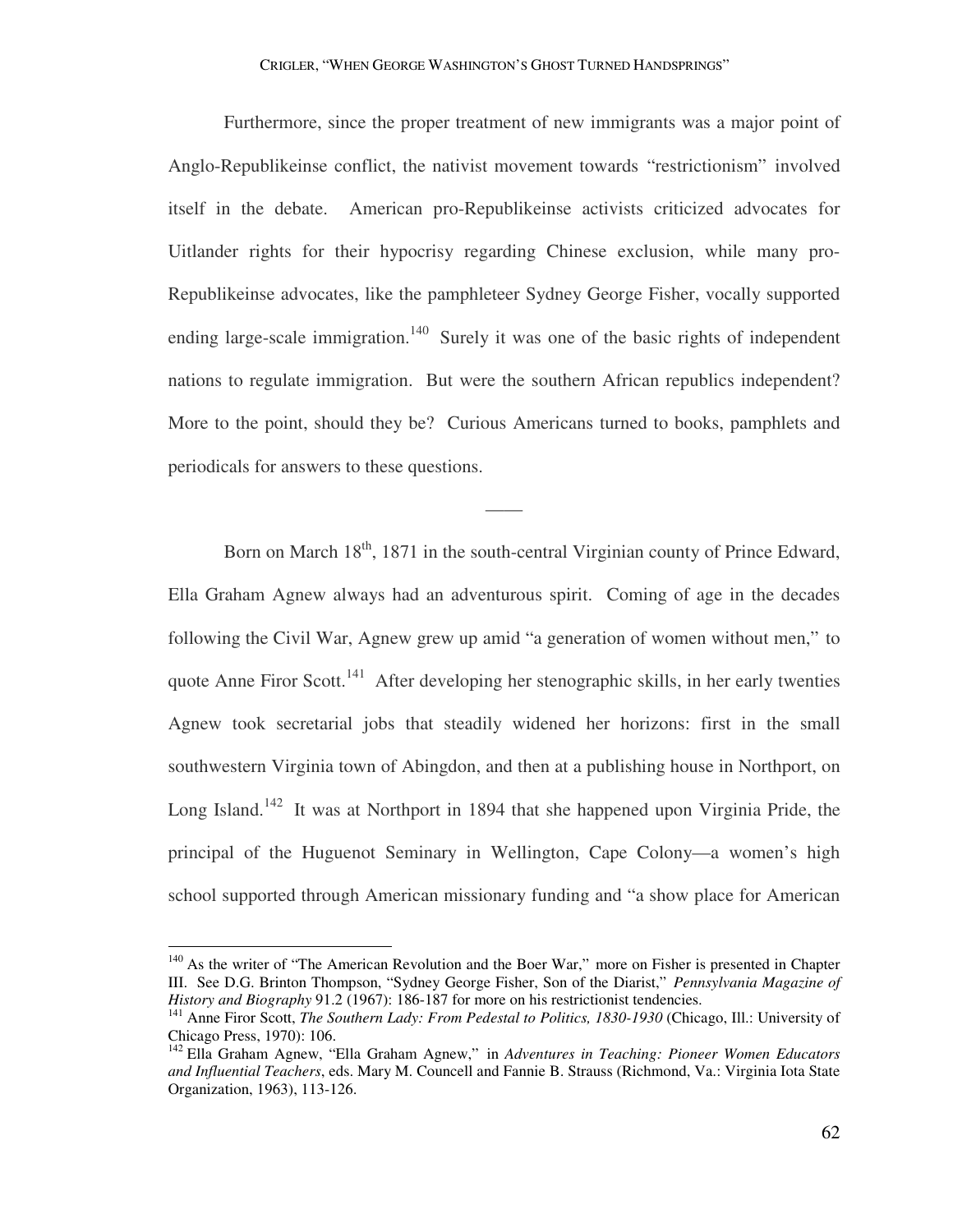and British visitors."<sup>143</sup> Departing alone for the Cape Colony in 1895 to begin work at the school, her letters to her sisters are a treasure trove of insight into southern African life through the eyes of an unmarried young white woman from America. "In Cape Town," she reported in September 1895, "they are building a very pretty P.O. [post office] on the American plan and the people that *very*, *very* high. Some of the houses even have thatched roofs."<sup>144</sup> Coming from rural Virginia, Agnew was amused to be suddenly considered a model of cosmopolitan urbanity, but it was an identity that she nevertheless embraced, at one point even dressing as Martha Washington for a Whitmonday costume party. "Whenever there is to be an entertainment," she commented demurely,

I am in demand to arrange the hair of more than a dozen people. I must also select dresses for all the girls [of the school] and the way in which they are to be made. This is *expected* of *me* and you know just how much taste I have and you also know that I can hardly manage my own hair, not to mention anyone else's [emphasis hers]. $^{145}$ 

 But Agnew's comments on southern African society were not always so lighthearted or amusing. The latter half of her five years abroad was spent as a stenography teacher at Amajuba Seminarium in the small Transvaal town of Wakkerstroom, where she got her first introduction to Republikeinse culture. She undoubtedly liked and respected the Transvaalers she met, but objected passionately to the austere patriarchal norms of burgher society. Answering the common British

<sup>&</sup>lt;sup>143</sup> Clipping from the *Richmond* [Virginia] *Times-Dispatch*, October 20<sup>th</sup>, 1944, in the Ella Graham Agnew Papers, series II, folder 6.

 $^{144}$  Ella Graham Agnew to Martha Agnew Hughes, September 21<sup>st</sup>, 1895 in ibid., subseries I.I, folder 2. Emphasis hers.

<sup>&</sup>lt;sup>145</sup> Ella Graham Agnew to Martha Agnew Hughes, May  $27<sup>th</sup>$ , 1896, in ibid.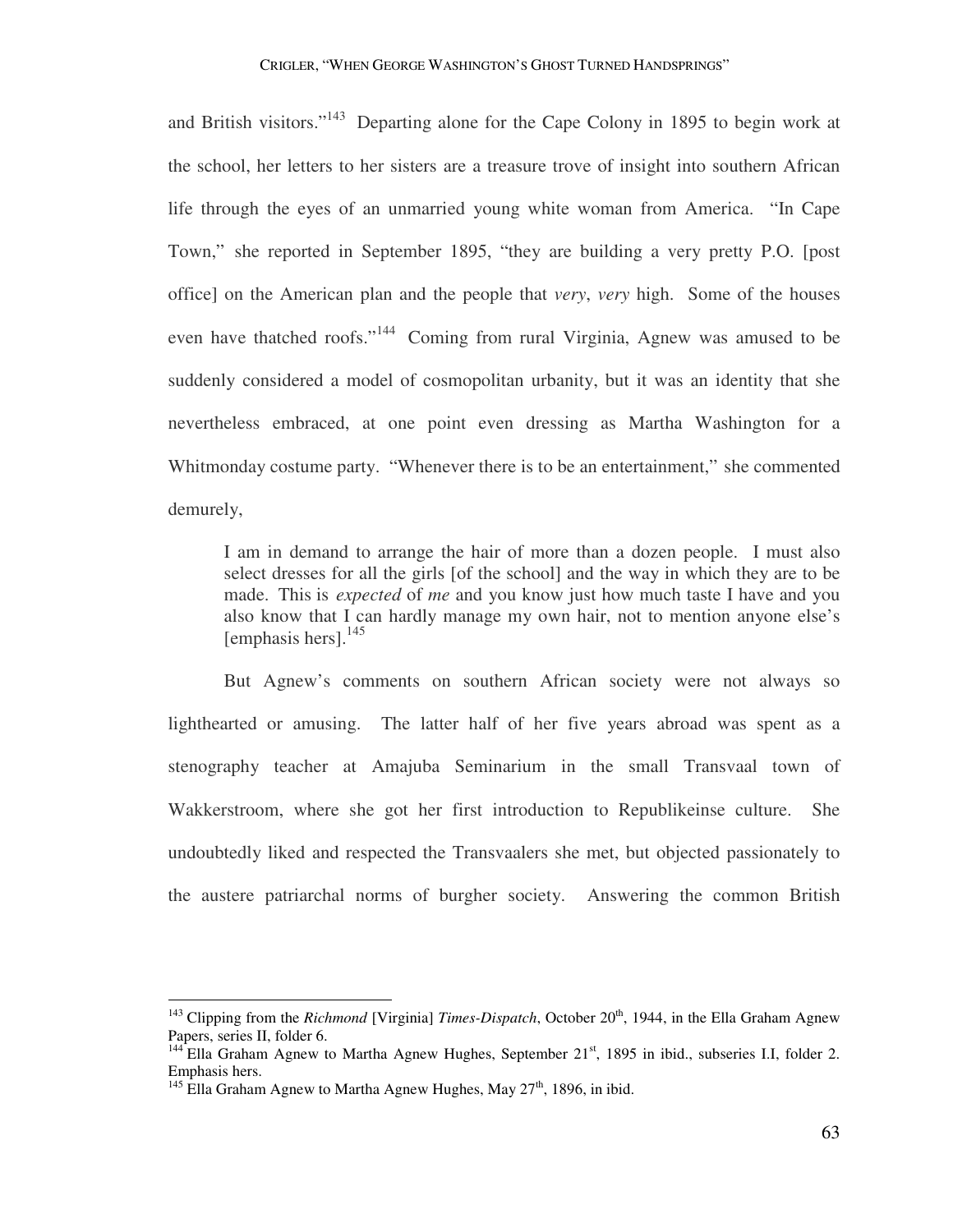## CRIGLER, "WHEN GEORGE WASHINGTON'S GHOST TURNED HANDSPRINGS"

accusation that the Dutch race was incurably lethargic, she detailed her frustration in an

1897 letter:

 $\overline{a}$ 

I wonder if America would have been so slow developing if it had such a large Dutch element. I don't believe it would, of course, we are more accessible than So. Africa, which would make a great deal of difference. So many things here are against all my former ideas. In the Dutch Ref[ormed] Church, for instance, on communion Sunday all the women must dress in black and they may not go to the table until the men have finished and in everything men must come first. In a way, they are very good to their women folk but as for me, I don't care for their way for they have [a] superior air when discussing a thing with a woman and they do not hesitate to say that man is by far woman's superior in every way.<sup>146</sup>

And again, in August 1899, on the very eve of war:

I fear I will horrify the good people here if I go out with a hoe, they think we poor women may do as we please inside the house, but outside, where people can see us, we must not attempt any man's real labor.  $147$ 

 Ella Graham Agnew, as an unmarried American woman in southern Africa, was a definite rarity. For that reason her insights are all the more valuable. A committed Transvaal sympathizer in the conflict with Britain, in 1899 when the war finally broke out and her school closed she records dutifully seeing off Republikeinse commandoes to war and tending to prisoners (at one point even meeting Winston Churchill) before becoming an "Interpreter of the Language and Feelings of the Nations" for the American Consulate in Pretoria.<sup>148</sup> She finally returned to the United States in mid-1900, where she would start a long and successful career in civic affairs until her death in 1958. But for all she admired about southern Africa, it was the stifling conservatism of the Dutchspeaking whites that stuck with her for life. Though she sided with them over the British, it was in "watching a small group of intelligent, devoted women bring about the repeal of

 $146$  Ella Graham Agnew to Martha Agnew Hughes, October 19<sup>th</sup>, 1897, in ibid.

 $147$  Ella Graham Agnew to Martha Agnew Hughes, August  $11<sup>th</sup>$ , 1899, in ibid.

<sup>&</sup>lt;sup>148</sup> Short biographical sketch in Ella Graham Agnew Papers, series II, folder 6, Library of Virginia.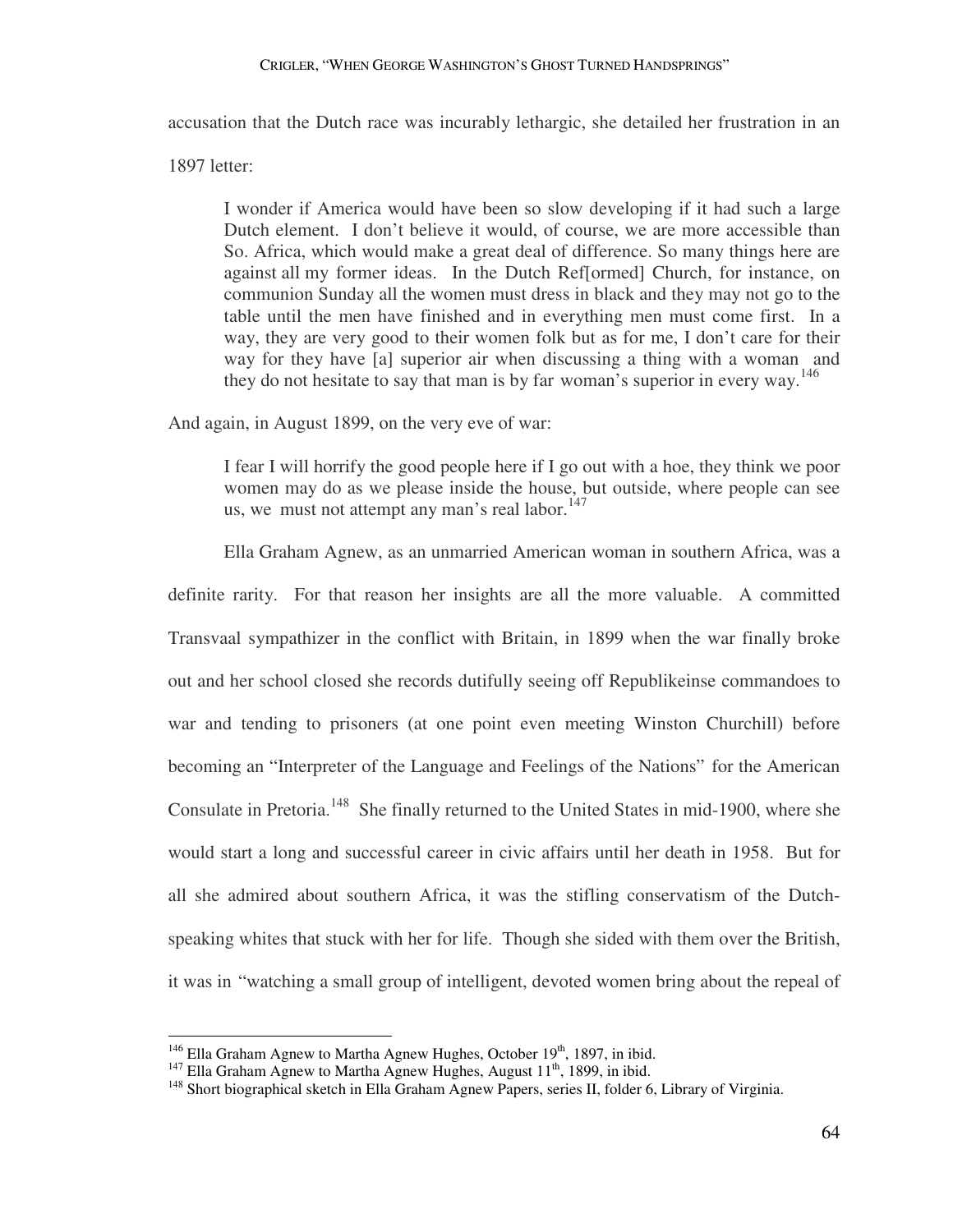certain…vicious laws[,]…she had a glimpse of what value women could be if they were acknowledged citizens." <sup>149</sup> Though her personal circumstances were unique, her simultaneous attraction to Dutch-speaking southern African life and repulsion from some of its norms was a dilemma that many other Americans would process in less satisfying ways.

——

 Just as not all American visitors to southern Africa were men, not all were white either, a truth regrettably unacknowledged in Louis Changuion's otherwise excellent account of American opinion in the late 1890's. In fact, few Americans knew southern Africa better, or were more interested in it, then the clergy and involved laity of the African Methodist Episcopal (A.M.E.) Church and certain African American Baptist groups, whose missionary interest in the black population of southern Africa was burgeoning at the time. Concurrently, Orpheus McAdoo's collegiate singing group, the Virginia Jubilee Singers (later renamed the High Class Colored American Minstrel Company), spent in total about five years performing to standing room-only crowds in southern Africa between 1890 and 1898, closely followed by the African-American newspapers in the United States with whom McAdoo corresponded and who often reproduced articles from the Cape Colony's nascent black press.<sup>150</sup>

<sup>149</sup> Agnew, *Adventures in Teaching*, 116.

<sup>&</sup>lt;sup>150</sup> Veit Erlmann, "'A Feeling of Prejudice': Orpheus M. MacAdoo and the Virginia Jubilee Singers in South Africa 1890-1898," *Journal of Southern African Studies* 14.3 (1988): 331; see also Chinua Akimaro Thelwell, "Toward a 'Modernizing' Hybridity: McAdoo's Jubilee Singers, McAdoo's Minstrels, and Racial Uplift Politics in South Africa, 1890-1898," *Safundi: The Journal of South African and American Studies*, 15.1 (2014), 3-28.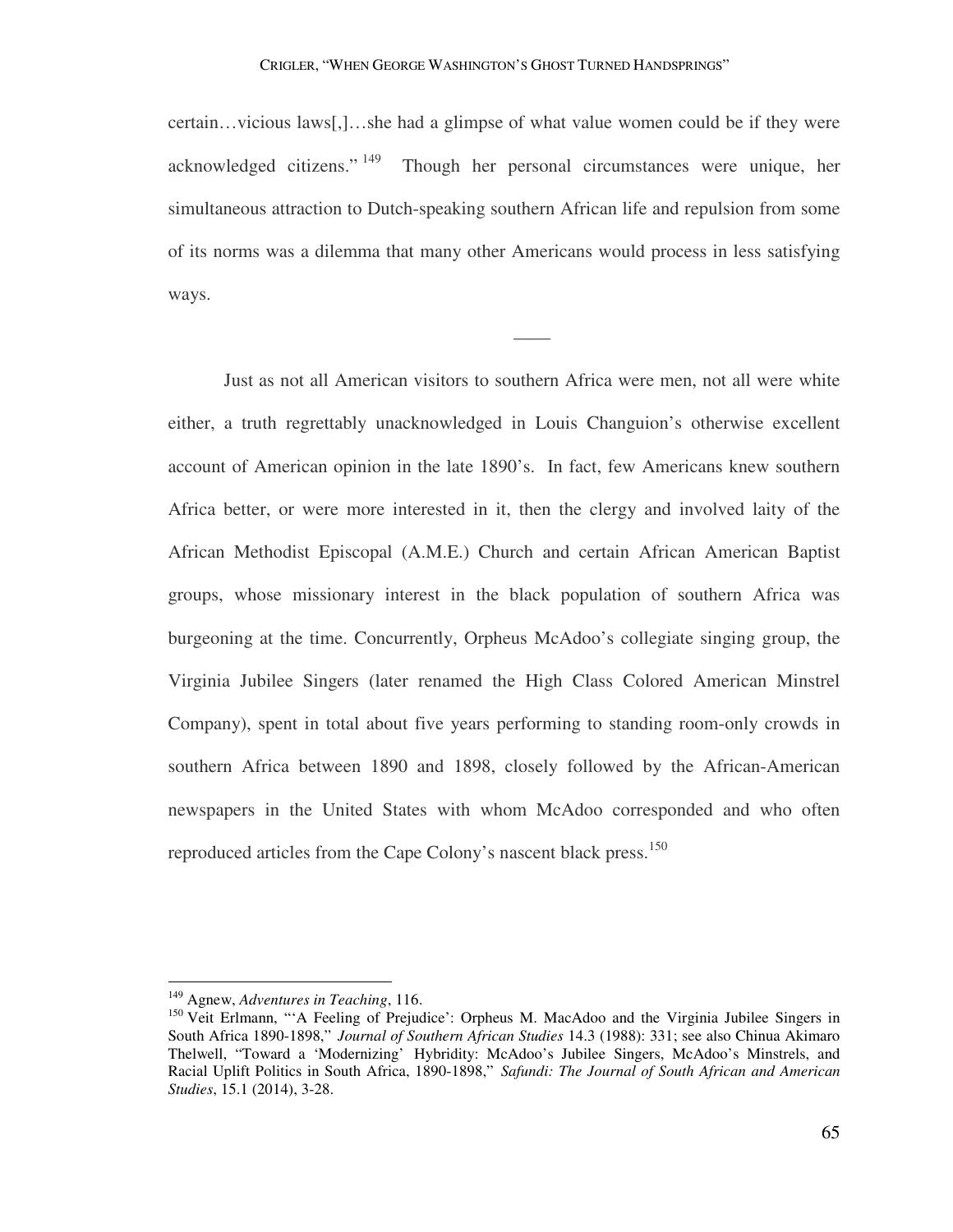When his troupe came to Pretoria in 1891 "every item was encored and the greatest enthusiasm prevailed."<sup>151</sup> McAdoo was lauded for "drawing his honor, President Kruger, out of his shell"—the strict Calvinist claimed never to have entered a theatre before—and, according to the *Cleveland Gazette*, "tears could be seen streaming down the rugged features of the President" when the singers struck up "Nobody Knows the Trouble I Have Seen."<sup>152</sup> "I have met with financial success far and away beyond my wildest dreams and anticipations," McAdoo told *The Star*, a Johannesburg paper, shortly afterwards, for "in all my travels I have met with the most flattering receptions, and the press, generally, have been unanimous in their kind expressions of praise."<sup>153</sup> Though ultimately a friend of the British cause, McAdoo's excellent sense of his audiences endeared him even to the hardest-shelled of Transvaal burghers, and despite the fact that he and his troupe were arrested and harassed from time to time, his reception by Kruger and legal acceptance as an American citizen first and foremost, regardless of color, perhaps did something to endear American blacks to the white Transvaalers, who despite their explicit rejection of black equality were at least opposed to inhumane British mining practices. In the words of one black newspaper, "although no parliaments have been interpellated about the matter and no raid is organized to assist them…at most of the mines the negroes are treated simply as beasts."<sup>154</sup> Though the Republikeinse had hard shells, perhaps they were as utterly impregnable as feared.

<sup>&</sup>lt;sup>151</sup> "The M'Adoo Jubilee Singers," *Cleveland Gazette*, April 11<sup>th</sup>, 1891.

 $152$  Ibid.; for a discussion of this peculiar incident and its possible meaning see Erlmann, "A Feeling of Prejudice,'" 341-342.

<sup>153</sup> "A Colored Opera Company; The Success of the Virginia Jubilee Singers in Africa," *Cleveland Gazette*, October  $31<sup>st</sup>$ , 1891.

<sup>&</sup>lt;sup>154</sup> "Negro Life in the Transvaal Mines," *The Washington* [D.C.] *Bee*, August 29<sup>th</sup>, 1896.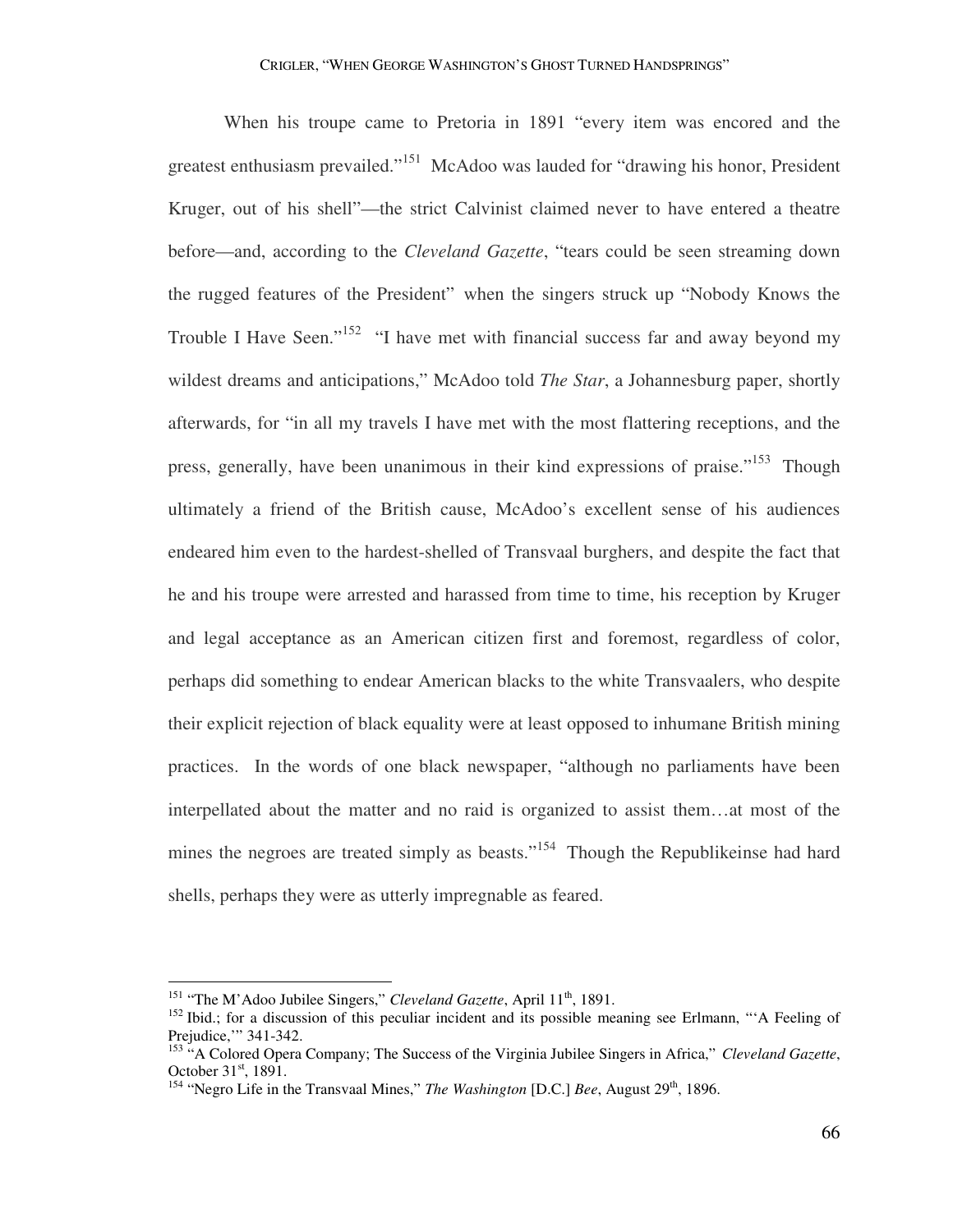Yet the honor of being, by Kruger's own reckoning, "the first black man whose hand I have ever shaken," was not McAdoo's. Instead, it was that of the fiery and controversial Bishop Henry McNeal Turner of the A.M.E. Church, who visited South Africa in 1898 to ordain 65 black ministers.<sup>155</sup> A staunch advocate of black American emigration "back-to-Africa," Turner took the words of Psalm 68 ("princes shall come out of Egypt; Ethiopia shall soon stretch out her hands unto God") quite literally, and many black American Christians agreed. As the racial nadir of the post-Reconstruction era was circumscribing opportunities for black advancement in the United States, black African Christians educated in southern African mission schools found themselves beginning to chafe under their white leadership.<sup>156</sup>

 Ironically, the very success of Christian mission work in certain sectors of black African society became a dilemma for white missionaries as the nineteenth century wore on and the ideas of scientific racism took deeper root. According to James T. Campbell, "As late as 1875 an ordained African minister represented the pinnacle of missionary achievement, a flesh-and-blood vindication of evangelical enterprise and of Africans' innate potential. A quarter century later, the same figure was a changeling, whose very existence menaced social order"<sup>157</sup> As Campbell and J. Mutero Chirenje both have traced in their excellent studies, this led in the final decades of the century to a series of schisms within the African missions, as black pastors set out to create their own (for whites,

<sup>155</sup> Noer, *Briton, Boer and Yankee*, 59.

<sup>156</sup> Psalm 68:31, Authorized (King James) version.

<sup>157</sup> James T. Campbell, *Songs of Zion: The African Methodist Episcopal Church in the United States and Southern Africa* (New York, N.Y.: Oxford University Press, 1995): 113.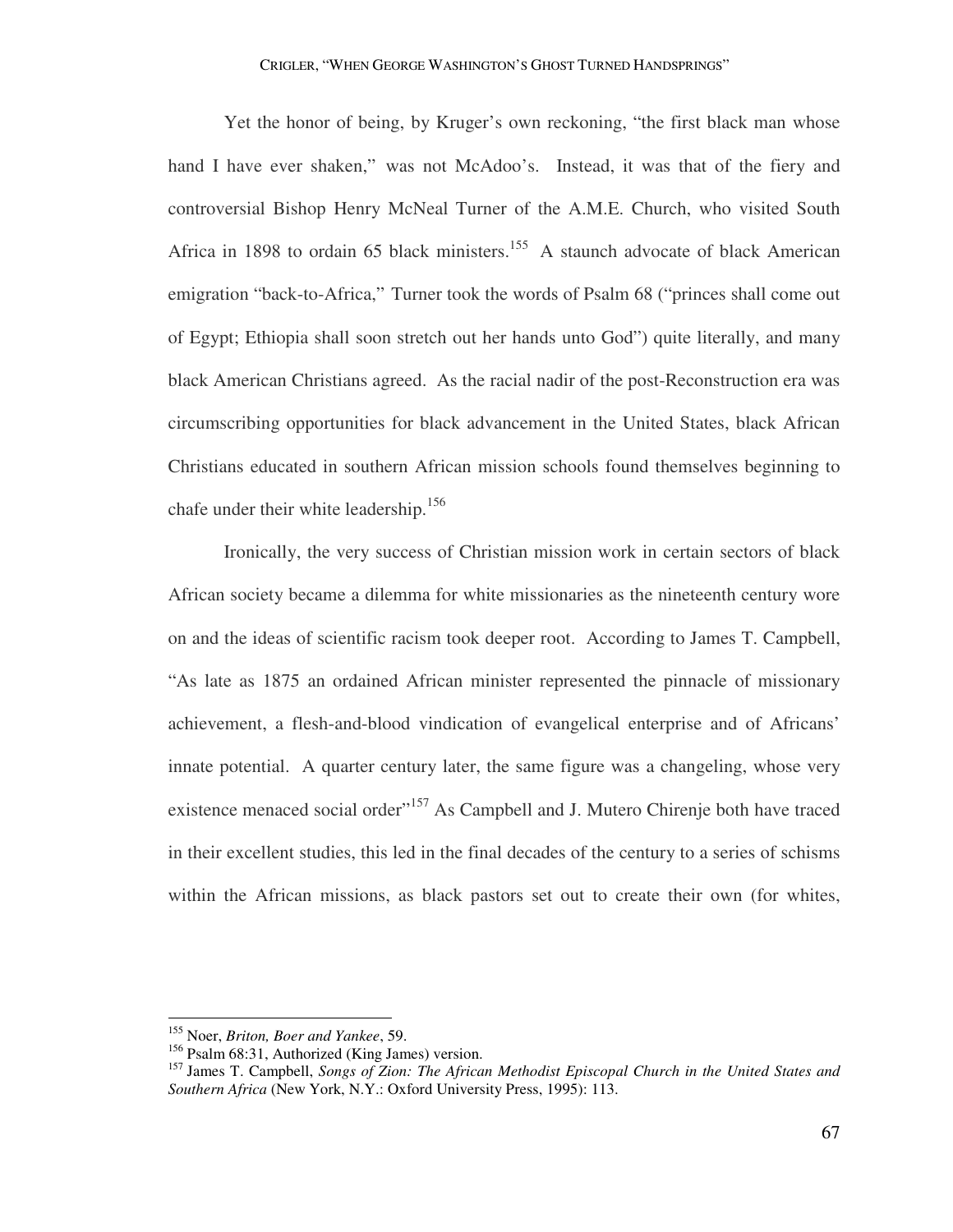potentially subversive) "Ethiopian" churches. <sup>158</sup> In 1892 Mangena Mokone's congregation at Marabastad, near Pretoria, broke away from the Wesleyan Methodist Missionary Society in one of the highest profile splits, outlining its problems with the Society in a gripping manifesto. Having likely learned of the A.M.E. church through, among other things, contact with American seamen (one third of whom were black), in 1896 they sent one of their number, James Dwane, to the United States to recruit black missionaries. Though the development of the A.M.E. Church in southern Africa was conducted largely without direct American help, the influence of figures like Bishop Turner and the institutional strength of the denomination in the United States had a powerful effect on southern African Christians. Even under the burden of wartime travel restrictions (a cumbersome addition to the normal difficulties of traveling while black in southern Africa), preachers combed the land and gathered 40,000 members for the flock. It was only after 1902 when the victorious British acted to quell what they feared were the seeds of a rebellious "Africa for the Africans" movement—Kruger, for his part, preferred to remain aloof and probably saw the movement as a useful short-term counterweight to the missionary societies he despised.<sup>159</sup>

 It is perhaps owing to this missionary effort that there is a decided paucity of data on the true nature of domestic African American opinion truly was during the South African War. In the field, however, the issue of the so-called "white man's war" could not be ignored. A.M.E. (and later Baptist) clergy and missionaries active in the region had no illusions regarding Republikeinse opinion of native black people, and most of

<sup>158</sup> See ibid; J. Mutero Chirenje, *Ethiopianism and Afro-Americans in Southern Africa, 1883-1916* (Baton Rouge, La.: Louisiana State University Press, 1987).

<sup>159</sup> Campbell, *Songs of Zion*, 150.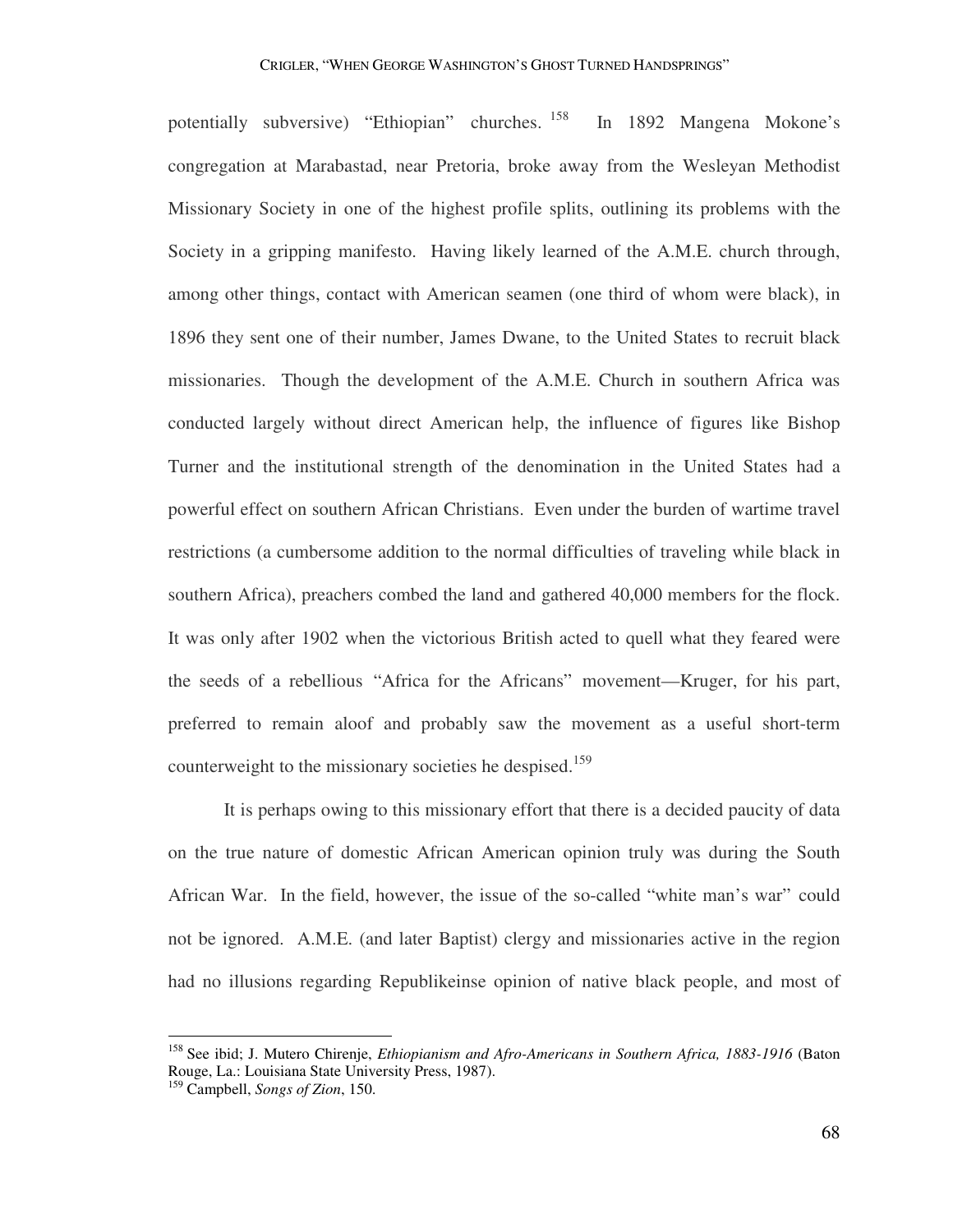them hoped that with a British victory over the Republics would facilitate the enactment of more liberal policies towards economic and political participation such as those already in force at the Cape (hopes that again, ultimately, would come to very little). What many of them did not foresee was that African Ethiopianists were not interested in simply exchanging their white leaders for African American ones, many of whom combined the same prejudices with an even more rudimentary understanding of African society. In the words of a 1903 letter of protest signed by several prominent black ministers, a plan to bring African-American "supervisors" to southern Africa,

places us under the same conditions that forced us to leave the white churches, to be placed under the superintendency of men who are ignorant of the people, their customs, traditions, and life in general; these men will have to require interpreters wherever they go, and they do not always seem to have sympathy with the people, having been disappointed with the state in which they found them.<sup>160</sup>

Hopes for a cooperative black future would not die with the postwar fragmentation of the Ethiopianist churches, but, as Robert T. Vinson argues in his study of South African Garveyism, "African Americans and Africans had profound cultural, linguistic, educational, and other differences that often led to misunderstandings, misplaced expectations, and mutual disappointment."<sup>161</sup> Black American opinion regarding the events of a war that so 69rahmin69ni white Americans still constitutes a significant lacuna in the study of the period, all the more so because their interest and actions in southern Africa are absolutely essential to the story. More will be said about this dilemma in the next chapter.

 $\overline{a}$ 

——

 $160$  Quoted in ibid., 239.

<sup>161</sup> Robert Trent Vinson, *The Americans Are Coming! Dreams of African American Liberation in Segregationist South Africa* (Athens, Oh.: Ohio University Press, 2012): 3.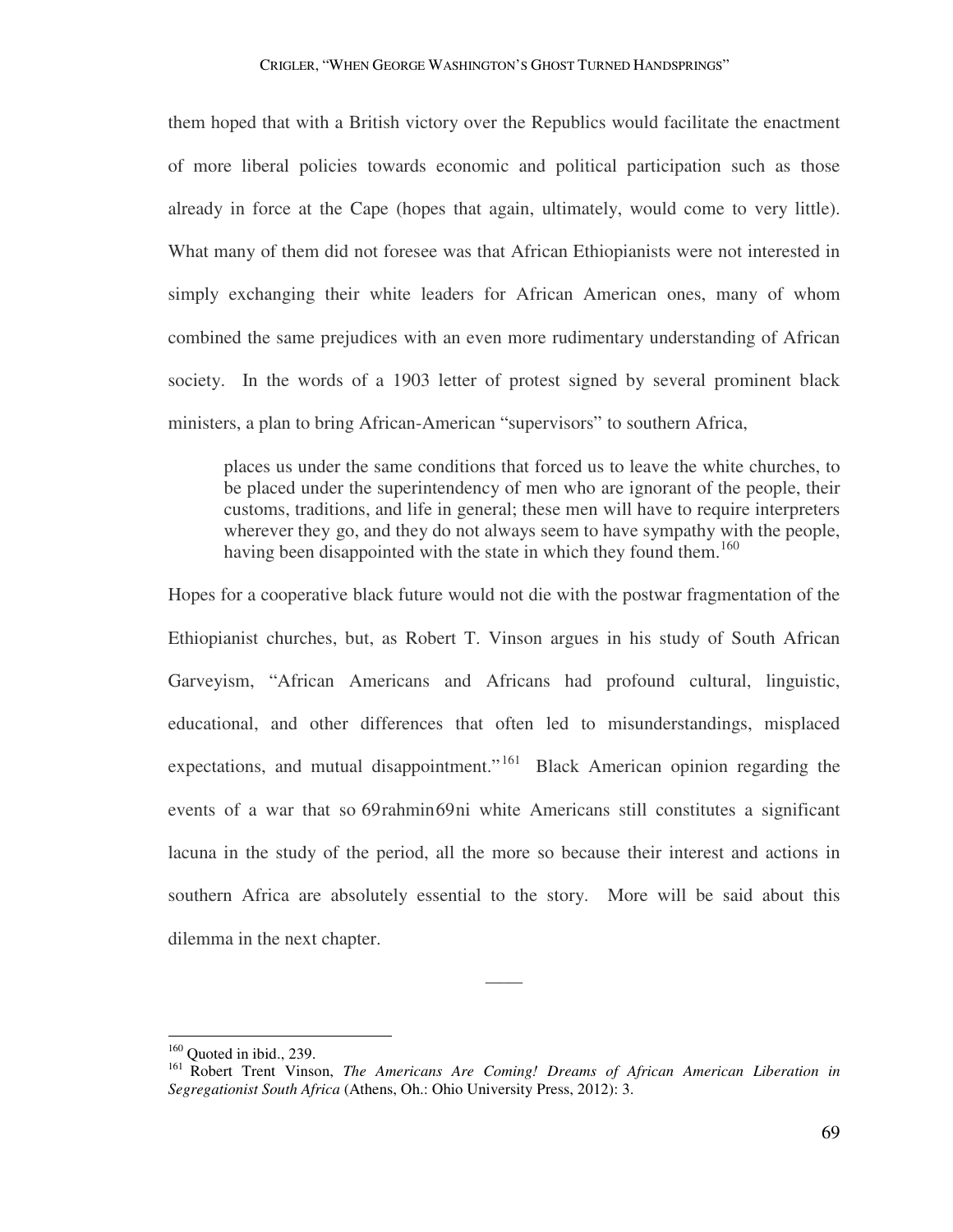Following the Jameson Raid, the need for better information about southern African events became apparent to the American press, which dispatched correspondents to report back to a confused nation the nature of the realities on the ground in the region. Poultney Bigelow was one such writer. In the summer of 1896—with John Hays Hammond's fate stillquite unresolved—Bigelow conducted a comprehensive tour of the area for *Harper's New Monthly* magazine, a body of work published soon afterwards as a book under the name *White Man's Africa*. As a narrative it exemplifies the model that a number of later writers would follow in compiling books about the southern African situation.

 The book makes no bones about its sympathies from the outset, opening with an elaborate dedication to Marthinus Steyn, the president of the Orange Free State (commonly viewed as more cosmopolitan than the Transvaal). Bigelow also forcefully advocates a South African union, for "as in my country the citizens of Virginia and New York call themselves Americans, so in South Africa the Transvaal Dutchman and the Cape Englishman must in future think less of what each is giving up and more of what all are gaining in common by a United Fatherland."  $162$  In fact, Bigelow was an ardent nationalist and a Germanophile, whose previous notable published work, *History of the German Struggle for Liberty*, waxed rhapsodic upon the consolidation of the German empire (he was also a personal friend of Kaiser Wilhelm II, and responded favorably, at least early on, to the rise of Adolf Hitler in Germany).<sup>163</sup> Bigelow, exemplifying a common trend among American writers, continually voices his desire to see southern Africa remade along American lines, and for the (white) people of South Africa to

<sup>162</sup> Poultney Bigelow, *White Man's Africa* (New York, N.Y.: Harper & Brothers., 1898): iii.

<sup>163</sup> Ibid., *History of the German Struggle for Liberty* (New York, N.Y.: Harper & Brothers, 1896).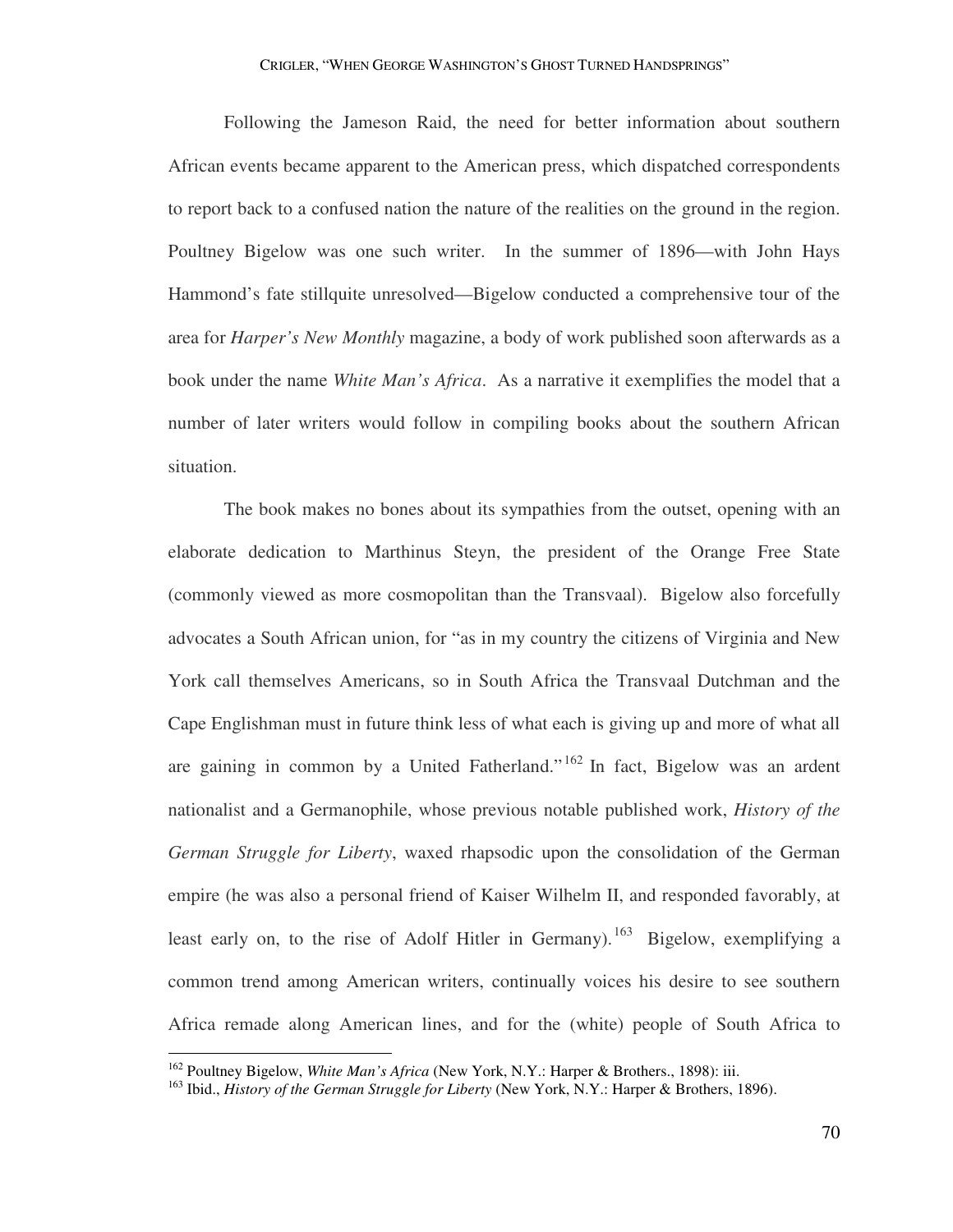## CRIGLER, "WHEN GEORGE WASHINGTON'S GHOST TURNED HANDSPRINGS"

discover a new identity as "Afrikanders." Moreover, frequent references to American history, life and principles of government help to render southern Africa intelligible to uneducated readers. For Bigelow, the Jameson Raid was a mistake and an impediment to southern Africa's progress, but so were the laws against which the Uitlanders justly rebelled, for "the Transvaal has grown rich by the earnings of an alien population to which she has made no adequate return."<sup>164</sup>

 Assessing America's ability to represent its interests overseas, Bigelow had little positive to say about the state of the American foreign service. "In the memory of the oldest inhabitant of Cape Town," Bigelow writes, "such a thing as an American consul who could keep sober after twelve o'clock noon was too seldom known"—"Uncle Sam offers such a man the wages of a second-rate mechanic or baseball-player."<sup>165</sup> But he did have a great deal to say that was of American interest—-comparative interest. Almost everything southern African had an American equivalent. Voortrekkers, in his view, were analogues of "the American cowboy of New Mexico or Wyoming," while "the coolie of Natal" corresponded to "the Chinaman…of our Pacific coast," and the respective black populations languished mutually, the two living equally deficient in virtue.<sup>166</sup> Never a fan of the Transvaal burghers, with an independent but civilized administration along the lines already established in the Orange Free State under President Steyn, Bigelow hoped all members of a new "United States of South Africa,"

<sup>164</sup> Ibid., *White Man's Africa*, 267-268.

<sup>165</sup> Ibid., 17-18.

<sup>166</sup> Ibid., 219; 239; 107.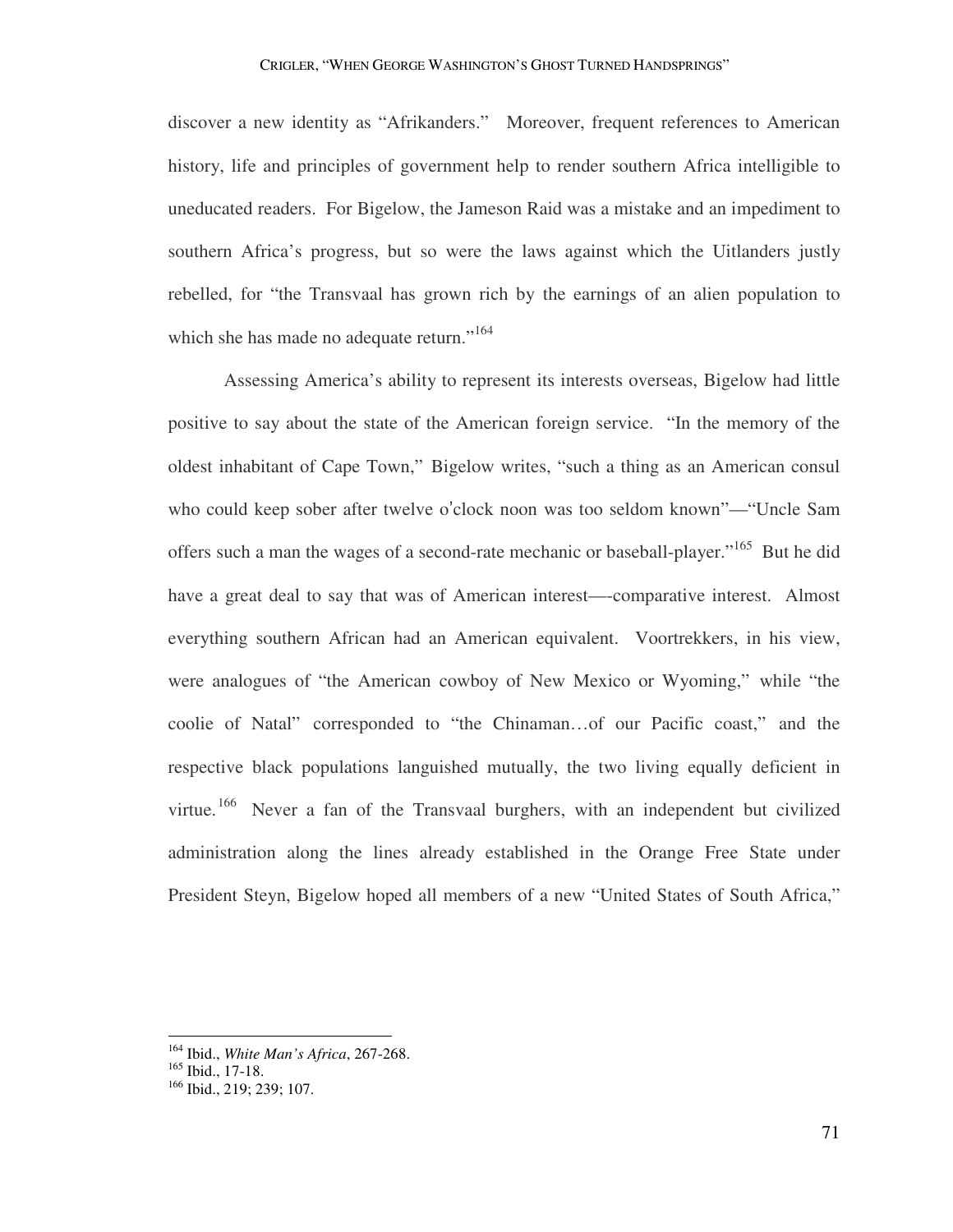could flourish, confident of their autonomy and national destiny.<sup>167</sup> Americanness was the clear answer to South Africa's woes.

 Like so many other American writers, for Bigelow the mythical racial essence of the Transvaal burgher was most clearly to be found in the forbidding personality of President Paul Kruger, a man whose eyes Bigelow describes as "close together and small, resembling those of a North American Indian," in stark contrast to the "frank as well as fearless" visage of President Steyn.<sup>168</sup> While Bigelow praises the burghers for certain elements of their lifestyle—particularly their Christian attitudes towards their foes in the wake of the 1881 battle of Majuba Hill—and revels in retelling apocryphal tales of Kruger's life (he famously self-amputated his own infected thumb in order to continue using a rifle), "Oom Paul" and his world ultimately were outmoded relics on the cusp of the new century, long since superseded by a greater phase of southern African civilization, a situation with clear American antecedents, for just as

The blacks held that [the land] was theirs because from time out of mind blacks had peopled all the l neighborhood...the Boers argued, on the other side, that the blacks were, after all, merely heathen, and did not make good use of their property. The white man argued in South Africa much as he did in New England when he landed on Plymouth Rock, and cheerfully expelled the heathen who set up prescriptive claims to Massachusetts. Such arguments as these were of great assistance to the pioneers who crossed the Mississippi, scaled the Rocky Mountains, and astonished the Spanish Americans who then claimed California, New Mexico, and a great deal more. In fact, it is in human nature that even Godfearing and law-abiding men accept readily the doctrine that the earth belongs to those who make best use of it. Indeed, the philosophy which cheered the Boers who weeded out the blacks fifty years ago differs not much from the philosophy of the Anglo-Saxons now occupying the gold-fields of the Transvaal.<sup>169</sup>

<sup>167</sup> Ibid., 77.

<sup>&</sup>lt;sup>168</sup> Ibid., 79. It is important to note lest there be misunderstanding that Bigelow earlier compares Kruger to a multitude of other European figures, including Ulysses (Odysseus), Oliver Cromwell, Field Marshal Gebhard Leberecht von Blücher, and the Tyrolean rebel Andreas Hofer, and the German nationalist Freidrich Ludwig Jahn (ibid., 44-45). What he confers on Kruger by comparing him to a native American is not black- or nonwhite-ness, but ambiguity.

<sup>169</sup> Ibid., 106-107.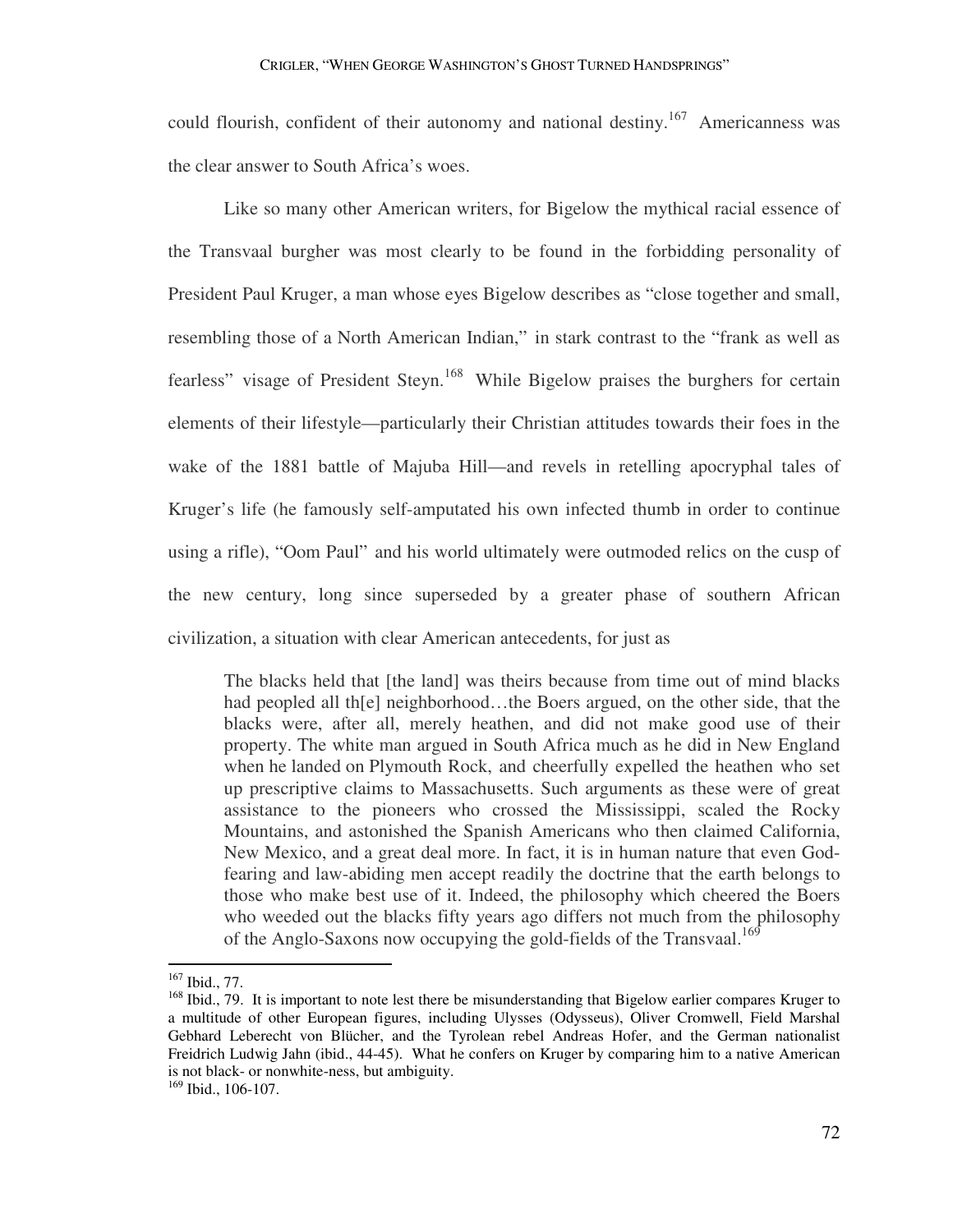In this way Poultney Bigelow was able to render a complex situation and hitherto barely understood situation in South Africa comprehensible to the American public, along with all the prestige according to that accomplishment. Whatever subsequent American writers believed about southern Africa, their analyses usually conformed to the same schema, with Kruger himself, the Boer generally, and the "native question" comprising the major concerns. As attested by the notes in his journals, Bigelow's field work was carried out in an environment of near-constant comparison, as the minutest details of southern African life were juxtaposed with diverse aspects of the United States. Bigelow's jotted notes for Johannesburg, for example, read thus (note the marked contrast to Hammond's genteel description of the city):

a moral Monte Carlo—Virginia City in Africa—no moral standards—costliest silks & velvets trailing in the dirty streets—big dusty. Windswept road—no water, no sprinkling—mass of Jews talking German English…Rand Club lobby like a Jew stock Exchange—house saturated with whisky & German.

Medley of Virginia City—San Antonio—Bowery—great market square —loads of dust—rough people—gaudy women—blacks  $&c.^{170}$ 

 As the storm clouds of all-out war gathered in the tense period between 1896 and the late (northern hemisphere) summer of 1899, the fragmented understandings Americans had already constructed in a bid to make sense of the southern African situation became deeper and more complex and, as one can already discern in *White Man's Africa*, they began to be rearrange into broader historical comparisons that said at least as much about the United States as about the Transvaal. Having established ways to answer the question "Who are the Boers?" (albeit only sketchily), Americans had cause to cultivate and deepen their understanding of the conflict, and in many cases, were

<sup>&</sup>lt;sup>170</sup> Diary no. 5, unpaginated, box 48, Poultney Bigelow Papers (MssCol 302), series III.B.10, Manuscripts and Archives Division, The New York Public Library, New York, N.Y.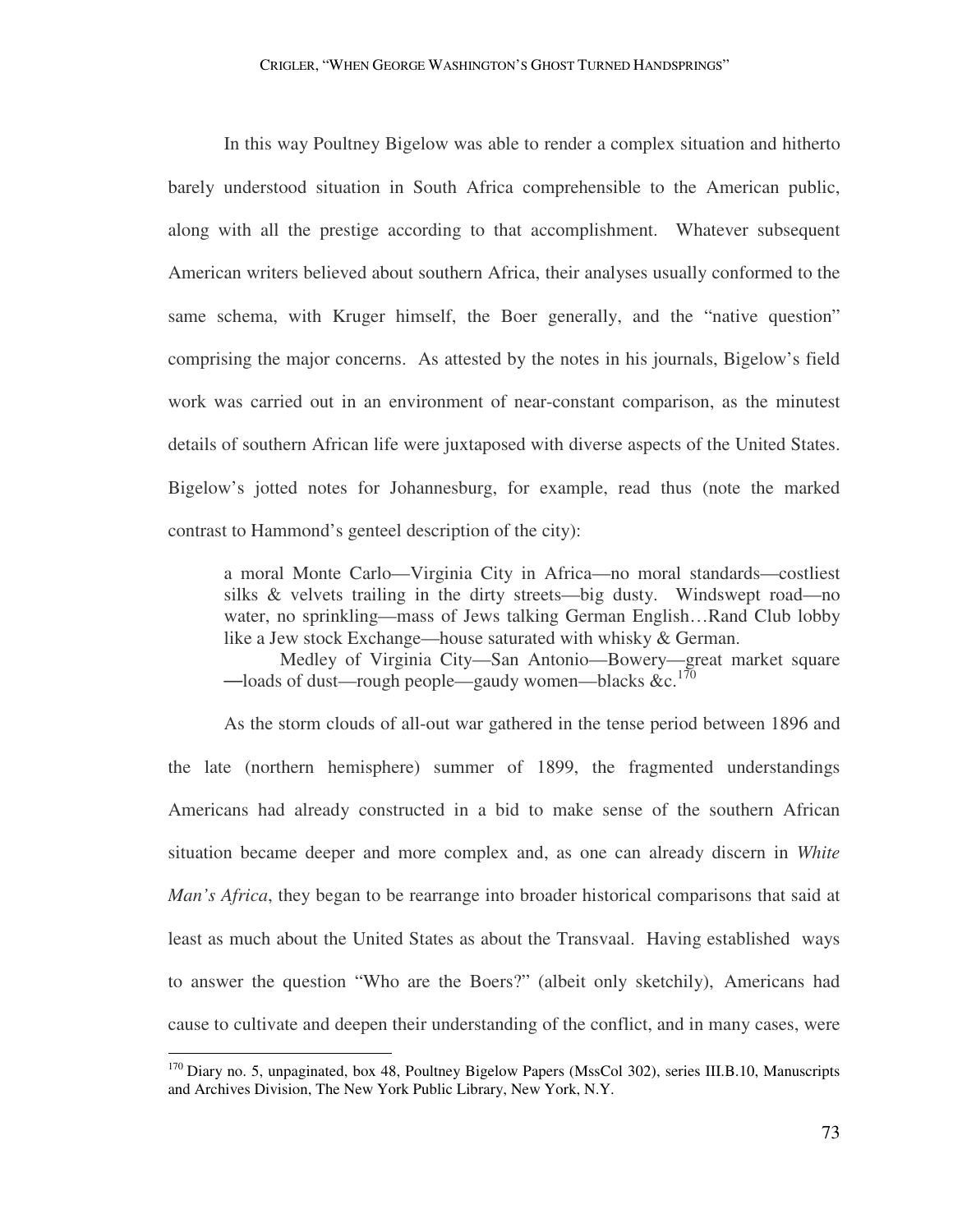## CRIGLER, "WHEN GEORGE WASHINGTON'S GHOST TURNED HANDSPRINGS"

spurred to extraordinary action. Against the backdrop of an unashamedly pro-British Republican administration, a scattered corps of male and female activists sought to use new comparative rhetoric to guide and galvanize American opinion further in favor of the Republikeinse cause, chiefly by engendering a sense of republican brotherhood. Though ultimately unsuccessful in bringing about meaningful change, their struggle to calm the seas of historical metaphor and partisan politics while at the same time recounting imperfect information about the war produced by an elite and incestuous clique of travelers and analysts is a crucial aspect of the story this paper intends to lay out, and it is the subject of the following chapter.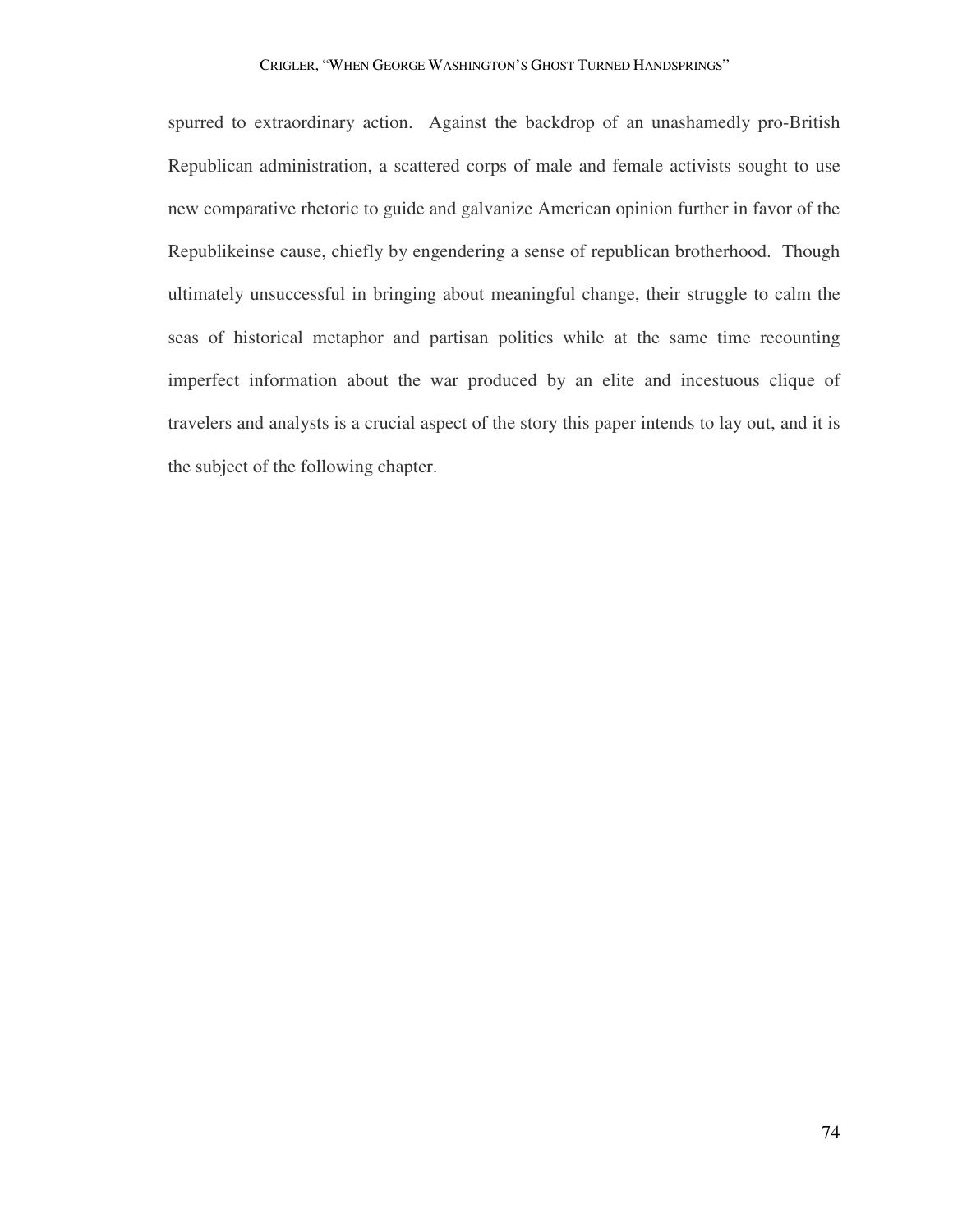## **Chapter III: Vicksburg, Valley Forge, and Vaal Krantz Historical Metaphor and American Opinion on the South African War, 1899-1902**

"As long as I stay here no action shall be taken contrary to my conviction that the one indispensable feature of our foreign policy should be a friendly understanding with England. But an alliance must remain, in the present state of things, an unattainable dream.

 Have you seen Bourke Cockran's foul letter to the President demanding that we shall side with the Boers against England? I declined to answer it, except by acknowledging receipt, and then he printed it. All the Irish, and many Germans, take the same attitude. But of course we shall do nothing of the kind. I hope, if it comes to blows, that England will make short work of Uncle Paul. Sooner or later, her influence must be dominant there, and the sooner the better"

—Secretary of State John Hay to Henry White, September 24<sup>th</sup>, 1899.<sup>171</sup>

"Have our friends lost their heads completely? Has everybody over there been carried away with this sickly sentimentality over our new-found friendship with Great Britain? What is the meaning of it all? It is bad enough to have a lot of amiable ladies, in hopes or possession of English husbands, or those ambitious statesmen whose eyes are set on the Court of St. James siding against the Boers, but to find sensible people, whose forefathers fought at Lexington, hurling their hats in the air because this big Empire, taking leave of its conscience, has set about to wipe a couple of little Republics from the face of the earth is enough to make George Washington's ghost turn handsprings around the green, flowery slopes of Mt. Vernon."

—John Elmer Milholland to John Hay, November  $22<sup>nd</sup>$ , 1899.<sup>172</sup>

 The Jameson conspiracy and subsequent fiasco may have been clear victories for Paul Kruger and the Transvaal burghers in the short term, but it was clear to all observers by the end of 1896 that matters in southern Africa were going to get worse before getting better. Immediately after the raid, the German government reportedly offered to send marines to Pretoria, and dispatched a warship to the Portuguese port of Delagoa Bay, close to the Transvaal border, in the hope of expanding its influence in southern Africa and checking the British in their ongoing Cape to Cairo territorial push.<sup>173</sup> Rhodes was

<sup>&</sup>lt;sup>171</sup> Excerpted in William Roscoe Thayer, *The Life and Letters of John Hay*, v. 2 (Boston, Mass.: Houghton, Mifflin & Co., 1915): 221.

<sup>&</sup>lt;sup>172</sup> John Elmer Milholland to John Hay, November 22<sup>nd</sup>, 1899, reel 12, John Hay Papers (MSS25379), series VII, Library of Congress, Washington, D.C.

<sup>173</sup> Noer, *Briton, Boer and Yankee*, 49-50.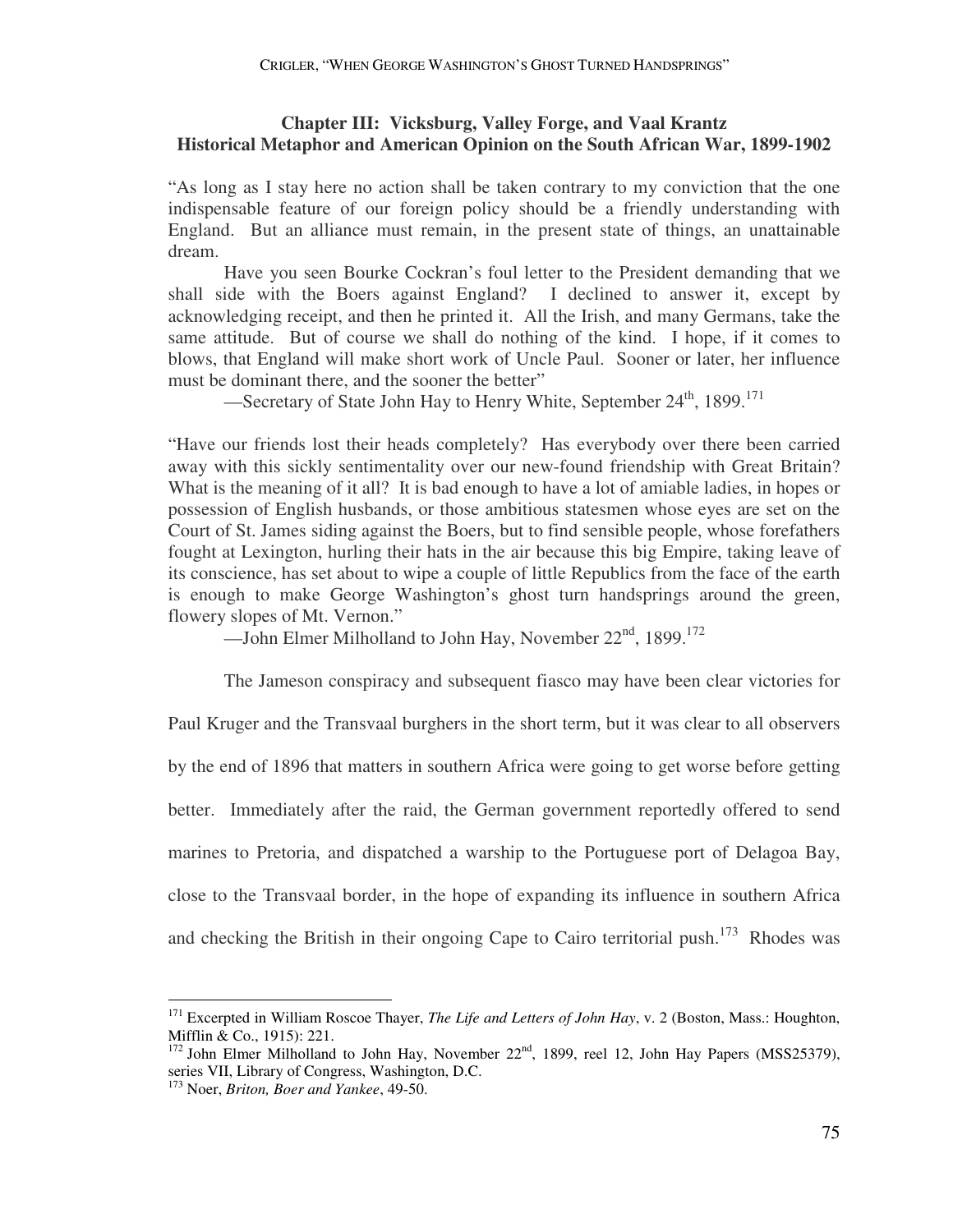soon forced to resign his post as premier of the Cape Colony, and Jameson was arrested and imprisoned by British authorities for several months for a breach of the Foreign Enlistment Act of  $1870$ <sup> $174$ </sup> Tempers continued to flare between the Transvaal and the British Government as American writers continued trying to make sense of the situation. Expert opinion was elastic. Contrasting his account against the "many popular misconceptions concerning [the Boers]," "discolored with London additions," Howard Hillegas's 1899 *Oom Paul's People* is an early example of pro-Republikeinse American writing, yet even Hillegas is somewhat circumspect in his estimation of Uitlander woes, conceding in the preface that "the alleged grievances of the Uitlanders are so complex and multitudinous that a mere enumeration of them would necessitate a second volume."<sup>175</sup> The prominent American writer and journalist Richard Harding Davis, who was soon to become one of the most important American authorities on the southern African situation, candidly describes changing his mind about John Hays Hammond's culpability in the Jameson Raid after hearing his side of the story in his first ever article about the region.<sup>176</sup>

 As has been seen in the above chapter, the earliest prewar American writing on the southern African situation established tropes that would remain dominant as the conflict raged on, hoisting aloft the mythic persona of Paul Kruger as the fundamental

<sup>&</sup>lt;sup>174</sup> This Act, which is famously difficult to enforce, prohibits the military enlistment of a British citizen in war against any power with which the United Kingdom is at peace. Since Jameson was conducting unofficial military action against the South African Republic, which was otherwise officially at peace with Great Britain, he was liable to its provisions. See "Foreign Enlistment Act 1870," The National Archives (U.K.), accessed November 15<sup>th</sup>, 2013, <http://www.legislation.gov.uk/ukpga/Vict/33-34/90>.

<sup>175</sup> Howard C. Hillegas, *Oom Paul's People: A Narrative of the British-Boer Troubles in South Africa, with a History of the Boers, the Country, and its Institutions* (New York, N.Y.: D. Appleton and Company, 1899): v; 90.

<sup>&</sup>lt;sup>176</sup> Richard Harding Davis, *Dr. Jameson's Raiders vs. the Johannesburg Reformers* (New York, N.Y.: Richard Howard Russell, 1897): 7-8.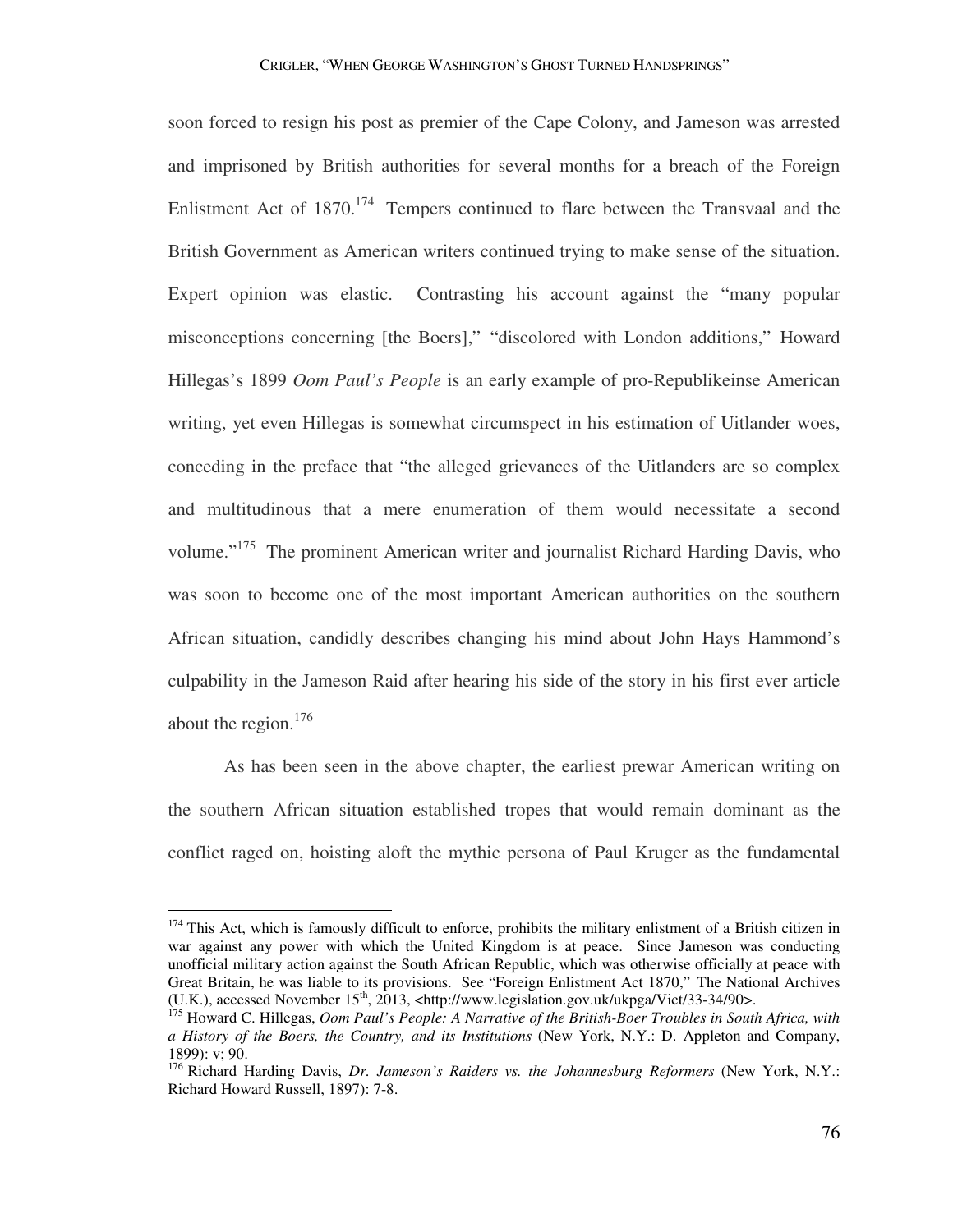Boer, and offering up increasingly elaborate American points of comparison. Crucially important was the debate surrounding the 'true" nature of the Republikeinse Americans knew so little of—were they barbarous relics, barely even white, or ultra-white racial exemplars? Americans were not nearly so interested in what the war meant for Britain as in what it meant about the burgher Republics and about American identity. Justice, citizenship, race, immigration, the merits of capitalism, and the merits of civilization would all be debated in heated, extravagant and comparison-rich Victorian language by Americans who felt passionate solidarity with both sides. And yet, for all its efforts, the American pro-Republikeinse movement was ultimately unable either to shift the Republican administration's pro-British policies or to rouse large numbers of Americans to popular revolt against what they saw as a fundamental betrayal of all America claimed to stand for. The progress of all their efforts is the focus of the following discussion.

On June 15<sup>th</sup>, 1899, the staff of a Philadelphia newspaper, *The North American*, minced no words towards Uncle Paul in an editorial entitled "The Lesson of the Boer":

——

The Boer must go. English power has driven him from pillar to post, appropriating what was his when he fled; and now that he has been again overtaken in the wilderness, which he sought as a safe refuge, he must yield once more or die.

It is hard on the Boer, but in the end it will be good for mankind.<sup>177</sup>

*The North American*'s article is remarkable, not only for the strength of its convictions, but also for the avowedly vitalist position it takes on the affairs of nations. There is no expression at all of republican fellow feeling with the burghers of the Transvaal; in the editors' view, their true state is well beyond the pale of worthy civilization. Indeed, by

<sup>&</sup>lt;sup>177</sup> "The Lesson of the Boer," *The North American* [Philadelphia, Penn.], June 15<sup>th</sup>, 1899.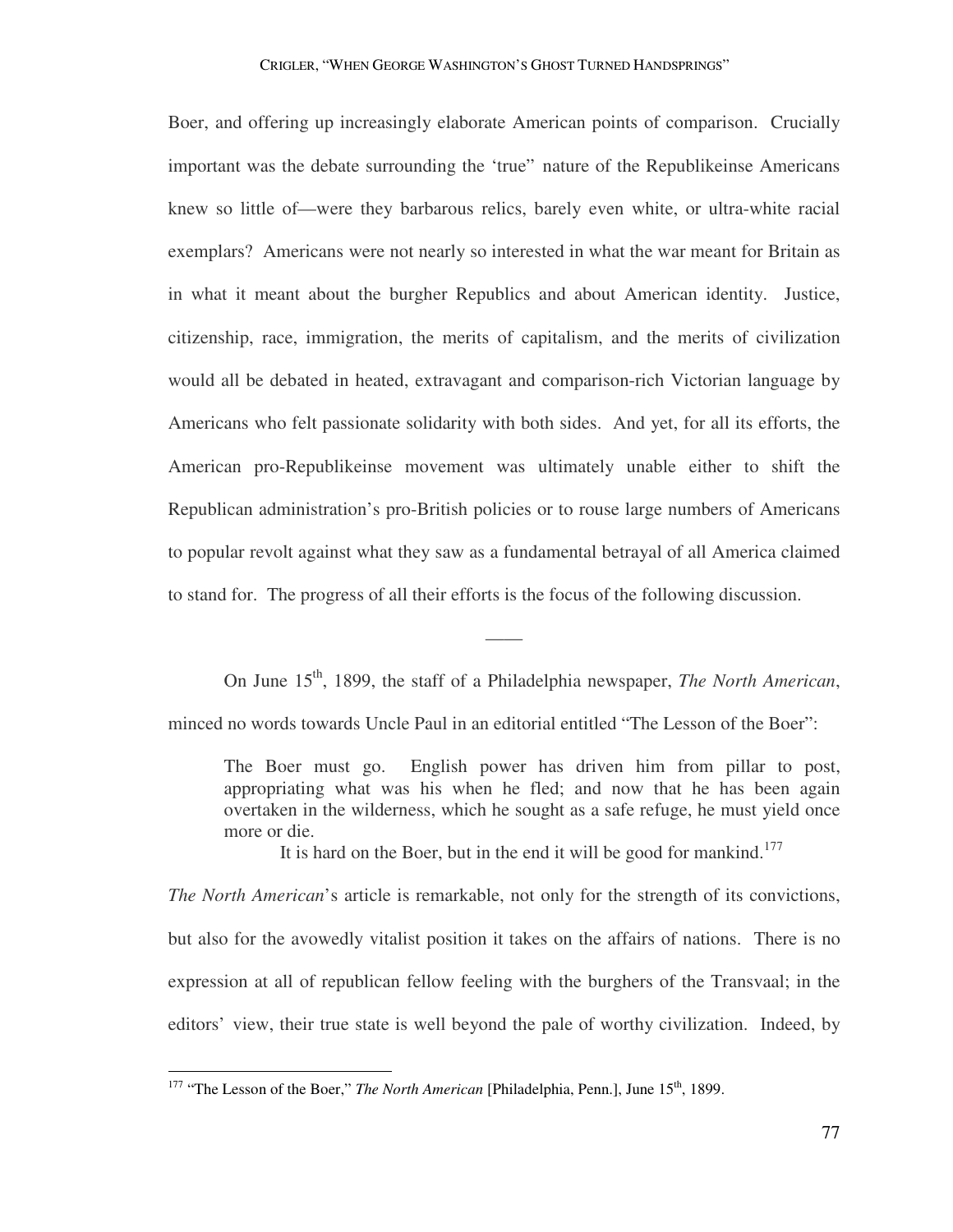their own admission, in order to take a pro-British view of the situation, the

Republikeinse way must be barbaric. In true Spencerian fashion, the piece continues,

Naturally, the African Dutchman does not see things in this light. Indeed, his case, as he presents it in the court of morals, is unassailable, except upon the evolutionary principle. Evolution takes small account of the moral rights of its victims. The doctrine of survival of the fittest, which in large human affairs is the doctrine of the better use, dooms the Boer to extirpation, with the alternative, scarcely more kind, of harmonizing himself with his new environment.<sup>178</sup>

But these hard truths are not all readers of *The North American* had to chew on. The

coming war in Africa held much more direct lessons for Americans than that. "The

Boer's fate," according to the editors,

is an anticipation of what we shall see on this continent. When the population of the United States has grown to 200,000,000, or perhaps before that, our neighbors to the South and North, unless meanwhile they shall have become much more like ourselves than they are at present in their industries and ideals, will surely undergo what the Boer is about to experience. We shall swarm upon their lands, first as humble and ingratiating Outlanders, then as injured and protesting capitalists and free men denied a voice in the laws which govern person and property.

…

There is no escape for the Boer. He is the farm up to which the city has grown, and his fields are needed for town lots. The injustice done him—and there is no blinking in the injustice—is part of the price which is paid for national expansion. Through his removal or absorption into the new mass, a hundred human beings will be given a livelihood where one now exists; for a Boer, like an Indian, requires much land in order that he may live in the archaic fashion which he loves.

Mexico and Canada—and especially Mexico—will grieve for the disappearing Boer with a sorrow that cannot be free from apprehension.<sup>179</sup>

 $\overline{a}$ <sup>178</sup> Ibid.; Herbert Spencer (1820-1903), was a British philosopher noted for coining the phrase "survival of the fittest" and laying much of the intellectual groundwork for nineteenth and twentieth century social Darwinism. It is worth noting here as well that four months later, just as war was breaking out in earnest, *The North American*'s editors turned their pen against British motives in Africa, denouncing the U.K. for "buccaneering," and "the revolting cant with which the British seek to disguise their robber purpose" ("British Hypocrisy," *The North American* [Philadelphia, Penn.], October 11th, 1899). Newspaper opinion, it must be remembered, is always a transient thing, influenced by and developing alongside a myriad of factors and institutions.

 $179$  Ibid. According to LaFeber, a few decades before 1900, post-Civil War frustration with Britain's permissive attitude towards the Confederacy, along with the *C.S.S. Alabama* claims dispute, inspired the last major eruption of American sentiment in favor of annexing Canada. Secretary of State William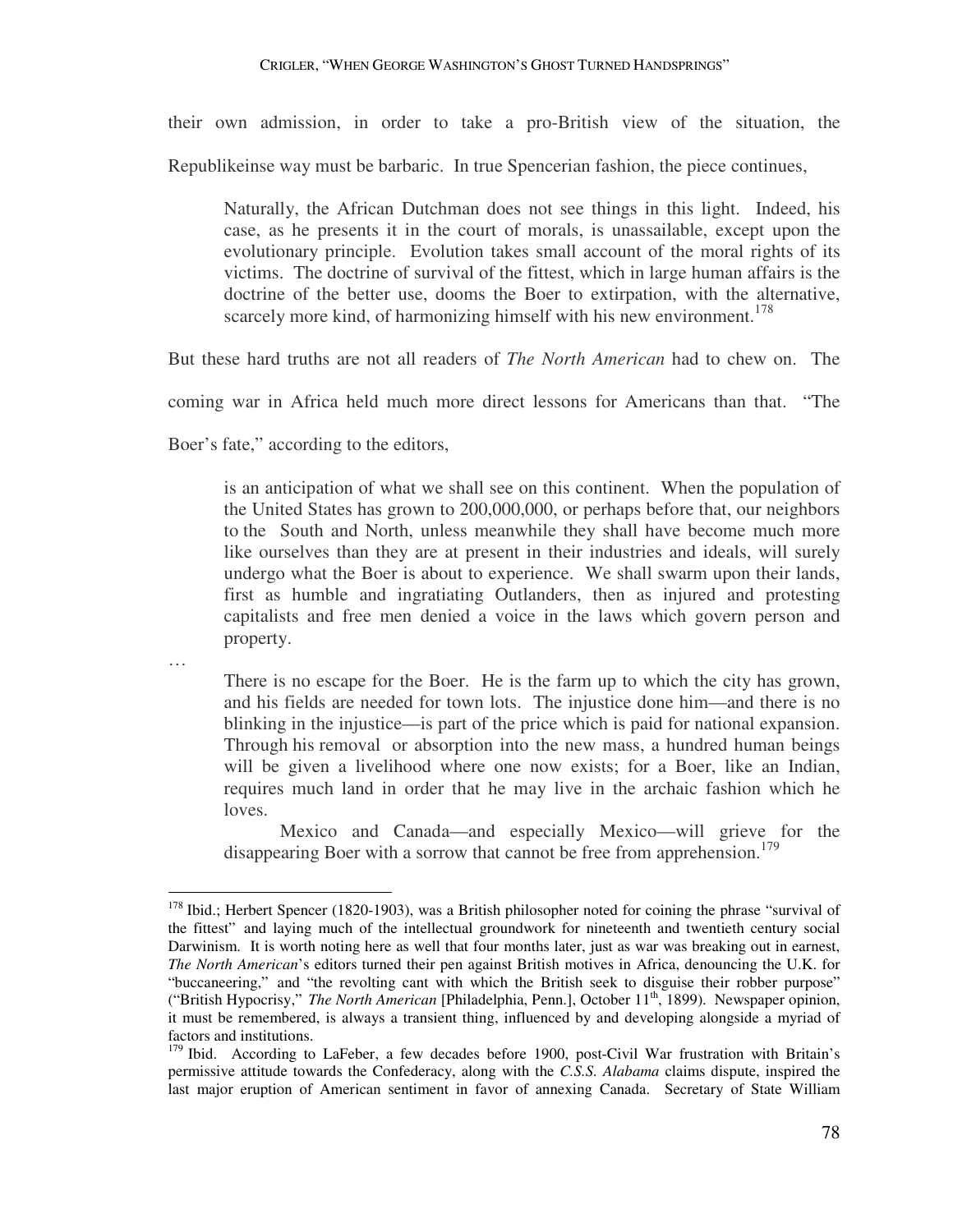Not only does "The Lesson of the Boer" put forward a vitalist vision of future American expansion, it casts both the Uitlanders and the Republikeinse as familiar caricatures from America's past, present and future. While the history of past American expansion south and west is only implicitly referenced in the editorial, it necessarily influences the comparison of the Republikeinse with Indians and Mexicans, two groups whose "removal or absorption" was seen as necessary to the progress of the United States. There is no use in cheering for the underdog, according to *The North* American, weakness is no virtue. As the article explains, "strength is never at a loss for excellent reasons for exerting and enriching itself."<sup>180</sup> Echoing the words of a a *New York Times* editorial from the previous month, there was no use in fretting over the moral dimension of the unequal Anglo-Republikeinse struggle, for after all

It is not the machinations of Cecil Rhodes or any other individual with which the Boers are contending…It is the 'Zeitgeist,' the 'spirit of the age'…There is no room in the world for 'peculiar people' who insist on non-conformity, and upon taking up more room than belongs to them or then they can use to the utmost advantage…They must conform, like the Mormon, or be extinguished like the North American Indian<sup>181</sup>

 Native Americans were a popular referent for pro-British pundits. Writing for *The Arena* in May 1900, the Danish-American Johannes Hrolf Wisby engaged in an extended comparison of Boers to native Americans, critiquing the appeals for justice common in pro-Republikeinse rhetoric, appeals he regarded as naïve. America's Indian

-

Seward supported the idea, and assumed, not unlike *The North American*. that even if war never came America would quietly absorb Canada and Mexico in due course as the inevitable result of population growth (LaFeber, *The New Empire*, 27-28; 32-34). During the heat of the Anglo-Venezuelan dispute both the prominent Republican (later pro-British) senator Henry Cabot Lodge and future president Theodore Roosevelt openly welcomed an invasion of Canada (Anderson, *Race and Rapprochement*, 79; 96-97). <sup>180</sup> "The Lesson of the Boer."

<sup>&</sup>lt;sup>181</sup> "The British and the Boers," *The New York Times*, May 18<sup>th</sup>, 1899, quoted in Noer, *Briton, Boer and Yankee*, 64.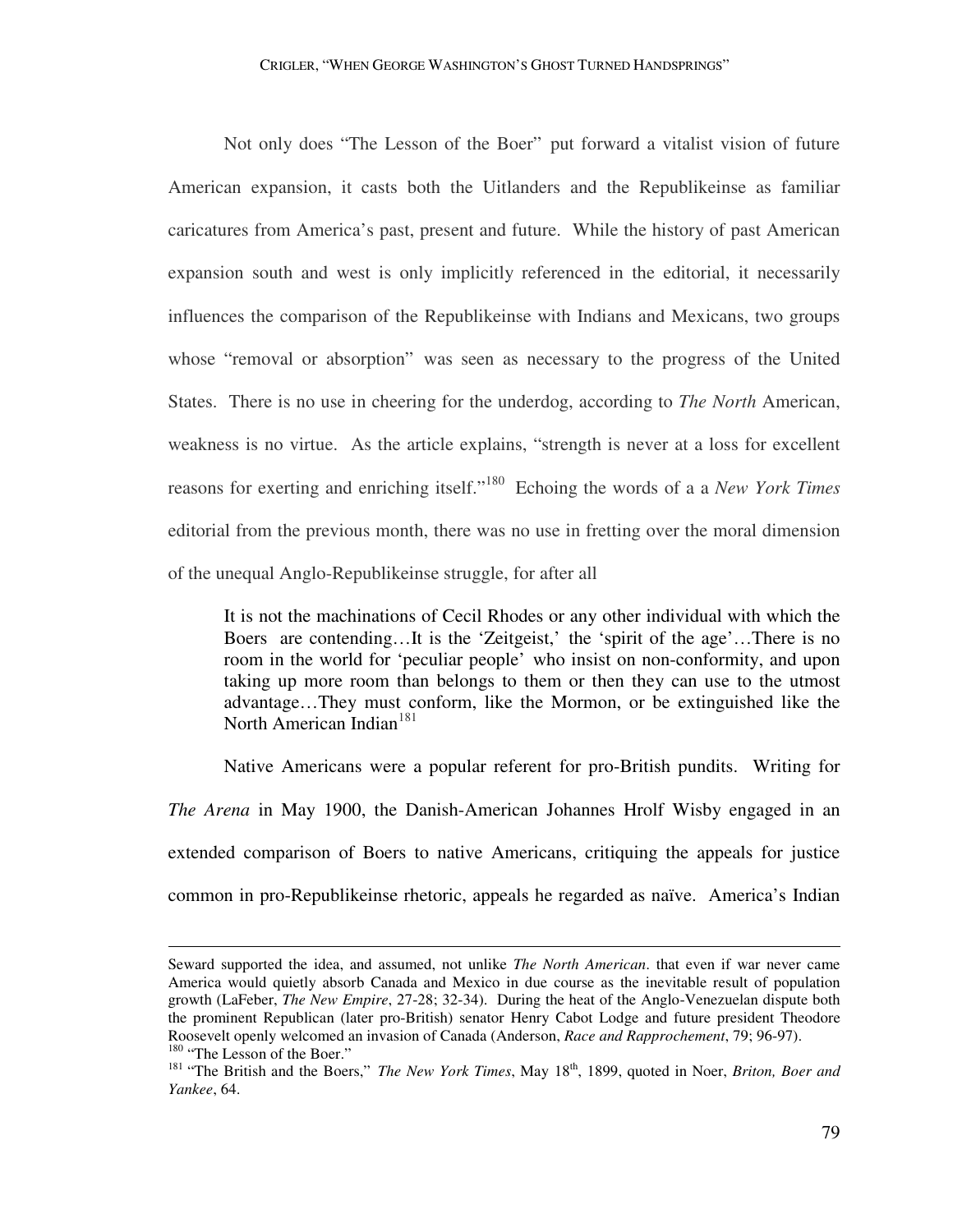wars, according to Wisby, were "criticized abroad in very much the same stupid manner…We were branded as the rude and selfish exterminators of a brave aboriginal race. We were the money-mad sharks of a superior race who swooped upon the poor Indian"; yet history attests to a quite different version of events. "The governing policy of the United States" in Wisby's estimation, "was and still is based on equity, liberality, and magnanimity."<sup>182</sup> In southern Africa, "the prototype of these conditions exists approximately," because "the British, too, have found they can do nothing with the Boer." "He is not a savage," Wisby admitted, "but he is as hostile to civilization as the red man."<sup>183</sup> Again one sees the Republikeinse burgher racialized in a striking and precise way. While apparently retaining his whiteness, the "Boer" is attacked branded primitive, aboriginal, and savage. He is an embarrassing paradox, a contemptible relic with whom the British must swiftly deal. In a unique riff on the rhetoric surrounding what James Barrett and David Roediger call "inbetween peoples"—the impoverished "new" immigrants entering the United States from southern and eastern Europe at the time—Wisby suggests that it was the migration of superior Uitlanders that exposed the degraded racial status of the Boer, for "only when brought into contact with people not of his faith and blood does the Boer show the grim, repulsive qualities of his nature."<sup>184</sup> Ironically for a writer so wholeheartedly committed himself to the imperialist master narrative of "civilization," Wisby identifies the burgher's chief problem as stubbornness, his insistence on conformity to his own norms. "Be like him in everything that appertains

-

<sup>182</sup> John Hrolf Wisby, "The South African War of Races," *The Arena* [Philadelphia, Penn.], May 1900: 472. <sup>183</sup> Ibid., 472-473.

<sup>&</sup>lt;sup>184</sup> See James R. Barrett and David Roediger, "Inbetween Peoples: Race, Nationality, and the 'New Immigrant' Working Class," *Journal of American Ethnic History* 16.3 (1997), 3-44; Wisby, "The South African War of Races," 477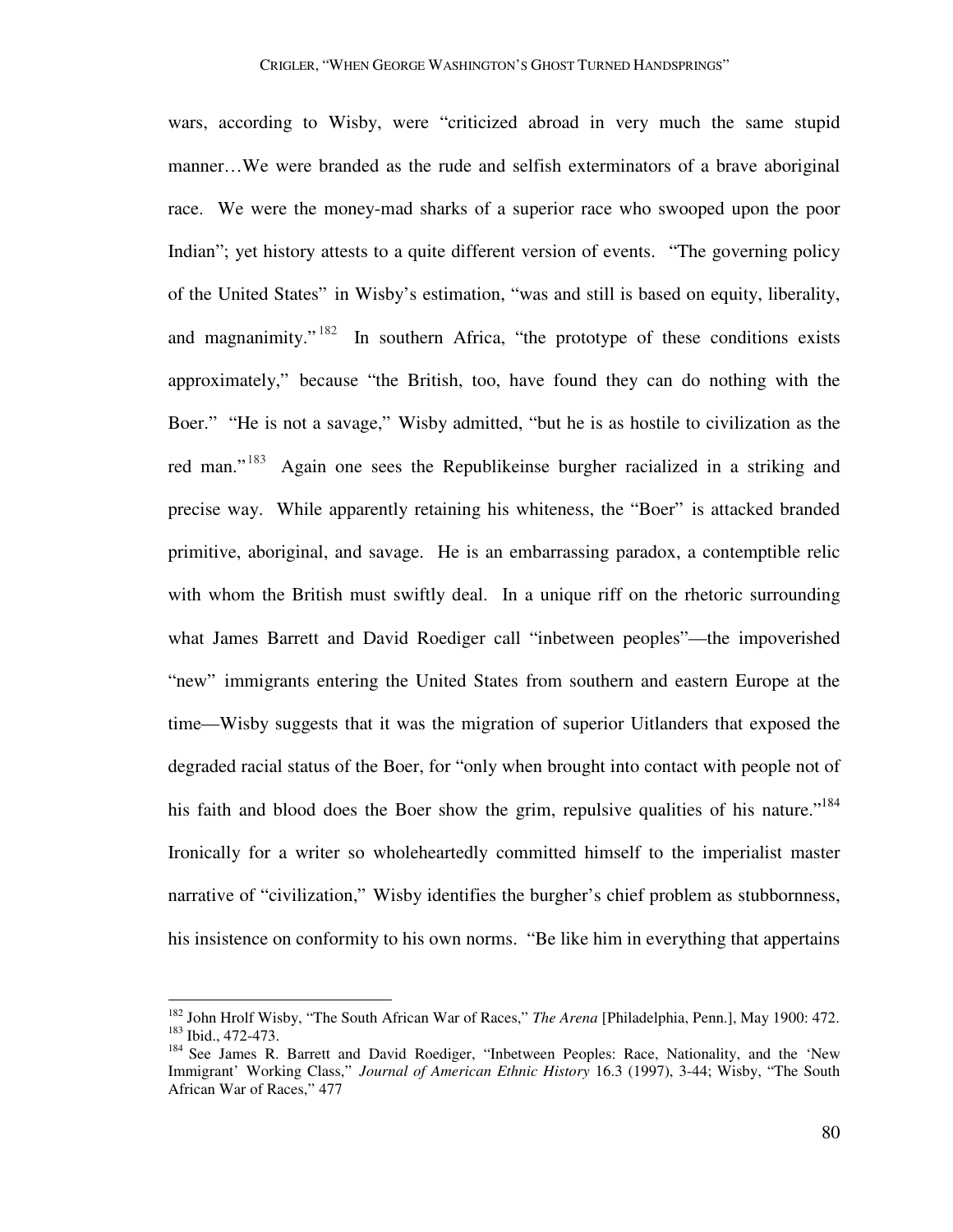to life—and you will notice his native charms and homely graces," Wisby suggests, "but dare not be otherwise!"<sup>185</sup>

 Other pro-British writers avoided such strident and racially-charged expressions of disdain for the Republikeinse cause. If pro-British writers could show that the socalled Boer republics were, in fact, not republics at all, but "narrow oligarch[ies]," traditional American support for republics need not be tossed aside so cavalierly; the ensuing debate could be civic rather than racial.<sup>186</sup> As *The Outlook* explained in an editorial of October 1899, "the war in South Africa is an unnecessary war," yet

It is a war between progress and inertia, republicanism and oligarchy, civilization and—not barbarism, but intellectual sloth.

Let us not be confused because the Transvaal is called a Republic and Great Britain is called an Empire.<sup>187</sup>

After enumerating the South African Republic's many legal and governmental sins, the article quotes a former U.S. Consul to Cairo predicting British victory and a positive "deluge of business in South Africa" after the war's inevitable conclusion. Ultimately, according to the article, the demands of constitutionalism and the moral law of capitalism converge as one, for

What rights do priority of occupancy give a people? Have they a moral right to retain a territory undeveloped against the rest of the world, because they have got there first? Have half a million of North American Indians a right to a continent that can support a hundred million? Have a community of Boers a right to a country rich in mines which they either will not or cannot develop? Has the dog a right to keep the ox out of the manger?

We think not. And while we believe that a true statesman in Mr. Chamberlain's place [Joseph Chamberlain was the British Colonial Secretary at the time] would have won without war all that he will win by war…we believe

<sup>&</sup>lt;sup>185</sup> Ibid., 477-478.

<sup>186</sup> John Hays Hammond and Alleyne Ireland, *The Truth About the Jameson Raid* (Boston, Mass.: Marshall Jones Company, 1898): 4.

<sup>&</sup>lt;sup>187</sup> "The South African War," *The Outlook* [New York, N.Y.], October 21<sup>st</sup>, 1899.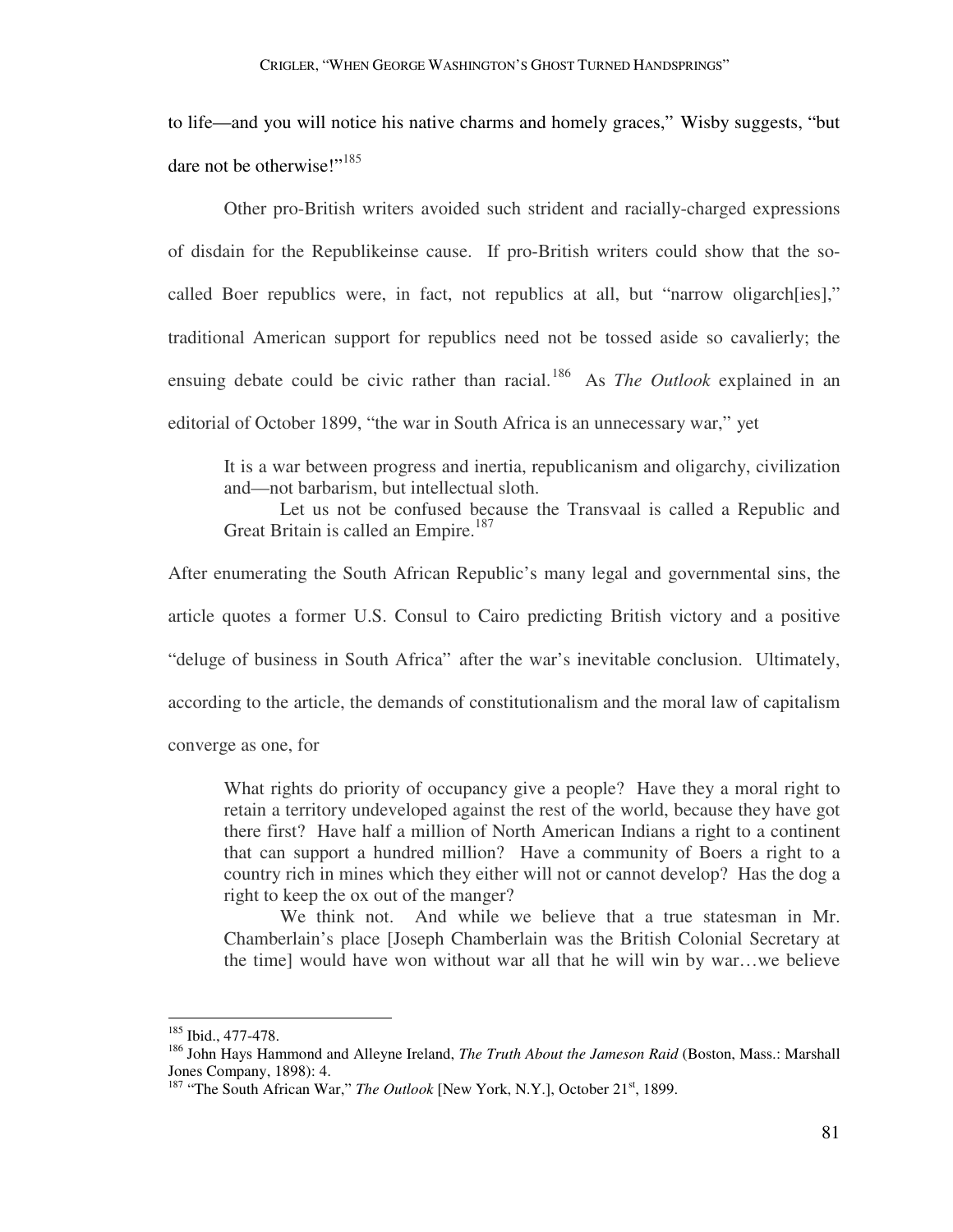that neither justice, liberty, nor civilization would be favored by the victory of the Boers, and all three will be at the last the gainers in the victory of the British.<sup>188</sup>

 While a preponderance of the American public likely professed pro-Republikeinse sympathies, it is important to recall that there were others in America, unaffiliated with the government, whose support for the British cause was quite sincere. Of this pro-British lobby, no figure was more important to the war and the course of American diplomacy than the U.S. Secretary of State, John Milton Hay.

 Born in 1838 in Salem, Indiana, Hay became Secretary of State in late September 1898, a few months after the Spanish-American War, having already made a worthy name for himself in American politics. As a young man, he had been Abraham Lincoln's private secretary, and was present in the room when the Surgeon General pronounced the President dead in April 1865. From 1879 to 1881 he was Assistant Secretary of State under Rutherford Hayes, and immediately before his appointment to head the State Department, he served as American Ambassador to the Court of St. James's—a posting that, though brief, brought his pro-British sympathies into full focus. A firm believer in and booster for Anglo-Saxon brotherhood, in April 1898 Ambassador Hay expressed his true convictions when he remarked to an English audience that "all the nations of the world will profit more or less directly by every extension of British commerce and the enterprise and enlightenment that go with it."<sup>189</sup> His Anglophilic posture during the South African War surprised few, for, in the words of Tyler Dennett, he "was not what might be called an 'under-dog' man."<sup>190</sup> His conspicuous love for Great Britain

<sup>188</sup> Ibid.

 $189$  John Hay, "A Partnership in Beneficence," speech given April 21<sup>st</sup>, 1898, quoted in Kenton J. Clymer, *John Hay: The Gentleman as Diplomat* (Ann Arbor, Mich.: The University of Michigan Press, 1975): 121. <sup>190</sup> Dennett, *John Hay*, 240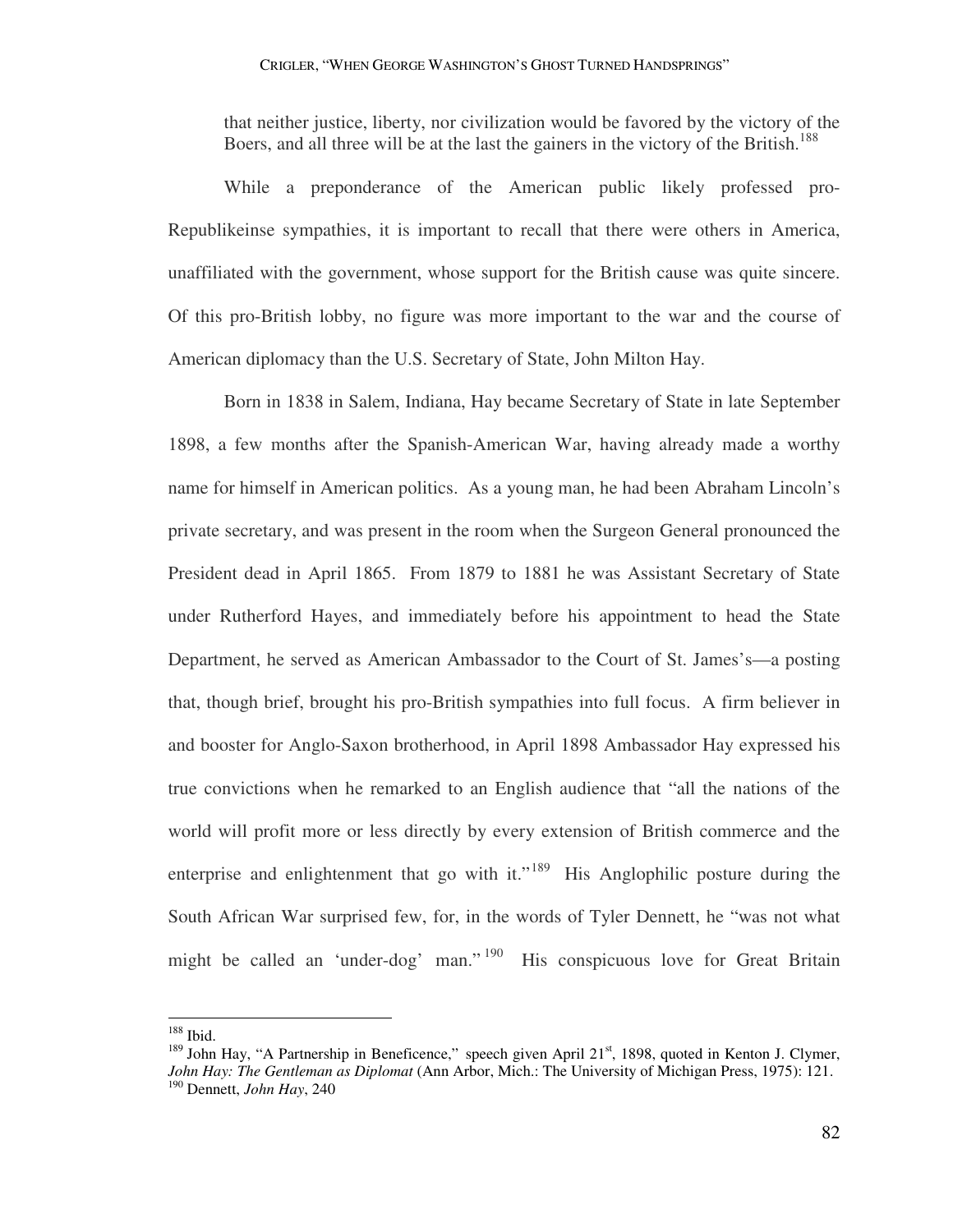ultimately served him well. Amid the excitement of the Spanish-American War he was able to set the stage for Anglo-American rapprochement, an effort that he maintained through the South African War, ultimately culminating in the November 1901 signing of the Hay-Pauncefote Treaty, which cleared a legal path for the construction of the Panama Canal.

 After months of bitter exchanges and failed negotiation between the two sides, on September  $29<sup>th</sup>$ , 1899, the British cabinet issued an ultimatum to the South African Republic to fully enfranchise the Uitlanders or face military intervention. On October 3<sup>rd</sup>, Orange Free State President Steyn's appeal to Secretary Hay for intervention was rebuffed.<sup>191</sup> On October  $8<sup>th</sup>$ , the British Ambassador to the United States requested the State Department's good offices to protect British citizens in the Transvaal in the event of armed conflict.  $192$  The next day the Republikeinse governments released a counterultimatum demanding Britain withdraw its troops from their borders, and by October  $11<sup>th</sup>$ war had broken out at last. In the words of a young Jan Smuts, future South African prime minister and international statesman, the conflict promised to be "a fight that will stagger humanity."<sup>193</sup>

 Firsthand information to help distinguish facts and allegations was always scarce. Brandishing what little intellectual grist they could muster by correspondence and the reports of Americans who had been to southern Africa, newspapers struggled to deepen their treatment of the southern African crisis. Ultimately, though, it was always easier to talk about America than southern Africa. Regarding Uitlander rights, the pro-

<sup>191</sup> Noer, *Briton, Boer and Yankee*, 67.

<sup>192</sup> Ibid.

<sup>193</sup> Quoted in Farwell, *The Great Boer War*, 46.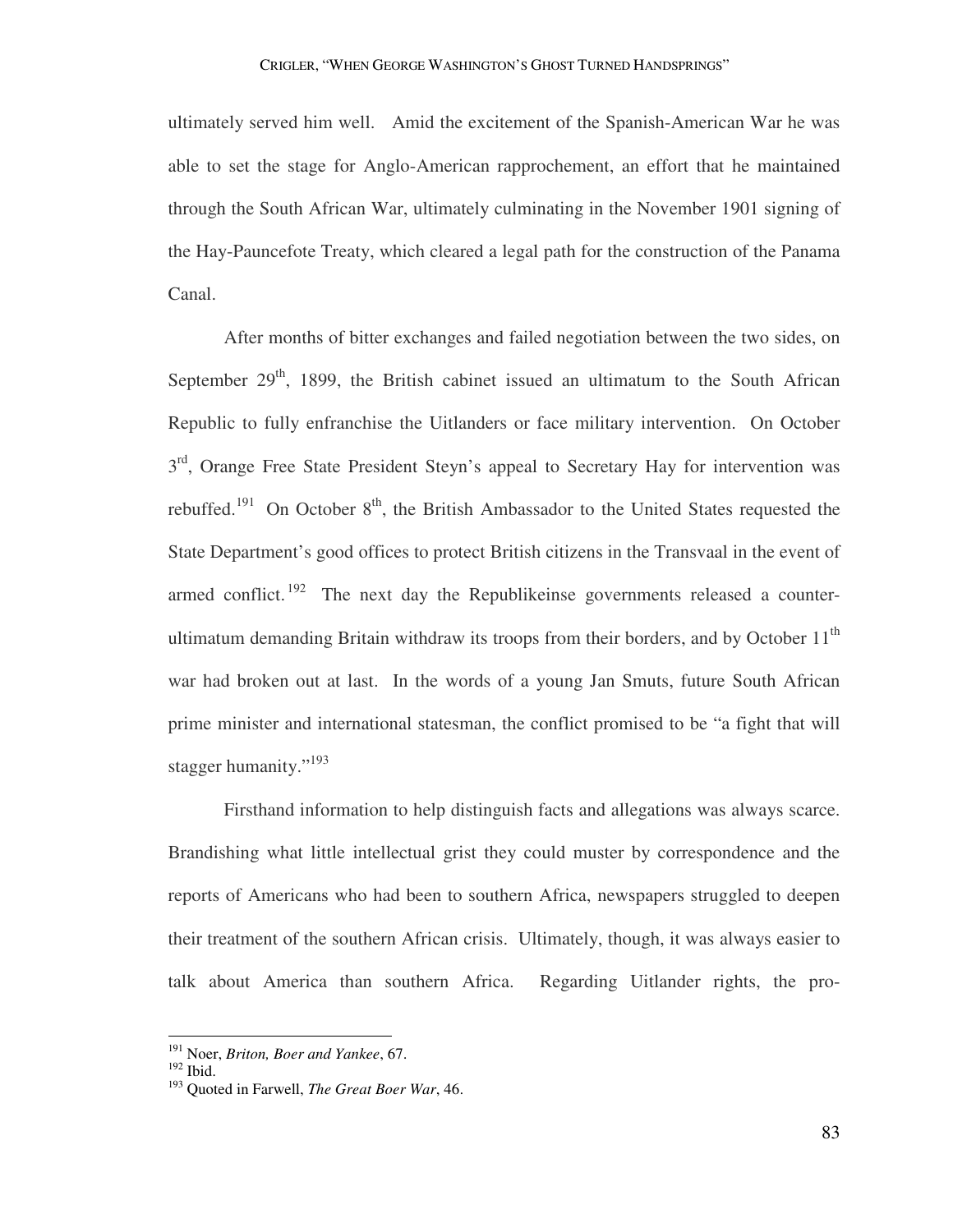Republikeinse activist George W. Van Siclen (a prominent Dutch American) argued that if the United States were being forced to accede to the demands Britain was placing on the Transvaal everyone would be up in arms over the prospect of "national suicide." The Republikeinse were firmly in the right, in keeping with their proud heritage and ties to the American past, for "these South African republicans are of the same blood with the…Americans of Holland or Dutch-Huguenot descent, who fought England in the American Revolution, and again in 1812 when England still claimed a suzerainty right to search American vessels."<sup>194</sup> Louise Vescelius-Shelton, who had written a children's book called *Yankee Girls in Zululand* in 1888, darkly compared the struggle to the recent Cuban War of Independence, "where…a seemingly overwhelming army [the detested Spanish]...proved impotent to cope with its foe."<sup>195</sup>

 As 1899 wore into 1900, the staunch assurances of the pro-British press that the war would be short and easy were challenged in stunning fashion by a string of Republikeinse victories. "There is not quite so much certainty as has been supposed," conceded *The North American* of December 5<sup>th</sup>, 1899, with respect to how the war would end. Coverage of pro-Boer meetings and remarks in Congress became more frequent as reports of British military blunders (often patchy and subject to censorship) trickled in from the other side of the world. The new developments could be interpreted in any number of ways. "Although the situation is in some respects similar to the situation in the Philippines," reported the African-American Exoduster *State Ledger* of Topeka, Kansas, "the sympathy of at least a majority of Americans cannot but go out to the

<sup>&</sup>lt;sup>194</sup> "England's Demand Upon the Boer Republics," *The Milwaukee Journal*, September 18<sup>th</sup>, 1899.

<sup>&</sup>lt;sup>195</sup> "War with the Boers; Louise Veskelius-Sheldon on the Transvaal Situation," *The Atchison* [Kan.] *Daily Globe*, September 18<sup>th</sup>, 1899.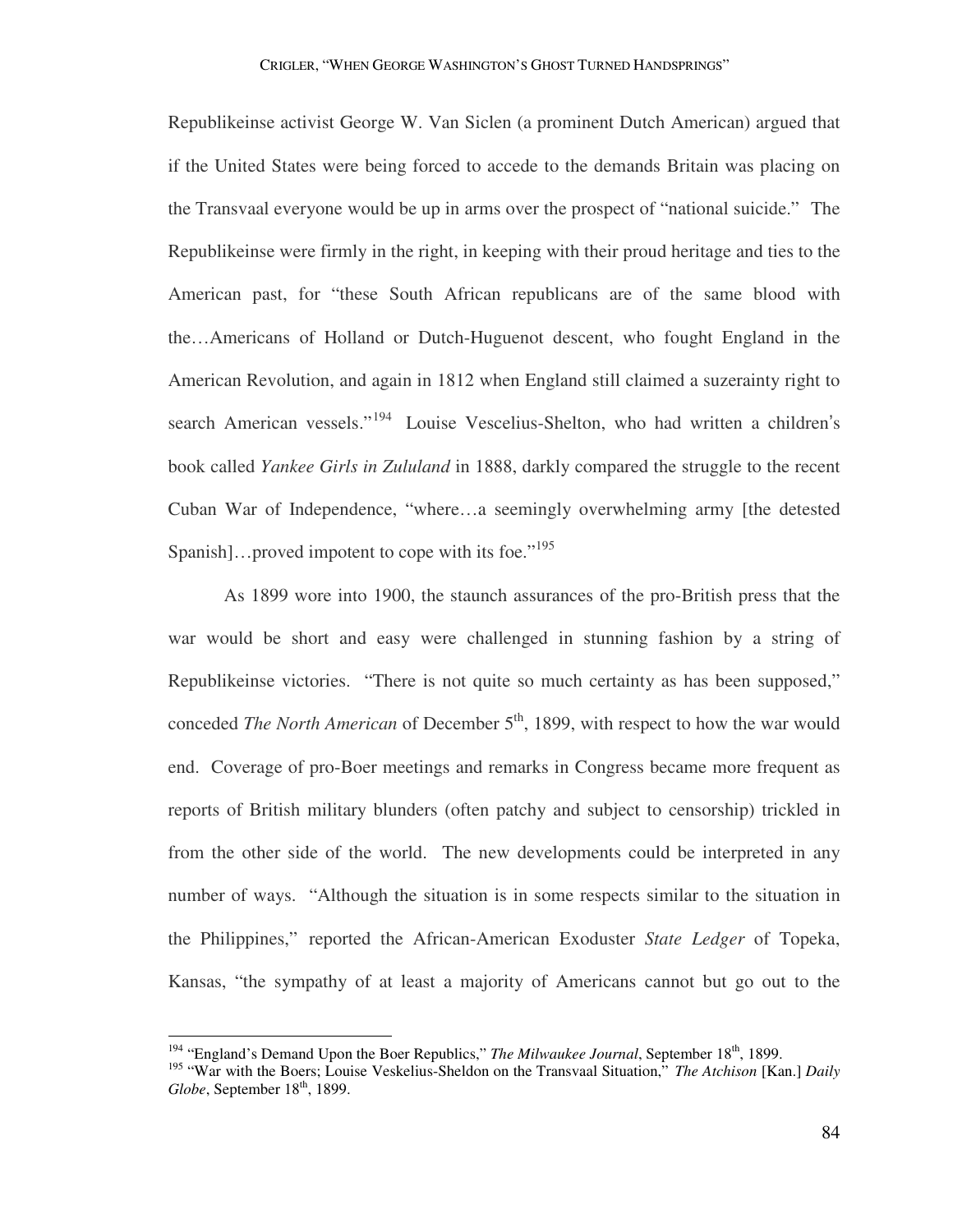plucky and patriotic Boers."<sup>196</sup> "The less the Boers need sympathy," Hay lamented to the U.S. Ambassador in London, "the more they get. If England had no reverses she might have done as she pleased with South Africa."<sup>197</sup> Following the events of the war from the comfort of his Richmond, Virginia home, a rank-and-file life insurance clerk named Theron Hart Brown provided pithy commentary in his diary throughout early 1900. "The English carry the Bible in one hand  $\&$  the sword in the other; but Kruger, it seemed, carries the Bible in his head, thus leaving both hands free for the sword," he remarked on January  $2<sup>nd</sup>$ , 1900.<sup>198</sup> On February  $8<sup>th</sup>$ , as the tide in southern Africa finally began to turn in Britain's favor, he opined with characteristic candor that "the only safe prediction about the Boer war is that it will last until it is over."<sup>199</sup> Wise words as they were, the public continued to thirst for certainties that workaday reports of the war could not provide. American coverage of an faraway war continued its inward turn.

 African Americans during this period regarded the conflict with significantly more ambivalence than the white press—the same way they approached the whole notion of overseas colonialism in general. The past few years had been terribly chaotic for the black community—not only were Jim Crow and lynch law on the rise, becoming entrenched fixtures of the Southern landscape, but blacks' position as even second-class citizens of the United States was appearing shaky. Just over a year before Transvaal commandoes invaded the Cape Colony, thousands of African Americans had served in the Spanish American War, often with great valor. Many prominent voices (particularly

——

<sup>&</sup>lt;sup>196</sup> "Our Opinion," *State Ledger* [Topeka, Kan.], December 16<sup>th</sup>, 1899.

<sup>197</sup> Hay to Joseph H. Choate, January 3rd, 1900, quoted in Dennett, *John Hay*, 241.

<sup>&</sup>lt;sup>198</sup> Entry for January  $2<sup>nd</sup>$ , 1900, Theron Hart Brown diary (37034), Library of Virginia, Richmond, Va.

 $199$  Ibid., entry for February  $8<sup>th</sup>$ , 1900.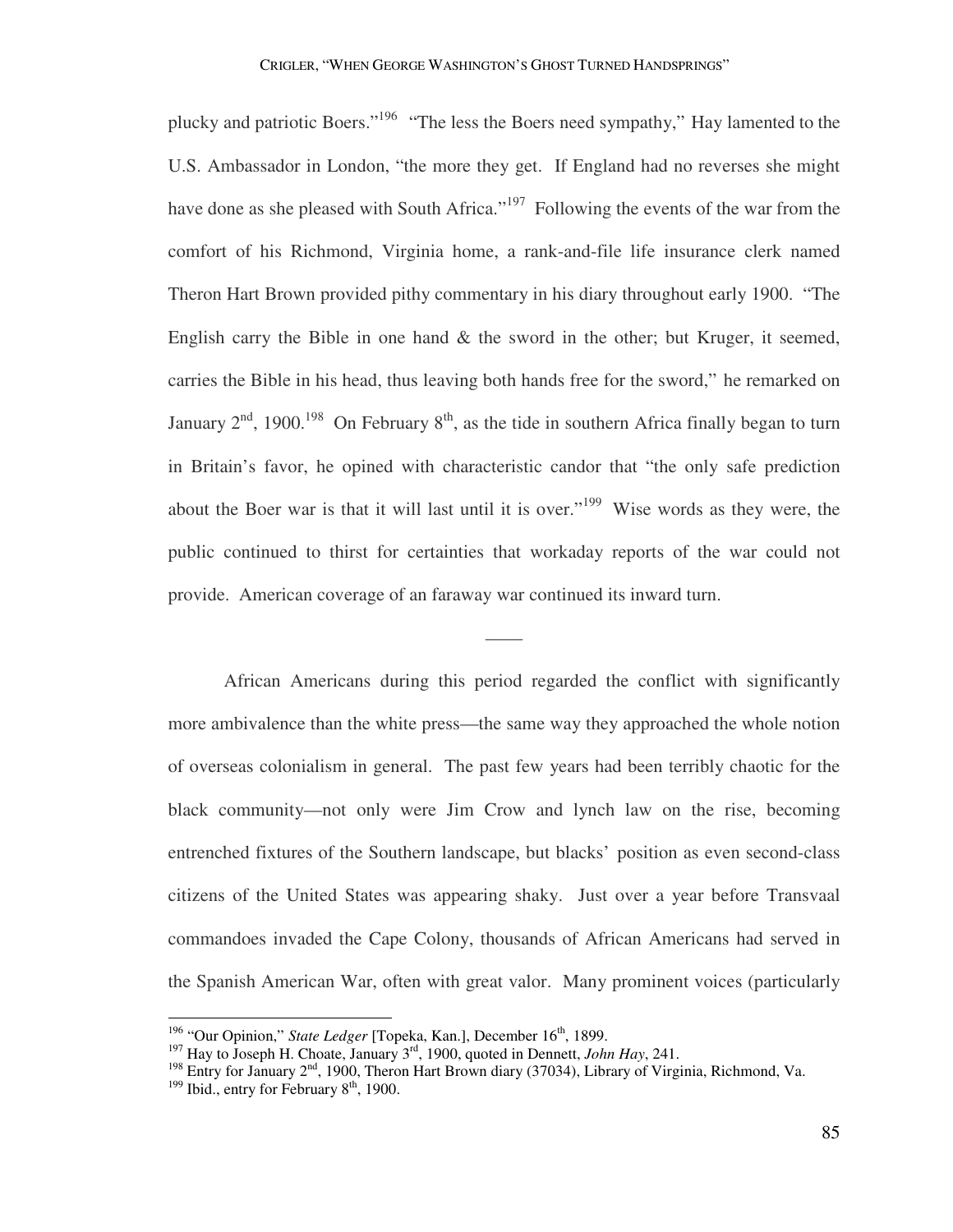those opposed to the "Back to Africa" movement spearheaded at the time by Bishop Henry Turner) believed the participation of black troops in the field would give them an opportunity to demonstrate their skills and earn them the full enjoyment of American citizenship. Proud of the heroism of the "buffalo soldiers" in the American West but frustrated by whites' ignorance of their exploits, prominent African American pundits like T. Thomas Fortune advocated the formation of a black artillery unit in the East, for maximum visibility.<sup>200</sup> This turned to further frustration when reports of racial tensions within the army came to light, such as the Tampa race riot, in which twenty-seven black soldiers were seriously wounded.<sup>201</sup> Yet the white press chose to ignore the significant black contribution to the war effort, including the Rough Riders' famous victory at San Juan Hill—where, according to one of Theodore Roosevelt's white corporals, "if it had not been for the Negro cavalry, [they] would have been exterminated."<sup>202</sup> Yet in April 1899 Theodore Roosevelt wrote an article for *Scribner's* charging black soldiers with cowardice at the very same battle, charging them with being "peculiarly dependent on their white officers."<sup>203</sup> Patriotic service had failed to reap the benefits many black leaders had hoped for.

On November  $10^{th}$ , 1898, a few days after the election of a white mayor on a biracial Republican-Populist Fusion ticket, the city of Wilmington, North Carolina erupted in an orgy of violence that left an unclear but substantial number of black Americans dead. According to H. Leon Prather, it was "the most ghastly racial massacre

<sup>200</sup> Willard B. Gatewood, Jr., *Black Americans and the White Man's Burden, 1898-1903* (Urbana, Ill.: University of Illinois Press, 1975): 43.

 $201$  Ibid., 52-53.

<sup>202</sup> Ibid., 59.

<sup>203</sup> "Rough Riders," *Scribner's Magazine*, April 1899, quoted in ibid., 201.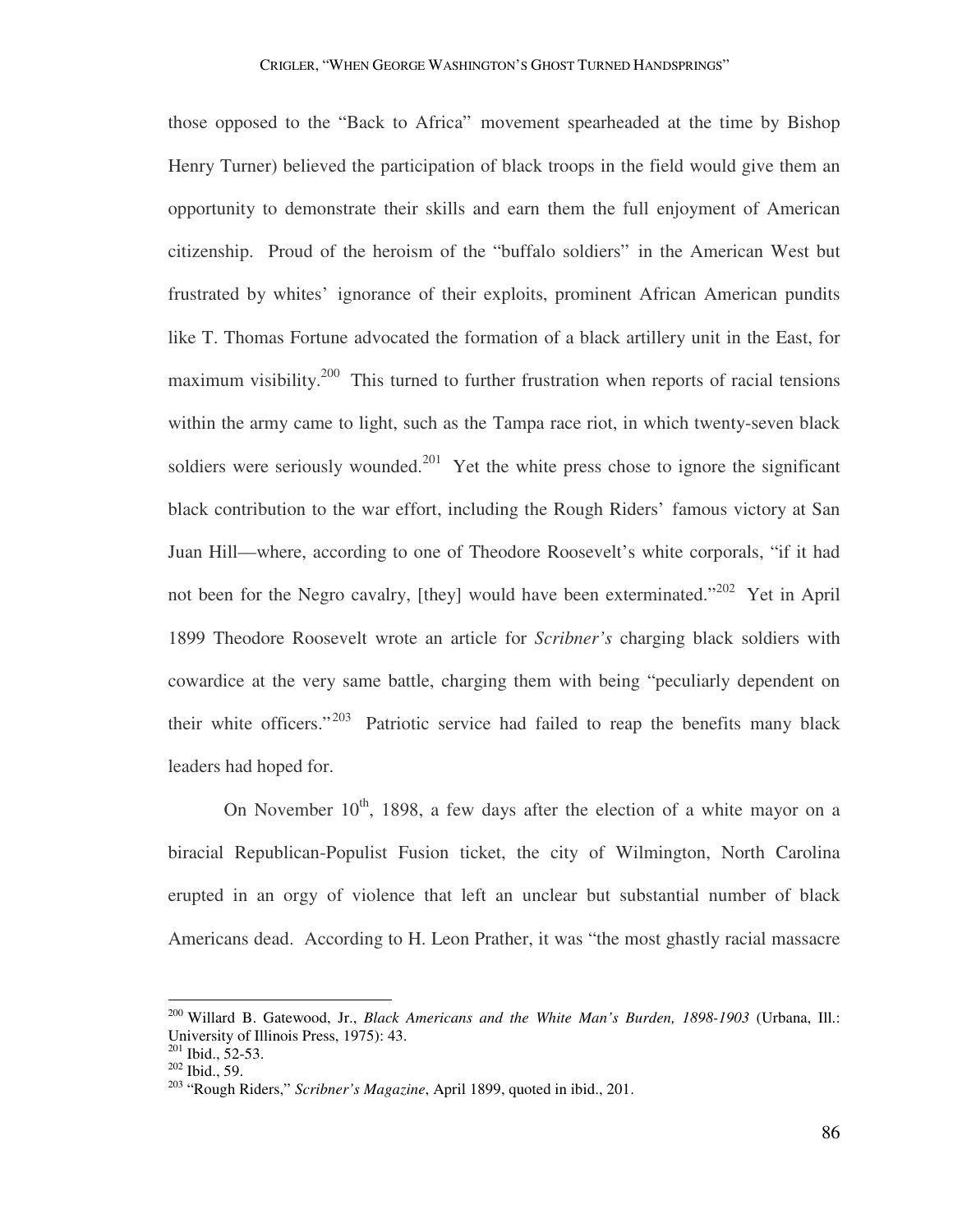of the Progressive era…one of the most brutal and ruthless riots in the nation's history." Not quite three years after the Jameson Raid, it was also America's first *coup d'etat*, as white supremacist Democratic "Red Shirts" seized the city by force and precipitating an exodus of over two thousand blacks from Wilmington.<sup>204</sup> For blacks like Turner who were feeling distinctly unwelcome at home, the prospect of American colonies in the tropics like Cuba and the Philippines offered potential opportunities for mass resettlement and the erection of a "black man's paradise," far from white oppression.<sup>205</sup>

 Colonialism was a complex issue for black Americans in the 1890's. On the one hand, they could feel a solidarity with exploited peoples around the world that the white community could not. They had a keen appreciation of the hardship of living on the wrong side of race prejudice and the global color line. However little they knew about the experiences of black southern Africans, they understood that continued white minority rule was the only sure outcome, and this muted reactions to the conflict. Most black newspapers correctly believed the British to be the more enlightened side on the race question, and supported them accordingly against those "whose policy has been repressive, exclusive, ungenerous, and tyrannical" towards black Americans, in the words of William Calvin Chase.<sup>206</sup> In the very same editorial, Chase admitted that the Briton was almost as feckless himself, crying out for Uitlander justice while really seeking "to dominate the world under his hypocritical pretense of civilizing and 87rahmin87nizing

<sup>204</sup> H. Leon Prather, Sr., *We Have Taken a City: Wilmington Racial Massacre and the Coup of 1898* (Rutherford, N.J.: Fairleigh Dickinson University Press, 1984): 10-11; 148

<sup>205</sup> Gatewood, *Black Americans and the White Man's Burden*, 164.

<sup>&</sup>lt;sup>206</sup> "The Boers and the English," *The Washington* [D.C.] *Bee*, October 21<sup>st</sup>, 1899, quoted in Jacobs, *The African Nexus*, 135.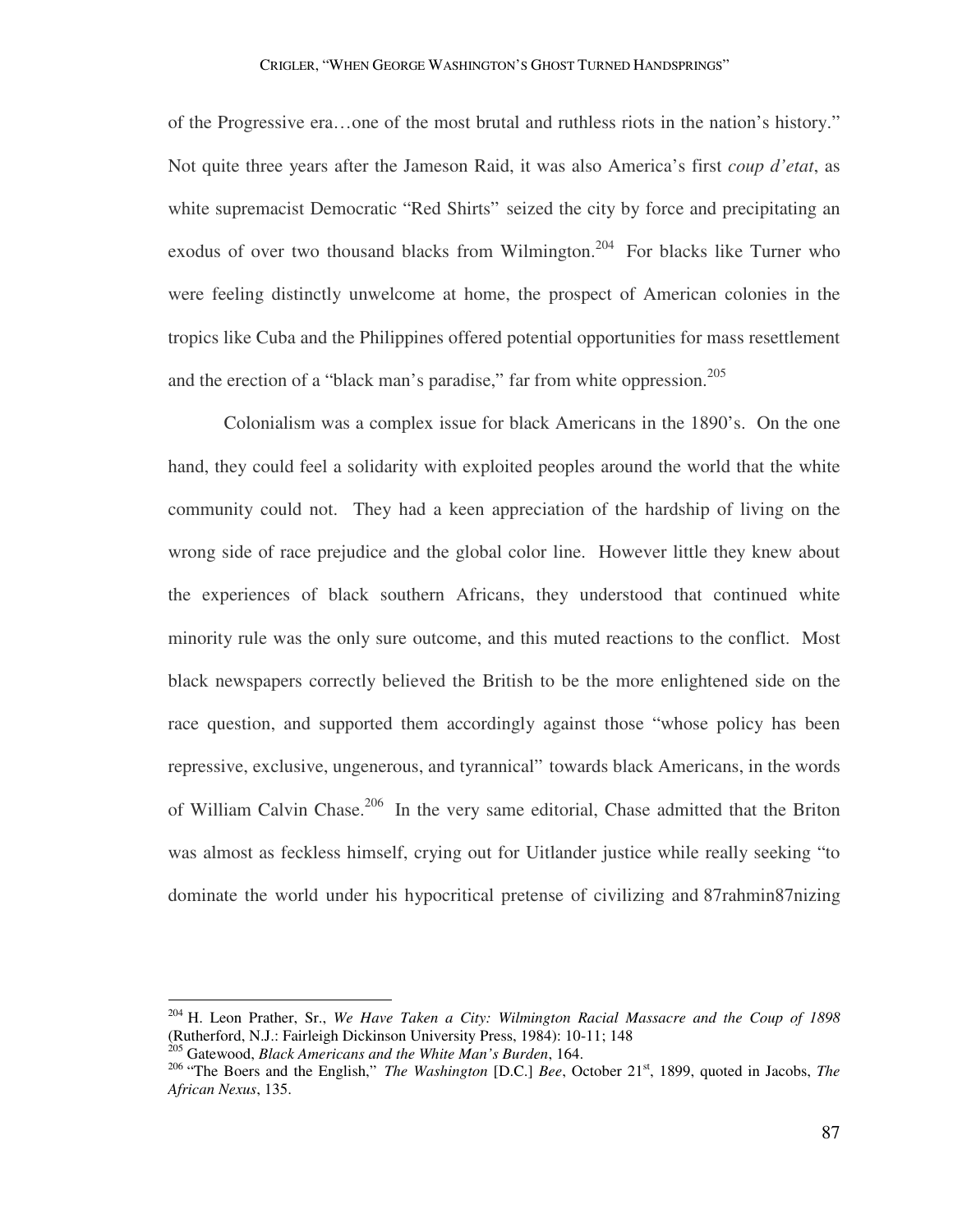it."<sup>207</sup> At least two African Americans (H.A. Smith and Horatio L. Scott) fought for the British army during the war; some newspapers (like the *Broad Ax* of Chicago and the *Parsons Weekly Blade*, an Exoduster paper based in Kansas) took pro-Republikeinse editorial positions, but almost all were resigned to the basic injustice of a war for white supremacy fought on African soil.<sup>208</sup> "Ah, South Africa, land of villainy, blood, and tears," the enigmatic black seaman Harry Dean recalled lamenting, "I am fully convinced that the Boers and English have the same attitude towards the natives."<sup>209</sup>

——

 With eyewitness knowledge of southern Africa so exotic and scarce and opinion so fluid,, the reports that did make it back to America were laden with intrigue and rumors of varying credibility. Probably the highest profile American visitor to South Africa in 1899 was the Assistant Secretary of the Interior, an Republican politician from Missouri named Webster Davis, "a popular figure in Washington, a personal friend of the President and a well-known surrogate for McKinley in his political campaign." In addition to his other talents, Davis was "easily the finest orator in the United States" according to *The Atchison* (Kansas) *Daily Globe*, a political rising star.<sup>210</sup> In December 1899 his intention to travel to South Africa sparked widespread speculation. Despite his insistence that "after a hard campaign tour…I was on the verge of nervous prostration…[and] it seemed to me that I was entitled to a good, long vacation," visiting

<sup>207</sup> Ibid., 148.

<sup>208</sup> Gatewood, "Black Americans and the Boer War," 236; Jacobs, *The African Nexus*, 150.

<sup>209</sup> Harry Dean and Sterling North, *The Pedro Gorino: The Adventures of a Negro Sea-Captain in Africa and on the Seven Seas in His Attempts to Found an Ethiopian Empire* (Boston, Mass.: Houghton Mifflin, 1929): 252; 233. See also John S. Burger, "Captain Harry Dean: Pan-Negro-Nationalist in South Africa," *The International Journal of African Historical Studies* 9.1 (1976), 83-90; Jacobs, *The African Nexus*, 122- 123; 152-153

<sup>210</sup> Changuion, *Uncle Sam, Oom Paul, en John Bull*, 90; "News and Comment," *The Atchison* [Kan.] *Daily Globe*, December 2<sup>nd</sup>, 1899.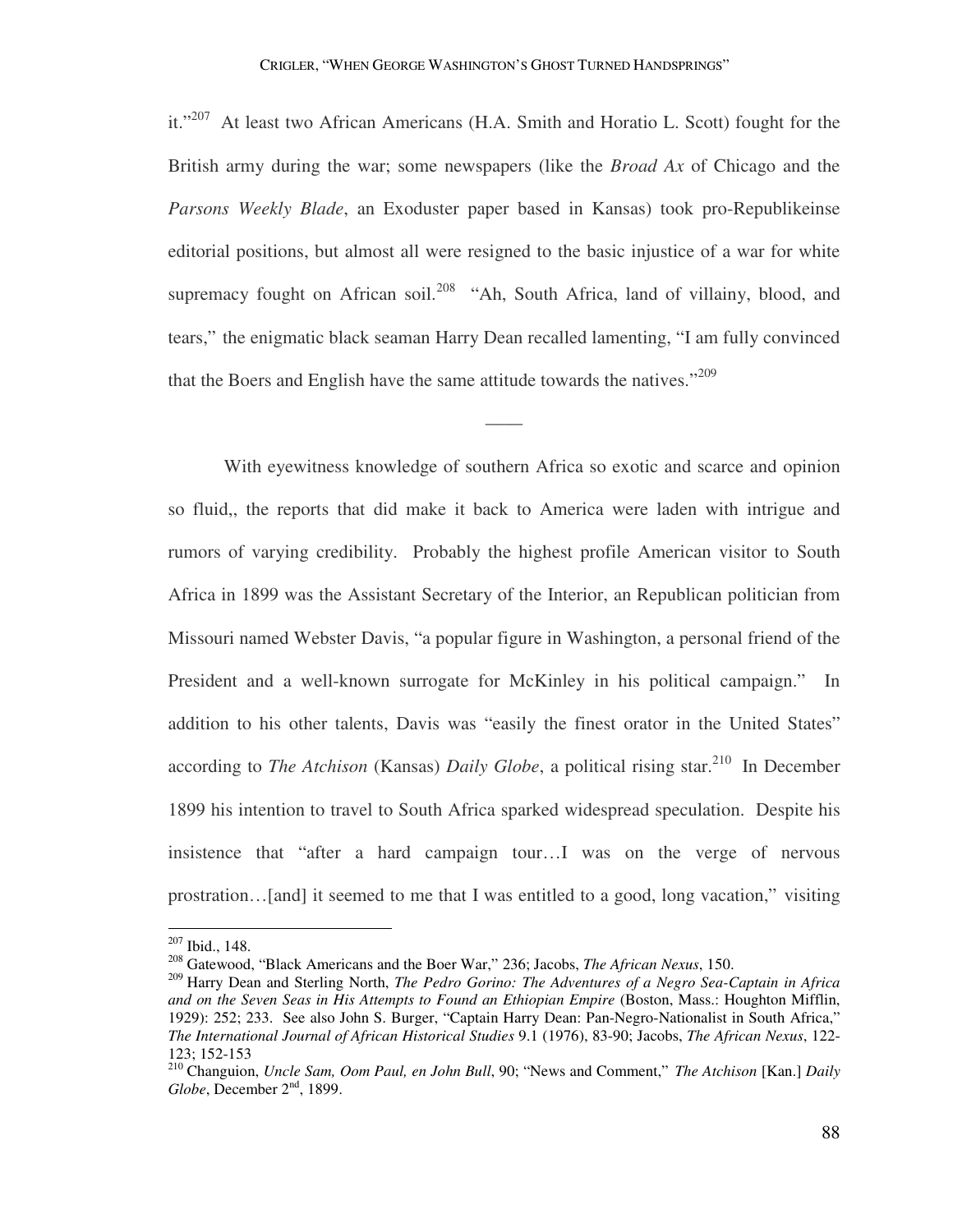"my old friend and neighbor, Colonel J.G. Stowe," U.S. Consul General at Cape Town, the newspapers delighted in speculation over his real purposes.<sup>211</sup> While press interest initially surrounded his troubled relationship with the Secretary of the Interior, Ethan Hitchcock—claiming that he planned to resign his post upon returning to the U.S. and inaugurate a lecture tour—by January rumors were circulating that he was being sent with secret instructions by the President "to keep the Administration advised as to the political status of the situation." This theory was bolstered by the testimony of Davis's brother Walter, who played up the possibility of Davis's nomination for vice president in the 1900 election.<sup>212</sup> "If he should make a diplomatic stroke in South Africa," predicted Walter, "he would spring into immediate prominence. Already the mystery of his mission has put his name into the mouth of every politician and in every newspaper in this country. Watch him."<sup>213</sup>

 Webster Davis spent three months in southern Africa at the start of the war, incorporating visits to the Cape Colony, the Orange Free State, and the South African Republic alike. When he returned to the United States, he did indeed begin a lecture tour, and scandalized many of his fellow Republicans (not least the administration) by his fullthroated endorsement of the Republikeinse cause, sentiments that he soon committed to paper in his book *John Bull's Crime, or Assaults on Republics*, published a few months after his return.

<sup>211</sup> "Introduction" [unpaginated] in Webster Davis, *John Bull's Crime, or, Assaults on Republics* (New York, N.Y.: Abbey Press, 1901).

<sup>&</sup>lt;sup>212</sup> "Webster Davis an Envoy; Real Mission of Missouri Statesman is to Watch Transvaal Situation," *Omaha* [Neb.] *World-Herald*, January 7<sup>th</sup>, 1900.

<sup>213</sup> "Webster Davis in Africa; Politicians Discuss the Purpose of His Mission There," *The Kansas City*  [Mo.] *Star*, January 24<sup>th</sup>, 1900.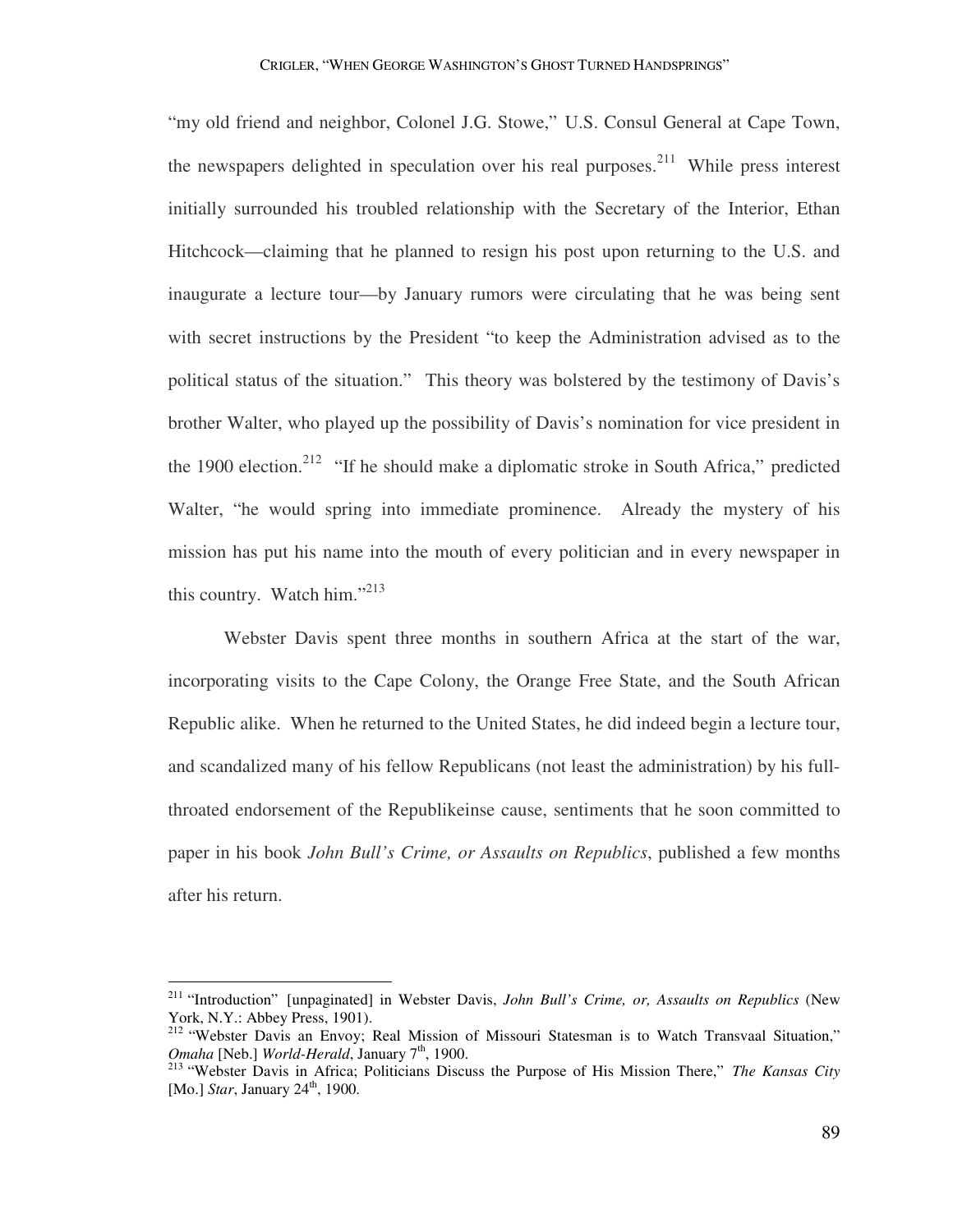*John Bull's Crime* examines southern African subjects through self-consciously American eyes, even to the point of communicating insecurity. A biographical note at the beginning states that "in addition to being American-born, [Webster Davis] was born an American, that is, with a heart that pulsates with pure American blood and quickens to the inspiration of American sentiment."<sup>214</sup> Eager to avoid charges that Davis was a traitor or a tool of American immigrant constituencies, the note emphasizes his Americanness above all else. "An adherent of the doctrine that all men are created equal and that no government is good enough to govern another without the other's consent," the publishers continue,

it was natural that he should lift his eloquent voice and pen in behalf of the mighty farmers of South Africa, who have been making the same fight and against the same power that our Revolutionary sires made for America a century and a quarter ago. $^{215}$ 

 As detailed and eloquent as Davis's account was, it was much more than an opinionated analysis of a foreign conflict. It is a work concerned with fundamentally domestic goals, not least of which being Davis's own political future—his African trip forced him to switch partisan allegiance from the Republican to the Democratic Party. The foremost these goals, however, was the spread of Anglophilia and capitalism in the United States. To Webster Davis, the Republikeinse possessed "the very characteristics we most admire in our own people, namely, the good nature, the generous spirit, the kindheartedness, the affection for their families and their frank and manly independence."<sup>216</sup> The Republikeinse, in his estimation, were upstanding but firm liberty-lovers fighting for a cause that too many Americans had lost sight of since 1776.

<sup>214</sup> "Biographical Note" [unpaginated] in Davis, *John Bull's Crime*.

<sup>215</sup> Ibid.

<sup>216</sup> Ibid., 33.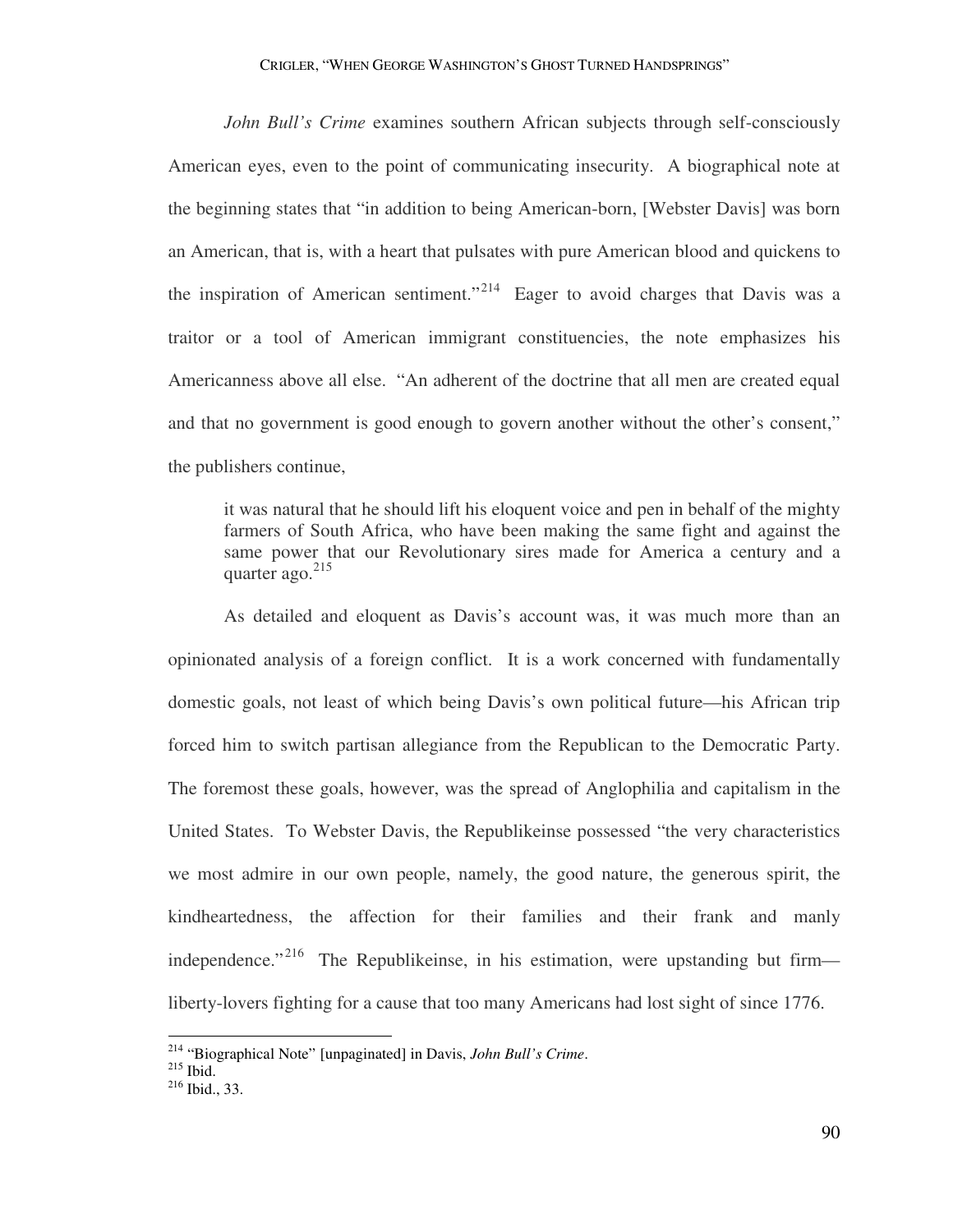Davis's concern for America is vividly illustrated by two contrasting images of American martial patriotism: the first in a London theatre before departing for Cape Town, and the second in Pretoria with members of the Irish Brigade, one of a handful of American-led commandoes with the Republikeinse forces. In the first tableau Anglo-American rapprochement is literally performed on stage, as Davis looks on in with an appropriately theatrical horror:

An American actress, who seemed to be quite well known to the English nobility, was requested to recite "The Absent Minded Beggar."<sup>217</sup> On the stage, standing immediately behind her, were two squads of soldiers, one in the American uniform, the other in the British uniform. At the head of one squad was the British flag, at the head of the other was the American flag. At the close of her recitation the actress stepped back behind the two flags and tied their corners into a knot, while the audience arose to their feet and, led by the orchestra, sang with great enthusiasm "God Save the Queen" and "Rule Britannia."

To me that scene was not an inspiring one. For, when I remembered that my ancestors fought and died to make my flag the flag of the greatest republic in all the world, and fought against the same monarchy that endeavored to make that Union Jack, which appeared on this occasion tied to my flag, rule triumphantly over my republic as a British colony; and when I remembered that this American flag, now joined with the British flag, the symbol of tyranny and oppression, had always been regarded heretofore as the emblem of freedom and as the banner of a "government of the people, by the people and for the people," and that to liberty-loving people everywhere its stars had always appeared as the morning stars of God and its stripes as beams of morning light, it seemed to me that it had a tendency to make it appear that the people of our republic were in sympathy with a monarchy in its efforts to crush two little republics modeled and patterned after our own republic, and which was endeavoring to rob and murder the men and women and children of those two little republics, who were making the same fight for liberty, for home, for justice and for equality, and for republican form of government, as our fathers made in the time of the Revolution, when in 1776 they performed deeds of valor that wedded their names to glory and undying fame. $218$ 

All this in spite of the fact that "notwithstanding that [sympathetic] feeling toward

Americans," the British were

<sup>&</sup>lt;sup>217</sup> "The Absent-Minded Beggar" is an 1899 poem by Rudyard Kipling, whose repeated injunction to support and "pay—pay—pay!" for the war effort in southern Africa won it both fame and derision.  $^{218}$  Ibid., 3-4.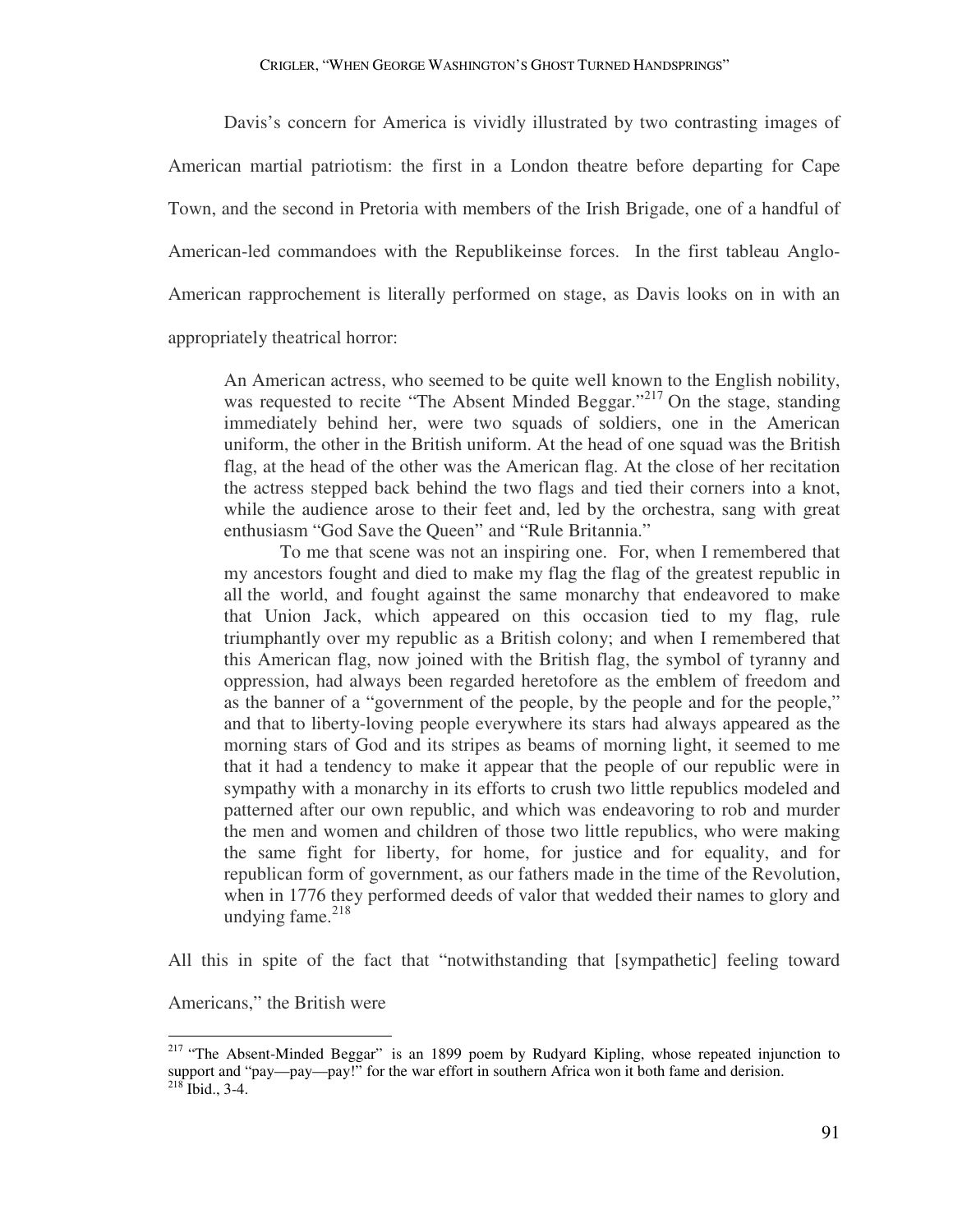so egotistical and overbearing that an American could not converse with them more than a few minutes at a time without being insulted by them, because of their domineering ways. Unconsciously they would refer to the United States and its people as inferior. In fact, you would think, listening to their references to certain parts of our own country and its people, that we were more or less in a savage state, and that we were scarcely superior to the Boers. $2^{19}$ 

 For Webster Davis, the fight that the Thirteen Colonies began in 1775 at Lexington and Concord was not yet resolved, notwithstanding present Anglo-American "friendship." The haughtiness and despotism that marked Britain's approach to the rest of the world in the eighteenth century for Davis had not subsided, though many in the United States and particularly within the Republican Party argued that a new era had dawned. In Davis's view, the *true* legacy of the Revolution did not reside at 1600 Pennsylvania Avenue with President McKinley but rather in Pretoria with President Kruger ("like Abraham Lincoln…a plain, homely, kind-hearted man"), where both Dutch-speakers and their sympathetic American comrades still held fast to their republican values.<sup>220</sup> That the soul of America was perhaps easier to find abroad than at home is suggested by Davis's emotional meeting with the Irish Brigade:

It is impossible for me to describe the warmth of the welcome extended to me by these fellow countrymen. Their enthusiasm was boundless. Some of them laughed and some cried like children, and some shouted like Comanche Indians, when they realized that an American was in their camp direct from home. They were heart and soul in sympathy with the Boers, and begged me upon my return home to do everything possible to acquaint our countrymen of their stand taken on the side of right. Before leaving their camp I was forced to stand with them in a group and have our picture taken beneath their only flag, and that was a faded banner of the Stars and Stripes. Of the many pathetic incidents of my trip to South Africa none was more affecting to me than the separation from these American boys, who, I believe, should be enrolled among the world's greatest heroes, for they were not risking life for their own country and their own liberties, but for the salvation and perpetuity of free institutions of other lands and for the liberties of

 $2^{19}$  Ibid., 2-3.

<sup>220</sup> Ibid., 192.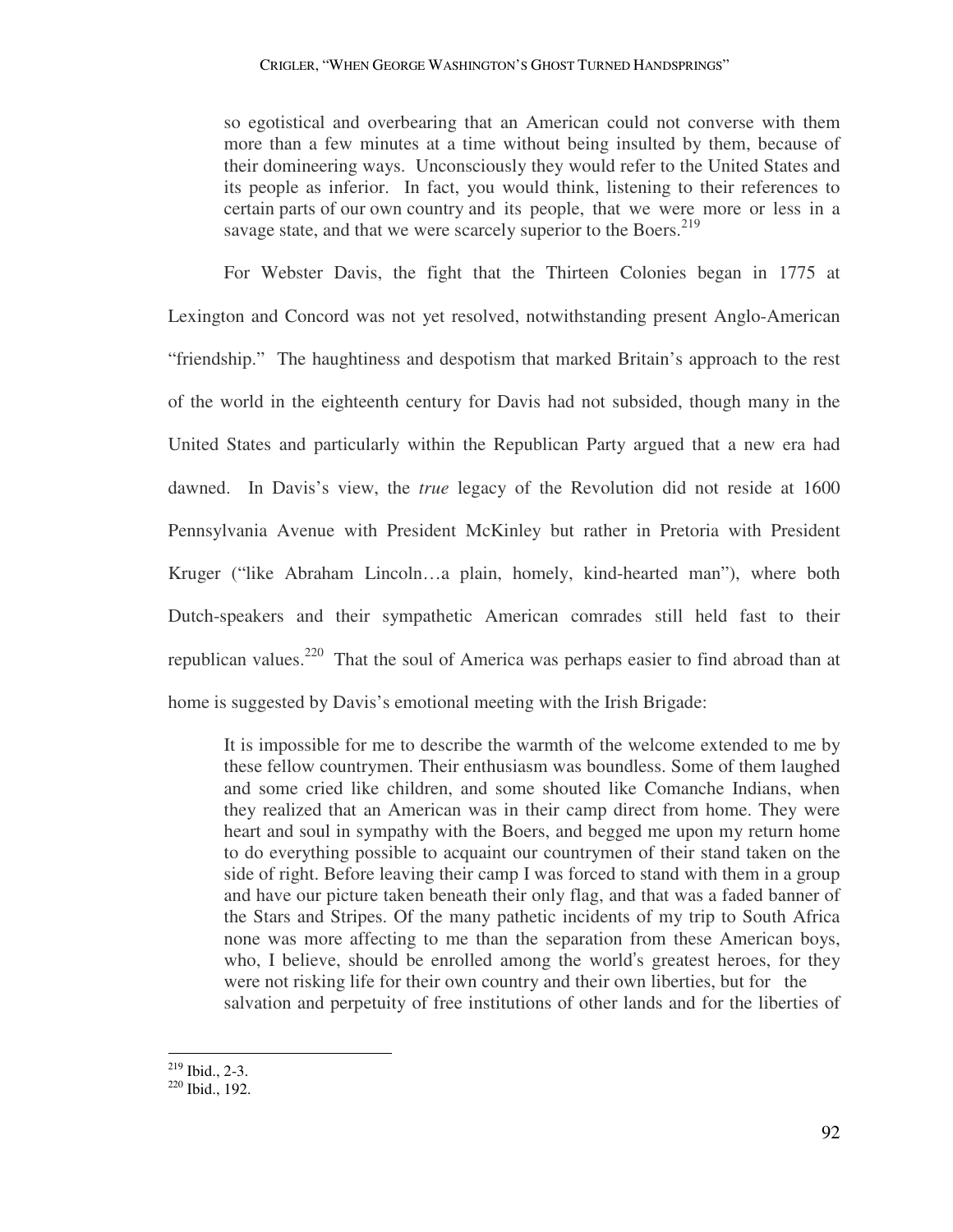other peoples. Those of that little band who still live will be honored by all who love liberty, and the names of those who died shall never be forgotten.<sup>221</sup>

 For all its descriptions of the southern African landscape and the nuts and bolts of the situation there, *John Bull's Crime* at least as much about America as it is about the Transvaal or even Paul Kruger. For Davis, the war and the way pro-British Americans have regarded the war bespeak a deeply troubling turn towards the capitalistic and antirepublican values of the Old World. According to Davis, the America of the Revolution remains the ideal America, and with 1776 in mind the misguided spirit of Anglo-Saxon cooperation can be properly discarded. <sup>222</sup> *John Bull's Crime* exemplifies the preoccupation with historical Americanness that would pervade the rhetoric of the pro-Boer movement, not always going so far as to vilify, with Webster Davis, a "haughty, blood-stained" British elite, but always ascribing fault for the tragedy of the war in solemn tones to backward and perfidious British values—social, moral, and civic.<sup>223</sup>

 Reframing the southern African story in terms of the American story was an effective rhetorical tactic for both the pro-British and pro-Republikeinse writers that employed it. By doing so, as this chapter has already shown in the writing of Johannes Hrolf Wisby and others, the arena of debate surrounding the war could be widened beyond those who could claim any firsthand understanding of the conflict between Briton and burgher, and America's thirst for information on southern Africa could be sated, however imperfectly. American history was fertile ground for a war of metaphors, and

<sup>221</sup> Ibid., 143-144.

<sup>&</sup>lt;sup>222</sup> America's essence, the content and nature of the "real America" is and has always been socially constructed and contested. In the words of George Sánchez, himself channeling David M. Potter, "Americans feel deprived of an organic connection to the past, especially when confronted with their diverse religious, linguistic, and political heritage. The result has been an obsessive fixation on the elusive tenets of 'Americanism,'" from George J. Sánchez, *Becoming Mexican-American: Ethnicity, Culture, and Identity in Chicano Los Angeles, 1900-1945* (New York, N.Y.: Oxford University Press, 1993): 4. <sup>223</sup> Davis, *John Bull's Crime*, 110.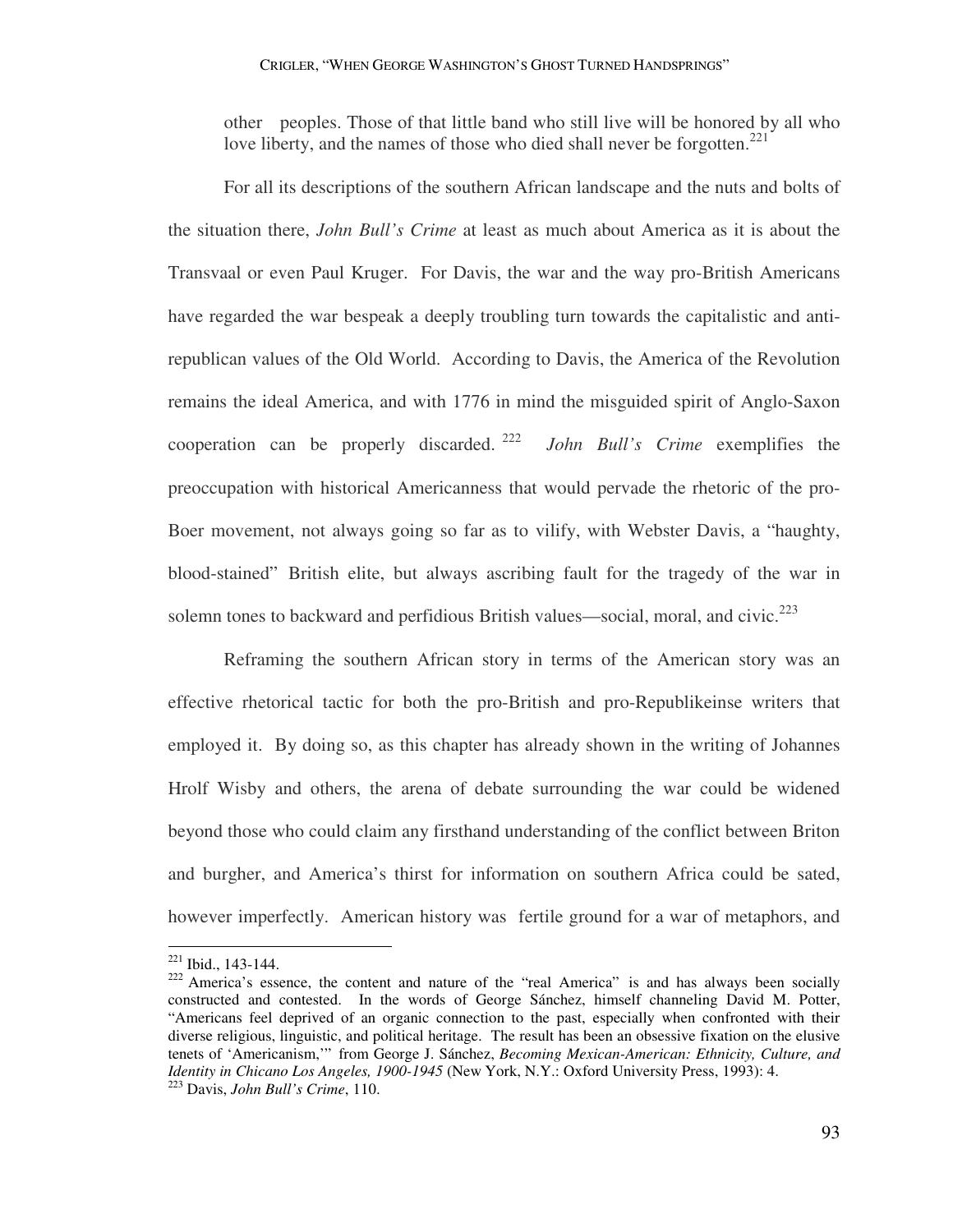indeed, in the case of Webster Davis, critics wasted no time occupying the new landscape. Robert Hutcheson, a former Ohio state senator, was the one of the first pro-British writers to respond to Davis, releasing a pamphlet entitled *An American View of the Transvaal Question* in late April 1900.<sup>224</sup> He was joined a few months later—as the presidential election season heated up—by the retired Colonel W.F. Cloud, whose pamphlet, *Webster Davis on Toast*, also aimed to defeat Davis on his own patriotic turf. $225$ 

 Hutcheson and Cloud endeavor to do this by inverting Davis's dichotomy that presents the Republikeinse burghers as symbols of ancient American liberty. "Our people naturally and properly sympathize with struggles for liberty the world over," Hutcheson admits, citing American support for the Greek, Hungarian, and Cuban independence movements, but the Republikeinse "are not at all in the same category," for contrary to the purposes of liberty, they are engaged in "an unjustifiable revolt."<sup>226</sup> Cloud goes even further in assailing the Republics' republican credentials, contrasting the racial regime of the the Transvaal unfavorably to the United States in a possible bid to attract black Republican votes away from the ostensibly pro-Republikeinse Democratic ticket:

Mr. Davis, while I write, music in the street attracts my attention. I look out and see a band composed of colored musicians. Negroes in regalia as members of a secret and social order, in column, are on parade. At their own sweet will they fill the streets, while colored men and women keeping step are walking on the sidewalk. They are enjoying liberty, sweet liberty, and have equal rights under the laws of this Republic.

This they could not do in the Transvaal where you find the model republics, the republic of that "rugged old burgher, Oom Paul." If they attempted

<sup>224</sup> Robert Hutcheson, *An American View of the Transvaal Question* (Washington, D.C.: British-American Association of Columbus, 1900.

<sup>225</sup> W.F. Cloud, *Webster Davis on Toast* (Kansas City, Mo.: W.F. Cloud, 1900).

<sup>226</sup> Hutcheson, *An American View of the Transvaal Question*, 7-8.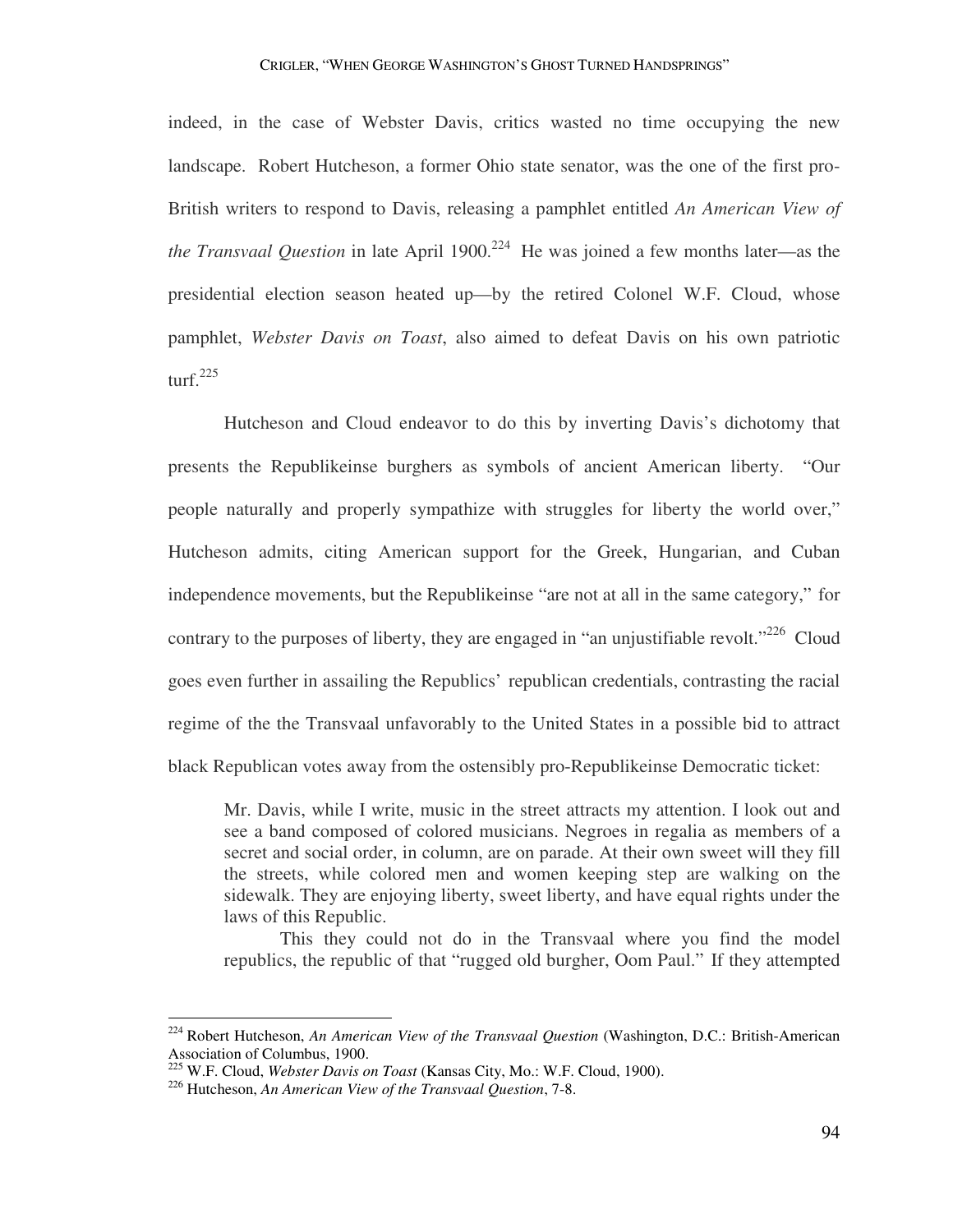to do so they would all be flogged and at the end of the punishment receive another lash, if they did not say, "thank you." $227$ 

 In both pamphlets the enumerated facts of the situation in southern Africa become a means of talking about what "republicanism" means. Surely it means freedom, but whose freedom? Whom should it protect and whom should it exclude as dangerous to the body politic? Perhaps most importantly, how might America's new importance on the world stage alter America's answers to these questions? As Hutcheson argues, America's growing clout should inspire more and not less solicitude in what its citizens do and say. "As citizens of the world," according to Hutcheson,

it is a breach of national etiquette for any citizen, high or low, to attempt to array our people in favor of one and against another of two belligerents. If Mr. Davis' talk should develop into action by any of his deluded followers, he and they would be liable to arrest for violation of our neutrality laws.<sup>228</sup>

Republicans like Cloud drew attention to the increasing stridency of Democratic rhetoric over the Transvaal issue as the 1900 election drew closer; Cloud quotes one Democratic orator as remarking that a simple expression of displeasure by the American president "clothed with the power of eighty millions of people, when he grasps the scepter of power and reigns as the people's Tribune at Washington," will be suffice to immediately stop the British war effort.<sup>229</sup> In this new century, according to some, "the *ipse dixit*, the word of America, will be enough."<sup>230</sup> Yet according to Cloud, more prudent Americans understood that the careless advocacy of foreign causes in an era of mass culture could have grave geopolitical consequences. Natural-born Americans must not be tempted to

<sup>227</sup> Cloud, *Webster Davis on Toast*, 5-6.

<sup>228</sup> Hutcheson, *An American View of the Transvaal Question*, 6-7.

<sup>229</sup> The words of John H. Atwood, a lawyer from Fort Leavenworth, Kan., quoted in Cloud, *Webster Davis on Toast*, 2.

<sup>&</sup>lt;sup>230</sup> Ibid.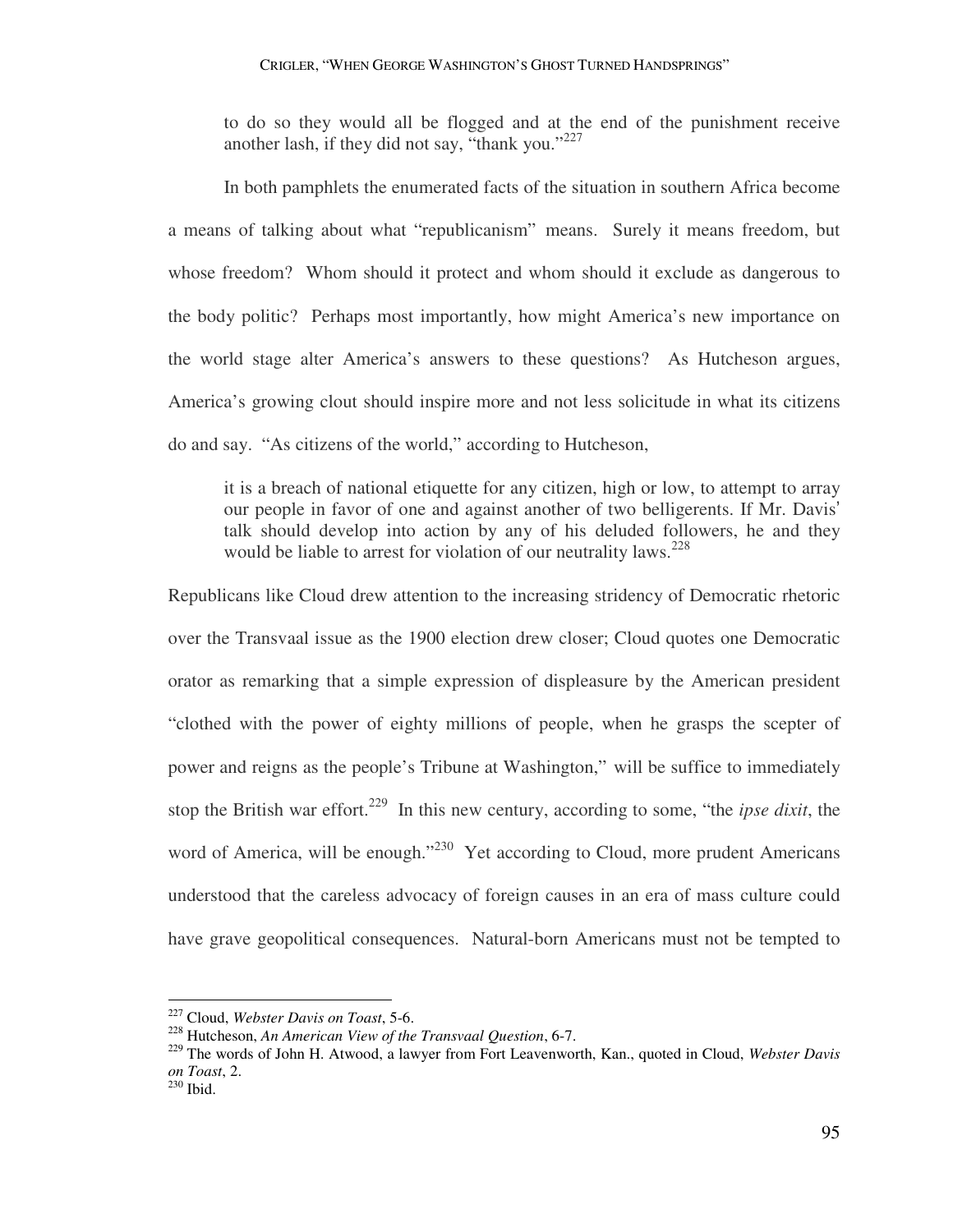join their immigrant brethren in disturbing the subdued decorum essential to successful geopolitical balance:

Talk about foreign "entanglements." It could take no worse shape than for our citizens—native or foreign-born—to unite and divide for party purposes on the affairs of outside nations. For writing a letter to a former British subject a few years ago advising him how to vote in a presidential election, a British Minister had to quit the country. But the Anglo-American citizen himself would not have been justified if he had voted, or persuaded other citizens of British birth to vote in the supposed interest of Great Britain. Such a policy might lead to the total absorption of one country by another, or foment faction and civil war.<sup>231</sup>

 The story of Webster Davis ended not with a bang but a whimper. Less than a week after returning to the United States he quit his post as Assistant Secretary of the Interior and announced his partisan switch. Thereafter he devoted his considerable oratorical talent to campaigning for the Republikeinse cause and the Democratic presidential nominee, William Jennings Bryan. After some initial successes—an anti-war petition he supported amassed an impressive 212,604 signatures (the equivalent of almost 900,000 signatures in today's America)—but rumors began to plague his speaking tour. In April 1900, a man named Oscar Epstein alleged in the pages of *The New York Times* that Davis was in fact a paid agent of President Kruger, who "would consider \$50,000 a cheap price for the intervention of the United States."<sup>232</sup> The allegations persisted, and in 1904, two years after the war, Davis was arrested along with C.W. van der Hoogt and Samuel Pearson, two other pro-Republikeinse propagandists, for accepting money in secret from the South African Republic. Davis, however, was soon released for health reasons (though he lived until 1923), and the true facts of the case would not be known until 1946, when the recollections of Transvaal State Secretary F.W. Reitz were finally

<sup>231</sup> Hutcheson, *An American View of the Transvaal Question*, 7. The irony of this statement, coming so soon after America's war with Spain over the latter's atrocities in Cuba, is apparently lost on the author. <sup>232</sup> "Mr. Webster Davis as a Boer Agent," *The New York Times*, April 11<sup>th</sup>, 1900.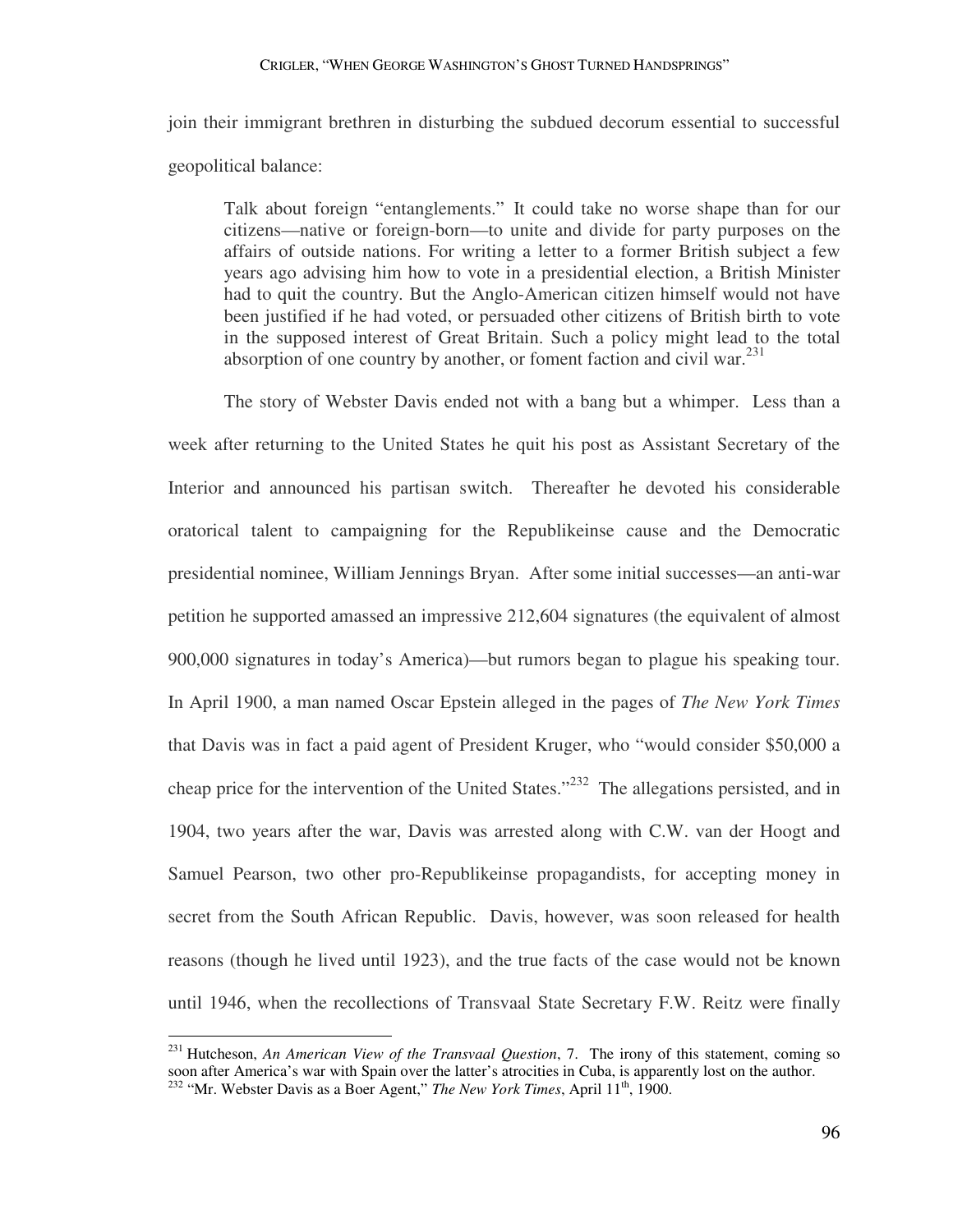## CRIGLER, "WHEN GEORGE WASHINGTON'S GHOST TURNED HANDSPRINGS"

published. In his memoirs Reitz admitted Davis had in fact received advance payment in gold bars while visiting Pretoria almost a half-century earlier.<sup>233</sup> The possibility of foreign influence in American politics was not such a crackpot theory after all.

——

 Unsurprisingly, among the boldest expressions of metaphorical appropriation during the South African War were the province of writers who would never go to Africa and who had no firsthand information on the circumstances of the conflict. Once again fixating on the thorny debates over American republicanism and identity that the war inspired, Charles Francis Adams, Jr.'s late 1901 lecture to the American Antiquarian Society, entitled "The Confederacy and the Transvaal: A People's Obligation to Robert E. Lee," is a prime example.<sup>234</sup> Delivered over a year after Britain's capture of Pretoria, by which time the war had fully shifted into its ugly guerrilla chapter, Adams appropriated American history to construct a counter-narrative to the popular pro-Republikeinse refrain that the war being fought was a reflection of the American Revolution. Yet the primary goal of the work, as suggested by its title, was not to make sense of southern African nuances at all. Instead, "The Confederacy and the Transvaal" was out to serve the cause of post-Civil War white reconciliation—an important cause in which a Boston 97 $r$ ahmin like Adams felt he could have a helpful impact.<sup>235</sup>

 It should be noted that while Adams was not the first to compare the war in southern Africa to the American Civil War, he was probably the most effective to do so

<sup>233</sup> Changuion, *Uncle Sam, Oom Paul, en John Bull*, 95-96.

<sup>&</sup>lt;sup>234</sup> Charles Francis Adams, Jr., *The Confederacy and the Transvaal: A People's Obligation to Robert E.* Lee (Boston, Mass.: Houghton, Mifflin & Co., 1901). The lecture was originally delivered on October  $30<sup>th</sup>$ , 1901.

<sup>235</sup> See Edward J. Blum, *Reforging the White Republic: Race, Religion, and American Nationalism, 1865- 1898* (Baton Rouge, La.: Louisiana State University Press, 2005).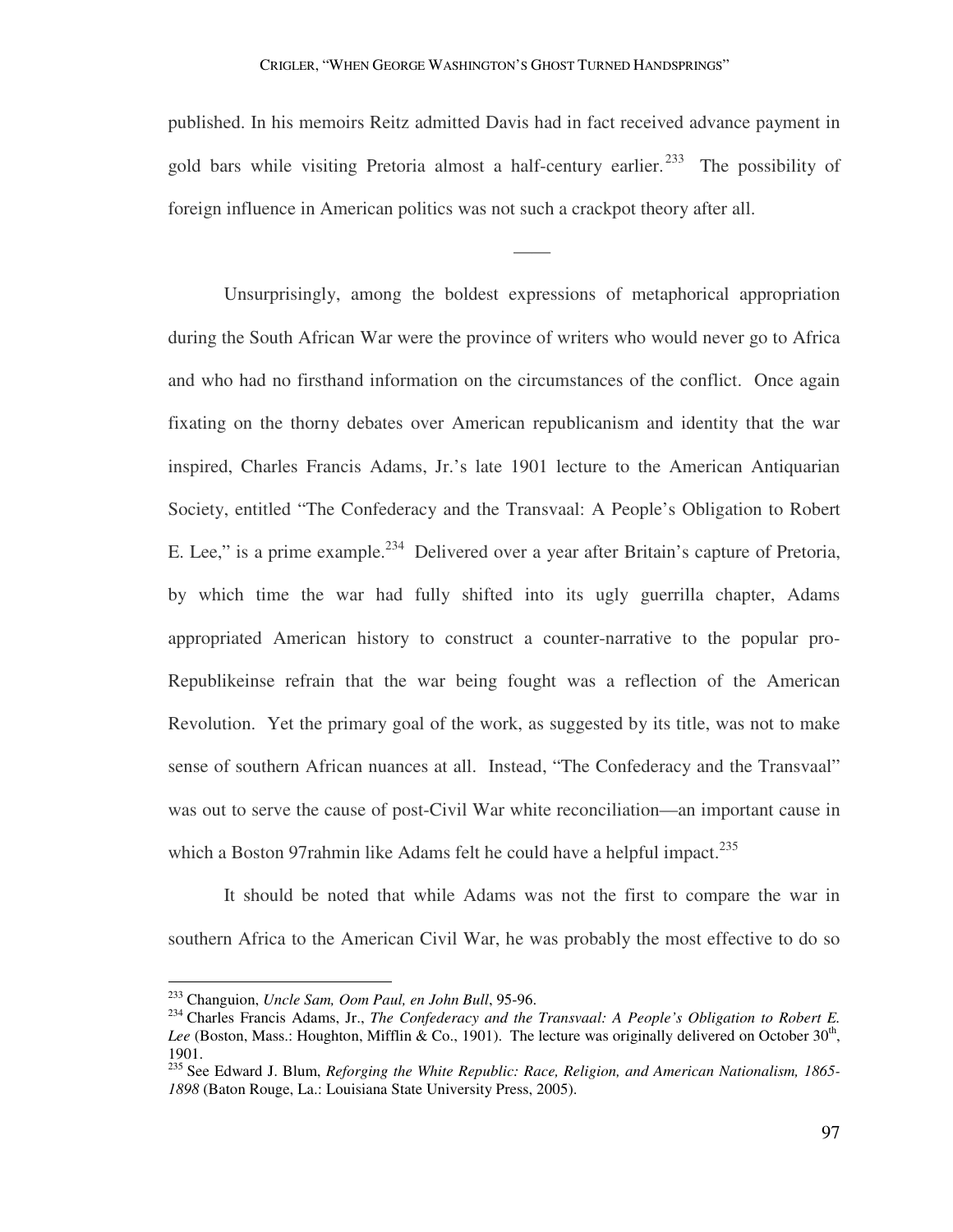in print. Earlier that year the Pan-German League of New York had released a pamphlet by the Reverend Diedrich von Slooten, "late a predikant in the South African Republic," entitled "The Boer War; Its Parallel with America's Great Struggle, an Appeal to Christian Americans."<sup>236</sup> Displaying an inexcusable misunderstanding of the facts (and, quite possibly, the outcome) of the American Civil War, von Slooten recalls how "the Christian ministers of America appealed to Christians all over the world to raise their voices for suffering humanity and stop the war."<sup>237</sup> The pamphlet ends by reprinting a Civil War era petition "from a conference of ministers of the Gospel in the city of Richmond," protesting the "indefensible acts" of the Union army, complete with subtitles: "Permanent [Confederate] Independence a Certainty—the Same with the Boer Republics."<sup>238</sup> A few less embarrassing attempts are also worth noting: the writings of the British military commentator H. Spenser Wilkinson, which compared the Republikeinse zeal for independence to the Southern "Lost Cause," and the journalist James F.J. Archibald's *Blue Shirt and Khaki: A Comparison*, in which the Civil War, not unexpectedly, looms large in the book's understanding of the American military.<sup>239</sup>

 A scion of the same Adams family that produced two early presidents, Charles Francis Adams, Jr. was a consummate Massachusetts patrician. The brother of the famous memoirist Henry Adams, and the son of a congressman and distinguished wartime diplomat, Charles Jr. had large shoes to fill, and has been regarded by many

<sup>236</sup> Rev. Diedrich von Slooten, *The Boer War; Its Parallel with America's Great Struggle, an Appeal to Christian Americans* (New York, N.Y.: Pan-German League, 1901).

 $^{237}$  Ibid., 6.

<sup>238</sup> Ibid., 10; 9.

<sup>&</sup>lt;sup>239</sup> See Andrew Offenburger, "Applied Comparisons: The South African War Through the Prism of American History," *Safundi: The Journal of South African and American Studies* 8.3 (2007): 292-293; James F.J. Archibald, *Blue Shirt and Khaki: A Comparison* (New York, N.Y.: Silver, Burdett, and Co., 1901).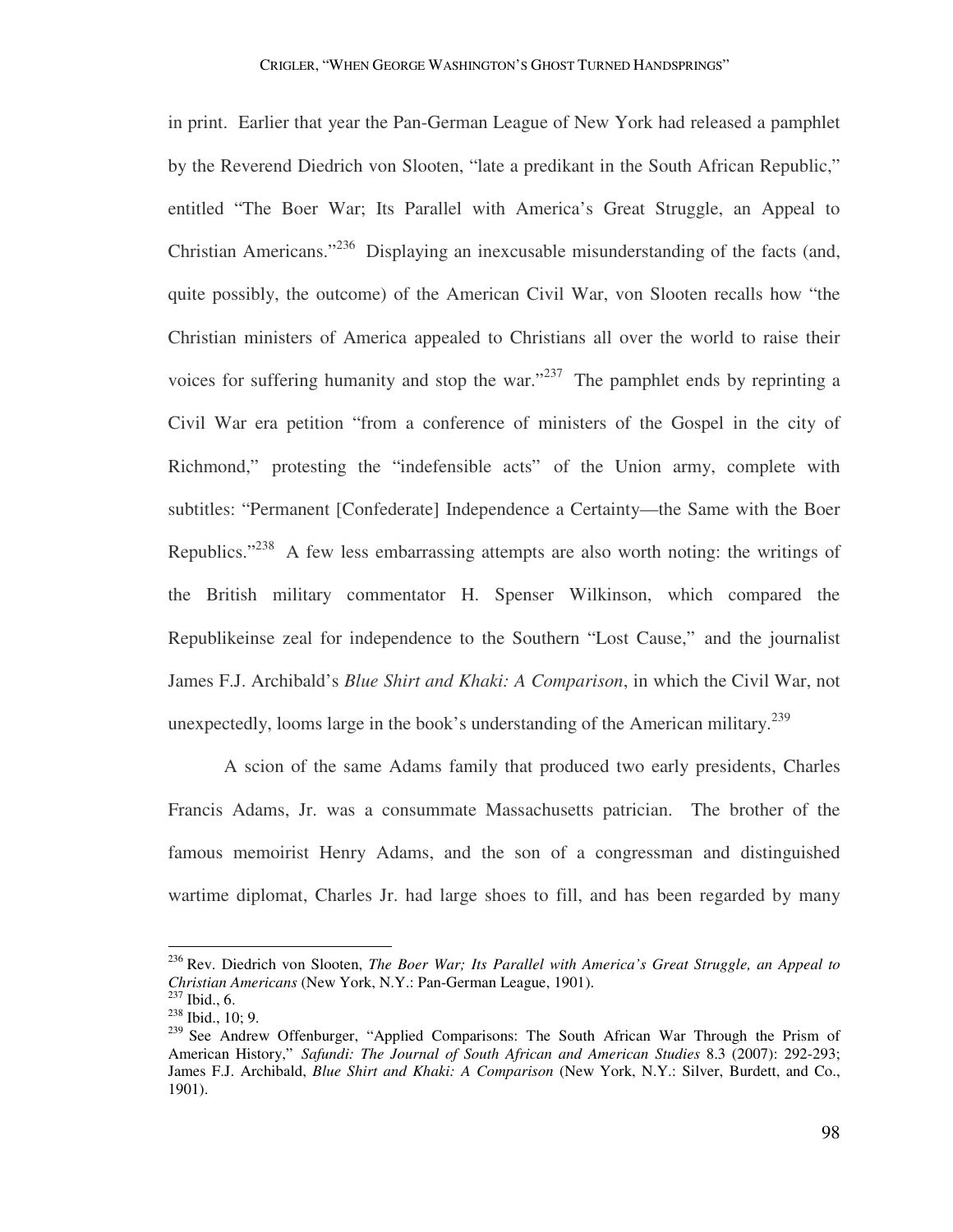historians as a mediocre figure, whose sojourns into business, the military, and government never amounted to much. The writing of local history, however, was a kinder to Adams as a vocation, and in 1895 he was elected president of the Massachusetts Historical Society. <sup>240</sup> From 1900 to 1901 he served a term as the president of the American Historical Society, just as his views of the Transvaal crisis were crystallizing. Mediocre as he may have been, when Adams rose to speak on matters of national interest, he found an attentive audience.

 In *The Confederacy and the Transvaal*, Adams used the awful news of destruction and famine coming out of southern Africa to shore up the legacy of the Confederate General Robert E. Lee as an American hero. According to Adams, Lee was the mastermind of "the hair-breadth escape we ourselves had from a similar experience" his 1865 decision to surrender to Ulysses S. Grant instead of scattering his troops and attempting to mount a feeble resistance in the wilderness.  $241$  In Adams's view, the success of efforts at national reconciliation since the war must not be allowed to obscure the terrific consequences that would have followed a decision not to surrender at Appomattox, for some at the time believed that the loss of Richmond "would be but the close of one phase of the war and the opening of another":  $242$ 

<sup>240</sup> John F. Stover, "Charles Francis Adams," *American National Biography Online*, American Council of Learned Societies, last updated February 2000, accessed November 22<sup>nd</sup>, 2013, <http://www.anb.org/articles/14/14-00004.html>.

<sup>241</sup> Adams, *The Confederacy and the Transvaal*, 3.

<sup>&</sup>lt;sup>242</sup> Ibid., 5. Adams said as much in a letter he wrote to Secretary Hay over a year earlier in reference to the latter's unofficial reception of emissaries from the Republics: "The recent Spanish 'scrap' seems to have obliterated all recollection of the earlier, and much graver, crisis…The position taken by us towards England, you will remember, during that struggle, was that the English ministry should not even admit the Confederate emissaries to an 'unofficial' interview…Imagine the feelings of the citizens of this great and free and humanitarian republic if it were tomorrow announced that [British Prime Minister] Lord Salisbury had received emissaries of Aguinaldo, and expressed deep sympathy for the cause of the suffering but gallant Filipinos!" (Charles Francis Adams to John Hay, May 22<sup>nd</sup>, 1900, reel 13, John Hay Papers, series VII).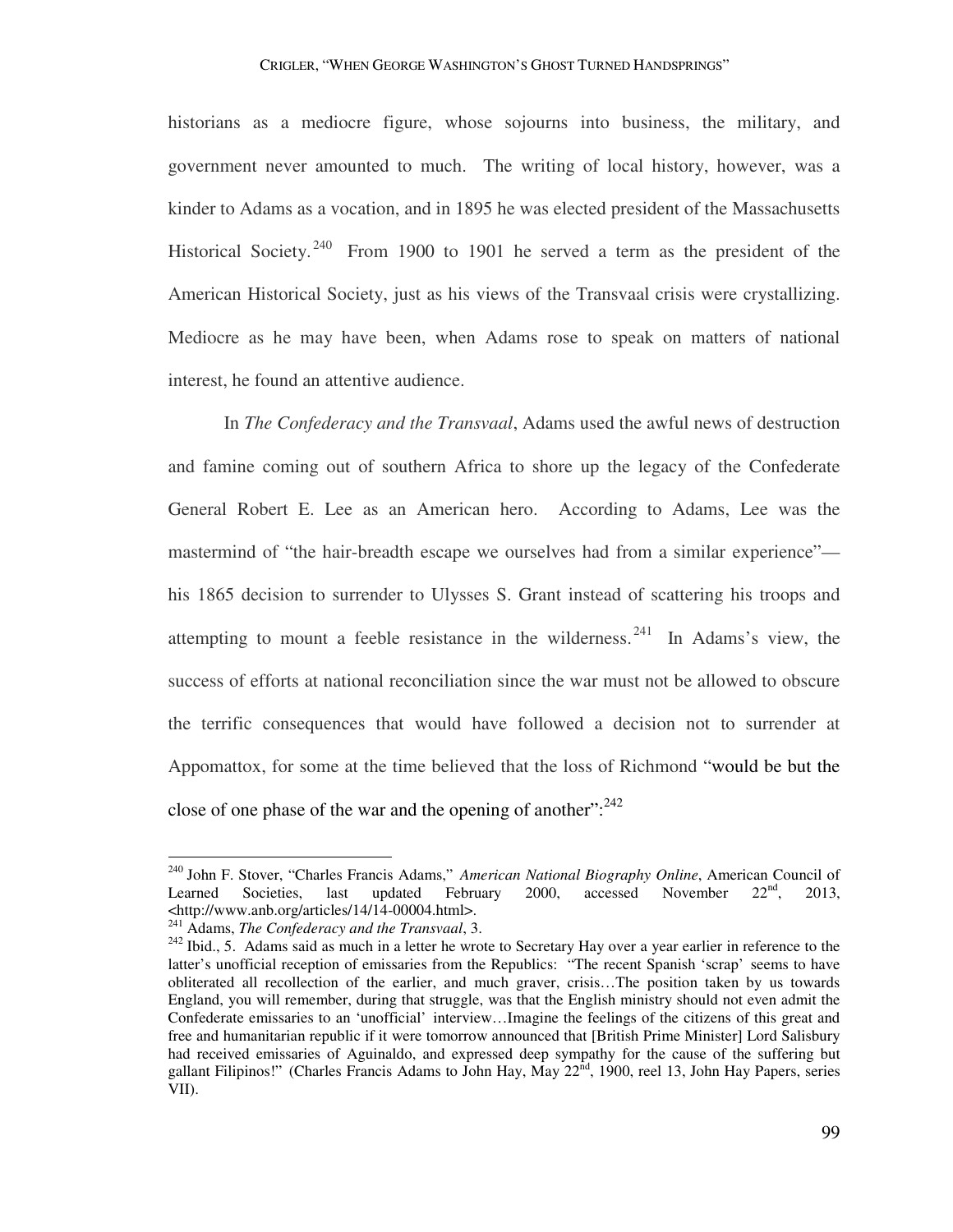[R]ecalling the circumstances of that time, it is fairly appalling to consider what in 1865 must have occurred, had Robert E. Lee then been of the same turn of mind as was [Confederate President] Jefferson Davis, or as implacable and unyielding in disposition as Kruger or [Republikeinse General Louis] Botha have more recently proved. The national government had in arms a million men, inured to the hardships and accustomed to the brutalities of war; Lincoln had been freshly assassinated; the temper of the North was thoroughly aroused, while its patience was exhausted. An irregular warfare would inevitably have resulted, a warfare without quarter. The Confederacy would have been reduced to a smoldering wilderness,—to what South Africa to-day is. In such a death grapple, the North, both in morale and in means, would have suffered only less than the South. From both sections that fate was averted.<sup>243</sup>

 In the same way one might take issue with W.F. Cloud's optimistic assessment of the position of African Americans in the post-Civil War United States, it could easily be argued (then as now) that large swathes of the Confederacy *were*, in fact, reduced to a smoldering wilderness, and that, particularly in the border states, the conflict *was* warfare without quarter. "The Confederacy and the Transvaal," with its balanced posture of mutual culpability and mutual honor for both Northern and Southern whites, embodies well the historically suspect but rhetorically powerful message of reconciliation literature. Indeed, by setting the Civil War against the backdrop of Africa (as a moral example, no less), what might otherwise be considered America's greatest tragedy—a sign of the implicit contradictions in American republicanism—became yet another sign of American greatness. "Isolationism," for Adams and other pro-British writers, did not mean full American withdrawal from world affairs, but rather leadership by moral example rather than aggressive diplomacy. $244$ 

 $243$  Ibid., 14-15.

<sup>&</sup>lt;sup>244</sup> Adams was a mugwump, and, broadly speaking, an anti-imperialist (along with many in the pro-Republikeinse movement), but broke from the movement for his acceptance of American sovereignty in the Philippines following their 1899 annexation. According to Beisner, Adams was unique among the mugwumps for his presentist outlook, criticising his historian colleagues' attachment to the virtue of the past as "filiopietistic." See Beisner, *Twelve Against Empire*, 107-132.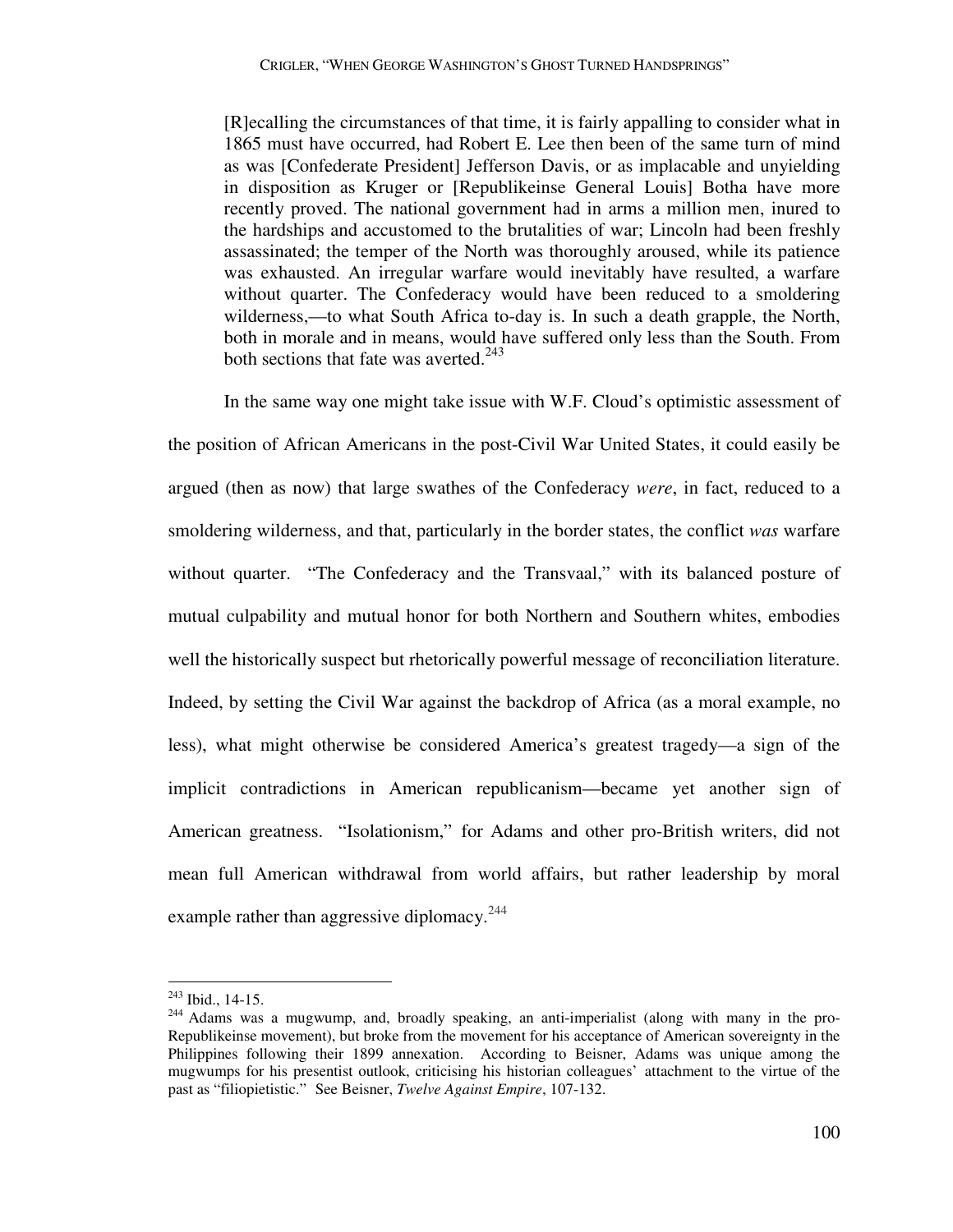It was hardly a surprise that Adams's lecture provoked the progressive historian Sydney George Fisher, who fired back on January  $19<sup>th</sup>$ , 1902 with a long letter to the *Philadelphia Sunday Times*, later published as a pamphlet under the title *The American Revolution and the Boer War*.<sup>245</sup> Fisher was the Pennsylvania-born son of a prominent essayist and diarist (named, confusingly, Sidney George Fisher), and had followed his father's path, writing extensively in favor of various progressive causes such as immigration restriction and civil service reform, as well as publishing several works on colonial history and the American Revolution—so-called "muckraking histories" that challenged celebratory interpretations of the American past.<sup>246</sup> Just a few months after writing his letter to Charles Francis Adams, Fisher published his most comprehensive work yet, *The True History of the American Revolution*, a tome whose introduction accused orthodox historians of seeking "to build up nationality, and to check sectionalism and rebellion" as opposed to pursuing historical truth, and countering them with the assertion that "the Revolution was a much more ugly and unpleasant affair than most of us imagine." $247$ 

 Fisher in *The American Revolution and the Boer War* energetically exposed the inconsistency implicit in Adams's honor focused theory of the American Civil War, sarcastically raising the specter of Adams's famous patriot forebears:

<sup>245</sup> Sydney George Fisher, *The American Revolution and the Boer War: An Open Letter to Mr. Charles Francis Adams on His Pamphlet, "The Confederacy and the Transvaal"* (Philadelphia, Penn.: G.H. Buchanan & Co., 1902).

<sup>&</sup>lt;sup>246</sup> Clyde W. Barrow, "Sydney George Fisher," *American National Biography Online*, American Council of Learned Societies, last updated February 2000, accessed November 25<sup>th</sup>, 2013, Learned Societies, last updated February 2000, accessed November  $25<sup>th</sup>$ , 2013, <http://www.anb.org/articles/14/14-

<sup>00191.</sup>html?a=1&n=fisher%2C%20sydney%20george&d=10&ss=0&q=1>.

<sup>&</sup>lt;sup>247</sup> Sydney George Fisher, *The True History of the American Revolution* (1902), 2<sup>nd</sup> ed. (Philadelphia, Penn.: J.B. Lippincott Company, 1911): 8; 9.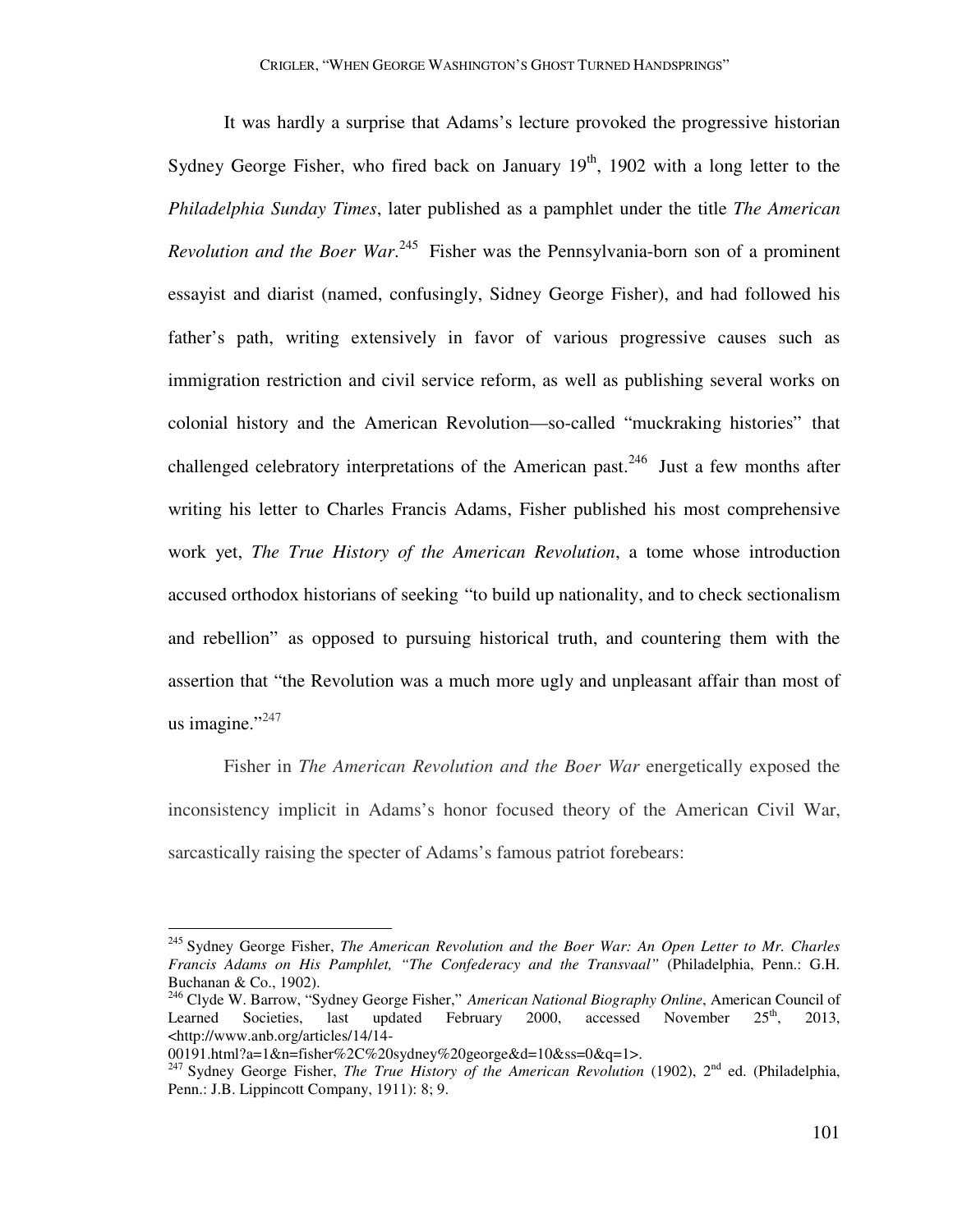In other words, you go so far as to say that when a people are fighting for their political integrity and independence, a hopeless struggle for it ought not to be prolonged beyond what may be called the point of scientific defeat. Rather than prolong it to desperation and death in the last ditch it is much better and more sensible to accept a dependent position of some sort, the position of a crown colony, or a charter colony with more or less varying degrees of colonial control, all of which your very unwise and altogether reckless great grandfather John Adams, and some of his friends used to describe as "political slavery."<sup>248</sup>

Modern American society, according to Fisher, was controlled by moneyed corporate interests and corrupt political bosses, and Adams exemplified both as a former government official and erstwhile president of the Union Pacific Railroad. At any rate, far from discouraging discord and foreign entanglement as promised, Adams's doctrine of "yielding at once to overwhelming power" had the actual consequence of inviting the tyranny of the strong over the weak in the interest of stability.<sup>249</sup> Turning the question of outnumbered resistance back onto the United States, Fisher submitted a pointed question:

If the European powers, disgusted with the success of our protective tariff and rising commercial supremacy, should unite to abolish our lynch law, burning of negroes at the stake, municipal corruption and some other matters, their armies and fleets would outnumber us even more than the English outnumber the Boers; and I suppose if you are really as much of a "quitter" as you profess to be you would then still preach your doctrine of submission.<sup>250</sup>

 Fisher's aim was to turn Adams's metaphor on its head: rather than the American Civil War providing a moral example for the Republikeinse, it is the South African War—even in its ugly guerrilla phase—that is truly exemplary. For Lee's honor, according to Fisher, was not the key factor in the end of the Civil War (his devotion to the cause, Fisher explains, was lukewarm at best), but rather it was the liberal terms offered by General Grant that effected the miracle of Appomattox. If a true

<sup>248</sup> Fisher, *The American Revolution and the Boer War*, 3.

<sup>249</sup> Ibid., 4.

<sup>250</sup> Ibid.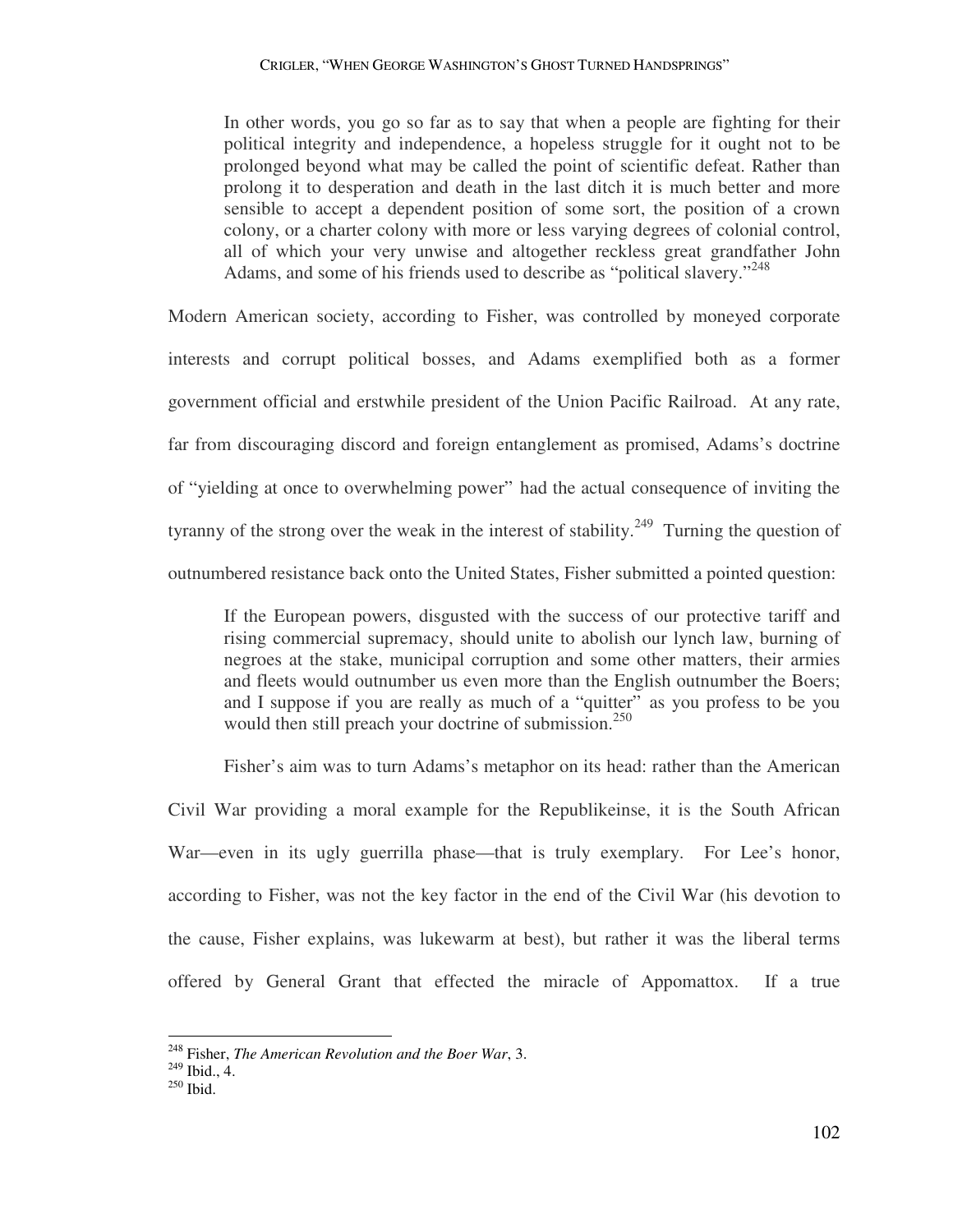Revolutionary spirit had truly guided Southerners, Fisher argued, "the eleven southern states would be now either independent or in the condition of Ireland."<sup>251</sup> In the frank spirit of progressive polemic, the Republikeinse guerrillas, and not Americans like Adams, in Fisher's view acted as the *true* standard-bearers of the American Revolution warts and all, for

Now that we have settled down and become a great nation all this seems like very foolish business to some of us who cut off coupons or sit at roll top desks endorsing the backs of documents until we have lost the natural feeling of vigorous manhood so characteristic of the Boers and the followers of Washington. We have forgotten our revolution. Our own acts in it now seem too heroic for our stomachs when we see others practicing them.<sup>252</sup>

When the historical record is actually examined closely, Fisher explained that the patriots of old "created by means of tar and feathers…a reign of terror throughout the whole land." General Washington, for his part, "was prepared to become the worst kind of a guerrilla," yet "the moral position of the Boers was vastly stronger than was ours." Furthermore "though receiving far greater provocation than we received," Fisher insisted that actually the Republikeinse "have behaved much better."  $253$  The pig-headed American patriots of the eighteenth century had stopped at nothing to secure their "absolute independence," rejecting several gracious British proposals for peace throughout the 1770s. "Your great grandfather was a Kruger," Fisher gleefully explained.<sup>254</sup> In its final section, *The American Revolution and the Boer War* returned to the lessons America has for the world—and argued that the U.S. had always been instrumental in nudging Britain towards liberalism in its institutions and practices:

 $^{251}$  Ibid., 23.

<sup>252</sup> Ibid., 19.

 $253$  Ibid., 7; 15; 11; 8.

 $^{254}$  Ibid., 10.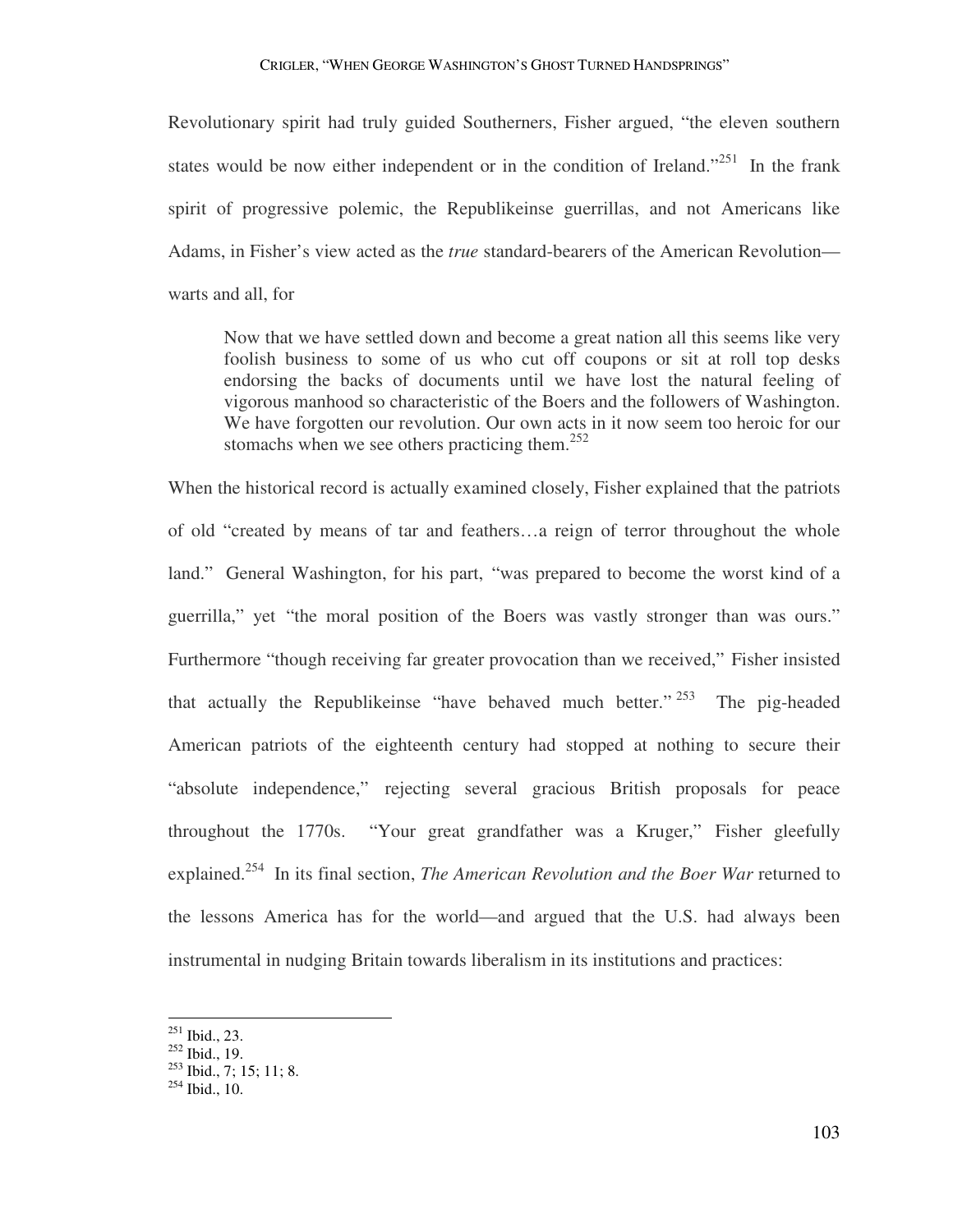If [Great Britain] had the courage of her convictions and intentions and was not afraid of the outcry of the civilized world, she would be much shorter and quicker in her work with the Boers. She would surround the concentration camps of Boer women and children with machine guns and pump into the mass of humanity until that heroic race was extinct. But she prefers the safer and more veiled, but equally infamous, method of slow starvation and disease, of banishment and imprisonment in distant countries to extinguish a race which she hates because she knows she has always done them evil and wrong and because they excel her own people in morals, military intelligence and courage.

 … Real liberty and free government, the rights of the laboring man, have grown during the last century in England out of American precept and example.

It remains for us to teach her to be just to the Boers.<sup>255</sup>

 In the work of both Adams and Fisher the facts and subtleties of the situation in southern Africa are clearly subordinated to the authors' views of American identity and meaning—the real stars of the show. What might initially appear simply to be the use of historical metaphor to elucidate a contemporary situation in Africa soon shows itself to be, if anything, the reverse: in the work of Adams and Fisher it is the real event, the South African War, that is called upon as an object lesson and prism to aid in illuminating the American story and determining the ever elusive nature of "real Americanness." For Adams, real Americanness lay in chivalry and pragmatism, grounded in principle but finding its best manifestation in compromise and republican civic virtue—a sense of virtue the Republikeinse lack who insist on fighting the British past all possibility of victory, allowing their own land to be torched and their women and children interned. For Fisher, compromise meant compromise with corruption—a pernicious quality of British governance since at least 1763. Fisher's choice for the true American virtue was dogged determination, an ancestral and uncompromising attachment to liberty that saw its way through the messy years of the Revolution and was now  $\overline{a}$ 

…

<sup>&</sup>lt;sup>255</sup> Ibid., 30; 32; 33.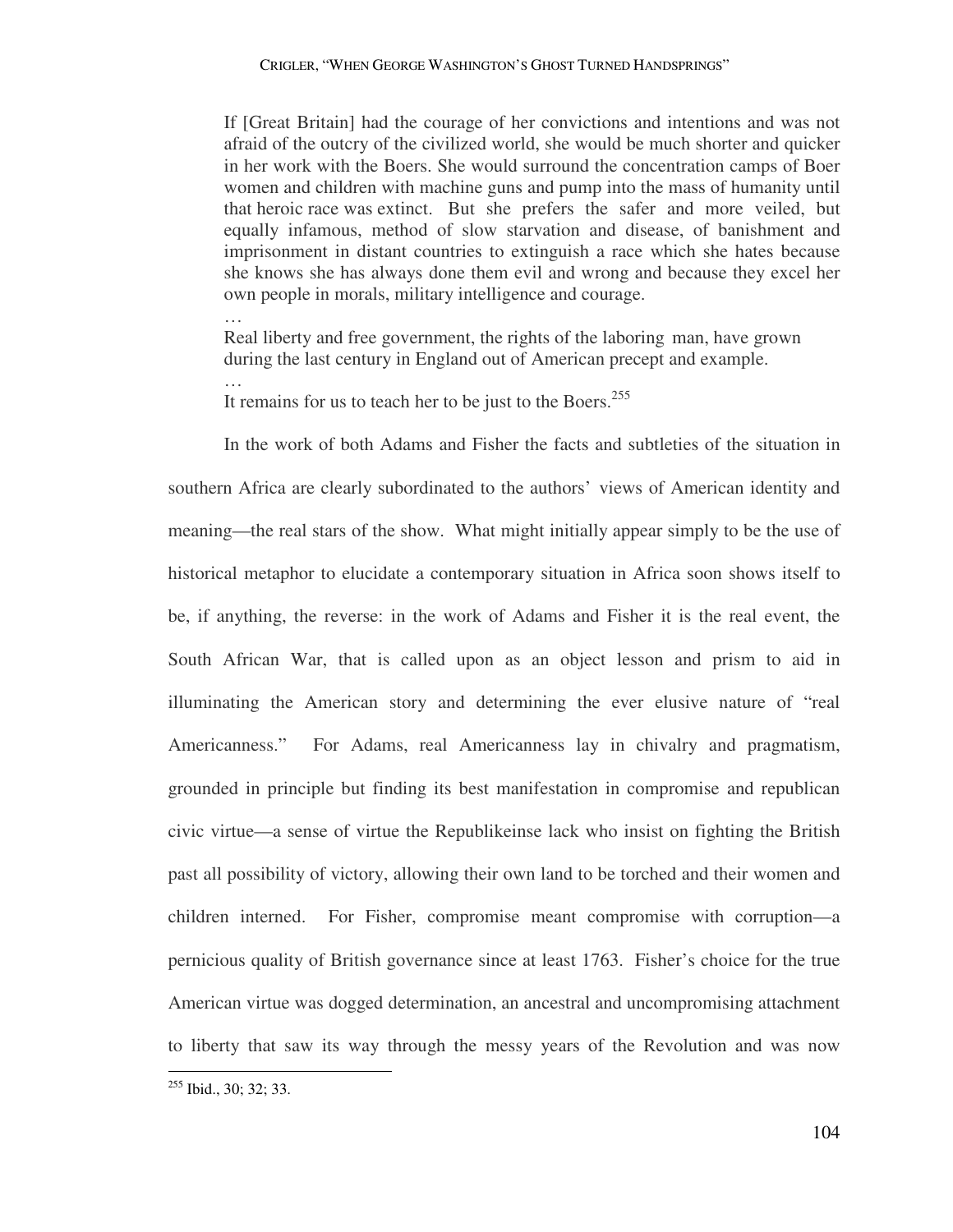threatened by the equally malign forces of latter-day Anglophilia. For both, American history not so much a lens through which Americans might better understand a faraway conflict, but rather the subject itself. The egocentric cry, "if only the belligerents could follow our example," rang out loudly from both, but the real truth was that that example was the real topic of debate. If America was to grow into its status as one of the world's foremost nations, the Revolution and the Civil War had to be dealt with in a productive way, and soon. If, as Tyler Dennett has argued, "the emergence of the United States as a world power" did not occur until the South African War, such strident writing on both sides of the issue anticipated the idea of American indispensability in global affairs that would persist into the twentieth century.<sup>256</sup>

 Outside official American diplomatic history, with a few exceptions, it is relatively uncommon to encounter detailed analyses of international events as they were seen through American eyes. There is, in a great deal of mainstream historiography, a construction of American history in two phases—a provincial-isolationist phase starting with the American Revolution and a cosmopolitan-activist phase following after it at some point, providing perhaps for a roughly fifty year window of contestation between 1900 and the end of World War II in which the isolationist and activist phases of American history could be contested. In the provincial-isolationist phase, international events are cast as mostly irrelevant to Americans, who prided themselves on their separation from Old World intrigues. By contrast, in the cosmopolitan-activist phase no international event occurs without the United States playing a central, if not essential role. Consequently one finds few examples of a major overseas event in which

<sup>256</sup> Dennett, *John Hay*, 240.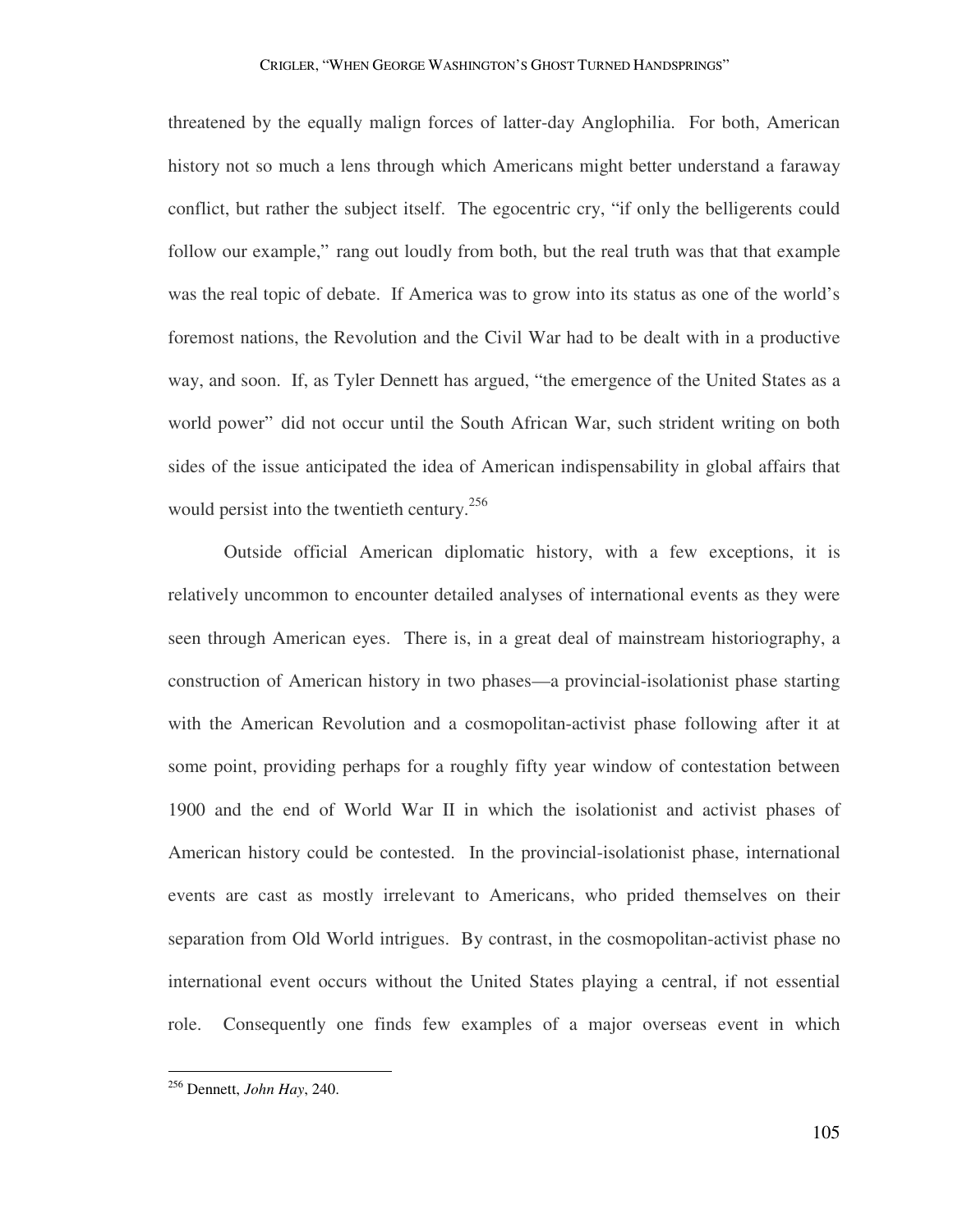Americans were deeply interested without eventually intervening. The South African War is an important case study for those interested in disrupting this crude schema, which is deeply and fundamentally flawed. Already within the context of this paper the range and importance of American trade and the missionary impulse of both white and African-American groups give the lie to the notion that nineteenth century Americans were unconcerned with what went on outside their frontiers. Indeed, as the United States reached its zenith of power in the late twentieth century, Francis Fukuyama's infamous thesis that history had reached its triumphal endpoint barely left the presses before rapidly disintegrating in the face of events to which the United States neglected to pay attention and could scarcely control.<sup>257</sup> Studying the South African War can be uniquely helpful in rectifying this issue because of its paradoxical isolation from and importance to late nineteenth and early twentieth century America. Unlike, for example, the gruesome Philippine-American War that raged alongside the conflict in southern Africa, the United States was not involved militarily—one's patriotism in the traditional civic-martial sense was not generally at issue simply by opposing the war. Yet patriotism in a broader sense—as a need to express and stand up for what was authentically "American"—was absolutely at the heart of the struggle. The South African War brought to light deep cleavages that existed among Americans in discussing what were theoretically mutually understood concepts like the nature of Americanness. By shining more light on the actions, rhetoric, and ultimate failure of the American pro-Republikeinse movement, these cleavages will be further interrogated and exposed.

<sup>&</sup>lt;sup>257</sup> Fukuyama's thesis, like Samuel Huntington's "clash of civilizations," is a favorite object of derision by modern scholars, to the point where one feels somewhat guilty in citing and further belaboring it. Nevertheless, see Francis Fukuyama, *Have We Reached the End of History?* (Santa Monica, Calif.: RAND Corporation, 1989).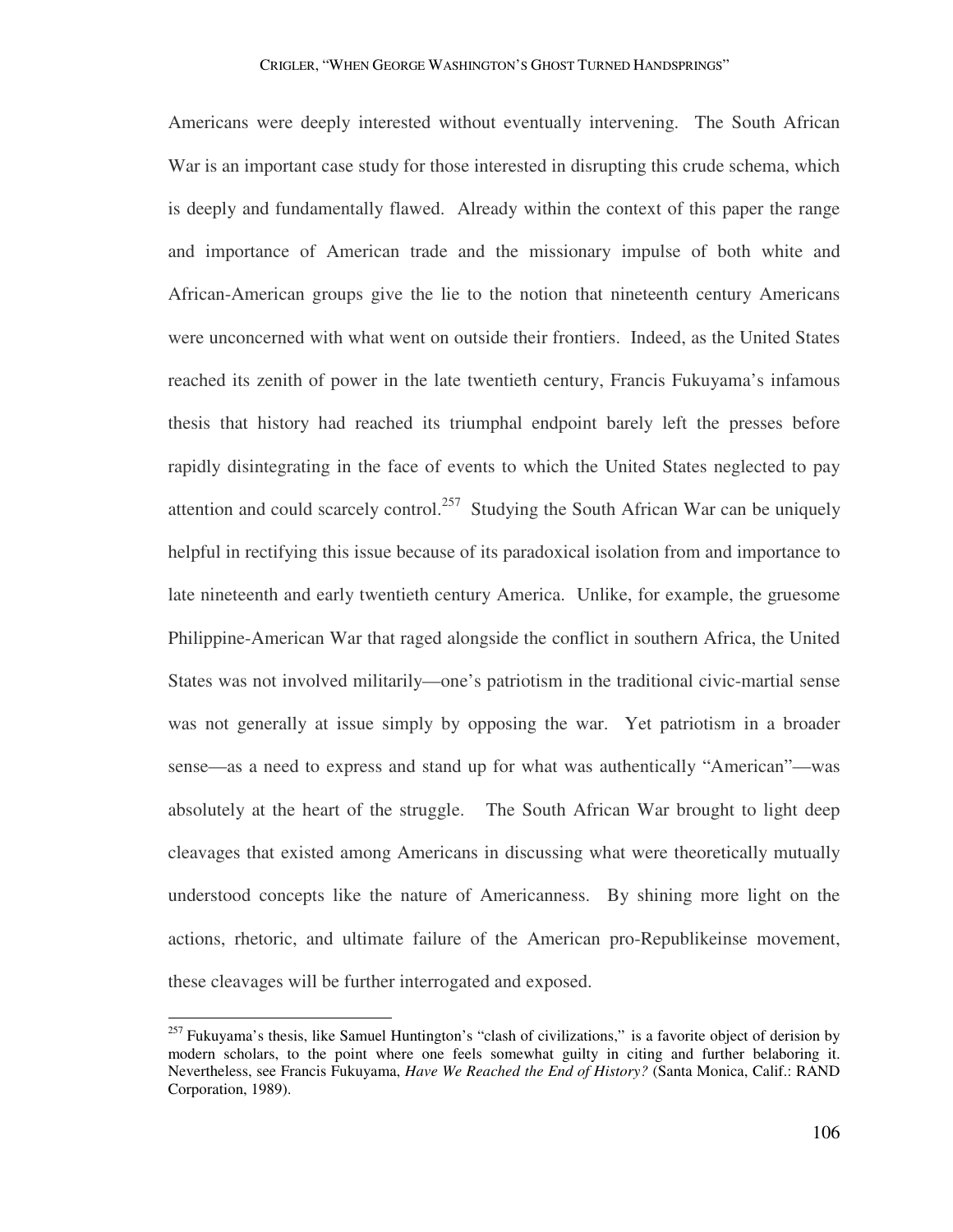## **Chapter IV: "Pro-Boers" At Bay The American Pro-Republikeinse and the Challenges of Domestic Activism**

"As in 1776 so today, the laying of the farms and homes of the South Africans desolate by fire and sword, declaring war against the national rights of all mankind and extirpating the defenders of liberty there, is the concern of every right minded and honest-hearted American citizen, and if we stand by tamely permitting 'Liberty to be assassinated,' we must expect American to suffer the same humiliation and degradation which has befallen Greece and Rome, which has befallen Venice and Genoa, for they all exist today only in name."

—Jan Krige, South African Republic Police Commandant, speaking in Detroit, Michigan, December 1901.<sup>258</sup>

"By the way, do you remember one night in the 'Scott' when I gave you my version of Hammond's share in the Jameson Raid, and your saying how glad you were to get the truth about him, as you had always wanted to like him, and that now knowing the truth, you could. It is funny to think you now are friends. He is one of the Best Ever, and, so are you."

—Richard Harding Davis to Frederick Russell Burnham, Minnesota native and former Chief of Scouts for the British Army in southern Africa, June  $13<sup>th</sup>$ , 1906.<sup>259</sup>

The story of how pro-Republikeinse rhetoric and activism in the United States

both did and did not translate into concrete action during the South African War is in

many ways a difficult to tell, for to do justice to it requires an understanding of diverse

segments in American society, from the women who provided the "feet on the ground"

for most organizations, to individuals in the employ of the Republikeinse governments,

right up to the U.S. State Department and the presidency. Of all these relevant categories

however, it is the nuts and bolts level of "pro-Boer" organizing that has been the most

neglected by scholars and is most worthy of this investigation's attention.<sup>260</sup>

<sup>258</sup> Jan Krige, *American Sympathy in the Boer War* (Pinedene, South Africa: Automatic Printing Press, 1933): 151.

<sup>&</sup>lt;sup>259</sup> Richard Harding Davis to Frederick Russell Burnham, June 13<sup>th</sup>, 1906, Frederick Russell Burnham Papers (MS 115), series I, box 5, folder 55, Sterling Memorial Library, Yale University, New Haven, Conn. <sup>260</sup> Curiously, the study of pro-Republikeinse propaganda and activism in Europe has received much more attention from historians. For a concise discussion of European opinion, see Donal Lowry, "'The Boers Were the Beginning of the End?'" in ibid., *The South African War Reappraised*, 215-218; for a description of actual European participation in the war see Roy Macnab, *The French Colonel: Villebois-Mareuil and*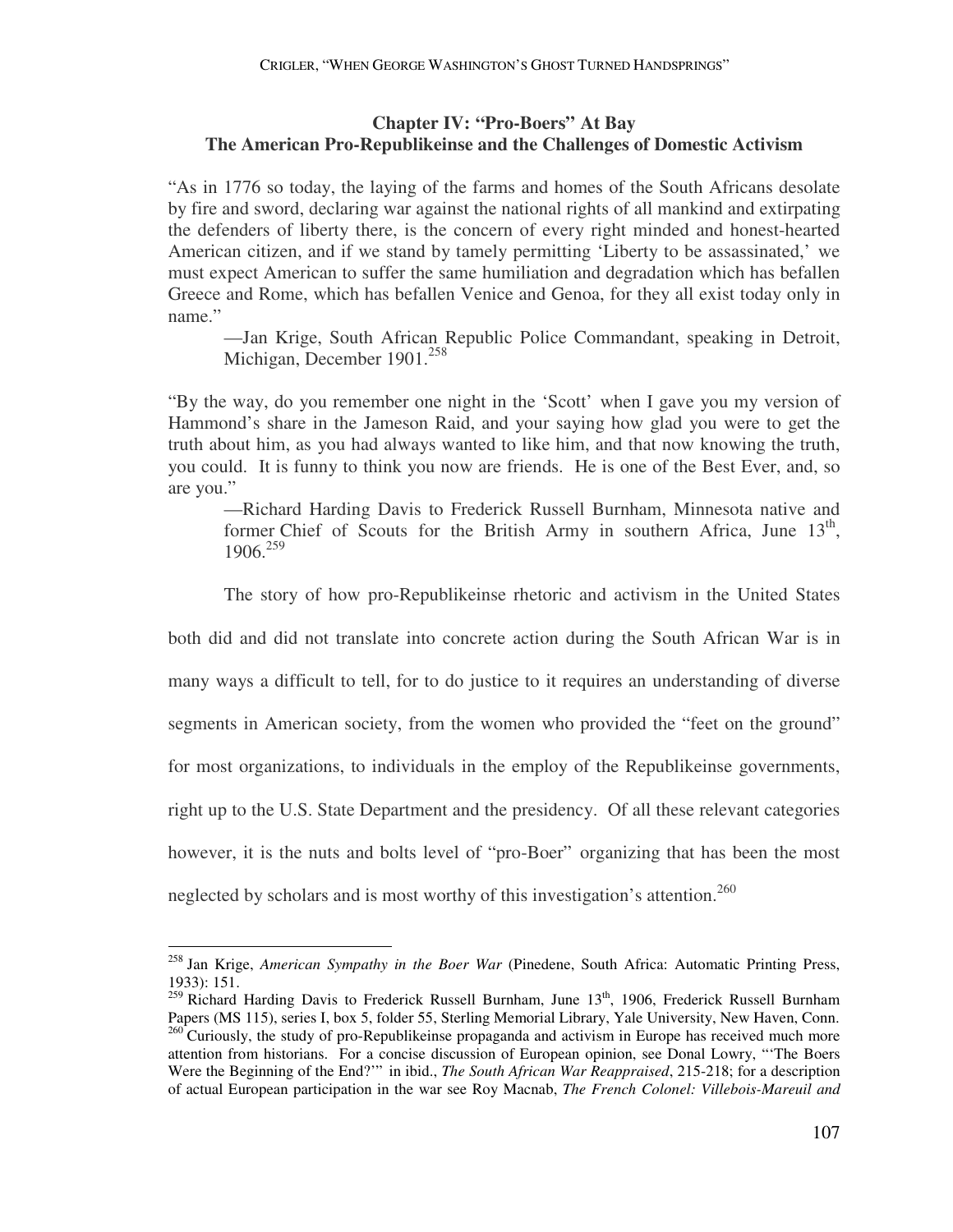During the Transvaal War of 1881—accompanying angry headlines about British imperialism—press reports indicate that some limited pro-Boer organizing did occur, though on a small scale and along largely ethnic (Dutch-American) lines. A report in *The Washington Post* of February 17<sup>th</sup> describes a meeting in a private home, where attendees were urged "to make the voice of the Dutchmen of New York heard by the British government."<sup>261</sup> "The attendance was not large," however, and nothing much came of it. The next year a lecture by the prominent Irish-American Republikeinse fighter Alfred Aylward only half-filled the Cooper Union building in New York.<sup>262</sup> When war broke out in 1899, the Orange Free State boasted an consul in Philadelphia—Charles Pierce and Gen. James O'Beirne, a Civil War veteran, claimed to the Transvaal's official representative in the U.S., but since both were American citizens (Pierce had never been to Africa at all) the State Department recognized neither officially.<sup>263</sup>

 Pro-Republikeinse activism in the United States waxed and waned through roughly four phases. Widespread interest in the early Republikeinse successes and the novelty of the war buoyed the movement through its first several months, but trailed off through the spring of 1900 as the Republikeinse commandoes began to retreat and abandon their capitals. William Jennings Bryan's defeat in the election of 1900 was a

*the Boers, 1899-1900* (Cape Town, South Africa: Oxford University Press, 1975: 161-172. For a fine volume on antiwar activism in Britain itself, including many pamphlets and propaganda material, see *The Pro-Boers: The Anatomy of an Antiwar Movement*, Stephen Koss, ed. (Chicago, Ill.: The University of Chicago Press, 1973).

<sup>261</sup> "Sympathy for the Boers; The Dutch-Americans of New York Extending their Assistance," *The Washington* [D.C.] *Post*, February 17<sup>th</sup>, 1881.

<sup>262</sup> "The Boers in South Africa; Alfred Aylward on British Aggression—A Sympathizing Audience," *The New York Times*, August 1<sup>st</sup>, 1882. Aylward was actually the leader of his own anti-British revolt, the "Black Flag Rebellion," of American miners at Kimberly prior to the war (Changuion, *Uncle Sam, Oom Paul, en John Bull*, 5).

<sup>263</sup> U.S. Senate Committee on Foreign Relations, *Inquiry as to Representative from South African Republic*,  $55^{th}$  Cong., 1<sup>st</sup> sess., January 25<sup>th</sup>, 1900, S. Doc. 113, serial 3851.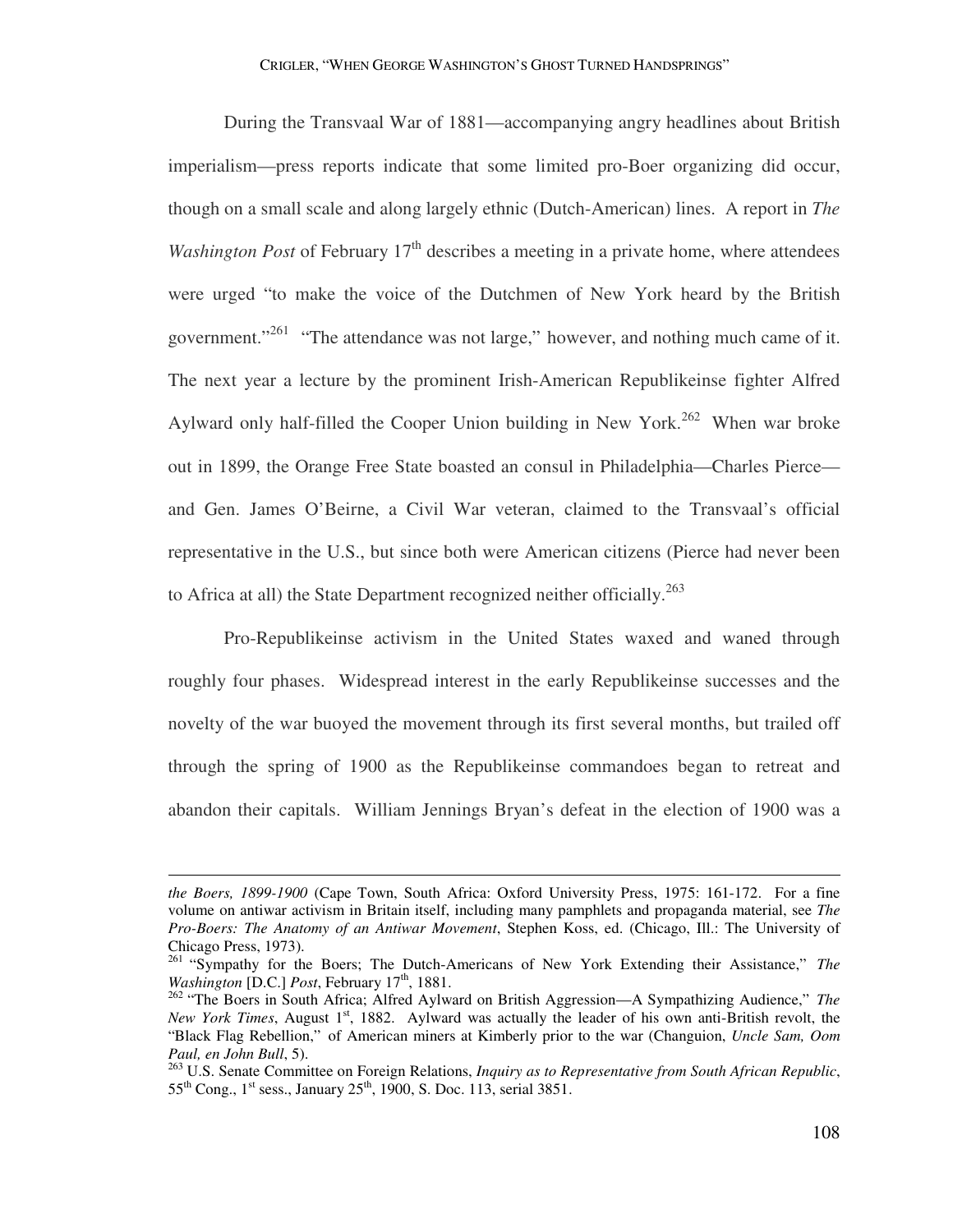further blow to the movement. Between the spring of 1900 and the fall of 1901 the most committed activists continued to press for action to stop the war, and the writings of journalists and participants kept the conflict on the minds of many, but the expectation of imminent Republikeinse defeat hamstrung efforts at organization. Yet from the fall of 1901 through the end of the war in mid-1902, the pro-Republikeinse movement underwent a partial rejuvenation, as guerrilla successes and the unfolding horror of British humanitarian atrocities came to light. A push to end mule transit between Louisiana and South Africa was just gaining steam by the time the war abruptly ended in mid-1902. The postwar phase of the pro-Republikeinse movement played itself out in the years afterwards, as humanitarian organizations saw to the welfare of Republikeinse prisoners of war, and some die-hard organizers pressed for opening the United States to subsidized Republikeinse settlement.

 In October 1899 the Oval Office released a statement acknowledging the great number of petitions President McKinley had already received imploring him (variously) to admonish Great Britain, admonish the Republics, offer arbitration, or offer mediation between the two sides, possibly as part of an international initiative.<sup>264</sup> Its response to these calls (despite Secretary of State Hay's marked pro-British leanings), the administration issued a statement of strict neutrality. Neutrality, however, was not as simple as it sounded. American businesses that lacked any means of trading with the landlocked Republikeinse continued to trade with the British government, who were deeply interested in purchasing mules, horses, and basic provisions in the United States much to the chagrin of pro-Republikeinse activists. Indeed, the American contributions

<sup>264</sup> For the text of the statement see Changuion, *Uncle Sam, Oom Paul, en John Bull*, 65.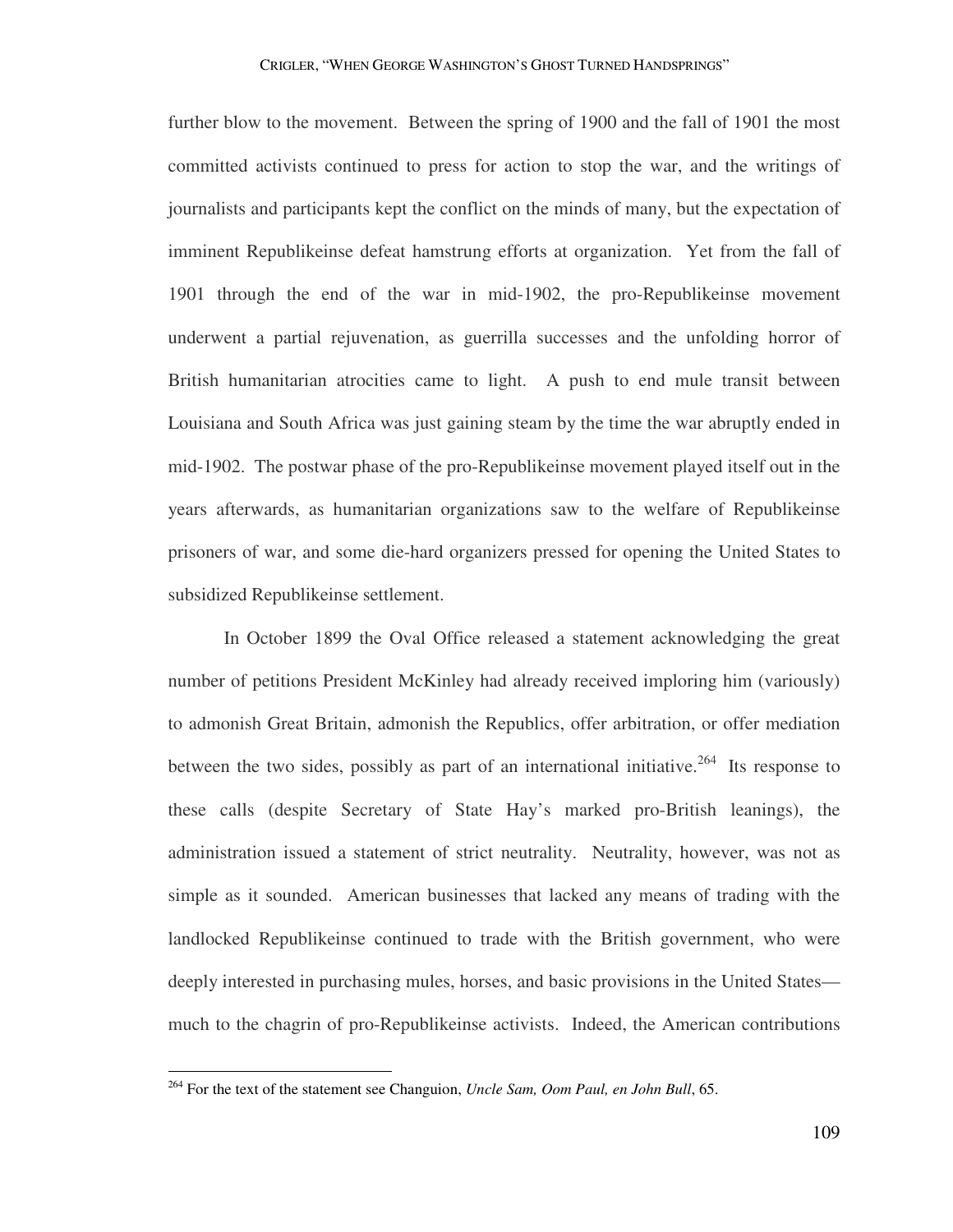to the British war effort are well-remembered even today in south Africa "The first wagon into Ladysmith [the site of a months-long Republikeinse siege] was loaded with Quaker Oats, Sunlight Soap, Armour Beef and Fairbanks Beef," observed the American war correspondent Richard Harding Davis, adding that "as a matter of fact almost everything in South Africa is of American make.<sup> $265$ </sup> Louis Changuion chooses to end *Uncle Sam, Oom Paul en John Bull* by waxing lyrically about the invasive yet beautiful cosmos flowers that bloom each autumn by South African roads, brought there originally by American beasts of burden during the war.<sup>266</sup>

 For many Americans, then, the administration's position was plainly unsatisfactory. The war was clearly being fought for the wrong reasons, pitting a strong, capitalist empire, against two weak states that seemed to share America's republican values and frontier ethos. But the pro-Republikeinse found it difficult to speak with a coherent voice. A number of factors account for this, the most obvious being the ludicrous profusion of organizations dedicated somehow to the Republikeinse cause. From the Morton House Group to the American Transvaal League, the

——

Boer Independence Organisation, the Boer Relief Fund and the American Raad for the Relief of the South African Republics, the relatively small clique of pro-Republikeinse movement leaders found themselves frequently divided and at odds.

 First of all, there was an ongoing debate over direction: what did activists *want*? Should the pro-Republikeinse press for an end to the war, with peace negotiations

<sup>&</sup>lt;sup>265</sup> Richard Harding Davis to Rebecca Harding Davis, April 4<sup>th</sup>, 1900, Richard Harding Davis Papers (Acc. 6109), box 1, folder 29, Albert and Shirley Small Special Collections Library, University of Virginia, Charlottesville, Va.

<sup>266</sup> Changuion, *Uncle Sam, Oom Paul, en John Bull*, 198.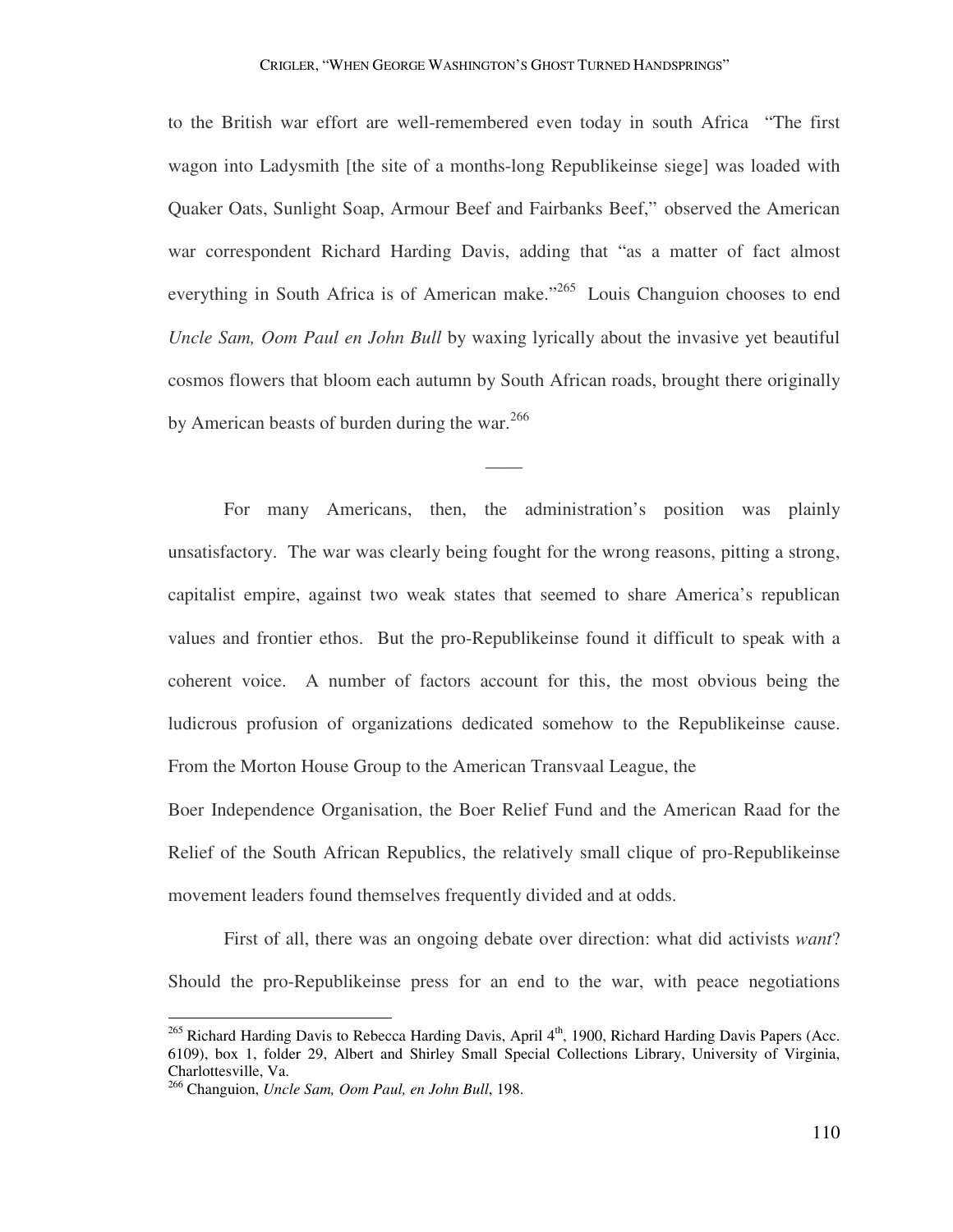possibly resulting in a Anglophilic South African union, or should they press for total Republikeinse independence? Montagu White, the envoy broadly in charge of European and American pro-Republikeinse efforts, was criticised by many of the pro-Republikeinse Americans with whom he corresponded for his cautious, state-centered approach to lobbying, reluctant to support the Democratic ticket at the 1900 presidential election and adamant that President Kruger should not visit the United States. Organizations closely associated with him pitched their efforts as non-partisan and antiwar, lobbying for a brokered peace rather than British withdrawal. To native-born true believers like Edward Seymour Wilde, staunch Democrat and president of the New Jersey-based Boer Independence Association, such an approach smacked of cowardice. The manuscript of a letter to the editor he composed in March 1901 (near the mid-war doldrums of pro-Republikeinse activism) gives a sense not only of his contempt for White's oversight but also the general internecine bitterness prevailing in the movement:

I am sorry to state that it is said here that Mr. Montague White [sic.] has gone from here to Europe as a representative of what is said to be called, although I cannot locate it, The American Transvaal League, the object being to promote a compromise on the part of the Boers with Great Britain, other than on the basis of independence.

If this should unfortunately prove to be true, it seems to me that such notion should be regarded in the light of an impertinence, and that the consideration moving an advocacy of such a curse should be carefully investigated. $267$ 

Wilde goes on to compare the Republikeinse position to Washington's army at

Valley Forge and declare Charles Pierce to be (in contrast to White) "one of the truest and best friends of the Boer cause in this Country."<sup>268</sup> It is highly unlikely that Wilde

 $^{267}$  Edward Seymour Wilde to an unspecified editor, March 25<sup>th</sup>, 1901, Edward Seymour Wilde Papers (MG 250), box 1, New Jersey Historical Society, Newark, N.J.

<sup>268</sup> Ibid.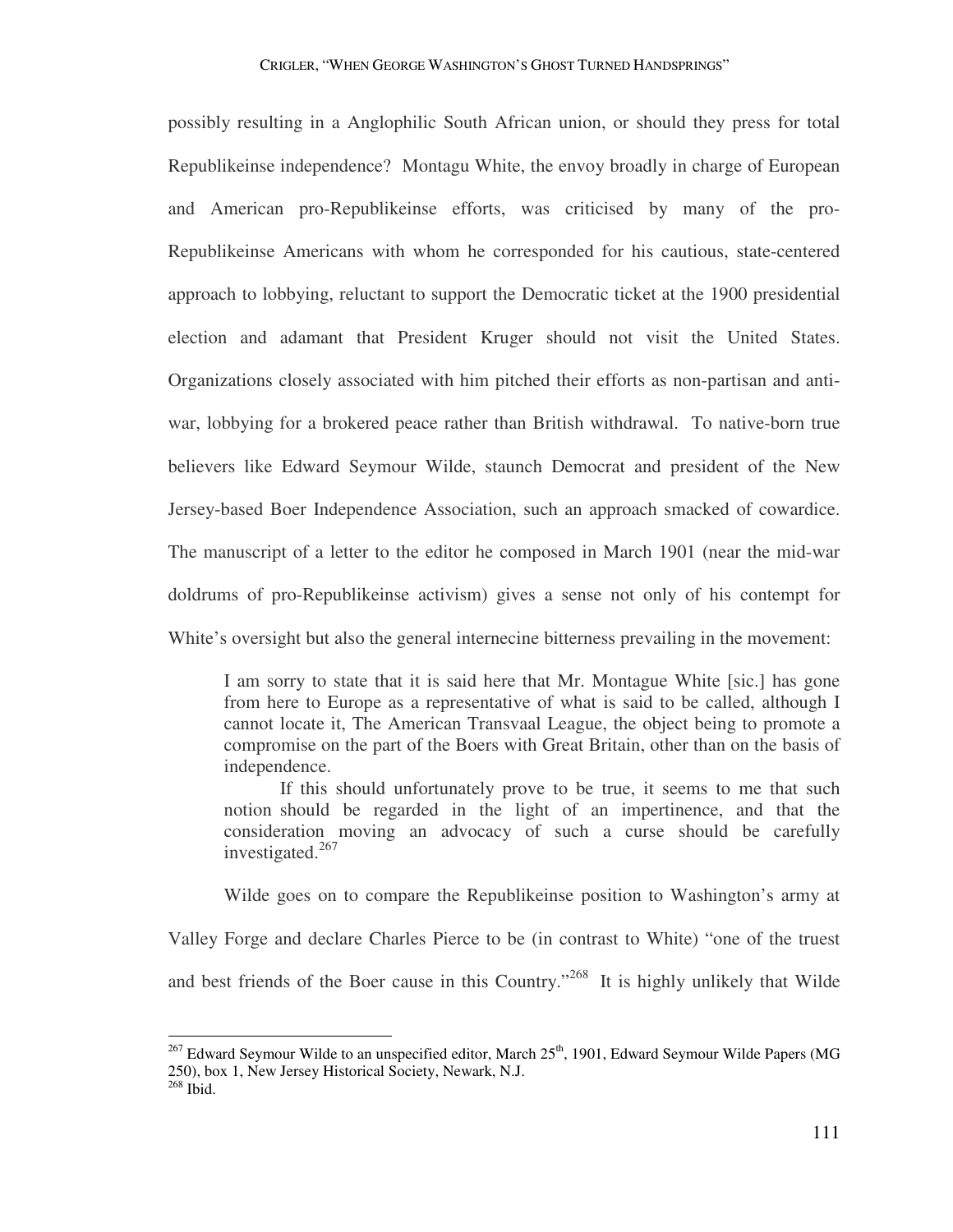was unaware of the American Transvaal League. Under the leadership of Peter van Vlissingen, it was one of the most important pro-Republikeinse organizations, closely tied to Montagu White and the official propaganda effort. After all, just seven months later van Vlissingen and Wilde would be corresponding; in October 1901, as allegations of mismanagement of various widows' and orphans' relief funds began to dog Charles Pierce, van Vlissingen and White would beseech Wilde to extract "an itemized financial statement" from the would-be Free State consul.<sup>269</sup> The two had good reason to worry: just a year earlier, in July 1900, an similar scandal had been picked up by The New York Times, which reported giddily that the Boer Relief Fund under Patrick O'Farrell and W.A. Croffut had spent almost all of the money raised at pro-Republikeinse rallies to fund receptions and further meetings—all but eighteen dollars. "In other words," it sneered, " $98<sup>1</sup>/<sub>2</sub>$  per cent of the money collected has been used in an unsuccessful effort to produce on American politics and effect harmful to the Administration, and  $1<sup>1</sup>/2$  percent of it will—or may—go toward relieving the sufferings of wounded and hungry burghers."<sup>270</sup> And the infighting did not stop there. Charles Pierce, George Van Siclen and Samuel Pearson—three of the nation's most important pro-Republikeinse organizers—all despised each other, and when the patriotic Transvaal policeman Jan Krige arrived in Louisiana on his long American lecture tour, Pearson accused him of being a British agent.<sup>271</sup> All of this boded poorly for an activist movement.

 The pro-Republikeinse movement as a whole fluctuated wildly between vehement anti-imperial polemic and earnest appeals to the British conscience, humanitarian concern

<sup>&</sup>lt;sup>269</sup> Peter van Vlissingen to Wilde, October 9<sup>th</sup>, 1901, Edward Seymour Wilde Papers, box 1.

<sup>270</sup> *The New York Times*, July 9th, 1900, quoted in Changuion, *Uncle Sam, Oom Paul en John Bull*, 150.

<sup>271</sup> Mulanax, *The Boer War in American Politics and Diplomacy*, 167.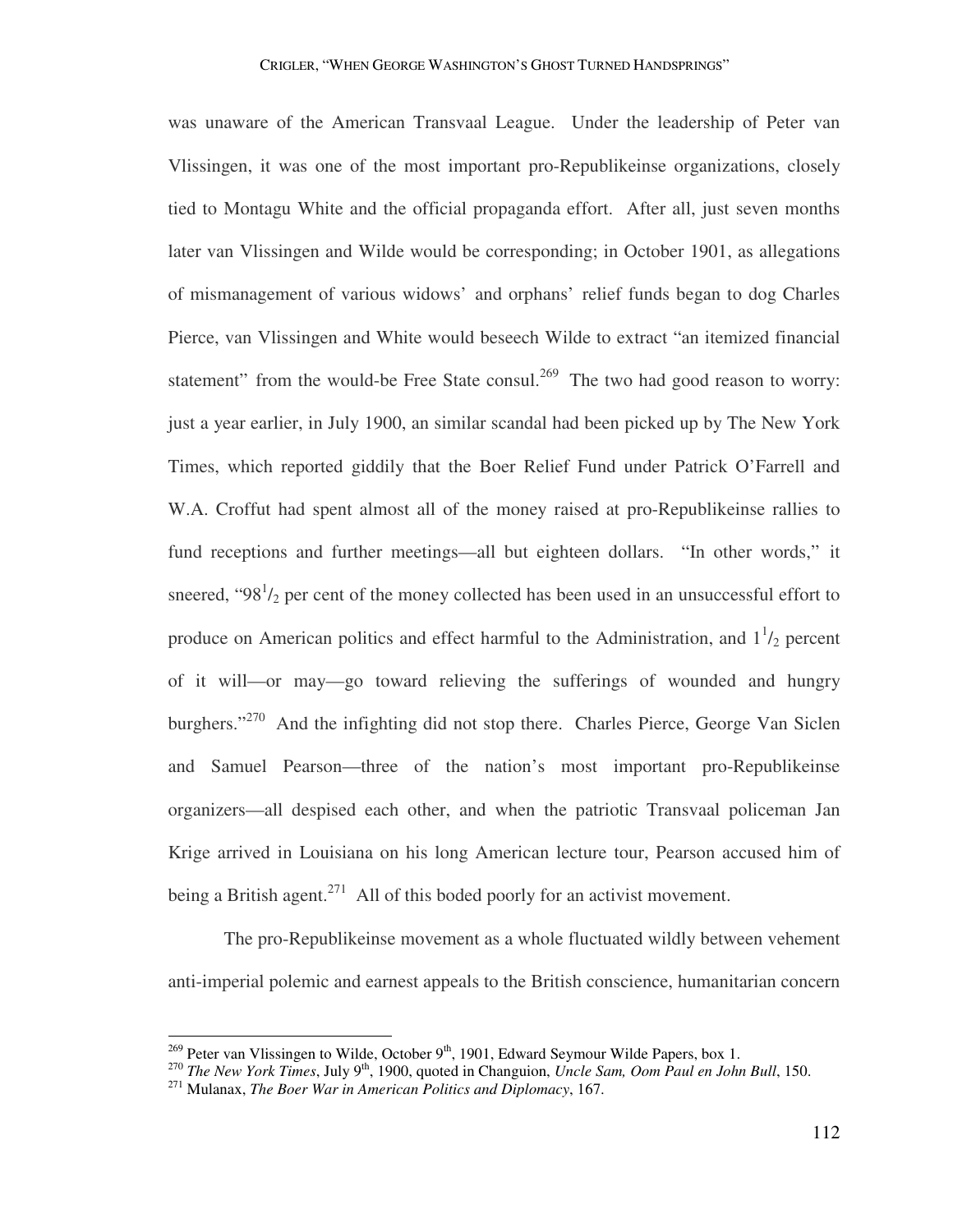for widows, orphans and prisoners of war, and hardline commitment to Republikeinse independence, non-partisan appeals to shared American values and ethnocentric anti-Republican invective. Little wonder, then, that the pro-Republikeinse opened themselves up to derision in the pro-British press, where they were characterized as vicious Anglophobes and tools of Democratic machine politics. Even on an individual level, activists' true goals were not always clear. This was particularly true for the respectable women who served as key foot soldiers for so many of the pro-Republikeinse organizations. Jessie Fara, who organized for both the Women's Auxiliary to the Boer Relief Fund in the New York area and served as secretary of the Women's South African League, devoted herself publicly to organizing genteel fundraisers and humanitarian initiatives on behalf of the Republikeinse while privately harboring a vehement hatred for the British:

The Boers are the only Christian people that are not savage. And they make me angry because they are *so good*. Why didn't they kill all of those monsters [British soldiers] they caught instead of letting them go? Don't they know every one of those creatures killed makes the earth just that much more pure?

You have made a just mistake about me. I'm not good. I don't want to be good. I'd love to furnish some of the oil to boil some of those missionaries in China [a reference to the Boxer Rebellion]. But of course the Chinese are like the Boers[;] they wouldn't use it<sup>272</sup>

In a similar position was a Mrs. Anna Lehlbach, who lamented in November 1900 that she was "not proud of being an American any longer."<sup>273</sup> Her husband, she complained, had too great a business interest in Britain to join the pro-Republikeinse cause himself, but she found ways to do her bit. Her drawings inspired by Emily Hobhouse's famous

<sup>&</sup>lt;sup>272</sup> Jessie Fara to Mrs. Lasher, November 26<sup>th</sup>, 1900, Alice Donlevy Papers (MssCol 826), series IV, box 6, The New York Public Library, New York, N.Y.

 $273$  Anna L. Lehlbach to Jessie Fara, November  $23<sup>rd</sup>$ , 1900, ibid., box 6.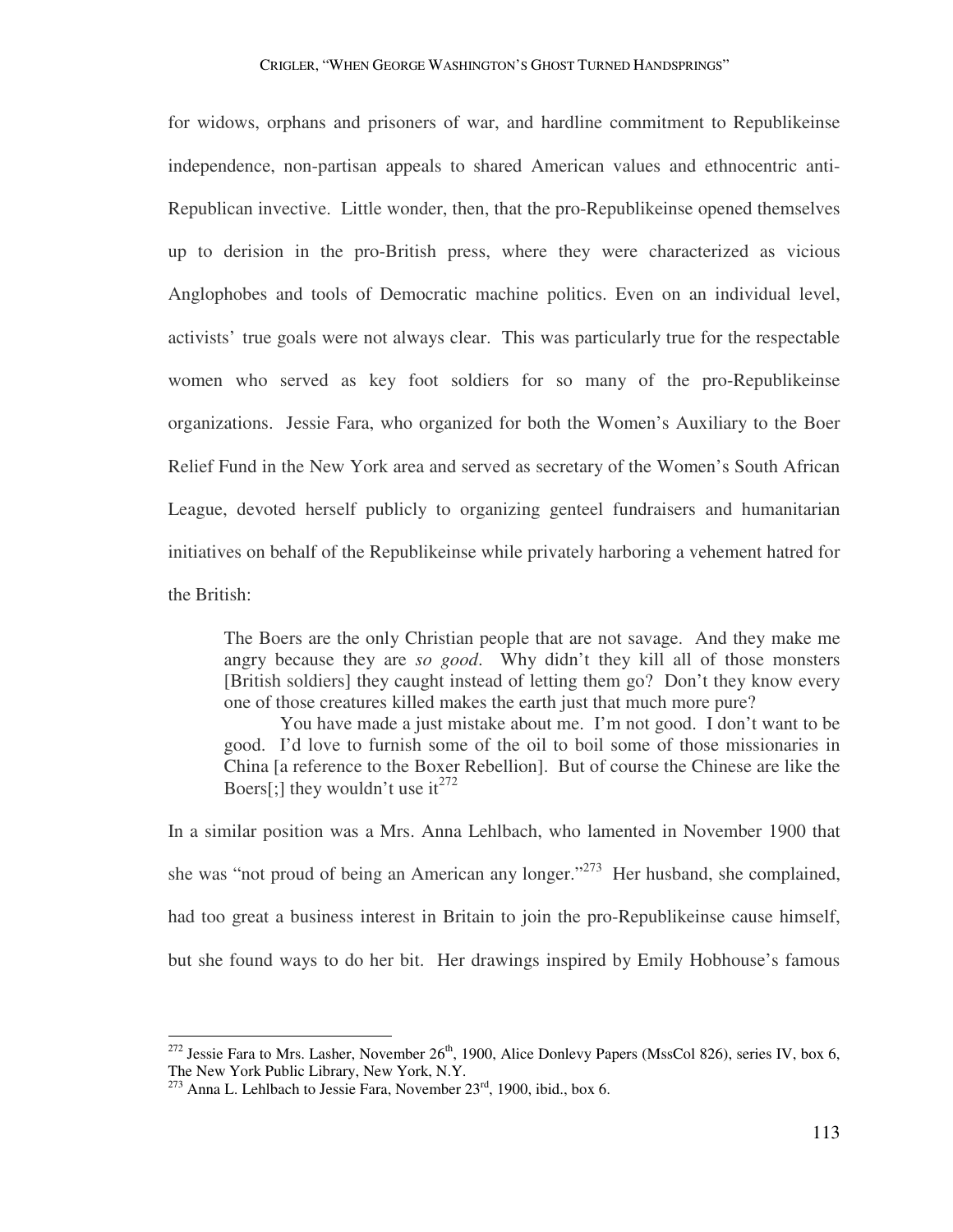reportage on British concentration camps would grace the walls at pro-Republikeinse women's meetings Fara helped organize in the spring of  $1902$ <sup>274</sup>

 Ethnicity also presented a challenge. It has already been seen how eager pro-Republikeinse writers were to stress their commitment to American-ness; this all the more because of the perception that pro-Boer movements were composed chiefly of immigrant elements, their professed love of American-style republicanism but concealing nothing but ancient "racial" feuds and geopolitical gamesmanship. This was certainly a concern of Mary B. Southall, whose January 1900 letter to the ardently pro-British navalist writer Alfred Mahan praised him "for so strongly speaking up for the many *real* Americans whose sympathies are with the British," adding that she did not "think because the Irish, and the German and the Dutchman in this county, stir up pro Boer movements all over the states, that Congress should pass any resolution of theirs, as coming from the American people.<sup>275</sup> While there certainly was no shortage native-born support for the Republikeinse cause, it was difficult to deny the importance of Irish-American activists like Rep. Bourke Cockran of New York, associating the movement with a radical fringe. As early as December 1899 rumors circulated that Irish radicals planned to invade Canada in retaliation for the war, and it was common knowledge that most of the few hundred Americans who actually went to the Transvaal to fight for the Republikeinse were of Irish descent.<sup>276</sup> Naturally the Dutch-American community also

<sup>&</sup>lt;sup>274</sup> Lehlbach to Alice Donlevy, March  $13<sup>th</sup>$ , 1902, ibid., box 5.

 $275$  Mary B. Southall to Alfred T. Mahan, January  $27<sup>th</sup>$ , 1900, Alfred T. Mahan Papers (MSS31062), series II, reel 2, Library of Congress, Washington, D.C.

<sup>276</sup> "Clan-na-Gael Talk; The Society's Plans for an Attack on Canada," *The Morning Oregonian* [Portland, Oregon], December 28<sup>th</sup>, 1899. Americans participated in a small but notable capacity in Republikeinse commandoes during the war; the best firsthand account of their participation comes from Col. John Y. Fillmore Blake, commander of the Irish Brigade, composed of mostly Irish-American soldiers who had set off for southern Africa under the auspices of joining a Red Cross ambulance unit. See Blake, *A West*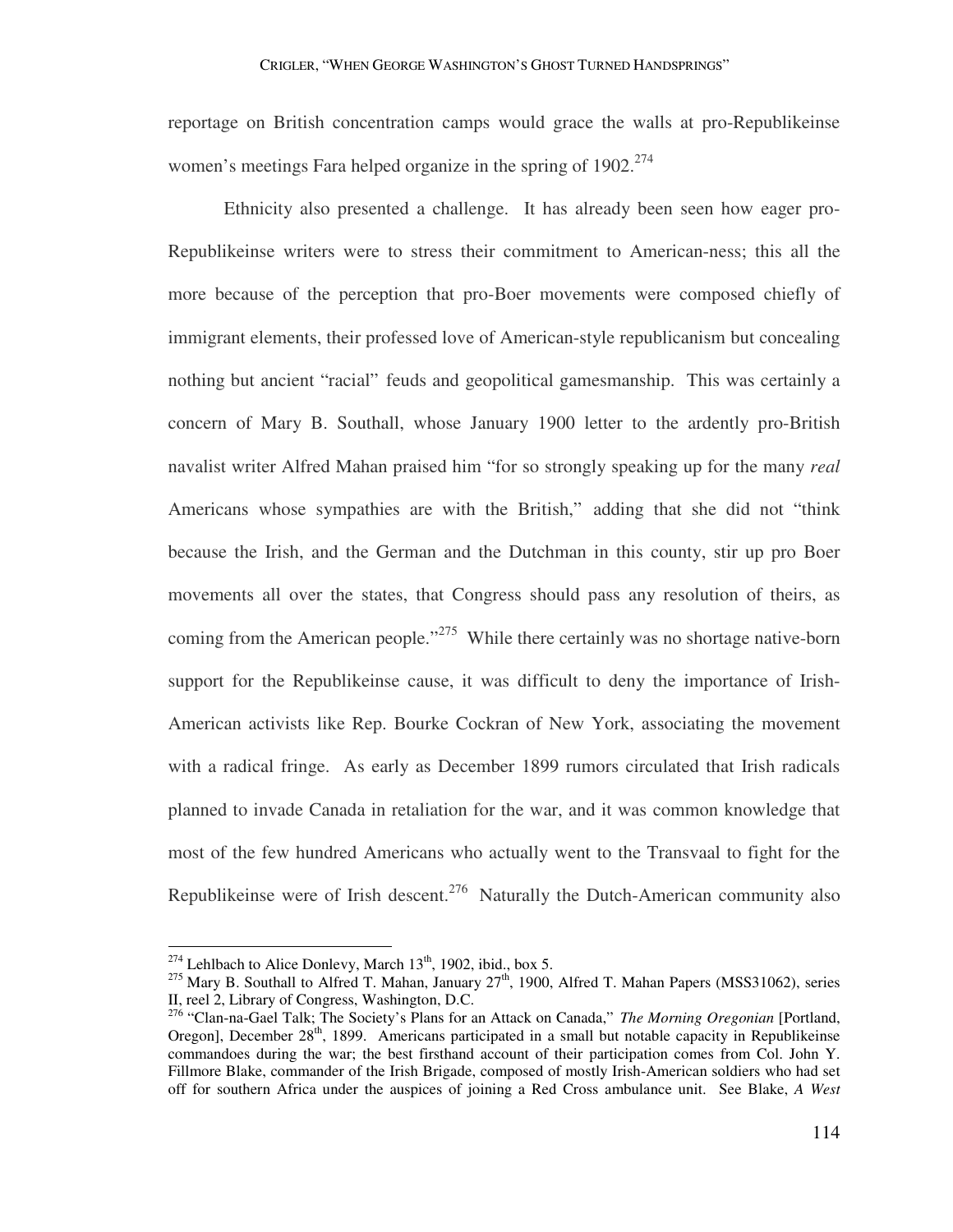played a prominent role in pro-Republikeinse activism, a fact underscored by a look at the names of prominent figures within organizations; George W. Van Siclen, founder of the National Boer Relief Fund and the American Raad for the Assistance of the South African Republics, was also a prominent member of the prestigious Holland Society of New York, as was his associate Tunis Bergen. Peter van Vlissingen, C.W. van der Hoogt, Herman van der Ploeg and retired Michigan state senator Sybrant Wesselius were just a few of the other prominent Dutch Americans involved with the Republikeinse cause.

———

 It should be clear by now that, rambunctious as they may have been, the group of men and women who led the alphabet soup of pro-Republikeinse organisations was not large, and despite their broad distaste for one another, they were all more or less on speaking terms. Their utter lack of discipline notwithstanding, they constituted an elite clique in that many of them had southern African contacts. Unlike most other Americans, many pro-Republikeinse leaders had firsthand access to information on southern Africa. They doubtless appreciated this a great deal, but in a way it signified a broader problem within pro-Republikeinse activism: the scarcity of people who could speak with authority on the situation in southern Africa, and the cliquishness of those who could.

 Because southern Africa was so far from the United States and so unknown to most Americans before the war, the total set of people in America who had been to

*Pointer with the Boers*. Richard Harding Davis, for his part, wrote after meeting them in 1900 that they "had no business to come out here as an ambulance corps and give us a black eye as liars, but now that they are here I have not the least doubt but that they will do a pretty fine stunt" (Richard Harding Davis to Rebecca Harding Davis, April 22<sup>nd</sup>, 1902, Richard Harding Davis Papers, box 1, folder 31.)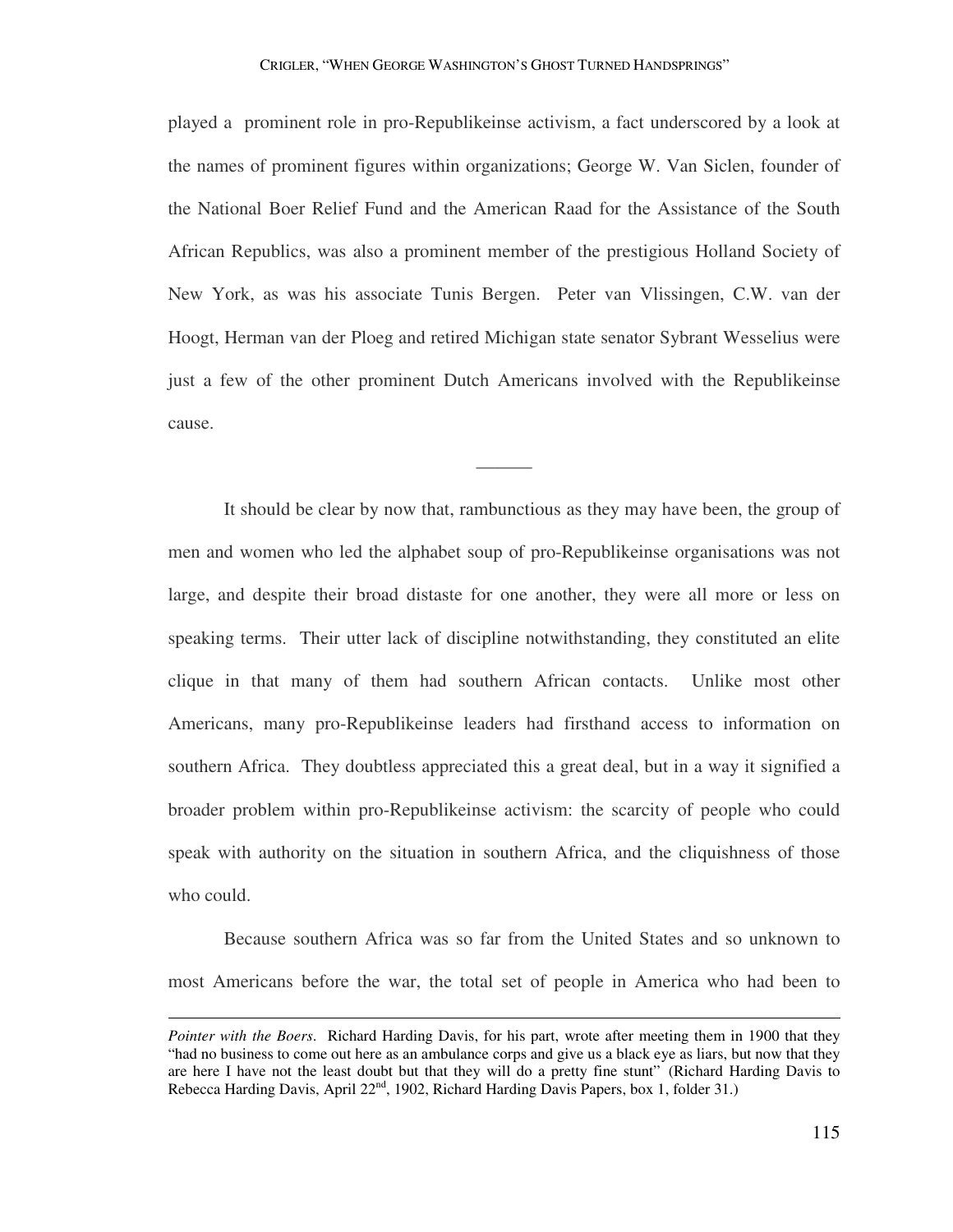southern Africa was tiny, composed most notably of newspaper correspondents, mining engineers, former soldiers, diplomats and Republikeinse envoys (official and unofficial). Unsurprisingly, the prospect of writing about and lecturing on their prized insights was a powerful draw on such people. Illustrious pro-British figures like John Hays Hammond and Frederick Russell Burnham wrote articles and gave speeches outlining their perspectives. John Y. F. Blake, a West Point graduate from Arkansas who fought in commando with the Republikeinse at the beginning of the war, declared earnestly in *A West Pointer with The Boers* that "I do not believe that in the history of the world, one could find more acts of barbarity and brutality committed by any people in any land than by the English in the two little republics of the Transvaal and the Free State."<sup>277</sup> Charles Macrum, former U.S. Consul in Pretoria, returned from Africa a committed pro-Boer, like Webster Davis began his own speaking tour, lauding the Republikeinse and responding to their racializing critics by certifying them to be "the most magnificent specimens of physical manhood imaginable."<sup>278</sup> Yet the Americans coming back from southern Africa to educate their brethren and gain publicity for themselves were a clubby bunch, not as partisan as they may seem at first.

 For one thing, most of them knew each other. Richard Harding Davis, one of the most famous journalists to travel to southern Africa during the war, was, for example, a consummate social butterfly. Even as he wrote books and articles celebrating the Republikeinse as the most unfairly maligned people in the world, he maintained energetic correspondence with both Transvaal State Secretary F.W. Reitz and Winston Churchill at the same time. While lamenting mismanaged the British war effort, he built up strong

<sup>277</sup> Blake, *A West Pointer with the Boers*, 202.

<sup>278</sup> *The South African Republics* (New York, N.Y.: Boer Relief Fund, 1900): 37.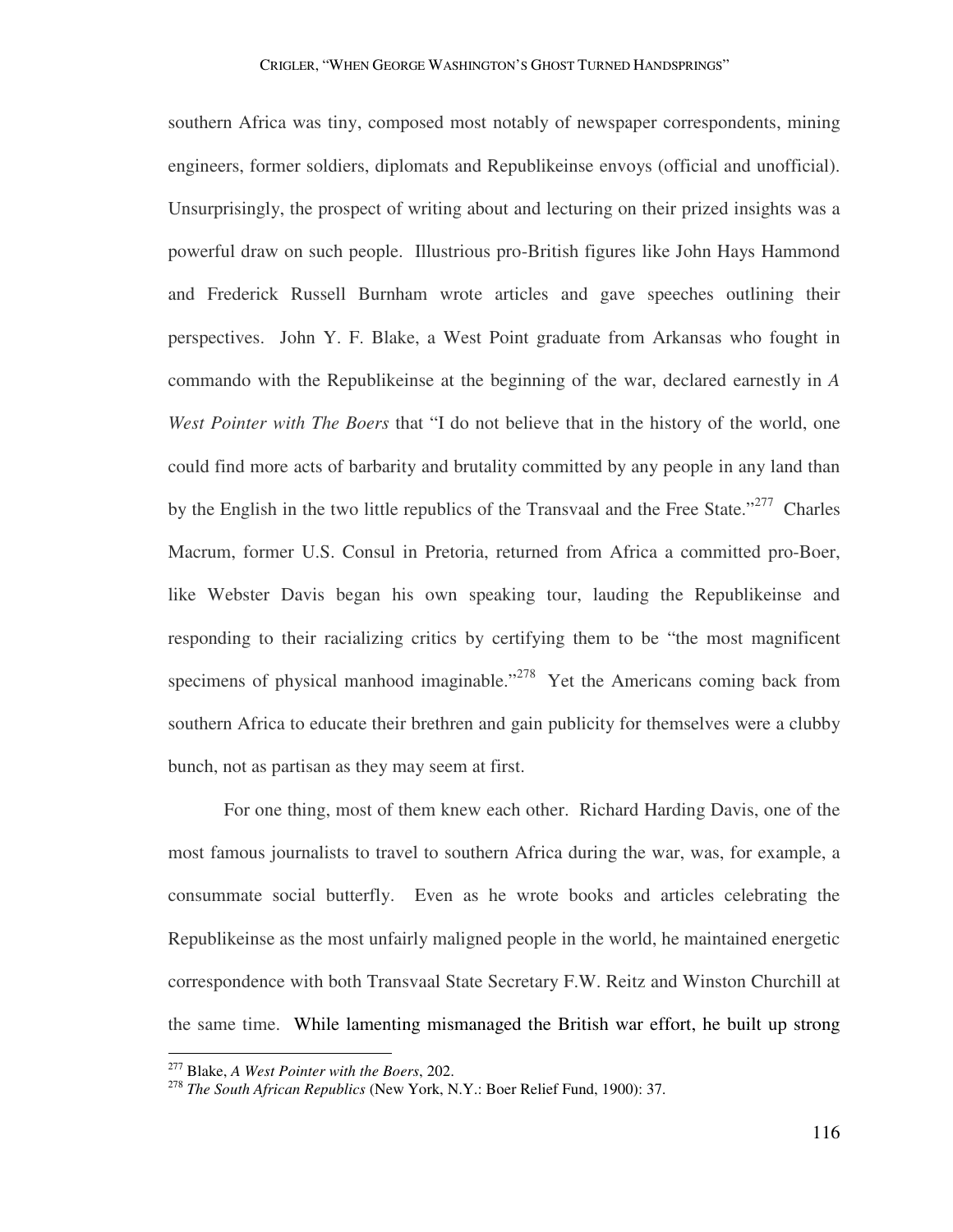friendships with both Hammond and Burnham, despite having fundamental differences of opinion concerning the direction the war should ideally take. Davis would go on to profile Burnham for a book he would publish in 1906, *Real Soldiers of Fortune*, and his affection for the two men is clear; in one letter he refers to both Hammond and Burnham as "the Best Ever."<sup>279</sup> After leaving southern Africa Davis maintained ties to John Y. F. Blake (the same pugnacious man whose book derided Frederick Russell Burnham as an ignorant fraud), and it was not long before Davis had organized a new fraternal society, The Military Order of Pretoria, in order to maintain contact with American veterans of the South African War.<sup>280</sup> Open only to Americans who had fought for the Transvaal or Orange Free State, as well as any non-combatants embedded with that side, there is no reason to believe it ever expanded beyond fifteen to twenty members.<sup>281</sup>

 For Richard Harding Davis, the South African War was about two things: making contacts, and paying the bills. His letters to his family from southern Africa make this clear. His moment of crisis came in March 1900 while waiting with Lord Roberts' army at Ladysmith—the British army was not about to move for two weeks, and Davis despaired over the fact that he had not quite collected enough material for the book he had been planning, *War and Peace in South Africa*. "I started in too late to do [much] with it and as it is I have seen a great deal," Davis confessed to his mother on March  $15<sup>th</sup>$ —"it is neither an interesting country nor an interesting war."<sup>282</sup> By the 25<sup>th</sup> he was detailing his plans to return to America and make amends with his long-suffering wife

<u>.</u>

 $279$  See note 240, above.

<sup>280</sup> Blake, *A West Pointer With the Boers*, 20; unpublished notebook, Richard Harding Davis Papers, box 13.

<sup>&</sup>lt;sup>281</sup> Draft charter of the Military Order of Pretoria, unpublished, Richard Harding Davis Papers, box 13

<sup>&</sup>lt;sup>282</sup> Richard Harding Davis to Rebecca Harding Davis, March  $15<sup>th</sup>$ , 1900, Richard Harding Davis Papers, box 1, folder 25.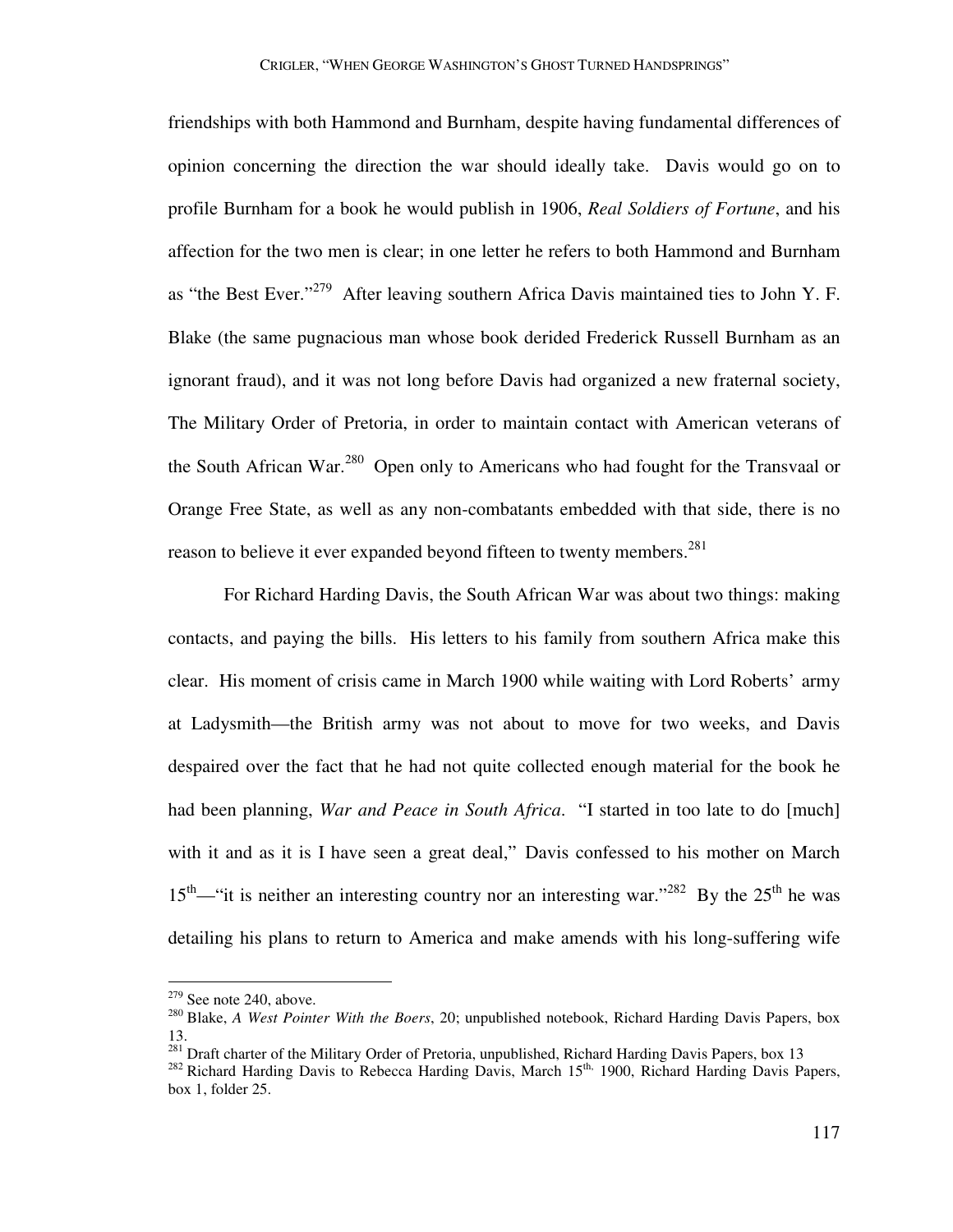whom he had left behind at a Cape Town hotel, even giving the name of the German steamer on which they were to return.<sup>283</sup> On April  $14<sup>th</sup>$ , however, Davis sent another letter refuting everything he had said over the past month about returning to the United States and giddily announcing that the American consul had approved his request to visit Pretoria. "This will enable me to write a book from both sides giving my ideas of the English in the field and the Boer at home," Davis explained, "with the exception of Churchill who 'had to' I shall be the only correspondent who has been permitted to go on both sides."<sup>284</sup> That book was written and eventually published under the title *With Both Armies in South Africa*, and met with great success.

 All of this is simply to show that Richard Harding Davis, like so many other opinion shapers during the war, was working on his own behalf, towards his own personal goals and not those of a larger movement. The same can be said of more outspoken figures like Macrum and Webster Davis, for though they stirred podiums all over the country, they did not involve themselves on a formal basis with the tangle of pro-Republikeinse organizations attempting to benefit from their progress. This is even true for high profile Republikeinse visitors to the United States. Marquis names like Daniel Wolmarans, Cornelius Wessels, Abraham Fischer, Jan Krige and the Rev. Herman D. van Broekhuizen (the first three men were members of an official deputation of Republikeinse envoys who toured the United States twice, first in spring 1900 and then in early 1902) determined their movements either independently or at the direction of

-

 $^{283}$  Richard Harding Davis to the Davis and Clark Families, March  $25<sup>th</sup>$ , 1900, Richard Harding Davis Papers, box 1, folder 27.

 $^{284}$  Richard Harding Davis to Rebecca Harding Davis, April  $4<sup>th</sup>$ , 1900, Richard Harding Davis Papers, box 1, folder 29.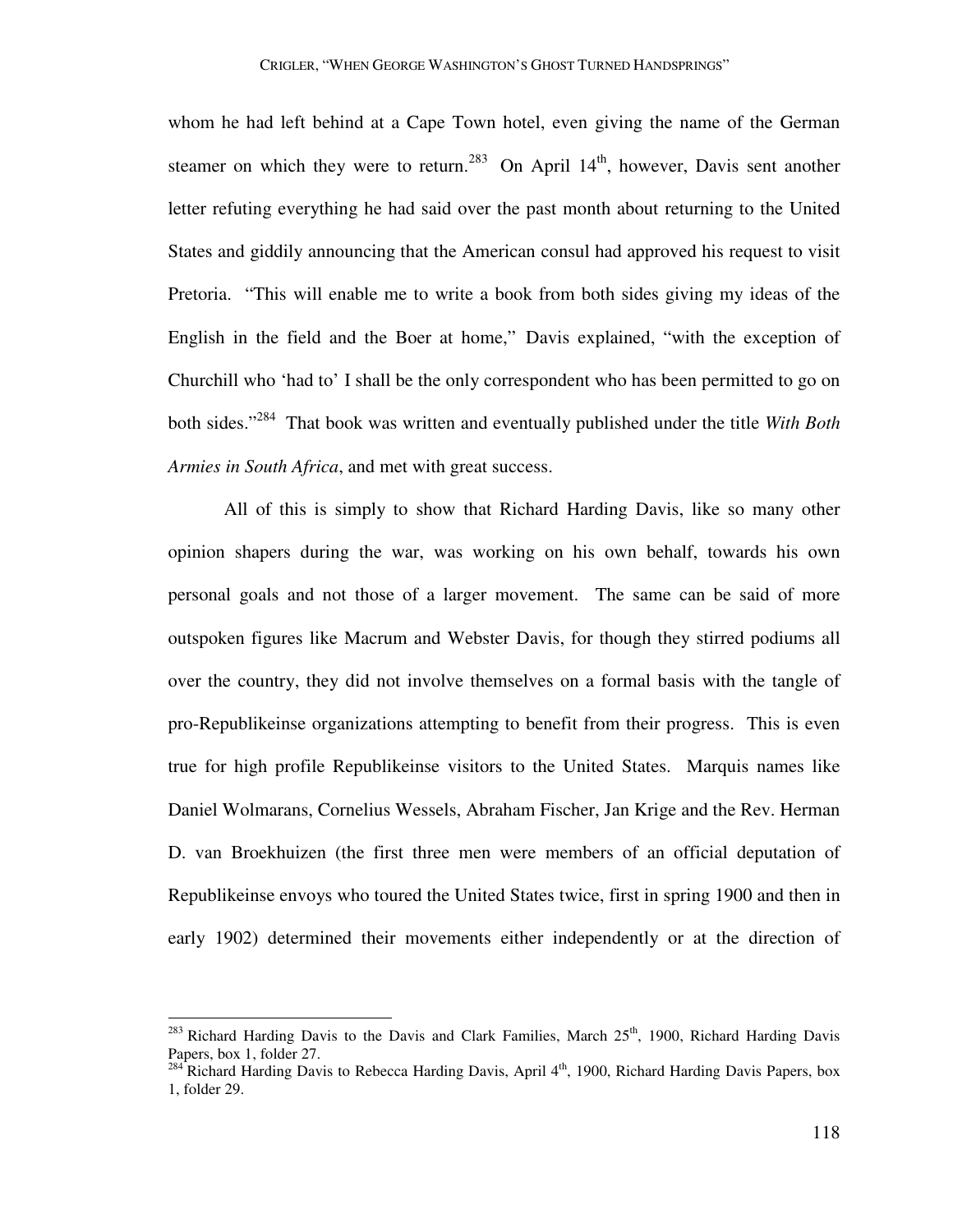Montagu White, whose relationship with grassroots activist groups was less than ideal to say the least.

 The same disorganization that hobbled the pro-Republikeinse movement's ability to stand up to the McKinley and Roosevelt administrations opened it up to co-optation not only by the beneficiaries of the lecture circuit but also to political manipulation at the hands of the Democratic Party. Eager to exploit anti-imperialist feeling in the wake of America's controversial military entanglement in the Philippines, the 1900 Democratic electoral platform appeared to offer up a full-throated endorsement of the pro-Republikeinse movement:

[W]e especially condemn the ill-concealed Republican alliance with England, which must mean discrimination against other friendly nations, and which has already stifled the nation's voice while liberty is being strangled in Africa.

Believing in the principles of self-government and rejecting, as did our forefathers, the claim of monarchy, we view with indignation the purpose of England to overwhelm with force the South African Republics. Speaking, as we believe, for the entire American nation, except its Republican office-holders and for all freemen everywhere, we extend our sympathies to the heroic burghers in their unequal struggle to maintain their liberty and independence.<sup>285</sup>

Throughout 1900 there was a great deal of pressure on pro-Republikeinse activists

to align with the Democratic Party, and, to be sure, many hoped for a Bryan victory. At the same time, though, many more circumspect observers felt a sense of unease. "How I hope your prognostics about the election may come true!" wrote Johanna Waszklewiczvan Schilfgaarde, a Dutch disarmament activist, in an August 1900 letter to Jessie Fara. "But even then I have a heavy heart in the future [sic.]. Has not much of the sympathy shown to the Boer Envoys been simply an election maneuver and will Mr. Bryan, when

<sup>285</sup> "Democratic Party Platform of 1900," *The American Presidency Project*, Gerhard Peeters and John T. Woolley, accessed March 18<sup>th</sup>, 2014, <http://www.presidency.ucsb.edu/ws/index.php?pid=29587>.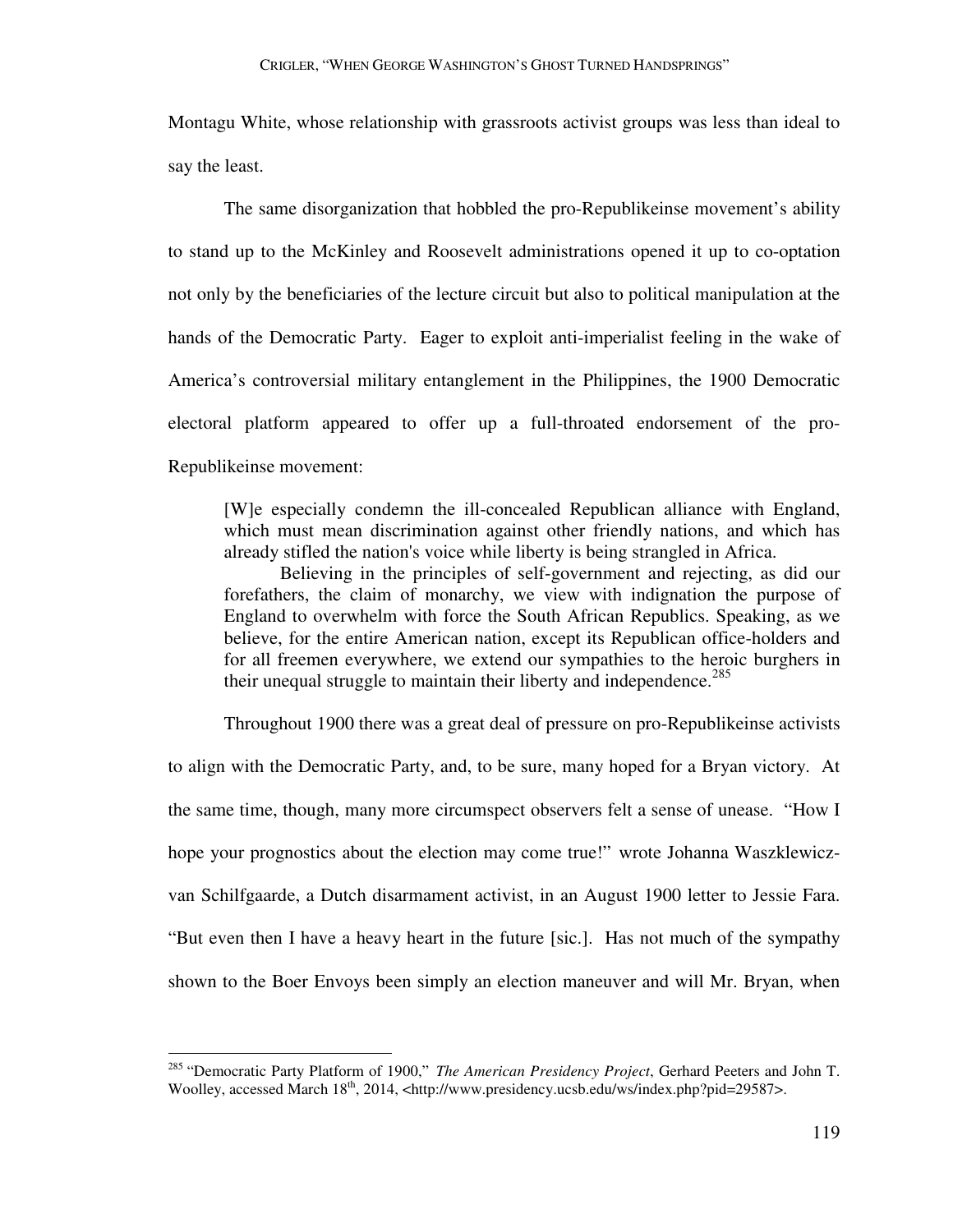President, not be true to his Monroe principles and abstain from intervention?"<sup>286</sup> Montagu White agreed with that pessimistic assessment. "The Democrats have been warmly espousing the cause of the Boers," he wrote in a letter to a Transvaal minister, "but, from what I have seen, I think most of the professional politicians on their side have simply done so as a party move. The last thing they want the Republicans to do is to mediate, for that would take away the essence of their attacks."<sup>287</sup> Indeed, after the Democrats lost the 1900 election, the promising pro-Republikeinse overtures stopped. The movement, despite the efforts of people like White to rein it in, hobbled on weakened by the election and discredited as a craven political gimmick. It mattered little whether the higher-ups were envoys, war correspondents, or politicians: the grassroots of the pro-Republikeinse were never able to form strong and productive ties with the valuable people their cause depended upon.

 One could argue that ultimately it was the Philippines that did the pro-Republikeinse movement in. The United States had acquired them through the Treaty of Paris that ended the war with Spain shortly before the South African War, causing a stir at home, and by the middle of 1899 the United States was once again facing full-blown war in the Philippines, this time not against the Spanish but against the Filipino people themselves, who did not wish to be yoked to the United States in a colonial relationship. As reports of American atrocities in the Philippines circulated in the following years, a vigorous anti-imperialist movement organized in the United States determined to expose examples of American barbarism and heavy-handedness. Many of the movement's

<u>.</u>

 $^{286}$  Johanna Maria Cornelia Bertha Waszklewicz-van Schilfgaarde to Jessie Fara, August 31<sup>st</sup>, 1900, Alice Donlevy Papers, box 6.

<sup>287</sup> Changuion, *Uncle Sam, Oom Paul, en John Bull*, 104.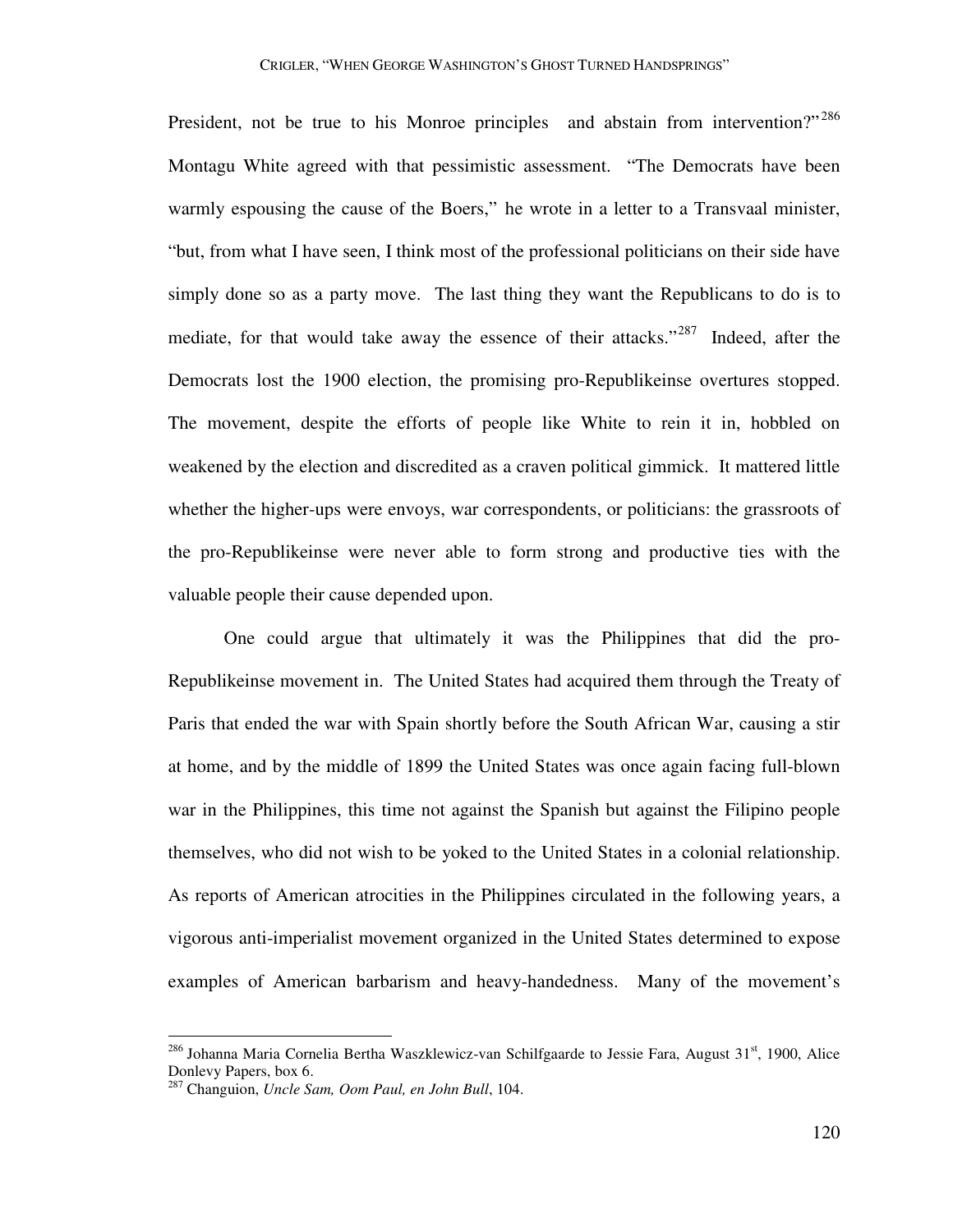leaders, like historian and poet W.A. Croffut, were also active in the pro-Repulikeinse movement.

 This was a problem. Men like Croffut were certainly convinced of the injustice of the southern African contest—that was never in doubt—but like the national Democratic Party they often saw it as a object lesson to point people towards the real scandal, which was much closer to home. How could the United States speak forcefully to the British on the Transvaal issue in light of the situation in the Pacific? Croffut wasted no time mincing words: "John Bull…who murdered two republics in South Africa—even he, accustomed to the reek of his own infamy, holds his sensitive nose to protect himself from the stench of your atrocities." <sup>288</sup> William Jennings Bryan himself, defending himself against allegations of bad faith, put it so:

Our refusal to recognize the rights of the Filipinos to self-government will embarrass us if we express sympathy with those in other lands who are struggling to follow the doctrines set forth in the Declaration of Independence…Suppose we sent our sympathy to the Boers? In an hour England would send back, 'What about the Filipinos? $2^{289}$ 

 The South African War was useful as a cudgel to bash the Republicans. It was useful as a prism on to which concerns about America's identity and position in the world could be introduced and debated. But as a political cause in which the United States should actually entangle itself? That was the least important of its three purposes. Despite the tireless efforts of the many Americans involved in pro-Republikeinse activism between 1899 and 1902, the movement was unable to close that part of the deal.

———

<sup>&</sup>lt;sup>288</sup> Undated manuscript, W.A. Croffut, W.A. Croffut Papers (MSS17285), box 16, folder 2, Library of Congress, Washington, D.C.

<sup>289</sup> Noer, *Briton, Boer and Yankee*, 87.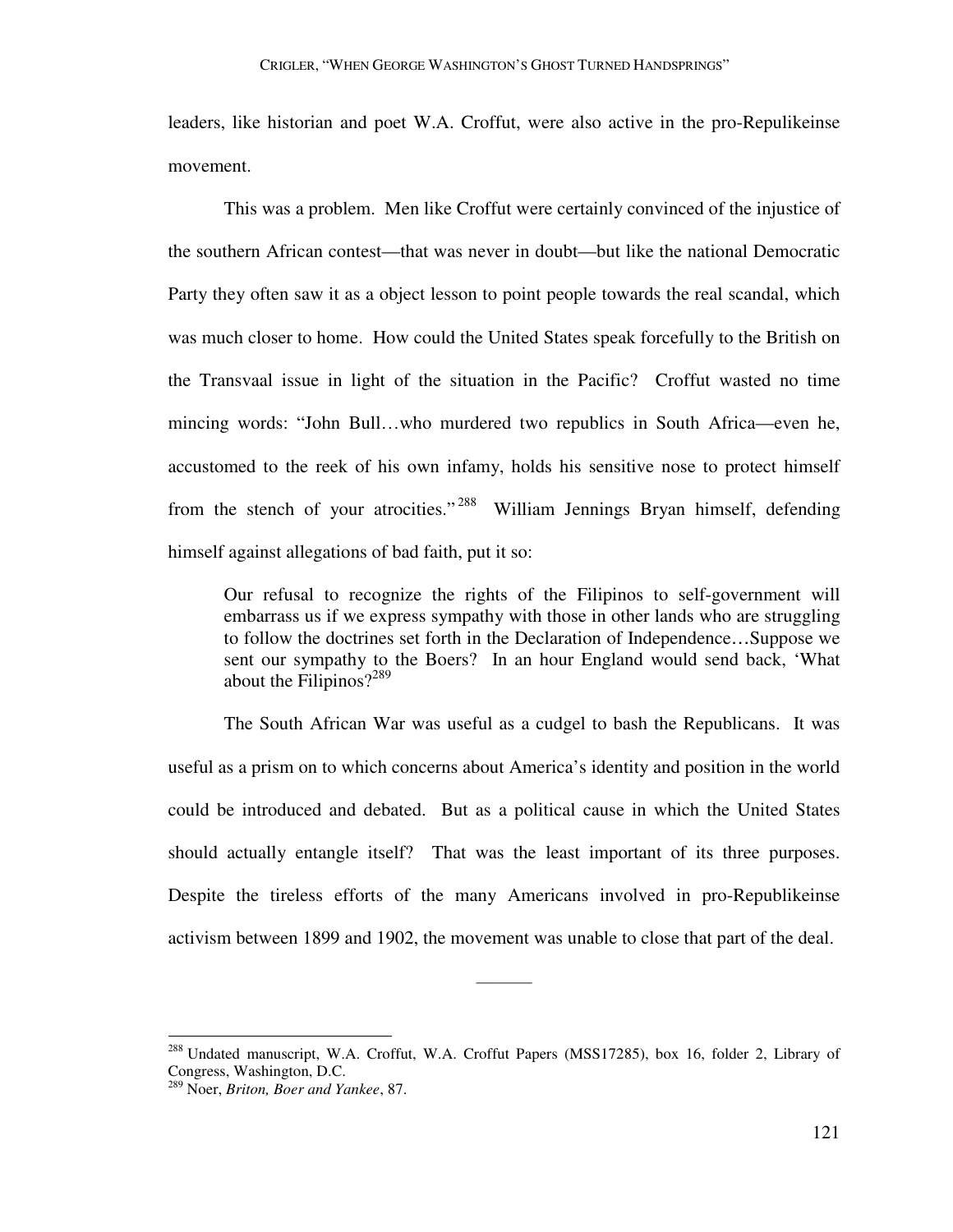Of course, as pro-Republikeinse activists never tired of saying, America's choice in the South African War was not between acting and not acting. The American government's indirect impact on the South African War, by not making a fuss about it, was important to ultimate British success. Another key phenomenon, one that became one of the parting codas of the war, was America's economic support of the British along with the issue of the Chalmette depot, a scandal that never was.

 By January 1901 76,632 horses and mules had been shipped from American ports to South Africa, and by early 1902 the pro-Republikeinse American Transvaal League estimated that over 150,000 had gone over, alongside hired American muleteers (many of whom, activists alleged, were pressed into service with the British army upon arrival in Africa, against the terms of their contracts).<sup>290</sup> At the port of Chalmette, Louisiana, near New Orleans, the British bought up "disused cotton sheds," and staffed them as depots for the mass transport of American livestock to South Africa.<sup>291</sup> Due to an astonishing mortality rate among horses and mules brought to Africa, the British army's need for both stock and caretakers was nearly insatiable. By April 1900 Consul Stowe at Cape Town estimated that there were several hundred American muleteers in southern Africa,

<sup>290</sup> U.S. House of Representatives Committee on Foreign Affairs, *Letter from the Secretary of the Treasury, Transmitting, in Reply to a Resolution of the House, a Statement as to the Exportation of Horses, Mules,*  and Supplies to South Africa, 56<sup>th</sup> Cong., 2<sup>nd</sup> sess., February 28<sup>th</sup>, 1901, H.R. Doc. 498, serial 4167: 1; John C. Williams, "Is Our Government Violating the Treaty of Washington and Thus Giving Uncalled For Aid to Great Britain in its Unrighteous War Against the Boers?" U.S. House of Representatives Committee on Foreign Affairs, *Message from the President of the United States Transmitting Report and Accompanying Papers Concerning Shipments of Horses, Mules and Other Supplies from Louisiana to the Seat of War in South Africa*,  $57<sup>th</sup>$  Cong., 1<sup>st</sup> sess., April 17<sup>th</sup>, 1902, H.R. Doc. 568, serial 4377: 14. Wassermann gives a total of 143,755 mules shipped between September 1899 and June 1902; Changuion gives 191,402; Consul J.G. Stowe estimated that there were 500 American muleteers in southern Africa in April 1900. See Johan Wassermann, "A Tale of Two Port Cities: The Relationship Between New Orleans and Durban During the Boer War," *Historia* 49.1 (2004): 28; Changuion, *Uncle Sam, Oom Paul, en John Bull*, 191; Mulanax, *The Boer War in American Politics and Diplomacy*, 93.

 $^{291}$  Wassermann, "A Tale of Two Port Cities," 28.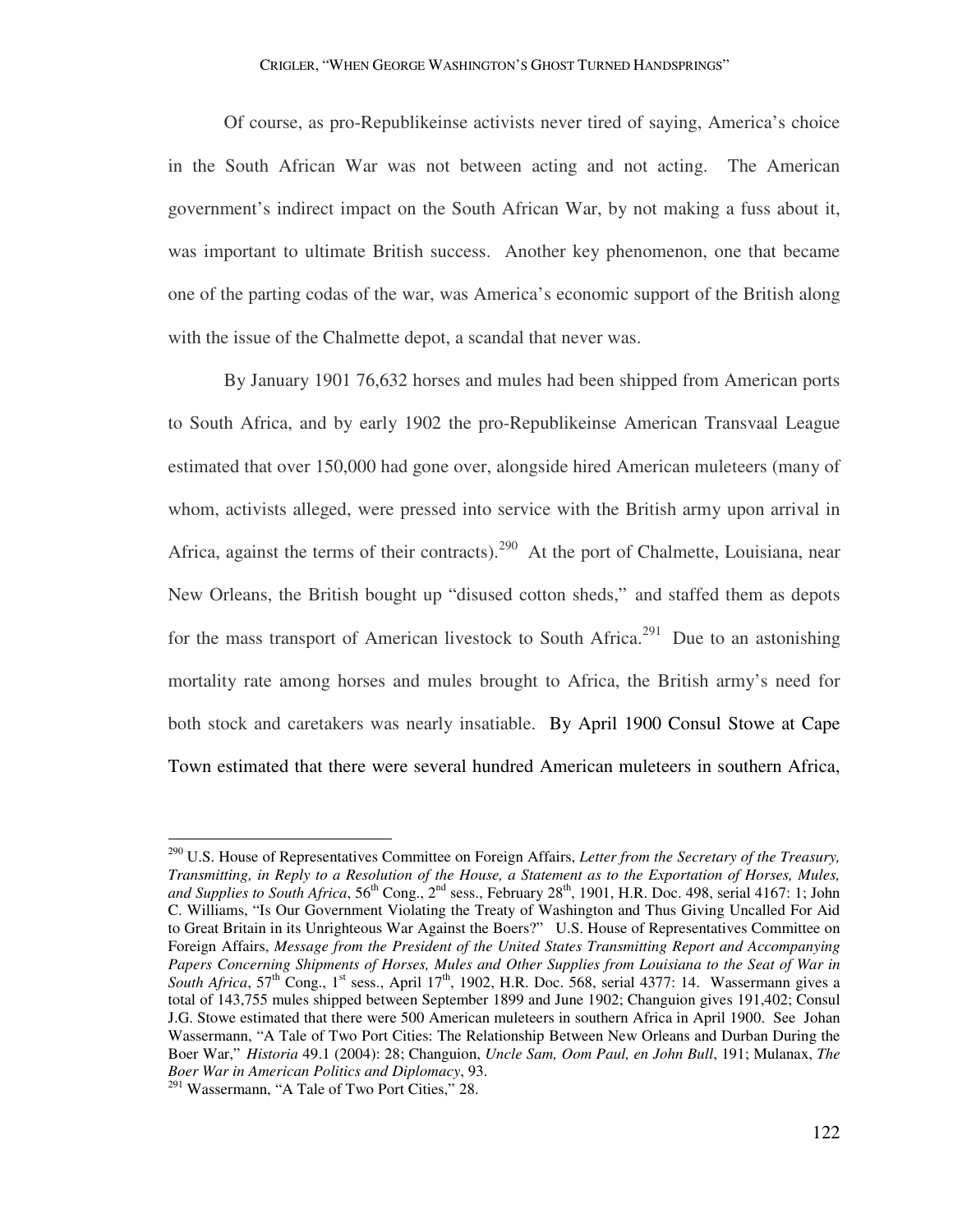most of whom were stationed at Durban, close to the front.<sup>292</sup> Since at least one caretaker was needed for every twenty mules (and every fifteen horses), British recruitment efforts for American muleteers were aggressive, and—in the eyes of critics—deeply suspicious. According to Johan Wassermann, British recruiters relied heavily on the victims of 1890's American industrialization: the "adventurers, drifters, petty criminals, troublemakers, corner boys, jailbirds and the 'dead brokes' of America."<sup>293</sup> Sometimes they were alleged to prey on innocents. In February 1902, the would-be Transvaal consul Samuel Pearson accused the British of running an illegal military base at Chalmette, and attempted to bring the issue to court to force the question. The effort seemed hopelessly quixotic, until the end of March, when the governor of Louisiana unexpectedly complained to Secretary Hay.<sup>294</sup> Pearson's efforts did not comfort everyone. In what is surely one of the strangest letters in the records of Cape Town's American consulate,

Mrs. T.J. Turner expressed grave concern for her younger brother Fred, who

mysteriously disappeared the weeks before Christmas last and we have every reason to believe he was unduly influenced to join the British army, which was recruiting at or near N.O. La. He left Indianapolis about the last of August with another boy of his own age (16 years) to make the "grand tour" and we did not hear of him until December, when he wrote mama that he was in the employ of a Milwaukee Detective Association, locating Blind Tigers [illegal saloons] of which that part of the country abounds. He said furthermore this association was sending boys to England and South Africa….I see the U.S. is going to take steps to abolish the camp in La., but that does not help us in this case.<sup>295</sup>

What might have become a difficult moment for the Roosevelt administration was happily interrupted by the end of the war on May  $31<sup>st</sup>$ , 1902.

<sup>292</sup> Mulanax, *The Boer War in American Politics and Diplomacy*, 93; Wassermann, "A Tale of Two Port Cities," 30.

 $^{293}$  Ibid., 31.

<sup>294</sup> Mulanax, *The Boer War in American Politics and Diplomacy*, 94-95.

<sup>&</sup>lt;sup>295</sup> Mrs. T.J. Turner to Joe McHatton, April  $7<sup>th</sup>$ , 1902, Instructions from the Department of State: Cape Town, Cape Colony, v. 49, National Archives and Records Administration, Adelphi, Md.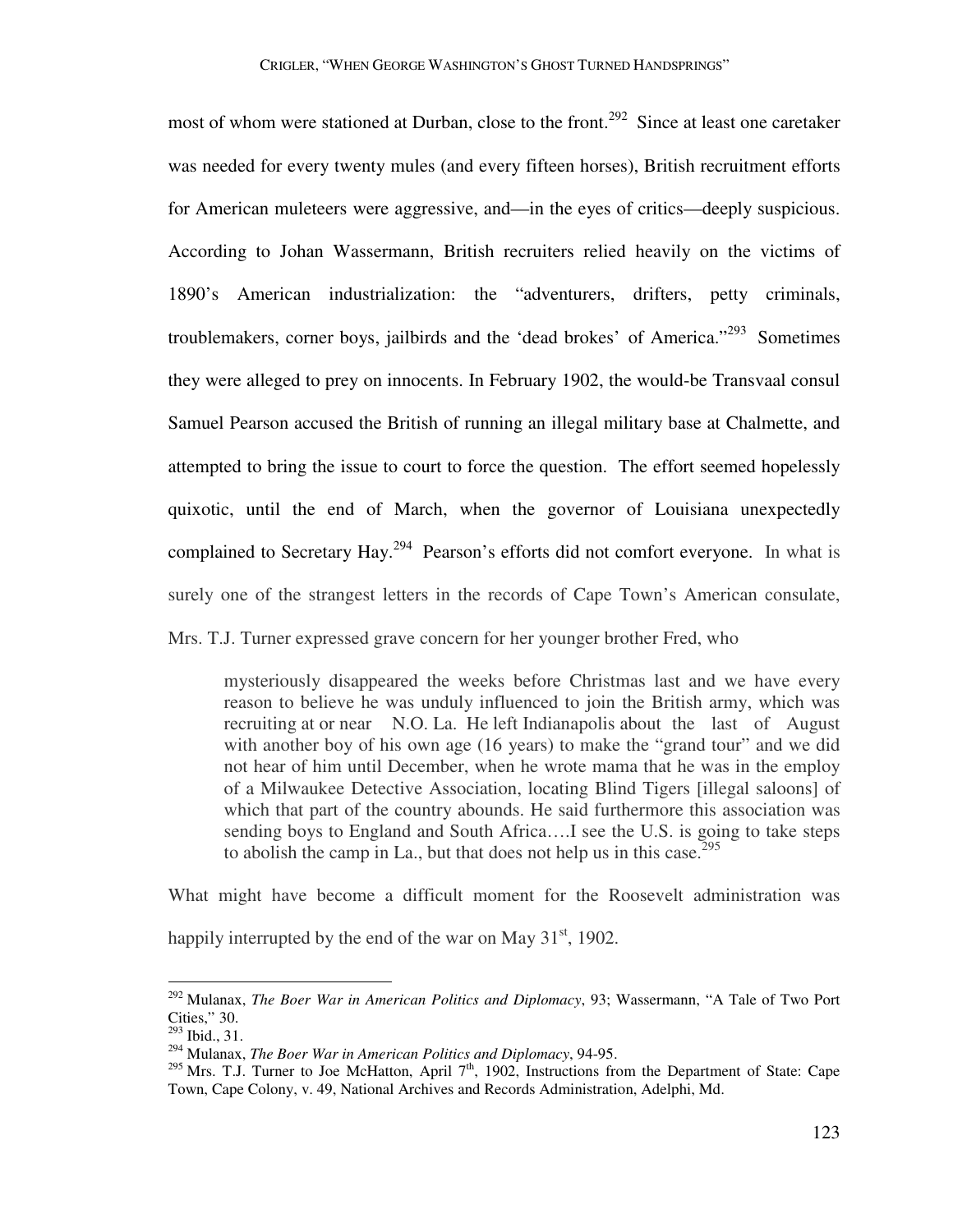———

 The Treaty of Vereeniging, which ended the South African War, was a disappointment to Republikeinse boosters in the United States. In it, the Orange Free State and South African Republic were stripped of their sovereignty and placed on a track towards union with the Cape Colony and Natal. Africa south of the Zambezi was fully British, the landscape of the country was devastated, its people were in misery, and the sturdy Republikeinse burghers had been forced to yield to British might. The overall picture would seem grim for those who believed with Richard Harding Davis that the burghers embodied all the best and most threatened qualities of true-blue American stock.

 In the long run, however, they had little reason to despair. British attempts to further inundate the former republics with English-speaking immigrants failed miserably, and to this day English-speakers have never constituted a majority of the white population in South Africa. The much anticipated Anglicization of the country never occurred. When the Union of South Africa was finally formed in 1910 as a dominion of the British Empire, its first prime minister was the former Free State general Louis Botha. Its second premier was the guerrilla fighter Jan Smuts.

 African American leaders who suspected both Briton and burgher of fecklessness regarding the black population would regrettably find their suspicions confirmed. In many ways the treaty of Vereeniging was not so much a Republikeinse surrender as a blueprint for continued white supremacy. The liberal Cape Colony's franchise laws were not extended to the former republics, as many black Africans and African Americans had cautiously hoped. The foundations were being laid for something quite different. A little over a decade after the war, Maurice Evans, a Natal colonial official, took a fact-finding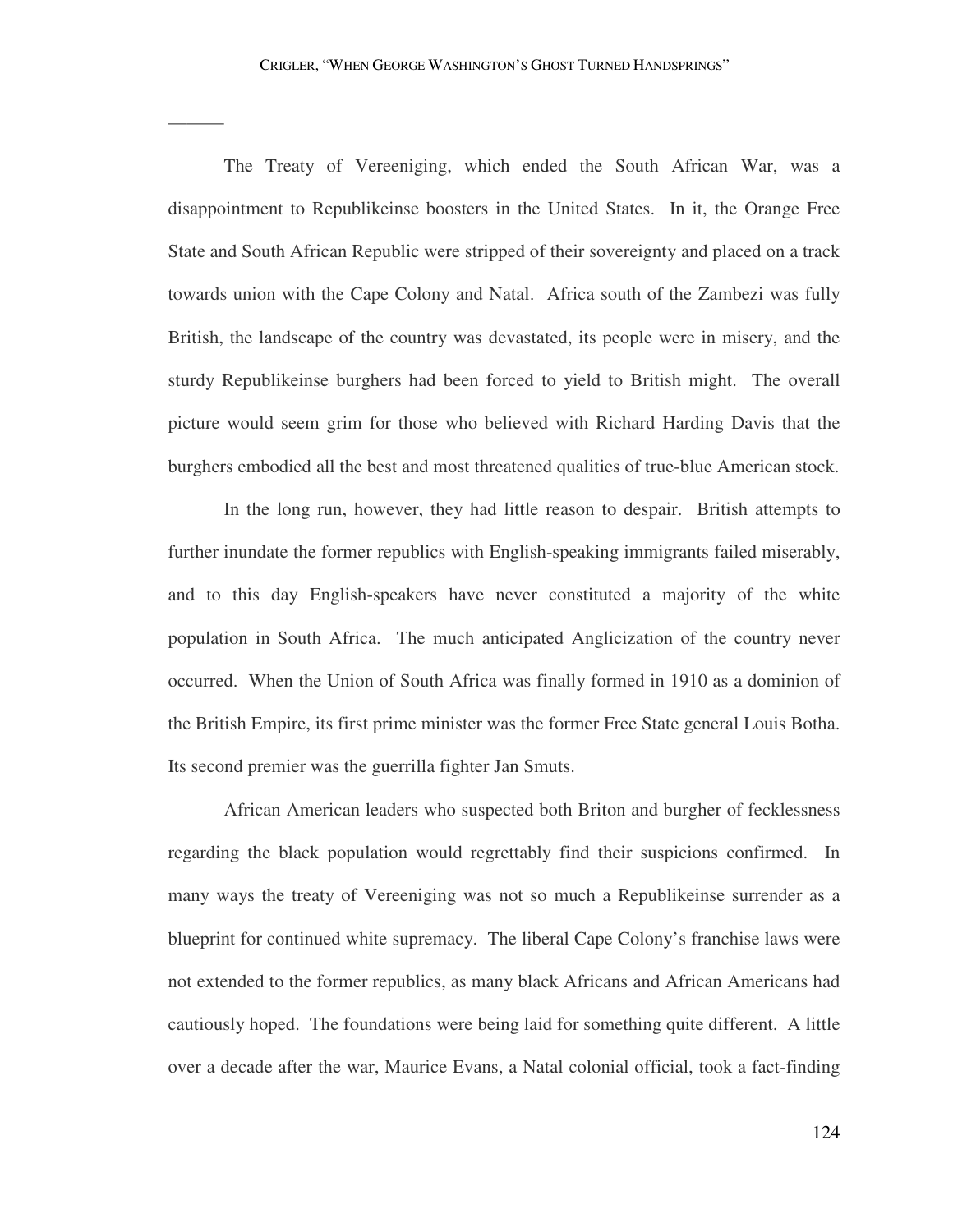trip to the American South, and returned excited by the opportunities for innovation a new Union of South Africa would offer to tackling the race question. His book *Black and White in the Southern States* makes for chilling reading in light of South Africa's subsequent development. "The wisest friends of the American Negro," according to Evans,

after all these years would welcome a separation of the races such as is still possible for us in South Africa…We still have black States…and yet short-sighted ones would break them up, and force the landless inhabitants to become vagabonds or industrial serfs, scattered throughout the length and breadth of the land.

To such the experience of the South should serve as a warning…I frankly recognize the difference of the races and believe we must accept this in our practice. I advocate territorial separation, the conservation of what is good in native life and custom, and the gradual teaching of what they can assimilate from our civilization…

Too late it may be for the South, but I feel that if some of her best men…could counsel us, they would say that on such lines and not in the way it was forced upon them by the conquering North, lies our hope for the future of South Africa.<sup>296</sup>

Certain questions were still a long way from being resolved.

In the immediate aftermath of the war, proposals flooded state legislatures across

America proposing schemes from resettling defeated Republikeinse emigrants on American soil. Though Transvaal State Secretary F.W. Reitz exiled himself to the United States for a time, and a small burgher settlement in Patagonia would hang on for several decades, the anticipated Second Great Trek out of South Africa never occurred. The ever widening freedoms of dominion status meant that even former Republikeinse who despised the British had a reasonable expectation of one day taking full control of the state, just as they did, in relatively short order. The sky did not fall on southern Africa as

<sup>&</sup>lt;sup>296</sup> Maurice Smethurst Evans, Black and White in the Southern States: A Study of the Race Problem in the United States from a South African Point of View (London, U.K.: Longmans. Gteen, and Co., 1915): 269- 270; see also Noer, *Briton, Boer and Yankee*, 120-130.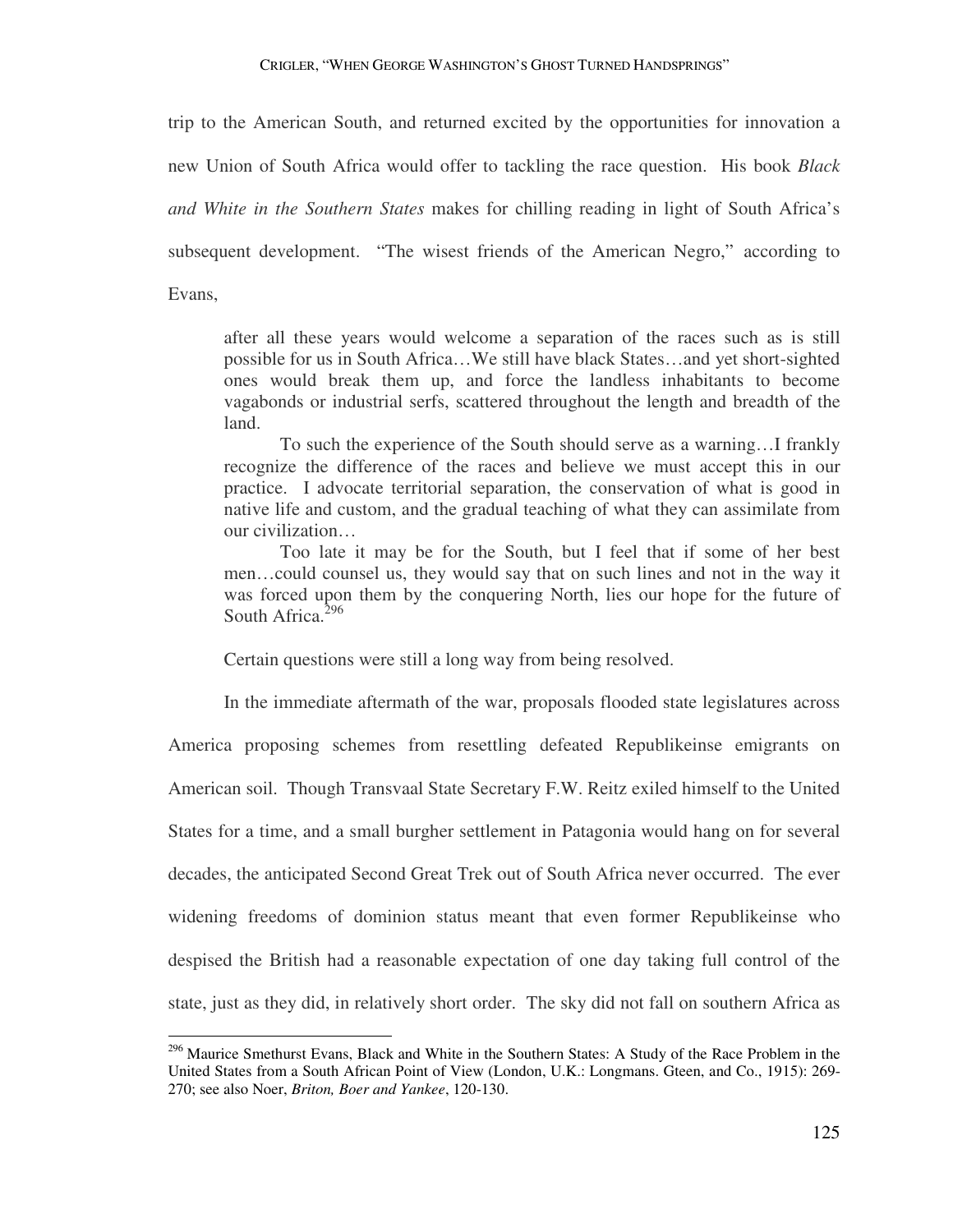a result of the gruesome 1899-1902 war. Unfortunately, the sun did not exactly rise either.

 As Thomas Noer, Richard Hull and others have effectively shown, American hopes of expansion into the southern African marketplace were largely disappointed over the coming years, as Britain licked its wounds in the region and acted to defend its imperial interests. One coda to this story, however, is worth mentioning: the South African War Exhibition, a "historical libretto" performed at the 1904 World's Fair in St. Louis, Missouri. An ambitious and cumbersome project, the exhibition brought a dizzying array of actual veterans from both sides to the United States (including the famous Republikeinse generals Piet Cronjé and Ben Viljoen), in addition to Republikeinse women and children, and 40 black Africans. The event sought to recreate the spectacle of the war while it was still fresh in the minds of Americans, but it had a subtler purpose as well: the need to project an image of white reconciliation that would resonate with America's own post-Civil War project. Notwithstanding the decisions of the Colonial Office and the British Parliament, Jennie Sutton argues that the "Transvaal Spectacle" projected an image of stable white supremacy that organizers hoped would foster future ties between the two regions.<sup>297</sup> Both Briton and Rebublikeinse were invited to relive their best days of valor (through re-enactments of Colenso and Paardeburg, respectively), and fly their flags together at the performance's conclusion. Echoes of the American Civil War pervaded the Exhibition. Just as writers and activists had worked tirelessly to fit the South African War to American templates while it was still raging, in its conclusion the organizers of the re-enactment staged a second Appomattox. "You

<sup>&</sup>lt;sup>297</sup> Jennie Sutton, "Transvaal Spectacles': South African Visions at the 1904 St. Louis World's Fair," *Safundi: The Journal of South African and American Studies* 8.3 (2007), 271-287.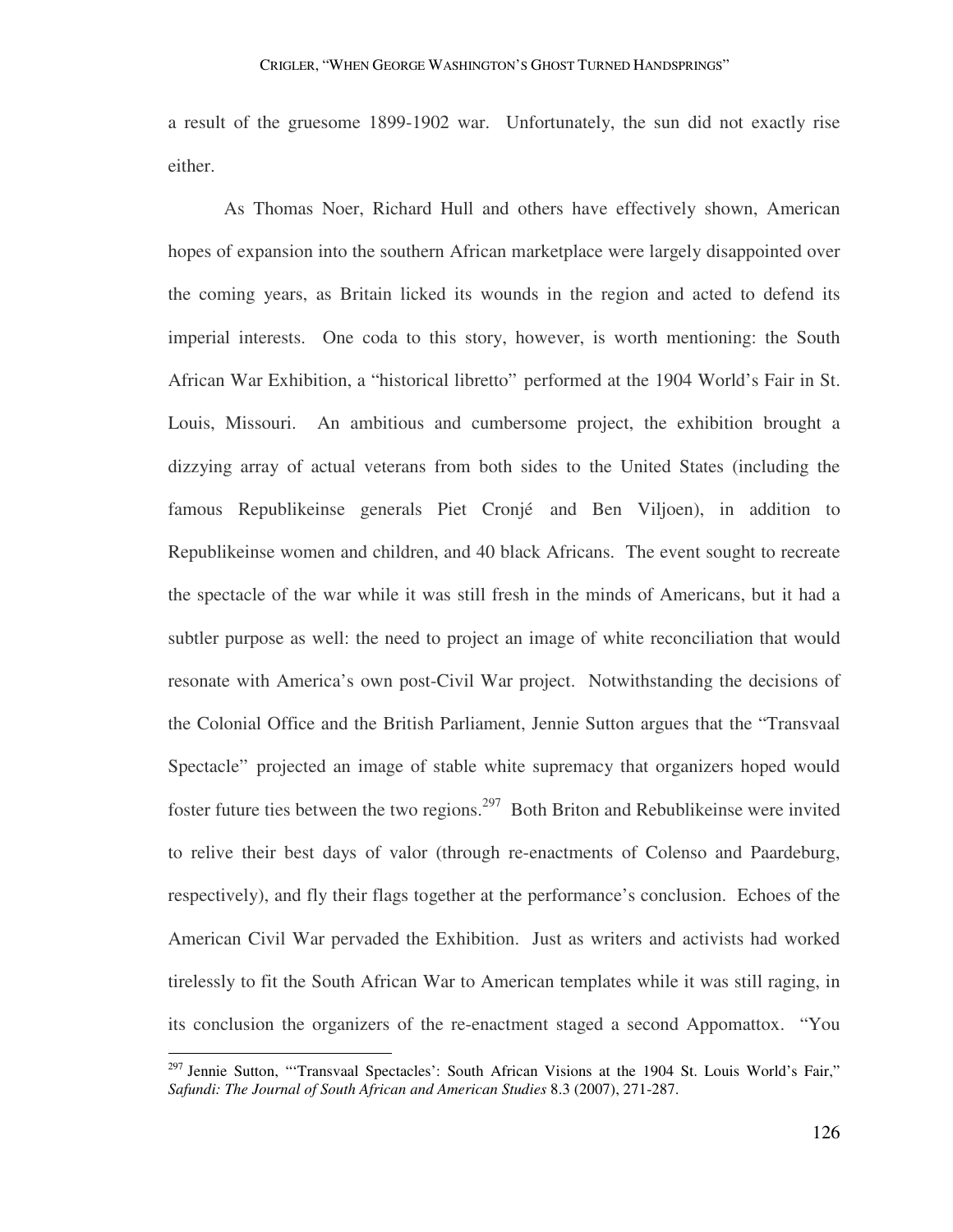have made a gallant fight, sir!" a British re-enactor would say to the real General Cronjé, "I am glad to get so brave a man."<sup>298</sup> Given all that occurred in America between 1899 and 1902, it seems only fitting that the South African War, though so very foreign, should be made to end at home.

 Because for most Americans the South African War was more of a mirror onto themselves than something demanding action for its own sake, the situation there did not remain on the minds of most Americans for long. A new century had dawned, and the fact that world power status had fundamentally changed America was slowly sinking in. The nation was soon off to bigger and better things. Within its own moment, though, the South African War remains a fascinating event in American history. Never before had Americans become interested so quickly in a conflict so unfamiliar. Perhaps never before had a wholly foreign conflict become such fertile metaphorical ground for discussing the anxieties and ambiguities of the American story. Perhaps never before had an activist movement both risen and fallen on such a ground. To be sure, the vast majority of Americans did not come anywhere close to experiencing the South African War as it was. But millions of people west of the Atlantic experienced America's South African War—a war of competing discourses, comparisons, metaphors and methods. A war that for a brief but significant historical moment, cradled the self-understood destiny of the twentieth century United States.

 $\overline{a}$ 

127

<sup>298</sup> Ibid., 277.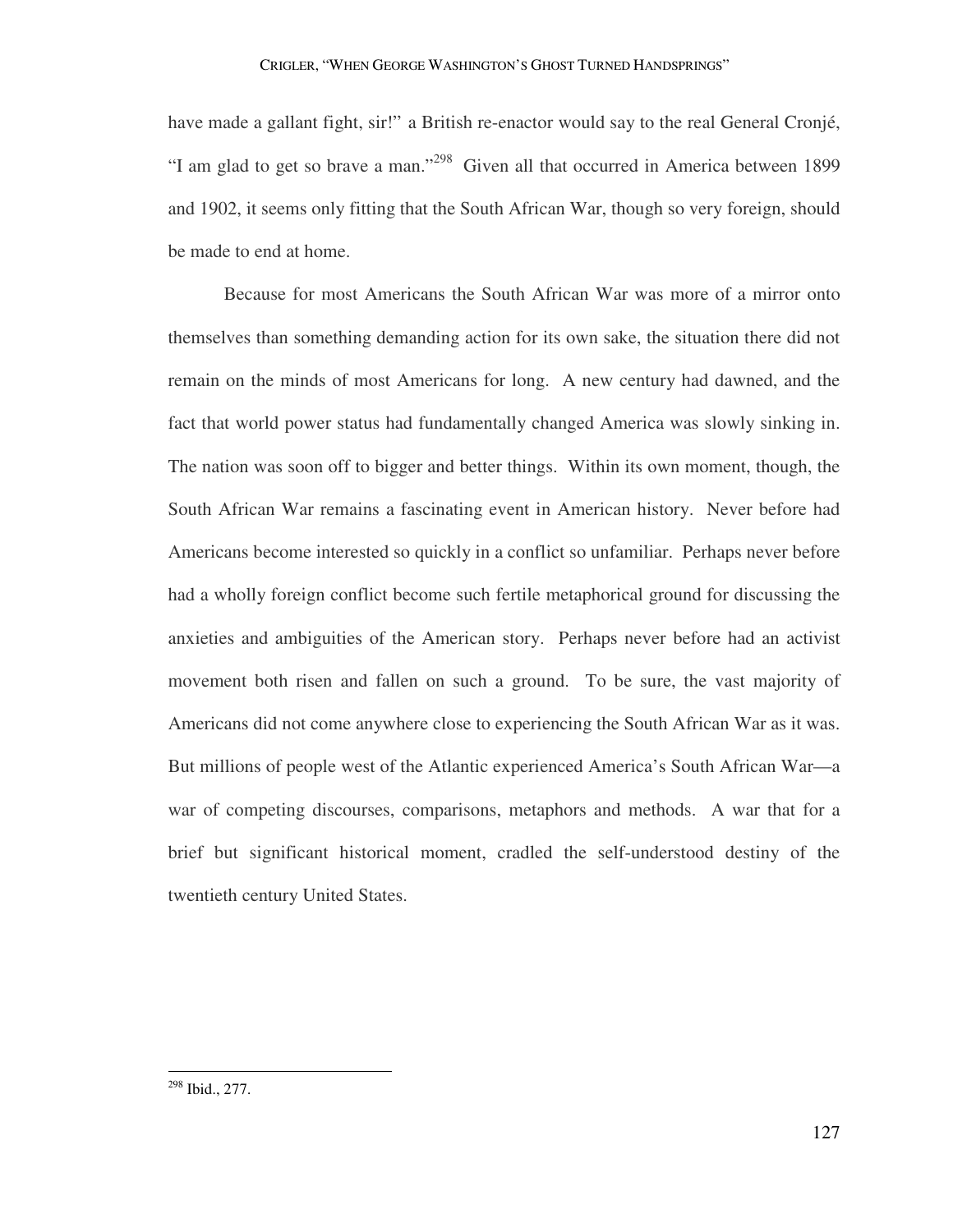# **Works Cited**

### *Archival Collections*

Alfred T. Mahan Papers (MSS31062), Library of Congress, Washington, D.C. Alice Donlevy Papers (MssCol 826), The New York Public Library, New York, N.Y. Edward Seymour Wilde Papers (MG 250), New Jersey Historical Society, Newark, N.J. Ella Graham Agnew Papers (Acc. 42285), Library of Virginia, Richmond, Va. Frederick Russell Burnham Papers (MS 115), Sterling Memorial Library, Yale University, New Haven, Conn. John Hay Papers (MSS25379), Library of Congress, Washington, D.C. Poultney Bigelow Papers (MssCol 302), The New York Public Library, New York, N.Y. Theron Hart Brown diary (37034), Library of Virginia, Richmond, Va. Richard Harding Davis Collection (Acc. 6109), Small Special Collections Library, University of Virginia, Charlottesville, Va. U.S. Consular Records: Cape Town, Cape Colony (1078566), National Archives and Records Administration, Adelphi, Md. U.S. Consular Records: Johannesburg, South African Republic (1133591), National Archives and Records Administration, Adelphi, Md. W.A. Croffut Papers (MSS17285), Library of Congress, Washington, D.C. William Bourke Cockran Papers (MssColl 582), The New York Public Library, New York, N.Y.

## *Contemporary Periodicals*

*The Arena* (Philadephia, Penn.) *The Atchison Daily Globe* (Atchison, Kan.) *Boston Daily Journal* (Boston, Mass.) *Broad Axe* (St. Paul, Minn.) *Cleveland Gazette* (Cleveland, Oh.) *Daily Inter-Ocean* (Chicago, Illinois) *Daily Placer Times and Transcript* (San Francisco, Calif.) *The Denver Evening Post* (Denver, Colo.) *Emancipator and Free Liberator* (Boston, Mass.) *The Evening News* (San José, Calif.) *The Friend: A Religious and Literary Journal* (Philadelphia, Penn.) *The Harvard Crimson* (Cambridge, Mass.) *The Kansas City Star* (Kansas City, Mo.) *Knoxville Journal* (Knoxville, Tenn.) *The Massachusetts Magazine* (Boston, Mass.) *The Milwaukee Journal* (Milwaukee, Wis.) *The Minneapolis Journal* (Minneapolis, Minn.) *Morning Oregonian* (Portland, Or.)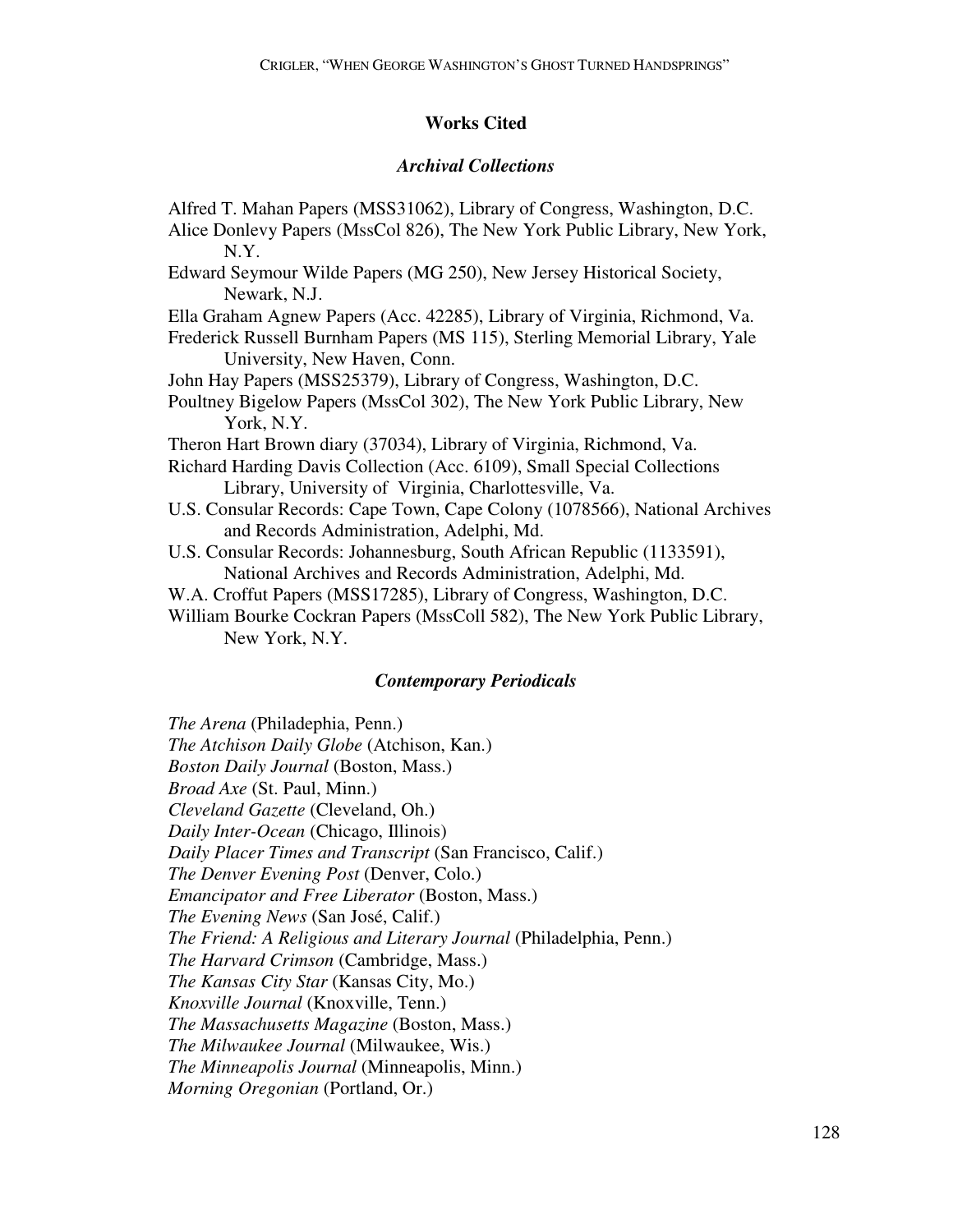*The National Intelligencer and Washington Advertiser* (Washington, D.C.) *New-York Commercial Advertiser* (New York, N.Y.) *New York Herald* (New York, N.Y.) *The North American* (Philadelphia, Penn.) *Omaha World Herald* (Omaha, Neb.) *The Outlook* (New York, N.Y.) *The Scioto Gazette* (Chillicothe, Oh.) *Scribner's Magazine* (New York, N.Y.) *State Ledger* (Topeka, Kan.) *United States' Gazette* (Philadelphia, Penn.) *Vermont Chronicle* (Windsor, Vt.) *The Washington Bee* (Washington, D.C.) *The Washington Post* (Washington, D.C.) *The Wheeling Register* (Wheeling, W.V.)

#### *Contemporary Books and Pamphlets*

- *A Century of Wrong* [*Eene Eeuw van Onrecht*] (precise authorship unclear), issued by F.W. Reitz (London, U.K.: Review of Reviews, 1900).
- Adams, Charles Francis, Jr., *The Confederacy and the Transvaal: A People's Obligation to Robert E. Lee* (Boston, Mass.: Houghton, Mifflin & Co., 1901).
- Archibald, James F.J., *Blue Shirt and Khaki: A Comparison* (New York, N.Y.: Silver, Burdett, and Co., 1901).
- Bigelow, Poultney, *History of the German Struggle for Liberty* (New York, N.Y.: Harper & Brothers, 1896).
- ibid., *White Man's Africa* (New York, N.Y.: Harper & Brothers., 1898).
- Blake, John Y. Fillmore, *A West Pointer with the Boers* (Boston, Mass.: Angel Guardian Press, 1903).
- Cloud, W.F., *Webster Davis on Toast* (Kansas City, Mo.: W.F. Cloud, 1900).
- Davis, Richard Harding, *Dr. Jameson's Raiders vs. the Johannesburg Reformer*  (New York, N.Y.: Richard Howard Russell, 1897).
- Davis, Webster, *John Bull's Crime, or, Assaults on Republics* (New York, N.Y.: Abbey Press, 1901).
- Dean, Harry, and Sterling North, *The Pedro Gorino: The Adventures of a Negro Sea-Captain in Africa and on the Seven Seas in His Attempts to Found an Ethiopian Empire* (Boston, Mass.: Houghton Mifflin, 1929).
- "Democratic Party Platform of 1900," *The American Presidency Project*, Gerhard Peeters and John T. Woolley, accessed March  $18<sup>th</sup>$ , 2014, <http:// www.presidency.ucsb.edu/ws/index.php?pid=29587>.
- Evans, Maurice Smethurst, *Black and White in the Southern States: A Study of the Race Problem in the United States from a South African Point of View*  (London, U.K.: Longmans, Green, and Co., 1915).
- Fisher, Sydney George, *The American Revolution and the Boer War: An Open Letter to Mr. Charles Francis Adams on His Pamphlet, "The Confederacy and the Transvaal"* (Philadelphia, Penn.: G.H. Buchanan & Co., 1902).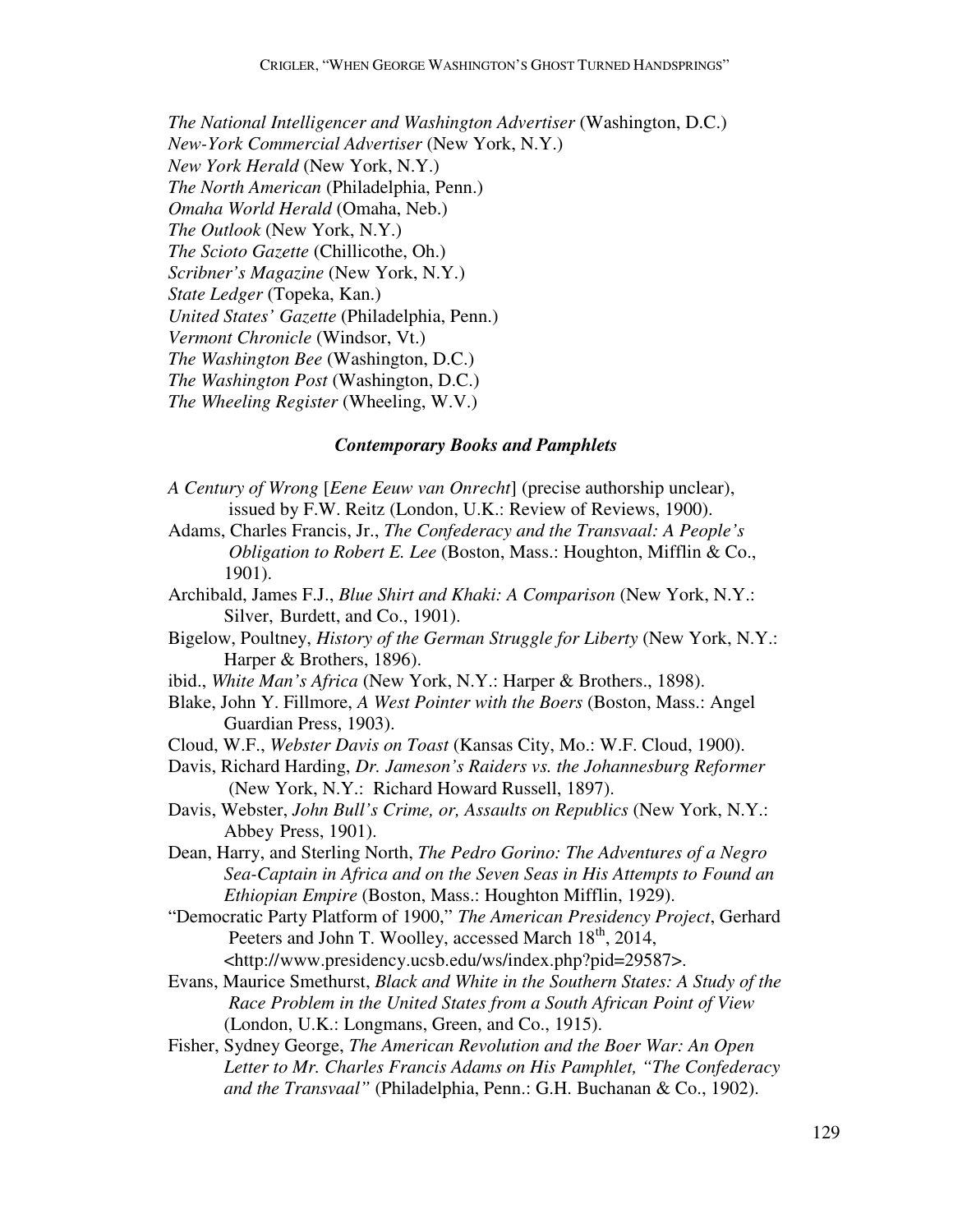- ibid., *The True History of the American Revolution* (1902), 2<sup>nd</sup> ed. (Philadelphia, Penn.: J.B. Lippincott Company, 1911).
- "Foreign Enlistment Act 1870," The National Archives (U.K.), accessed November 15<sup>th</sup>, 2013, <http://www.legislation.gov.uk/ukpga/Vict/33-34/90>.
- Gordon-Cumming, Roualeyn (Esq.), *Five Years of a Hunter's Life in the Far Interior of South Africa with Notices of the Native Tribes, and Anecdotes of the Chase of the Lion, Elephant, Hippopotamus, Giraffe, Rhinoceros, &c.*, v. 1 (New York, N.Y.: Harper and Bros., 1850).
- Hammond, John Hays, and Alleyne Ireland, *The Truth About the Jameson Raid*  (Boston, Mass.: Marshall Jones Company, 1898).
- Hammond, John Hays, *The Autobiography of John Hays Hammond*, v. 1 (New York, N.Y.: Farrar & Rinehart, 1935).
- Hillegas, Howard C., *Oom Paul's People: A Narrative of the British-Boer Troubles in South Africa, with a History of the Boers, the Country, and its Institutions* (New York, N.Y.: D. Appleton and Company, 1899).
- Humphreys, David, *The Miscellaneous Works of David Humphreys: Late Minister Plenipotentiary of the United States of America to the Court of Madrid* (New York, N.Y.: T. and J. Swords, 1804).
- Hutcheson, Robert, *An American View of the Transvaal Question* (Washington, D.C.: British-American Association of Columbus, 1900).
- Krige, Jan, *American Sympathy in the Boer War* (Pinedene, South Africa: Automatic Printing Press, 1933).
- McKenzie, Fred A., *The American Invaders: Their Plans, Tactics, and Progress*  (New York, N.Y.: Street & Smith, 1901).
- Miller, Joaquin, *Chants for the Boer* (San Francisco, Calif.: Whitaker & Ray, 1900).
- Ralph, Julian, *An American With Lord Roberts* (New York, N.Y.: Frederick Stokes Co., 1901).
- "Selected Official Documents of the South African Republic and Great Britain," *Annals of the American Academy of Political and Social Science* 16, Supplement 14 (1900).
- Shufeldt, Robert W. (Jr.), *The Negro: A Menace to American Civilization*  (Boston, Mass.: The Gorham Press, 1907).
- Stead, W.T., *The Americanization of the World: The Trend of the Twentieth Century* (New York, N.Y.: Horace Markley, 1901).
- Stout, Benjamin, *Narrative of the Loss of the Ship Hercules Commanded by Captain Benjamin Stout on the Coast of Caffraria the 16th of June, 1796; also, a Circumstantial Detail of His Travels Through the Southern Deserts of Africa and the Colonies to the Cape of Good Hope with an Introductory Address to the Rt. Honourable John Adams, President of the Continental Congress of America* (London, Great Britain: J. Johnson, 1798).
- "The Convention of Pretoria; Convention' for the Settlement of the Transvaal Territory, 3rd August 1881," South African History Online, accessed October  $16<sup>th</sup>$ , 2013, <http://www.sahistory.org.za/archive/conventionpretoria-convention-settlement-transvaal-territory-3-august-1881>.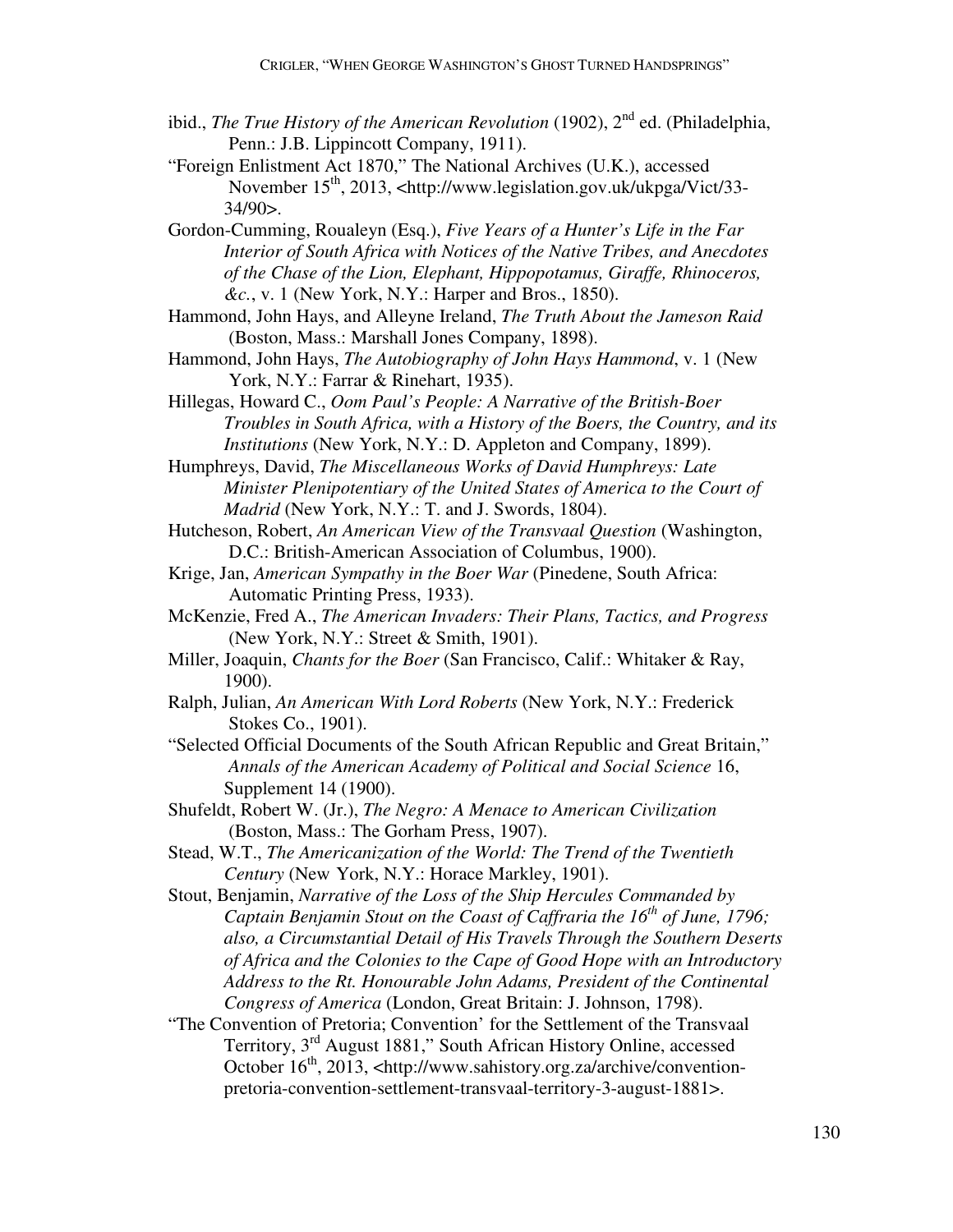*The South African Republics* (New York, N.Y.: Boer Relief Fund, 1900).

- Turner, Frederick Jackson, *The Frontier in American History* (New York, N.Y.: Henry Holt & Co., 1921).
- U.S. House of Representatives Committee on Foreign Affairs, *Letter from the Secretary of the Treasury, Transmitting, in Reply to a Resolution of the House, a Statement as to the Exportation of Horses, Mules, and Supplies to South Africa*,  $56^{th}$  Cong.,  $2^{nd}$  sess., February  $28^{th}$ , 1901, H.R. Doc. 498, serial 4167.
- U.S. Senate Committee on Foreign Relations, *Inquiry as to Representative from South African Republic*,  $55^{th}$  Cong., 1<sup>st</sup> sess., January  $25^{th}$ , 1900, S. Doc. 113, serial 3851.
- von Slooten, Rev. Diedrich, *The Boer War; Its Parallel with America's Great Struggle, an Appeal to Christian Americans* (New York, N.Y.: Pan-German League, 1901).
- Williams, John C., "Is Our Government Violating the Treaty of Washington and Thus Giving Uncalled For Aid to Great Britain in its Unrighteous War Against the Boers?" in U.S. House of Representatives Committee on Foreign Affairs, *Message from the President of the United States Transmitting Report and Accompanying Papers Concerning Shipments of Horses, Mules and Other Supplies from Louisiana to the Seat of War in South Africa*,  $57<sup>th</sup>$  Cong.,  $1<sup>st</sup>$  sess., April 17<sup>th</sup>, 1902, H.R. Doc. 568, serial 4377.

### *Academic Sources and Miscellany*

- Agnew, Ella Graham, "Ella Graham Agnew," in *Adventures in Teaching: Pioneer Women Educators and Influential Teachers*, eds. Mary M. Councell and Fannie B. Strauss (Richmond, Va.: Virginia Iota State Organization, 1963), 113-126.
- Anderson, Stuart, *Race and Rapprochement: Anglo-Saxonism and Anglo-American Relations, 1895-1904* (Madison, N.J.: Fairleigh Dickinson University Press,1981).
- Barrett, James R., and David Roediger, "Inbetween Peoples: Race, Nationality, and the 'New Immigrant' Working Class," *Journal of American Ethnic History* 16.3 (1997), 3-44.
- Barrow, Clyde, W., "Sydney George Fisher," *American National Biography Online*, American Council of Learned Societies, last updated February 2000, accessed November 25<sup>th</sup>, 2013, <http://www.anb.org/articles/14/14-00191.html?a=1&n=fisher%2C%20sydney%20george&d=10&ss=0&q=1  $\mathbf{L}$
- Beatty, Jack, *Age of Betrayal: The Triumph of Money in America, 1865-1900*  (New York, N.Y.:Alfred A. Knopf, 2007).
- Beisner, Robert, *Twelve Against Empire: The Anti-Imperialists, 1898-1900* (New York, N.Y.: McGraw-Hill, 1968).
- Blum, Edward J., *Reforging the White Republic: Race, Religion, and American*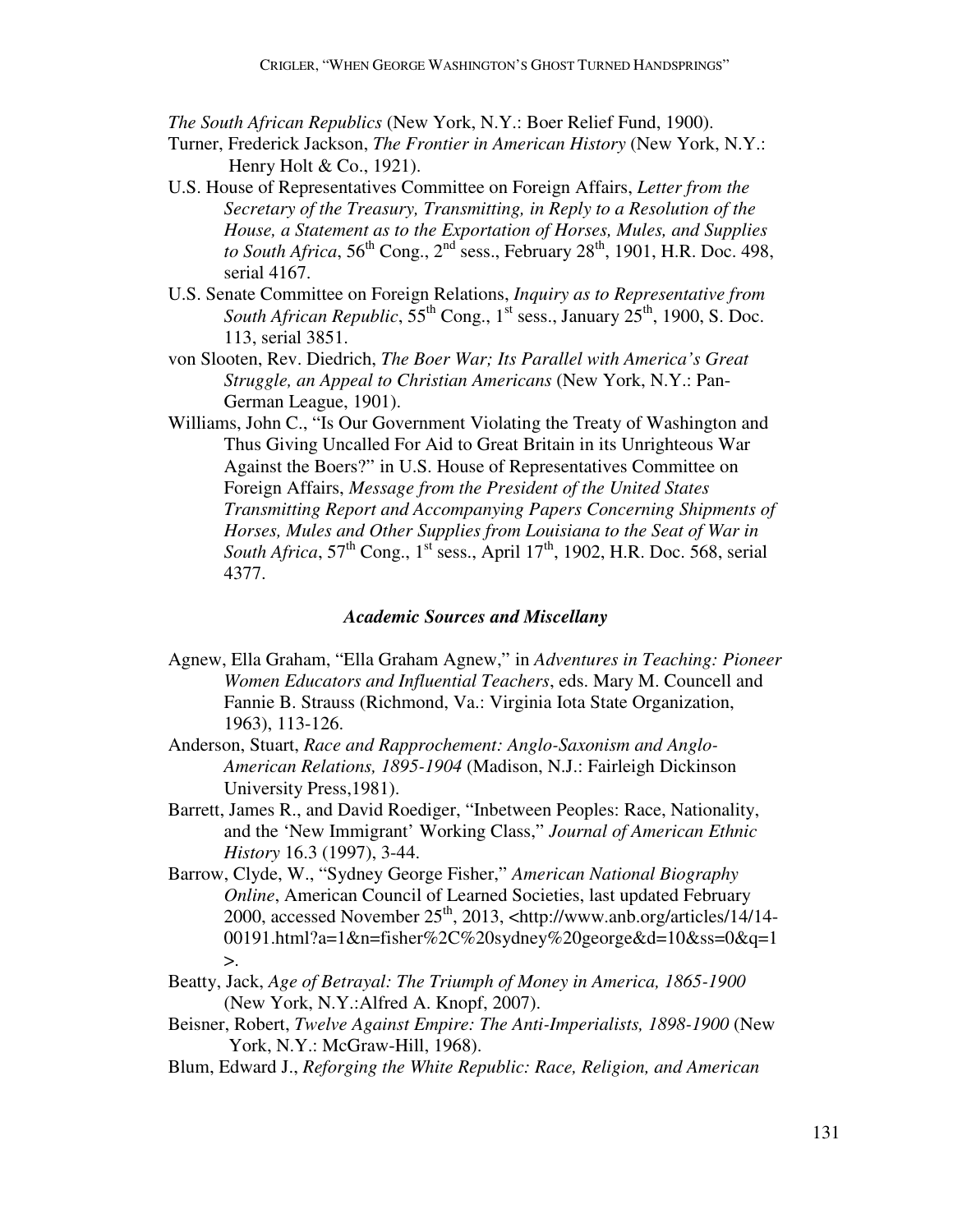*Nationalism, 1865-1898* (Baton Rouge, La.: Louisiana State University Press, 2005).

- Brands, H.W., *American Colossus: The Triumph of Capitalism in America, 1865- 1900* (New York, N.Y.: Anchor, 2010).
- ibid., *The Reckless Decade: America in the 1890's* (New York, N.Y.: St. Martin's Press, 1995).
- Brown, Kathleen M., *Good Wives, Nasty Wenches, and Anxious Patriarchs: Gender, Race, and Power in Colonial Virginia* (Chapel Hill, N.C.: University of North Carolina Press, 1996).
- Burger, John S., "Captain Harry Dean: Pan-Negro-Nationalist in South Africa," *The International Journal of African Historical Studies* 9.1 (1976), 83-90.
- Campbell, James T., *Songs of Zion: The African Methodist Episcopal Church in the United States and Southern Africa* (New York, N.Y.: Oxford University Press, 1995).
- Cell, John W., *The Highest Stage of White Supremacy: The Origins of Segregation in South Africa and the American South* (Cambridge, U.K.: Cambridge University Press, 1982).
- Changuion, Louis, *Uncle Sam, Oom Paul, en John Bull: Amerika en die Anglo- Boereoorlog*, *1899-1902* (Pretoria, South Africa: Protea, 2001).
- Chirenje, J. Mutero, *Ethiopianism and Afro-Americans in Southern Africa, 1883- 1916* (Baton Rouge, La.: Louisiana State University Press, 1987).
- Clymer, Kenton J., *John Hay: The Gentleman as Diplomat* (Ann Arbor, Mich.: The University of Michigan Press, 1975).
- Dennett, Tyler, *John Hay: From Poetry to Politics* (New York, N.Y.: Dodd, Mead, & Company, 1933).
- du Preez, Melissa, "A.N.C., Malema, Afriforum Settle on 'Shoot the Boer' Controversy," Mail & Guardian, October 31<sup>st</sup>, 2012, accessed October 4<sup>th</sup>, 2013,<http://mg.co.za/article/2012-10-31-00-shoot-the-boer-debate-putto-rest>.
- du Toit, André, and Hermann Giliomee, *Afrikaner Political Thought*, v.1 (Berkeley, Calif., University of California Press, 1983).
- du Toit, Pieter, and Lizel Steenkamp, "Afrikaners Must Find Their Own Nkandla—Zuma," *News24*, February 17<sup>th</sup>, 2011, accessed October 4<sup>th</sup>, 2013, <http:// www.news24.com/SouthAfrica/Politics/Afrikaners-mustfind-their-own-Nkandla-Zuma-20110216>.
- Erlmann, Veit, "'A Feeling of Prejudice': Orpheus M. MacAdoo and the Virginia Jubilee Singers in South Africa 1890-1898," *Journal of Southern African Studies* 14.3 (1988): 331-340.

Farwell, Byron, *The Great Boer War* (London, U.K.: Allen Lane, 1977).

- Ferguson, John H., *American Diplomacy and the Boer War* (Philadelphia, Penn.: University of Pennsylvania Press, 1939).
- Foner, Eric, *A Short History of Reconstruction, 1863-1877* (New York, N.Y.: Harper Perennial, 1990).
- Frederickson, George M., *Black Liberation: A Comparative History of Black Ideologies in the United States and South Africa* (New York, N.Y.: Oxford University Press, 1995).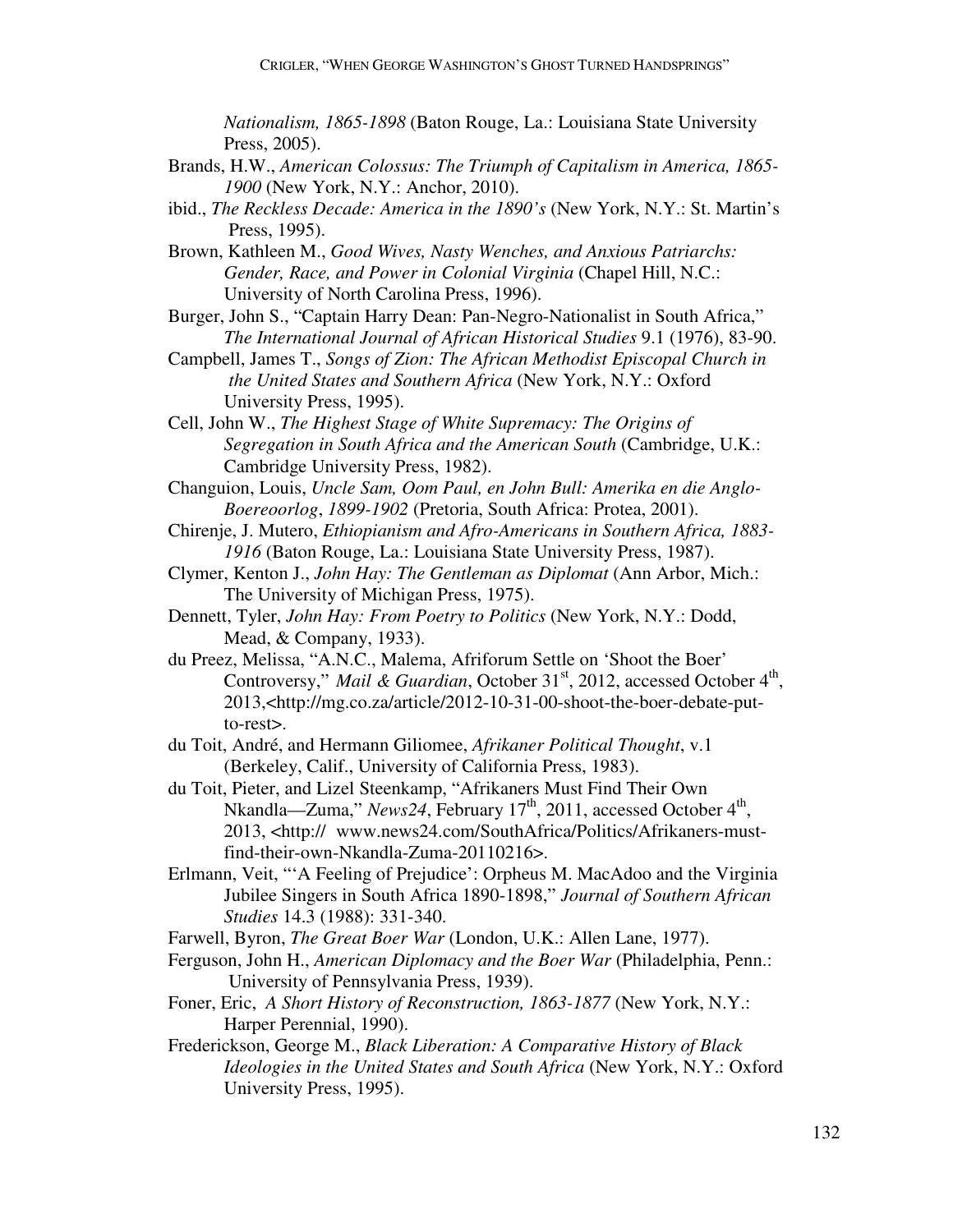- ibid., *White Supremacy: A Comparative Study in American and South African History* (New York, N.Y.: Oxford University Press, 1981).
- Fukuyama, Francis, *Have We Reached the End of History?* (Santa Monica, Calif.: RAND Corporation, 1989).
- Fulop, Timothy E., "The Future Golden Day of the Race: Millennialism and Black Americans in the Nadir, 1877-1901," *The Harvard Theological Review* 84.1 (1991), 75-99.
- Gatewood Willard B., Jr., "Black Americans and the Boer War, 1899-1902," *South Atlantic Quarterly* 75.2 (1976), 227-244.
- ibid., *Black Americans and the White Man's Burden, 1898-1903* (Urbana, Ill.: University of Illinois Press, 1975).
- Giliomee, Hermann, *The Afrikaners: Biography of a People* (Charlottesville, Va.: University of Virginia Press, 2003).
- Goldstein, Myra S., "The Genesis of Modern American Relations with South Africa, 1895-1914" (Ph.D. diss., State University of New York at Buffalo, 1972).
- Gump, James O., *The Dust Rose Like Smoke: The Subjugation of the Zulu and the Sioux* (Lincoln, Neb.: The University of Nebraska Press, 1994).
- Herring, George C., *From Colony to Superpower: U.S. Foreign Relations Since 1776* (New York, N.Y.: Oxford University Press, 2008).
- Higginbotham, Evelyn Brooks, *Righteous Discontent: The Women's Movement in the Black Baptist Church, 1880-1910* (Cambridge, Mass.: Harvard University Press, 1994).
- Hull, Richard W., *American Enterprise in South Africa: Historical Patterns of Engagement and Disengagement* (New York, N.Y.: New York University Press).
- Jacobs, Sylvia M., *The African Nexus: Black American Perspectives on the European Partitioning of Africa, 1880-1920* (Westport, Conn.: Greenwood Press, 1981).
- Jacobson, Matthew Frye, *Whiteness of a Different Color: European Immigrants and the Alchemy of Race* (Cambridge, Mass.: Harvard University Press, 1998).
- Johnson, David, "African Land for the American Empire: John Adams, Benjamin Stout, and Robert Semple," in ibid., *Imagining the Cape Colony: History, Literature and the South African Nation* (Edinburgh, U.K.: Edinburgh University Press, 2005), 91-115.
- Johnson, R.W., *South Africa: The First Man, The Last Nation* (London, U.K.: Phoenix, 2006).
- Jordan, Winthrop, *White Over Black: American Attitudes Towards the Negro, 1550-1812* (Chapel Hill, N.C.: University of North Carolina Press, 1968).
- Keto, Clement Tsehloane, "Black Americans and South Africa, 1890-1910," *Current Bibliography on African Affairs* 5 (1972), 383-406.
- ibid., "Black American Involvement in South Africa's Race Issue," *Issue: A Journal of Opinion* 3.1 (1973), 6-11.
- ibid., "The Aftermath of the Jameson Raid and American Decision-Making in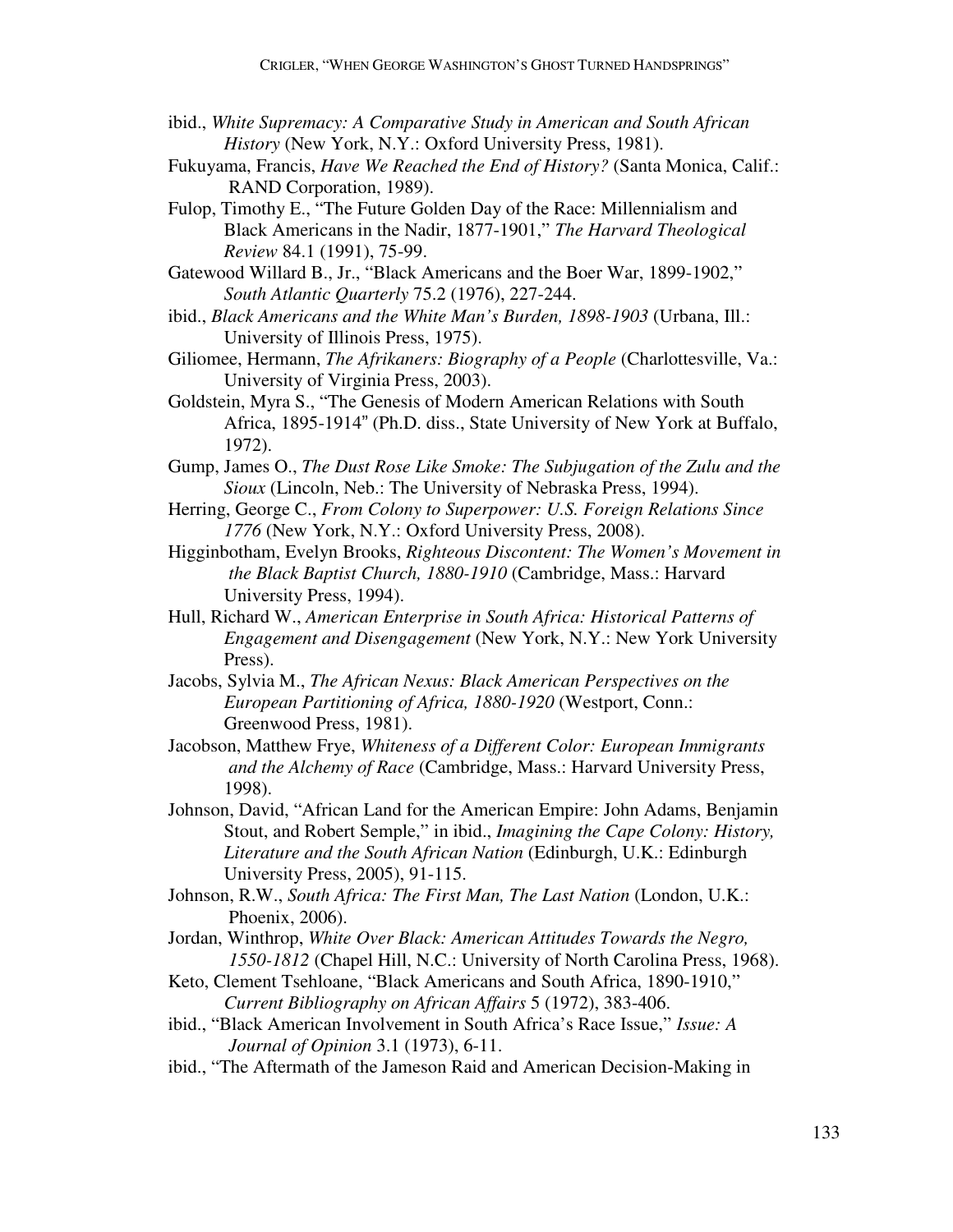Foreign Affairs, 1896," *Transactions of the American Philosophical Society* 70:8 (1980), 1-46.

- Kasdorf, Julia Spicher, "'Why We Fear the Amish': Whiter-than-White Figures in Contemporary American Poetry," in *The Amish and the Media*, eds. Diane Zimmerman Umble and David L. Weaver-Zerchler (Baltimore, Md.: The Johns Hopkins University Press, 2008), 67-90.
- Kromhout, Jan, *Afrikaans-English/ English-Afrikaans Practical Dictionary* (New York, N.Y.: Hippocrene, 2000).
- LaFeber, Walter, *The New Empire: An Interpretation of American Expansion, 1860-1898* (Ithaca, N.Y.: Cornell University Press, 1963).
- Lears, Jackson, *Rebirth of a Nation: The Making of Modern America, 1877-1920*  (New York, N.Y.: HarperCollins, 2009).
- Macnab, Roy, *The French Colonel: Villebois-Mareuil and the Boers, 1899-1900*  (Cape Town, South Africa: Oxford University Press, 1975).

Makhura, Tlou John, "Another Road to the Raid: The Neglected Role of the Boer-Bagananwa War as a Factor in the Coming of the Jameson Raid, 1894-1895," *Journal of Southern African Studies* 21.2 (1995), 257-267.

- Marks, Shula, "Scrambling for South Africa," *The Journal of African History*  23.1 (1982), 97-113.
- Morgan, Edmund S., *American Slavery, American Freedom: The Ordeal of Colonial Virginia* (New York, N.Y.: W.W. Norton, 1975).
- Mulanax, Richard B., *The Boer War in American Politics and Diplomacy* (Lanham, Md.: University Press of America, 1994).
- Nasson, Bill, *Abraham Esau's War: A Black South African War in the Cape, 1899-1902* (Cambridge, U.K.: Cambridge University Press, 1991).
- ibid., *The South African War, 1899-1902* (New York, N.Y.: Oxford University Press, 1999).
- Noer, Thomas J., *Briton, Boer and Yankee: The United States and South Africa, 1870-1914* (Kent, Oh.: The Kent State University Press, 1978).
- Offenburger, Andrew, "Applied Comparisons: The South African War Through the Prism of American History," *Safundi: The Journal of South African and American Studies* 8.3 (2007), 289-302.
- Prather, H. Leon, Sr., *We Have Taken a City: Wilmington Racial Massacre and the Coup of 1898* (Rutherford, N.J.: Fairleigh Dickinson University Press, 1984).
- *The Pro-Boers: The Anatomy of an Antiwar Movement*, Stephen Koss, ed. (Chicago, Ill.: The University of Chicago Press, 1973).
- Richardson, Heather Cox, *West From Appomattox: The Reconstruction of America After the Civil War* (New Haven, Conn.: Yale University Press, 2007).
- Rosenthal, Eric, *Stars and Stripes in Africa: Being a History of American Achievements in Africa by Explorers, Missionaries, Pirates, Adventurers, Hunters, Miners, Merchants, Scientists, Soldiers, Showmen, Engineers, and Others, with Some Account of Africans Who Have Played a Part in American Affairs*, 2nd ed. (Cape Town, South Africa: Nasionale Boekhandel, 1968).